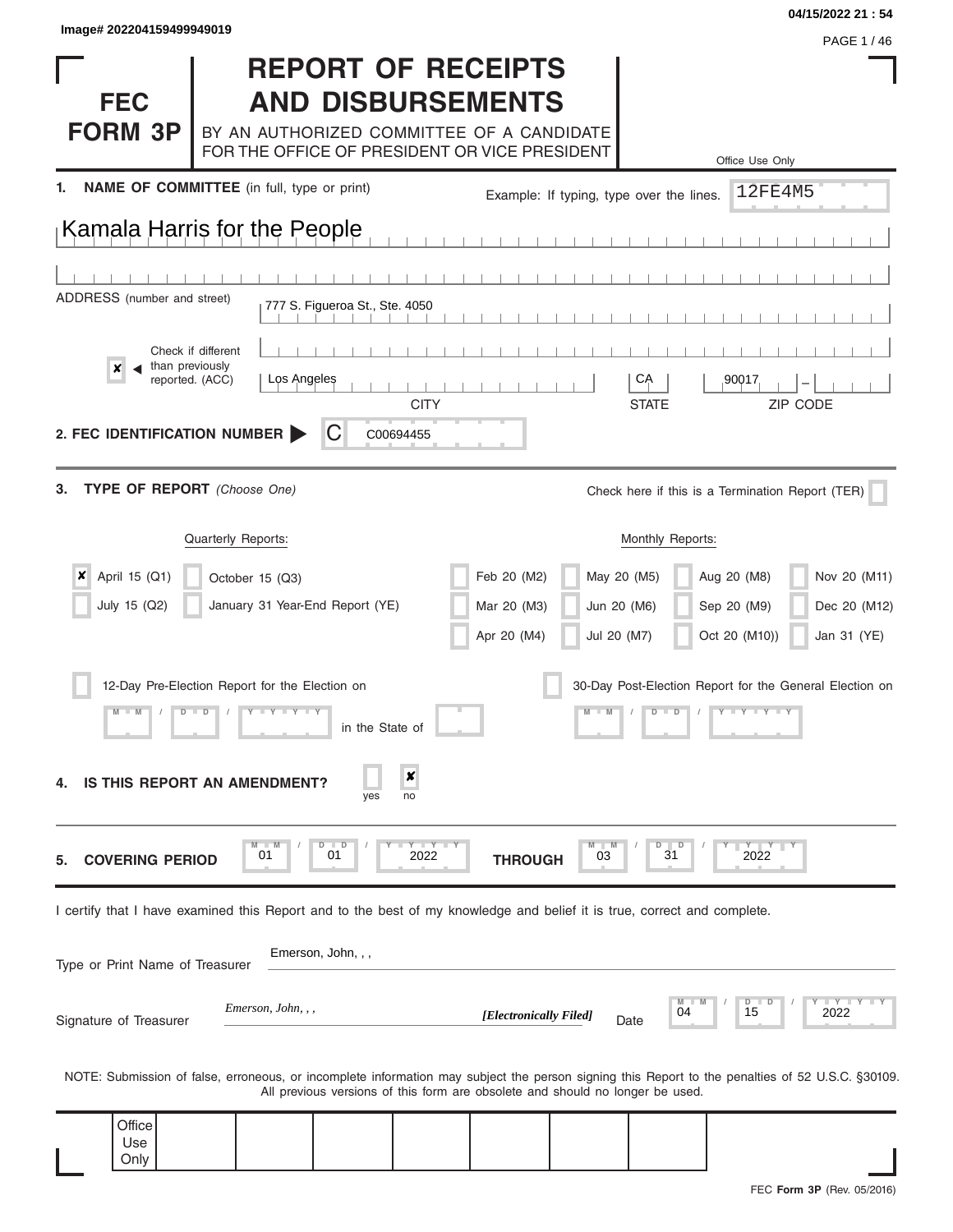# Kamala Harris for the People

| lmage# 202204159499949020           |       |                                                           |     |                             |
|-------------------------------------|-------|-----------------------------------------------------------|-----|-----------------------------|
|                                     |       |                                                           |     |                             |
| FEC Form 3P (Rev. 05/2016)          |       |                                                           |     | PAGE 2/46                   |
| Write or Type Committee Name        |       |                                                           |     |                             |
| <b>Kamala Harris for the People</b> |       |                                                           |     |                             |
| Report Covering the Period:         | From: | $Y + Y + Y + Y$<br>$M - M$<br>$D$ $D$<br>01<br>2022<br>01 | To: | $M = M$<br>2022<br>03<br>31 |

### **SUMMARY**

| 6.             |                                                   |  | 129478.04 |
|----------------|---------------------------------------------------|--|-----------|
| 7 <sub>1</sub> | TOTAL RECEIPTS THIS PERIOD                        |  | 560200.00 |
| 8.             | SUBTOTAL                                          |  | 689678.04 |
| 9.             | TOTAL DISBURSEMENTS THIS PERIOD                   |  | 210336.09 |
|                | 10. CASH ON HAND AT CLOSE OF THE REPORTING PERIOD |  | 479341.95 |
|                | DEBTS AND OBLIGATIONS OWED TO THE COMMITTEE       |  | 0.00      |
|                | 12. DEBTS AND OBLIGATIONS OWED BY THE COMMITTEE   |  | 438674.93 |
|                | 13. EXPENDITURES SUBJECT TO LIMIITATION           |  | 0.00      |

## **NET ELECTION CYCLE-TO-DATE CONTRIBUTIONS AND EXPENDITURES**

| 14. NET CONTRIBUTIONS (Other than Loans) |  |  |  |            |  |
|------------------------------------------|--|--|--|------------|--|
|                                          |  |  |  | 209696.64  |  |
| 15. NET OPERATING EXPENDITURES           |  |  |  |            |  |
|                                          |  |  |  |            |  |
|                                          |  |  |  | 1172326.34 |  |
|                                          |  |  |  |            |  |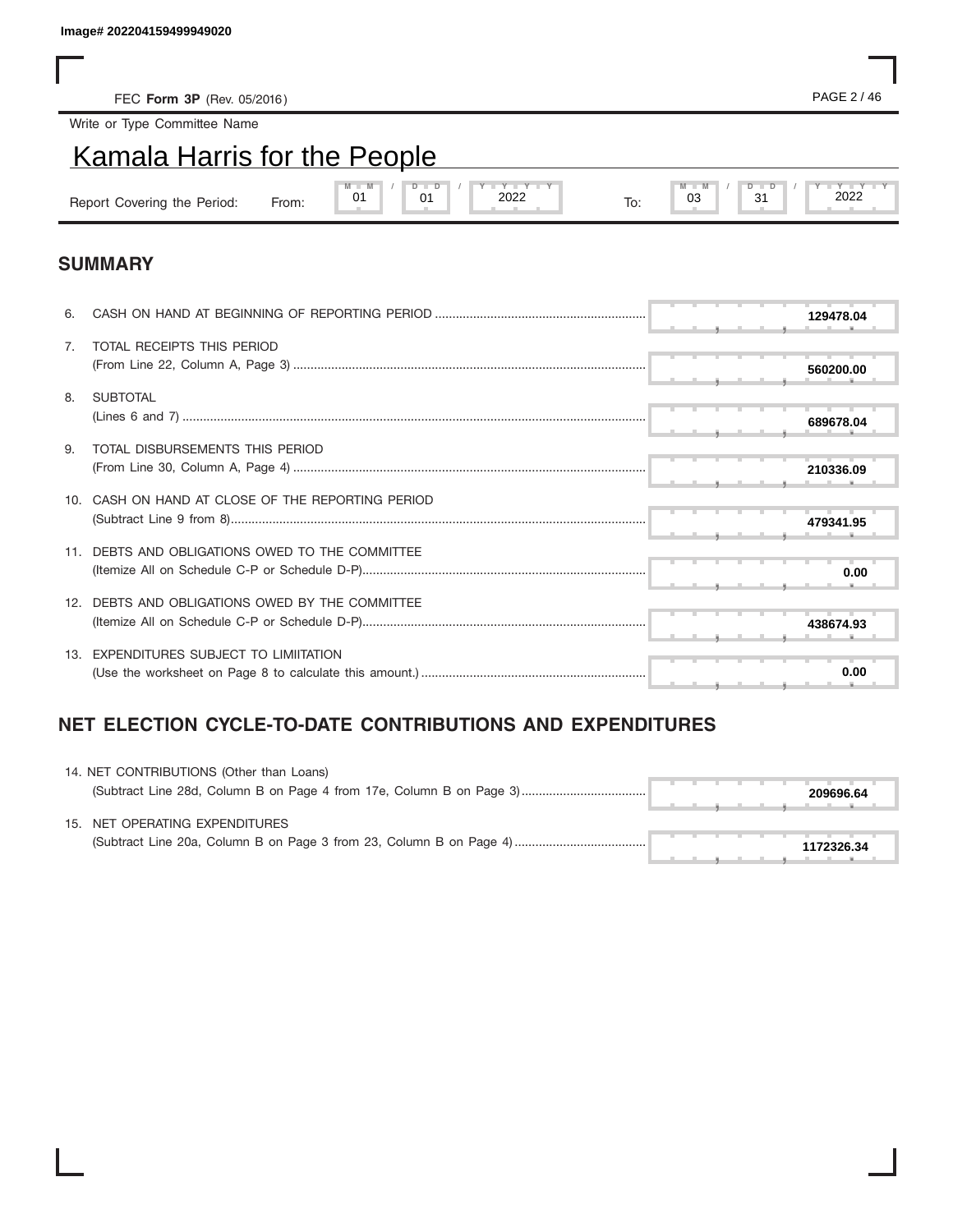|     | FEC Form 3P (Rev. 05/2016)                                                                              | <b>DETAILED SUMMARY PAGE</b><br>of Receipts | PAGE 3/46                                                  |
|-----|---------------------------------------------------------------------------------------------------------|---------------------------------------------|------------------------------------------------------------|
|     | NAME OF COMMITEE (in Full)<br>Kamala Harris for the People                                              |                                             |                                                            |
|     |                                                                                                         |                                             |                                                            |
|     | M<br>M<br>01<br>Report Covering the Period:<br>From:                                                    | D<br>$\mathsf D$<br>2022<br>01<br>To:       | D<br>D<br>≣ γ ≡<br>$_{03}$<br>M<br>$\overline{3}1$<br>2022 |
|     | <b>I. RECEIPTS</b>                                                                                      | <b>COLUMN A</b><br><b>Total This Period</b> | <b>COLUMN B</b><br><b>Election Cycle-to-Date</b>           |
| 16. | FEDERAL FUNDS (Itemize on Schedule A-P)                                                                 | 0.00                                        | 0.00                                                       |
| 17. | CONTRIBUTIONS (other than loans) FROM:<br>Individuals/Persons Other Than Political<br>(a)<br>Committees |                                             |                                                            |
|     |                                                                                                         | 0.00                                        | 585.00                                                     |
|     |                                                                                                         | 0.00                                        | 100.00                                                     |
|     |                                                                                                         | 0.00                                        | 685.00                                                     |
|     | Political Party Committees<br>(b)                                                                       | 0.00                                        | 0.00                                                       |
|     | (C)                                                                                                     | 0.00                                        | 0.00                                                       |
|     |                                                                                                         |                                             |                                                            |
|     | (d)<br>TOTAL CONTRIBUTIONS (other than loans)<br>(e)                                                    | 0.00                                        | 0.00                                                       |
|     | (Add 17(a), 17(b), 17(c) and 17(d))                                                                     | 0.00                                        | 685.00                                                     |
|     | 18. TRANSFERS FROM OTHER AUTHORIZED                                                                     | 560000.00                                   | 1005991.08                                                 |
|     | 19. LOANS RECEIVED:<br>(a)<br>Loans Received From or Guaranteed by                                      |                                             |                                                            |
|     | Candidate                                                                                               | 0.00                                        | 0.00                                                       |
|     | Other Loans<br>(b)                                                                                      | 0.00                                        | 0.00                                                       |
|     | TOTAL LOANS (Add 19(a) and 19(b)<br>(c)                                                                 | 0.00                                        | 0.00                                                       |
|     | 20. OFFSETS TO EXPENDITURES                                                                             |                                             |                                                            |
|     | (Refunds, Rebates, etc.):<br>(a)                                                                        | 0.00                                        | 70011.26                                                   |
|     | (b)                                                                                                     | 0.00                                        | 0.00                                                       |
|     | (c)                                                                                                     | 0.00                                        | 0.00                                                       |
|     | TOTAL OFFSETS TO EXPENDITURES<br>(d)                                                                    | 0.00                                        | 70011.26                                                   |
|     | 21. OTHER RECEIPTS (Dividends, Interest, etc.)                                                          | 200.00                                      | 3314.87                                                    |

| 2. IUIALIILULII IU                        |  |  |  |  | _______ |  |  |  |  |           |  |
|-------------------------------------------|--|--|--|--|---------|--|--|--|--|-----------|--|
| (Add 16, 17(e), 18, 19(c), 20(d) and 21). |  |  |  |  |         |  |  |  |  | 1080002.4 |  |
|                                           |  |  |  |  |         |  |  |  |  |           |  |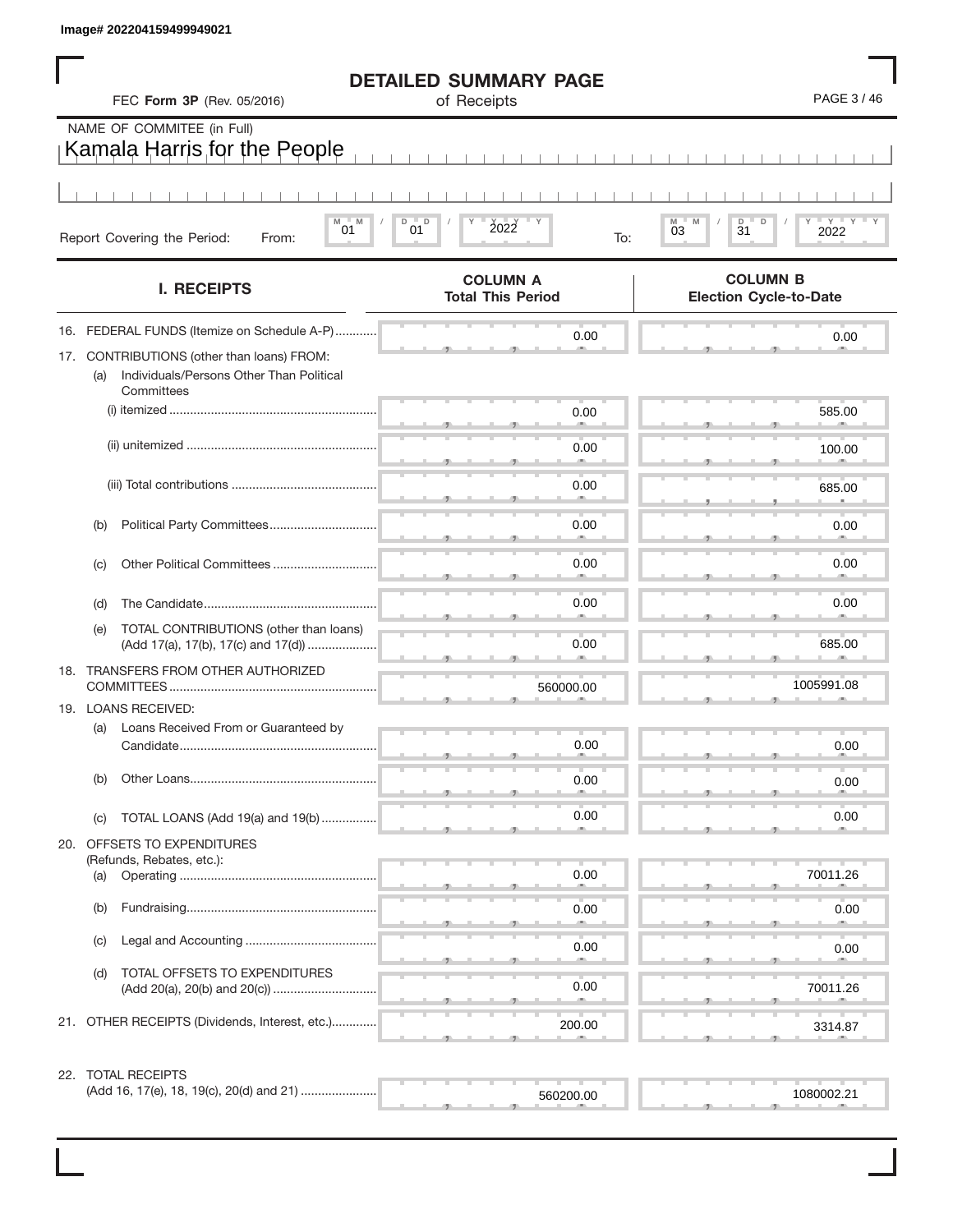|  | <b>DETAILED SUMMARY PAGE</b> |  |
|--|------------------------------|--|
|--|------------------------------|--|

|     |     | FEC Form 3P (Rev. 05/2016)                                                   | <b>DETAILED SUMMARY PAGE</b><br>of Disbursements and Contributed Items | PAGE 4 / 46                                      |
|-----|-----|------------------------------------------------------------------------------|------------------------------------------------------------------------|--------------------------------------------------|
|     |     | NAME OF COMMITEE (in Full)<br>Kamala Harris for the People                   |                                                                        |                                                  |
|     |     | $^{\textrm{\tiny{M}}}$ 01 $^{\textrm{\tiny{M}}}$                             | $Y$ $Y$ $Y$<br>D<br>$01^D$                                             | M<br>D<br>D                                      |
|     |     | Report Covering the Period:<br>From:                                         | 2022<br>To:                                                            | $_{03}^{\text{\tiny{M}}}$<br>2022<br>31          |
|     |     | <b>II. DISBURSEMENTS</b>                                                     | <b>COLUMN A</b><br><b>Total This Period</b>                            | <b>COLUMN B</b><br><b>Election Cycle-to-Date</b> |
| 23. |     | OPERATING EXPENDITURES                                                       | 2153.58                                                                | 1242337.60                                       |
|     |     | 24. TRANSFERS TO OTHER                                                       | 0.00                                                                   | 0.00                                             |
| 25. |     |                                                                              | 0.00                                                                   | 0.00                                             |
|     |     | 26. EXEMPT LEGAL AND                                                         | 0.00                                                                   | 0.00                                             |
|     | (a) | 27. LOAN REPAYMENTS MADE:<br>Repayments of Loans made or Guaranteed          |                                                                        |                                                  |
|     |     |                                                                              | 0.00                                                                   | 0.00                                             |
|     | (b) |                                                                              | 0.00                                                                   | 0.00                                             |
|     | (c) | TOTAL LOAN REPAYMENTS MADE                                                   | 0.00                                                                   | 0.00                                             |
|     | (a) | 28. REFUNDS OF CONTRIBUTIONS TO:<br>Individuals/Persons Other Than Political |                                                                        |                                                  |
|     |     |                                                                              | $-829.13$                                                              | $-208211.64$                                     |
|     | (b) | Political Party Committees                                                   | 0.00                                                                   | 0.00                                             |
|     | (c) | Other Political Committees.                                                  | 0.00                                                                   | $-800.00$                                        |
|     | (d) | TOTAL CONTRIBUTION REFUNDS                                                   | $-829.13$                                                              | $-209011.64$                                     |
| 29. |     | OTHER DISBURSEMENTS                                                          | 209011.64                                                              | 209011.64                                        |
|     |     | 30. TOTAL DISBURSEMENTS<br>(Add 23, 24, 25, 26, 27(c), 28(d) and 29)         | 210336.09                                                              | 1242337.60                                       |

#### **III. CONTRIBUTED ITEMS (Stock, Art Objects, Etc.)**

31. ITEMS ON HAND TO BE LIQUIDATED (Attach List) ................................................................

 $\frac{0.0}{0.4}$ 0.00

▲ ▲ ▲ , , .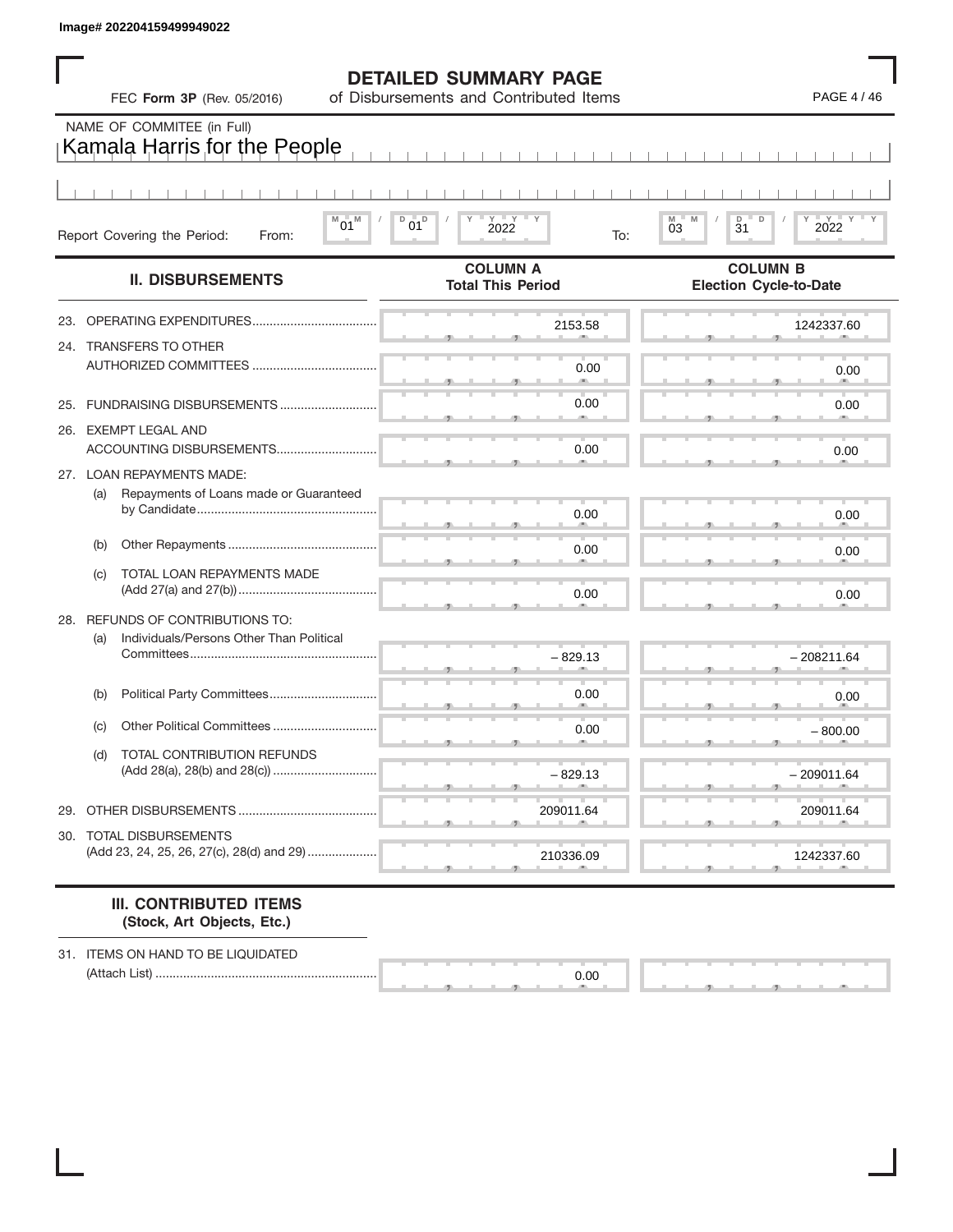FEC **Form 3P** (Rev. 05/2016) Federal Election Commission 999 E Street, N.W. Washington, D.C. 20463

#### **ALLOCATION OF PRIMARY EXPENDITURES BY STATE FOR A PRESIDENTIAL CANDIDATE**

(Used Only by Primary Committees Receiving or Expecting To Receive Federal Funds)

**EEC Form 3P (Rev. 05/2016)**<br> **LALOCATION OF PRIMARY EXPENDITURES**<br> **LACCATION OF PRIMARY EXPENDITURES**<br> **LACCATION OF PRIMARY EXPENDITURES**<br> **LACCE FOR COMMITTE (In the PRIMARY COMMITTED CONSULATER CARDIDATE**<br> **IDENTIFIC 1. NAME OF COMMITTEE** (in full, type or print) 2. FEC IDENTIFICATION NUMBER C Kamala Harris for the People 777 S. Figueroa St., Ste. 4050 ADDRESS (number and street) CITY STATE ZIP CODE **3. NAME OF CANDIDATE**  $\overline{1}$ 1 1 1 1 1 1 1 1 1 1 1 1 1 1 1 1  $\Box$ 

### **ALLOCATION BY STATE**

| <b>STATE</b>         | <b>ALLOCATION This Period</b> | TOTAL ALLOCATION To Date |
|----------------------|-------------------------------|--------------------------|
| Alabama              | 0.00                          | 0.00<br>m.               |
| Alaska               | 0.00<br>$-1$                  | 0.00<br>$\sim$           |
| Arizona              | 0.00                          | 0.00<br>m.               |
| Arkansas             | 0.00<br>m.                    | 0.00<br>ALC:             |
| California           | 0.00                          | 0.00                     |
| Colorado             | 0.00<br>m.                    | 0.00<br>m.               |
| Connecticut          | 0.00                          | 0.00                     |
| Delaware             | 0.00<br>m.                    | 0.00<br>$-10$            |
| District of Columbia | 0.00                          | 0.00<br>m.               |
| Florida              | 0.00                          | 0.00                     |
| Georgia              | 0.00                          | 0.00<br>œ.               |
| Hawaii               | 0.00                          | 0.00                     |
| Idaho                | 0.00                          | v.<br>$0.00\,$           |
| Illinois             | т<br>0.00                     | 0.00                     |

Page 5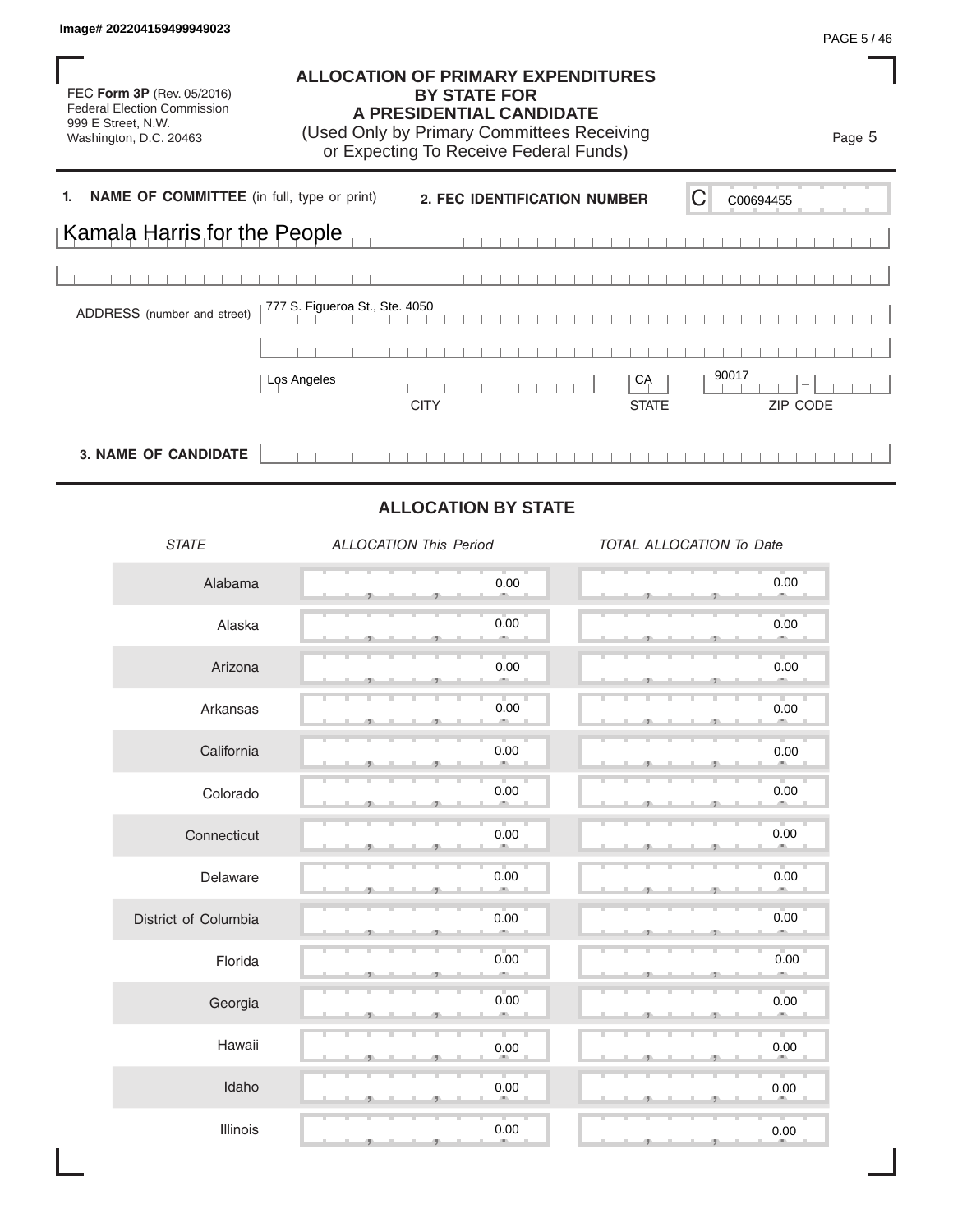**Image# 202204159499949024** PAGE 6 / 46

Page 6

| <b>STATE</b>   | <b>ALLOCATION This Period</b> | TOTAL ALLOCATION To Date |
|----------------|-------------------------------|--------------------------|
| Indiana        | 0.00                          | 0.00                     |
| lowa           | 0.00                          | 0.00                     |
| Kansas         | 0.00                          | 0.00                     |
| Kentucky       | $0.00\,$                      | 0.00                     |
| Louisiana      | 0.00                          | 0.00                     |
| Maine          | 0.00                          | $0.00\,$                 |
| Maryland       | 0.00                          | $0.00\,$                 |
| Massachusetts  | 0.00                          | $0.00\,$                 |
| Michigan       | 0.00<br>э                     | $0.00\,$                 |
| Minnesota      | u<br>0.00<br>œ,               | T.<br>$0.00\,$<br>×      |
| Mississippi    | 0.00                          | $0.00\,$                 |
| Missouri       | 0.00                          | 0.00                     |
| Montana        | 0.00                          | 0.00                     |
| Nebraska       | 0.00                          | u.<br>T<br>$0.00\,$      |
| Nevada         | 0.00                          | $0.00\,$                 |
| New Hampshire  | $0.00\,$<br>-9                | 0.00                     |
| New Jersey     | 0.00                          | 0.00                     |
| New Mexico     | 0.00                          | $0.00\,$                 |
| New York       | 0.00                          | 0.00                     |
| North Carolina | 0.00                          | 0.00                     |
| North Dakota   | 0.00                          |                          |
| Ohio           | 0.00                          | 0.00                     |
| Oklahoma       | 0.00                          | 0.00                     |
| Oregon         | 0.00<br>×                     | 0.00                     |
| Pennsylvania   | 0.00<br>m.                    | 0.00<br>m.               |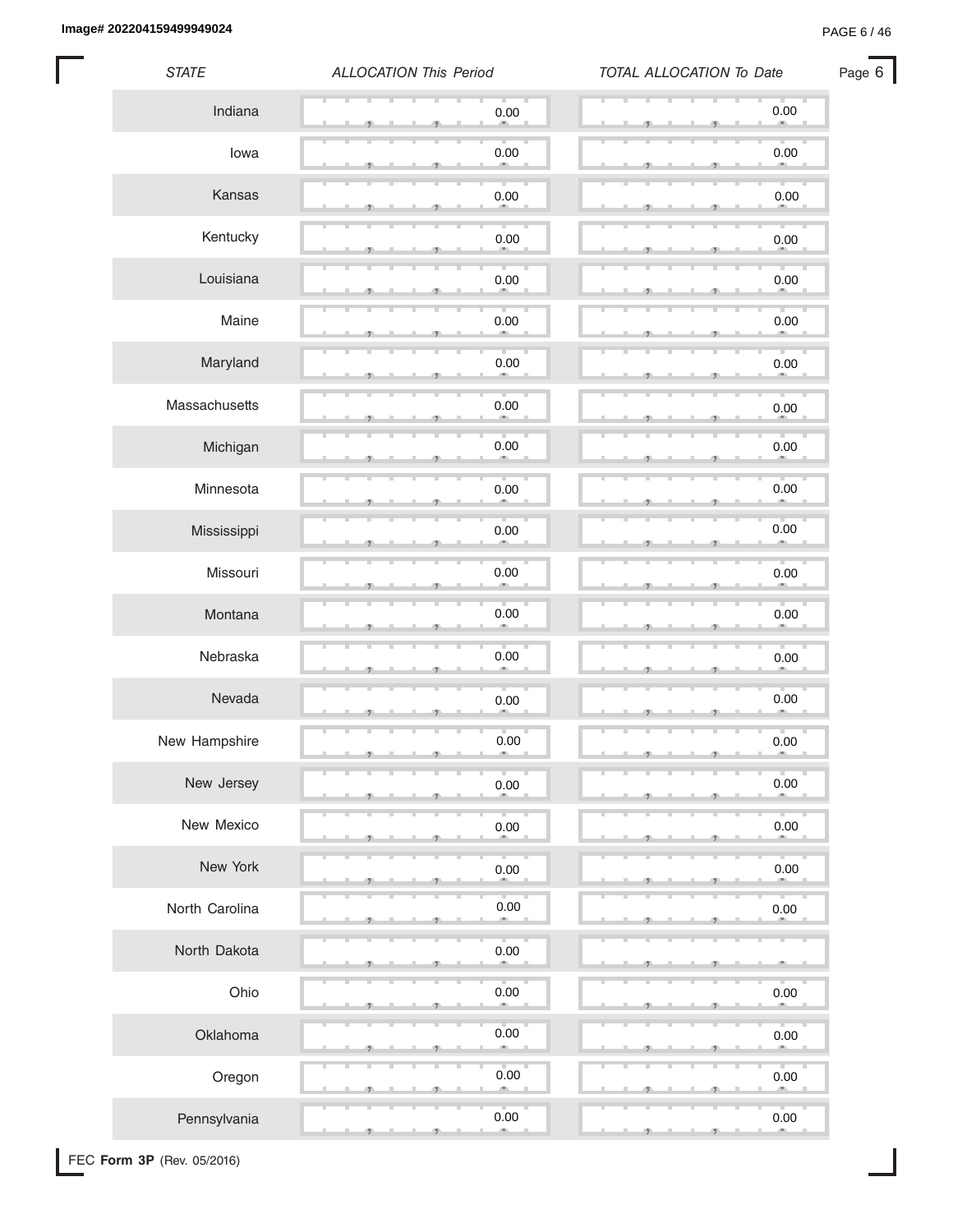I

| <b>STATE</b>   | <b>ALLOCATION This Period</b> | TOTAL ALLOCATION To Date | Page 7 |
|----------------|-------------------------------|--------------------------|--------|
| Rhode Island   | $0.00\,$                      | $0.00\,$                 |        |
| South Carolina | 0.00                          | 0.00                     |        |
| South Dakota   | 0.00                          | 0.00                     |        |
| Tennessee      | 0.00                          | 0.00                     |        |
| Texas          | 0.00                          | 0.00                     |        |
| Utah           | $0.00\,$                      | 0.00                     |        |
| Vermont        | 0.00                          | 0.00                     |        |
| Virginia       | 0.00                          | 0.00                     |        |
| Washington     | 0.00                          | $0.00\,$                 |        |
| West Virginia  | 0.00                          | $0.00\,$                 |        |
| Wisconsin      | $0.00\,$<br>cm.               | 0.00<br>an.              |        |
| Wyoming        | $0.00\,$                      | 0.00                     |        |
| Puerto Rico    | 0.00                          | 0.00                     |        |
| Guam           | 0.00                          | 0.00<br>m.               |        |
| Virgin Islands | $0.00\,$                      | 0.00                     |        |
| <b>TOTALS</b>  | 0.00<br>- 71                  | 0.00<br>-9               |        |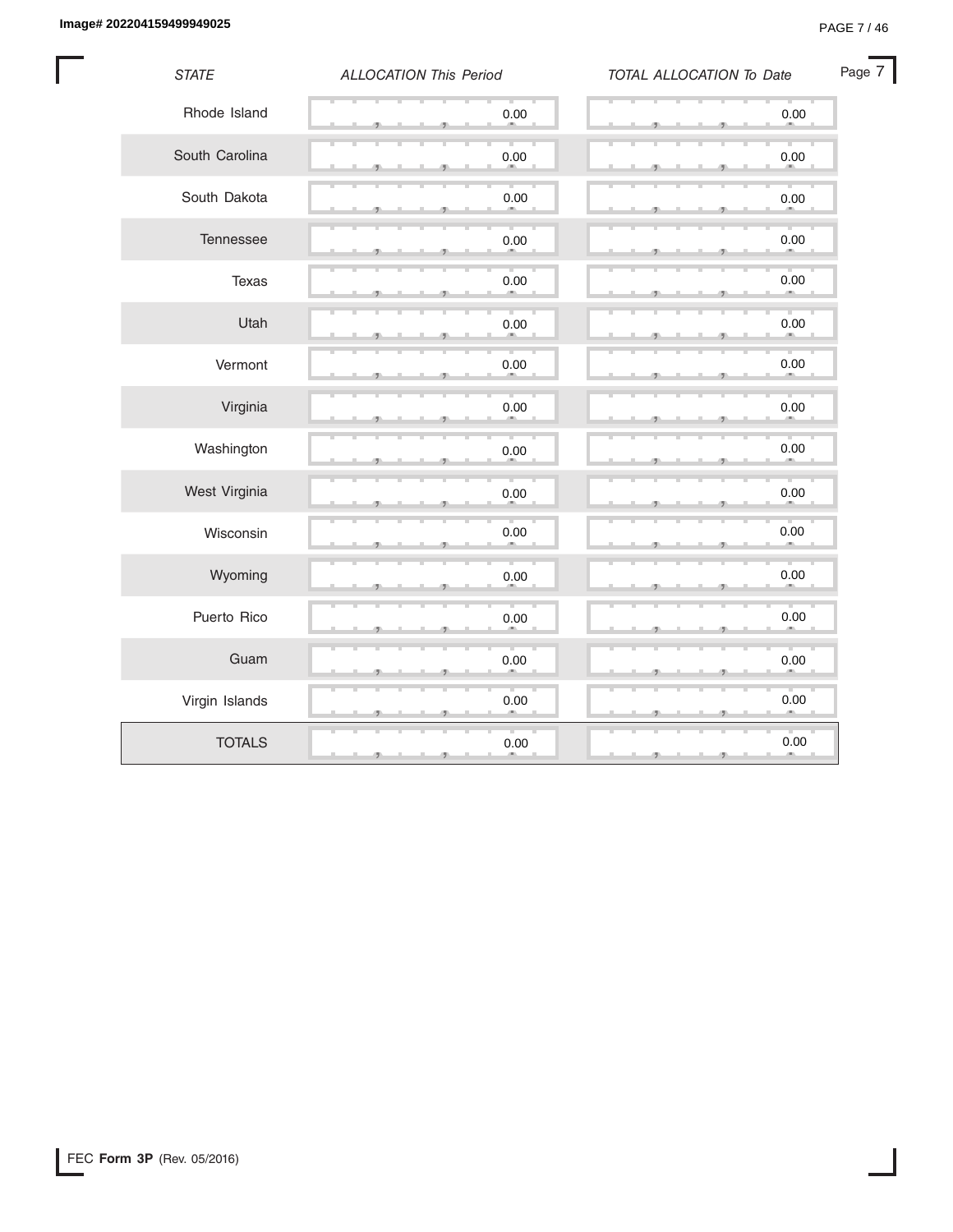| <b>SCHEDULE A-P</b>                                                                                                                                                                                                                                                                                                    |                              |                                                                               | FOR LINE NUMBER:                                                                  | PAGE 8 / 46                                                                              |  |  |  |  |
|------------------------------------------------------------------------------------------------------------------------------------------------------------------------------------------------------------------------------------------------------------------------------------------------------------------------|------------------------------|-------------------------------------------------------------------------------|-----------------------------------------------------------------------------------|------------------------------------------------------------------------------------------|--|--|--|--|
| <b>ITEMIZED RECEIPTS</b>                                                                                                                                                                                                                                                                                               |                              | Use separate schedule(s)<br>for each category of the<br>Detailed Summary Page | (check only one)<br>16<br>17a<br>17 <sub>b</sub><br>19a<br>19 <sub>b</sub><br>20a | $ \mathbf{x} _{18}$<br>17c<br>17d<br>20 <sub>b</sub><br>20c<br>21                        |  |  |  |  |
| Any information copied from such Reports and Statements may not be sold or used by any person for the purpose of soliciting contributions<br>or for commercial purposes, other than using the name and address of any political committee to solicit contributions from such committee.<br>NAME OF COMMITTEE (In Full) |                              |                                                                               |                                                                                   |                                                                                          |  |  |  |  |
| Kamala Harris for the People                                                                                                                                                                                                                                                                                           |                              |                                                                               |                                                                                   |                                                                                          |  |  |  |  |
| A. Full Name (Last, First, Middle Initial)<br><b>BIDEN FOR PRESIDENT</b>                                                                                                                                                                                                                                               | Mailing Address PO Box 58178 |                                                                               |                                                                                   |                                                                                          |  |  |  |  |
|                                                                                                                                                                                                                                                                                                                        |                              |                                                                               | $M$ M<br>$D$ $D$<br>31<br>03                                                      | $\mathbf{I} \cdot \mathbf{Y} \cdot \mathbf{I} \cdot \mathbf{Y} \cdot \mathbf{I}$<br>2022 |  |  |  |  |
| City<br>Philadelphia                                                                                                                                                                                                                                                                                                   | State<br><b>PA</b>           | Zip Code<br>19102-8178                                                        |                                                                                   |                                                                                          |  |  |  |  |
| FEC ID number of contributing<br>federal political committee.                                                                                                                                                                                                                                                          | C00703975                    | Amount of Each Receipt this Period                                            |                                                                                   |                                                                                          |  |  |  |  |
| Name of Employer                                                                                                                                                                                                                                                                                                       | Occupation                   |                                                                               |                                                                                   | 560000.00                                                                                |  |  |  |  |
| Receipt For: 2020<br>Primary<br>General<br>Other (specify) $\blacktriangledown$<br>x<br>Debt Primary 2020                                                                                                                                                                                                              |                              | Election Cycle-to-Date ▼<br>1001635.00                                        | Memo Item                                                                         | Transfer per FEC Advisory Opinion No. 2010-27                                            |  |  |  |  |
| <b>B.</b> Full Name (Last, First, Middle Initial)                                                                                                                                                                                                                                                                      |                              | Date of Receipt                                                               |                                                                                   |                                                                                          |  |  |  |  |
| <b>Mailing Address</b>                                                                                                                                                                                                                                                                                                 |                              |                                                                               |                                                                                   |                                                                                          |  |  |  |  |
| City                                                                                                                                                                                                                                                                                                                   | <b>State</b>                 | Zip Code                                                                      |                                                                                   |                                                                                          |  |  |  |  |
| FEC ID number of contributing<br>federal political committee.                                                                                                                                                                                                                                                          | C                            |                                                                               |                                                                                   | Amount of Each Receipt this Period<br>Memo Item                                          |  |  |  |  |
| Name of Employer                                                                                                                                                                                                                                                                                                       | Occupation                   |                                                                               |                                                                                   |                                                                                          |  |  |  |  |
| Receipt For:<br>Primary<br>General<br>Other (specify) $\blacktriangledown$                                                                                                                                                                                                                                             |                              | Election Cycle-to-Date                                                        |                                                                                   |                                                                                          |  |  |  |  |
| C. Full Name (Last, First, Middle Initial)                                                                                                                                                                                                                                                                             |                              |                                                                               |                                                                                   |                                                                                          |  |  |  |  |
| <b>Mailing Address</b>                                                                                                                                                                                                                                                                                                 |                              |                                                                               | Date of Receipt<br>$M - M$<br>D<br>$\Box$                                         | Y X Y X Y X                                                                              |  |  |  |  |
| City                                                                                                                                                                                                                                                                                                                   | State                        | Zip Code                                                                      |                                                                                   |                                                                                          |  |  |  |  |
| FEC ID number of contributing<br>federal political committee.                                                                                                                                                                                                                                                          | C                            |                                                                               |                                                                                   | Amount of Each Receipt this Period                                                       |  |  |  |  |
| Name of Employer                                                                                                                                                                                                                                                                                                       | Occupation                   |                                                                               |                                                                                   |                                                                                          |  |  |  |  |
| Receipt For:<br>Primary<br>General<br>Other (specify) $\blacktriangledown$                                                                                                                                                                                                                                             |                              | Election Cycle-to-Date                                                        | Memo Item                                                                         |                                                                                          |  |  |  |  |
|                                                                                                                                                                                                                                                                                                                        |                              |                                                                               |                                                                                   | 560000.00                                                                                |  |  |  |  |
|                                                                                                                                                                                                                                                                                                                        |                              |                                                                               |                                                                                   | 560000.00                                                                                |  |  |  |  |

<u>in the part of the set of the set of the set of the set of the set of the set of the set of the set of the set of the set of the set of the set of the set of the set of the set of the set of the set of the set of the set </u>

, , .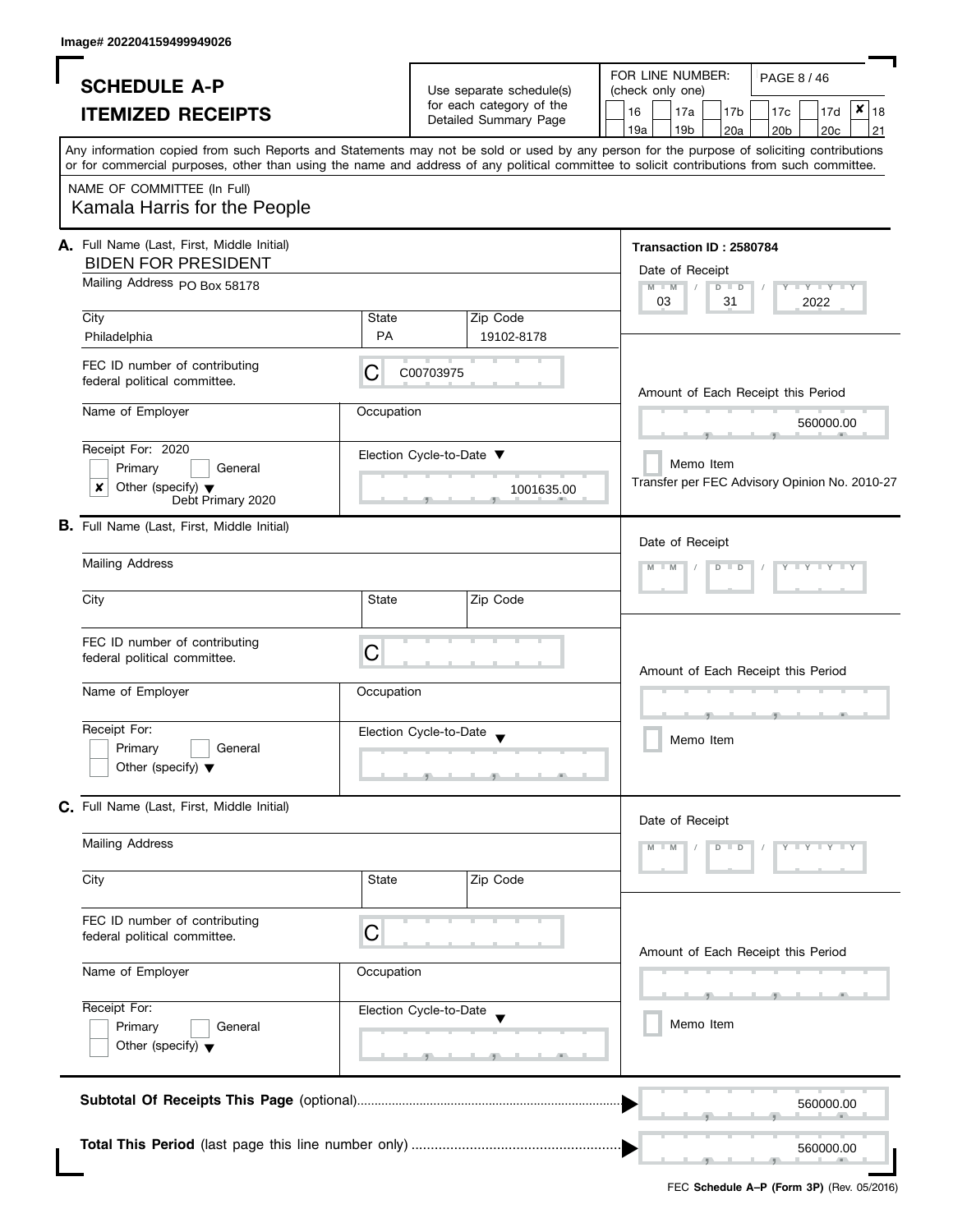| <b>SCHEDULE A-P</b><br><b>ITEMIZED RECEIPTS</b>                                                                                              |                       | Use separate schedule(s)<br>for each category of the<br>Detailed Summary Page | FOR LINE NUMBER:<br>PAGE 9 / 46<br>(check only one)<br>17a<br>16<br>17 <sub>c</sub><br>17d<br>17 <sub>b</sub><br>18<br>$\pmb{\times}$<br>19a<br>19 <sub>b</sub><br>20c<br>20a<br>20 <sub>b</sub><br>21                                                                                  |
|----------------------------------------------------------------------------------------------------------------------------------------------|-----------------------|-------------------------------------------------------------------------------|-----------------------------------------------------------------------------------------------------------------------------------------------------------------------------------------------------------------------------------------------------------------------------------------|
| NAME OF COMMITTEE (In Full)<br>Kamala Harris for the People                                                                                  |                       |                                                                               | Any information copied from such Reports and Statements may not be sold or used by any person for the purpose of soliciting contributions<br>or for commercial purposes, other than using the name and address of any political committee to solicit contributions from such committee. |
| A. Full Name (Last, First, Middle Initial)<br>USI Insurance Services, LLC<br>Mailing Address 3190 Fairview Park Dr<br><b>Ste 400</b><br>City | State                 | Zip Code                                                                      | Transaction ID: 2580783<br>Date of Receipt<br>$M - M$<br>$D$ $D$<br>$\overline{\phantom{a}}$<br>$Y + Y + Y + Y$<br>28<br>02<br>2022                                                                                                                                                     |
| <b>Falls Church</b><br>FEC ID number of contributing<br>federal political committee.                                                         | <b>VA</b><br>C        | 22042-4546                                                                    | Amount of Each Receipt this Period                                                                                                                                                                                                                                                      |
| Name of Employer<br>Receipt For:<br>Primary<br>Other (specify) $\blacktriangledown$                                                          | Occupation<br>General | Election Cycle-to-Date ▼<br>358.00                                            | 200.00<br>Memo Item<br>Refund                                                                                                                                                                                                                                                           |
| <b>B.</b> Full Name (Last, First, Middle Initial)<br><b>Mailing Address</b><br>City                                                          | State                 | Zip Code                                                                      | Date of Receipt<br>$M - M$<br>$\overline{D}$                                                                                                                                                                                                                                            |
| FEC ID number of contributing<br>federal political committee.<br>Name of Employer                                                            | C<br>Occupation       |                                                                               | Amount of Each Receipt this Period                                                                                                                                                                                                                                                      |
| Receipt For:<br>Primary<br>Other (specify) $\blacktriangledown$                                                                              | General               | Election Cycle-to-Date                                                        | Memo Item                                                                                                                                                                                                                                                                               |
| C. Full Name (Last, First, Middle Initial)                                                                                                   |                       |                                                                               | Date of Receipt                                                                                                                                                                                                                                                                         |
| <b>Mailing Address</b><br>City                                                                                                               | State                 | Zip Code                                                                      | Y X Y X Y X<br>$M - M$<br>$D$ $D$                                                                                                                                                                                                                                                       |
| FEC ID number of contributing<br>federal political committee.                                                                                | C                     |                                                                               | Amount of Each Receipt this Period                                                                                                                                                                                                                                                      |
| Name of Employer<br>Receipt For:<br>Primary<br>Other (specify) $\blacktriangledown$                                                          | Occupation<br>General | Election Cycle-to-Date                                                        | Memo Item                                                                                                                                                                                                                                                                               |
|                                                                                                                                              |                       |                                                                               | 200.00                                                                                                                                                                                                                                                                                  |
|                                                                                                                                              |                       |                                                                               | 200.00                                                                                                                                                                                                                                                                                  |

×. a,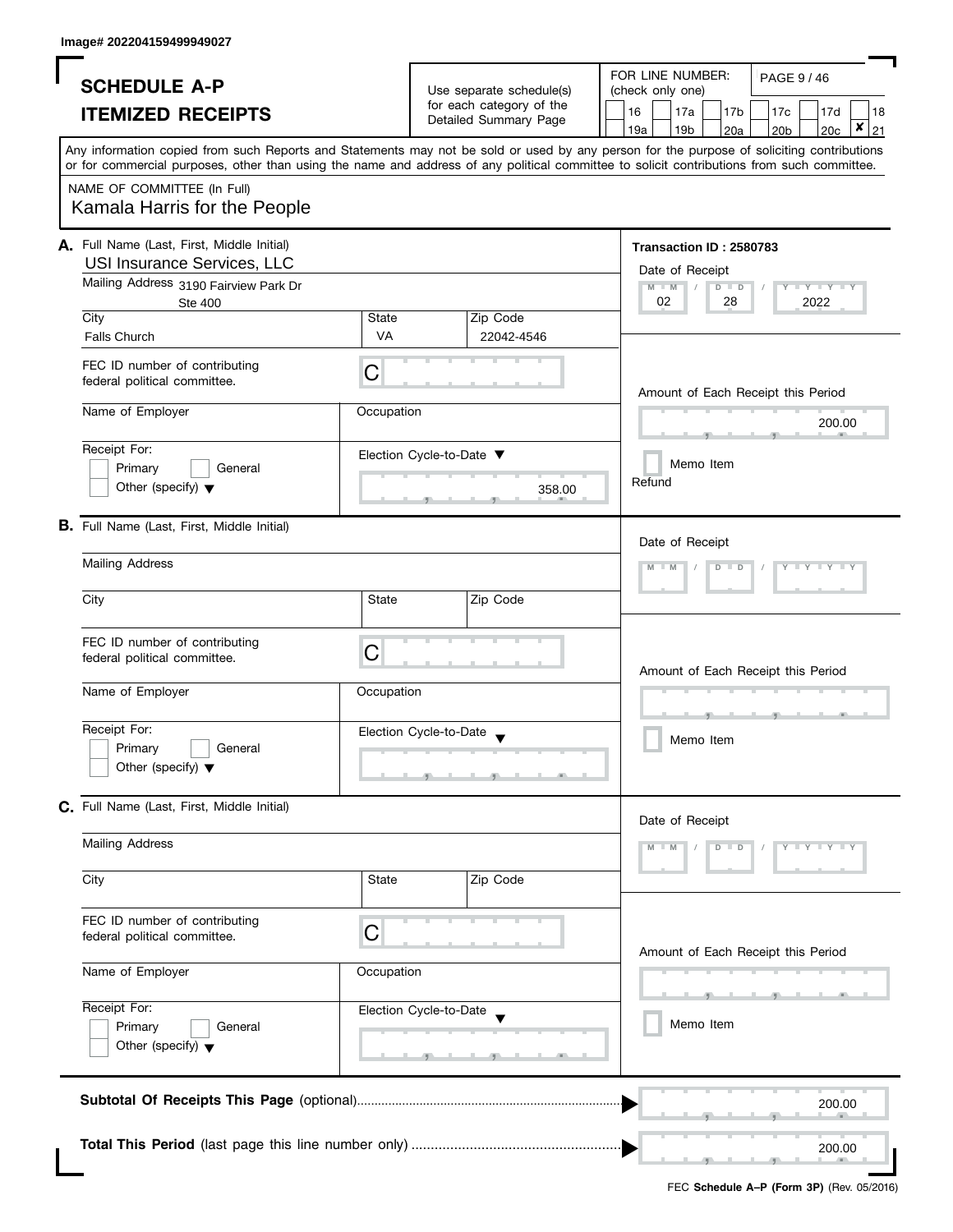|           | <b>SCHEDULE B-P</b>                                                                                                                        |                                      | Use separate schedule(s) |           |   | FOR LINE NUMBER:<br>PAGE 10 / 46<br>(check only one) |                                  |         |                 |  |     |                                         |
|-----------|--------------------------------------------------------------------------------------------------------------------------------------------|--------------------------------------|--------------------------|-----------|---|------------------------------------------------------|----------------------------------|---------|-----------------|--|-----|-----------------------------------------|
|           | <b>ITEMIZED DISBURSEMENTS</b>                                                                                                              |                                      | for each category of the |           | × | 23                                                   | 24                               |         | 25              |  | 26  | 27a                                     |
|           |                                                                                                                                            |                                      | Detailed Summary Page    |           |   | 27 <sub>b</sub>                                      | 28a                              |         | 28 <sub>b</sub> |  | 28c | 29                                      |
|           | Any information copied from such Reports and Statements may not be sold or used by any person for the purpose of soliciting contributions  |                                      |                          |           |   |                                                      |                                  |         |                 |  |     |                                         |
|           | or for commercial purposes, other than using the name and address of any political committee to solicit contributions from such committee. |                                      |                          |           |   |                                                      |                                  |         |                 |  |     |                                         |
|           | NAME OF COMMITTEE (In Full)                                                                                                                |                                      |                          |           |   |                                                      |                                  |         |                 |  |     |                                         |
|           | Kamala Harris for the People                                                                                                               |                                      |                          |           |   |                                                      |                                  |         |                 |  |     |                                         |
|           |                                                                                                                                            |                                      |                          |           |   |                                                      |                                  |         |                 |  |     |                                         |
|           | Full Name (Last, First, Middle Initial)                                                                                                    |                                      |                          |           |   |                                                      |                                  |         |                 |  |     |                                         |
|           | A. Bankcard Center                                                                                                                         |                                      |                          |           |   |                                                      | Date of Disbursement             |         |                 |  |     |                                         |
|           | Mailing Address PO Box 30833                                                                                                               |                                      |                          |           |   | M<br>01                                              | $-M$                             | $D$ $D$ | 05              |  |     | <b>LYLYLY</b><br>2022                   |
|           |                                                                                                                                            |                                      |                          |           |   |                                                      |                                  |         |                 |  |     |                                         |
|           | City                                                                                                                                       | State                                | Zip Code                 |           |   |                                                      | <b>FEC Identification Number</b> |         |                 |  |     |                                         |
|           | Salt Lake City                                                                                                                             | UT                                   | 84130-0833               |           |   |                                                      |                                  |         |                 |  |     |                                         |
|           | Purpose of Disbursement<br>Credit Card Payment - See Memo Itemization Below                                                                |                                      |                          |           |   | С                                                    |                                  |         |                 |  |     |                                         |
|           | Candidate Name                                                                                                                             |                                      |                          |           |   |                                                      | <b>Transaction ID: 500052235</b> |         |                 |  |     | Amount of Each Disbursement this Period |
|           |                                                                                                                                            |                                      |                          | Category/ |   |                                                      |                                  |         |                 |  |     |                                         |
|           | Disbursement For: 2020<br>Office Sought:<br>House                                                                                          |                                      |                          | Type      |   |                                                      |                                  |         |                 |  |     | 542.00                                  |
|           | ×<br>Senate                                                                                                                                | Primary                              | General                  |           |   |                                                      |                                  |         |                 |  |     |                                         |
|           | President                                                                                                                                  | Other (specify) $\blacktriangledown$ |                          |           |   |                                                      | Memo Item                        |         |                 |  |     |                                         |
|           | State:<br>District:                                                                                                                        |                                      |                          |           |   |                                                      |                                  |         |                 |  |     |                                         |
|           | Full Name (Last, First, Middle Initial)                                                                                                    |                                      |                          |           |   |                                                      |                                  |         |                 |  |     |                                         |
| <b>B.</b> | <b>CubeSmart</b>                                                                                                                           |                                      |                          |           |   |                                                      | Date of Disbursement             |         |                 |  |     |                                         |
|           |                                                                                                                                            |                                      |                          |           |   | M                                                    | $-M$                             | D       | D               |  |     | $Y = Y$                                 |
|           | Mailing Address 4011 Fairgrounds St                                                                                                        |                                      |                          |           |   |                                                      | 01                               | 05      |                 |  |     | 2022                                    |
|           | City                                                                                                                                       | State                                | Zip Code                 |           |   |                                                      |                                  |         |                 |  |     |                                         |
|           | Riverside                                                                                                                                  | <b>CA</b>                            | 92501-1751               |           |   |                                                      | <b>FEC Identification Number</b> |         |                 |  |     |                                         |
|           | Purpose of Disbursement                                                                                                                    |                                      |                          |           |   | C                                                    |                                  |         |                 |  |     |                                         |
|           | Storage Rent                                                                                                                               |                                      |                          |           |   |                                                      | <b>Transaction ID: 500052234</b> |         |                 |  |     |                                         |
|           | Candidate Name                                                                                                                             |                                      |                          | Category/ |   |                                                      |                                  |         |                 |  |     | Amount of Each Disbursement this Period |
|           |                                                                                                                                            |                                      |                          | Type      |   |                                                      |                                  |         |                 |  |     |                                         |
|           | Disbursement For: 2020<br>Office Sought:<br>House                                                                                          |                                      |                          |           |   |                                                      |                                  |         |                 |  |     | 335.00                                  |
|           | $\mathbf{x}$<br>Senate                                                                                                                     | Primary                              | General                  |           |   |                                                      |                                  |         |                 |  |     |                                         |
|           | President<br>State:<br>District:                                                                                                           | Other (specify) $\blacktriangledown$ |                          |           |   | X                                                    | Memo Item                        |         |                 |  |     |                                         |
|           | Full Name (Last, First, Middle Initial)                                                                                                    |                                      |                          |           |   |                                                      |                                  |         |                 |  |     |                                         |
|           | c. Public Storage                                                                                                                          |                                      |                          |           |   |                                                      | Date of Disbursement             |         |                 |  |     |                                         |
|           |                                                                                                                                            |                                      |                          |           |   | M                                                    | M                                | D       | D               |  |     | $-\gamma$ $-\gamma$                     |
|           | Mailing Address 6202 Willoughby Ave                                                                                                        |                                      |                          |           |   |                                                      | 01                               |         | 05              |  |     | 2022                                    |
|           |                                                                                                                                            |                                      |                          |           |   |                                                      |                                  |         |                 |  |     |                                         |
|           | City<br>Los Angeles                                                                                                                        | State<br>CA                          | Zip Code<br>90038-2604   |           |   |                                                      | <b>FEC Identification Number</b> |         |                 |  |     |                                         |
|           | Purpose of Disbursement                                                                                                                    |                                      |                          |           |   | С                                                    |                                  |         |                 |  |     |                                         |
|           | Storage Rent                                                                                                                               |                                      |                          |           |   |                                                      | <b>Transaction ID: 500052236</b> |         |                 |  |     |                                         |
|           | Candidate Name                                                                                                                             |                                      |                          | Category/ |   |                                                      |                                  |         |                 |  |     | Amount of Each Disbursement this Period |
|           |                                                                                                                                            |                                      |                          | Type      |   |                                                      |                                  |         |                 |  |     |                                         |
|           | Office Sought:<br>Disbursement For: 2020<br>House                                                                                          |                                      |                          |           |   |                                                      |                                  |         |                 |  |     | 207.00                                  |
|           | Senate<br>×                                                                                                                                | Primary                              | General                  |           |   |                                                      |                                  |         |                 |  |     |                                         |
|           | President<br>State:<br>District:                                                                                                           | Other (specify)                      |                          |           |   | x                                                    | Memo Item                        |         |                 |  |     |                                         |
|           |                                                                                                                                            |                                      |                          |           |   |                                                      |                                  |         |                 |  |     |                                         |
|           |                                                                                                                                            |                                      |                          |           |   |                                                      |                                  |         |                 |  |     | 542.00                                  |
|           |                                                                                                                                            |                                      |                          |           |   |                                                      |                                  |         |                 |  |     |                                         |
|           |                                                                                                                                            |                                      |                          |           |   |                                                      |                                  |         |                 |  |     |                                         |
|           |                                                                                                                                            |                                      |                          |           |   |                                                      |                                  |         |                 |  |     |                                         |
|           |                                                                                                                                            |                                      |                          |           |   |                                                      |                                  |         |                 |  |     |                                         |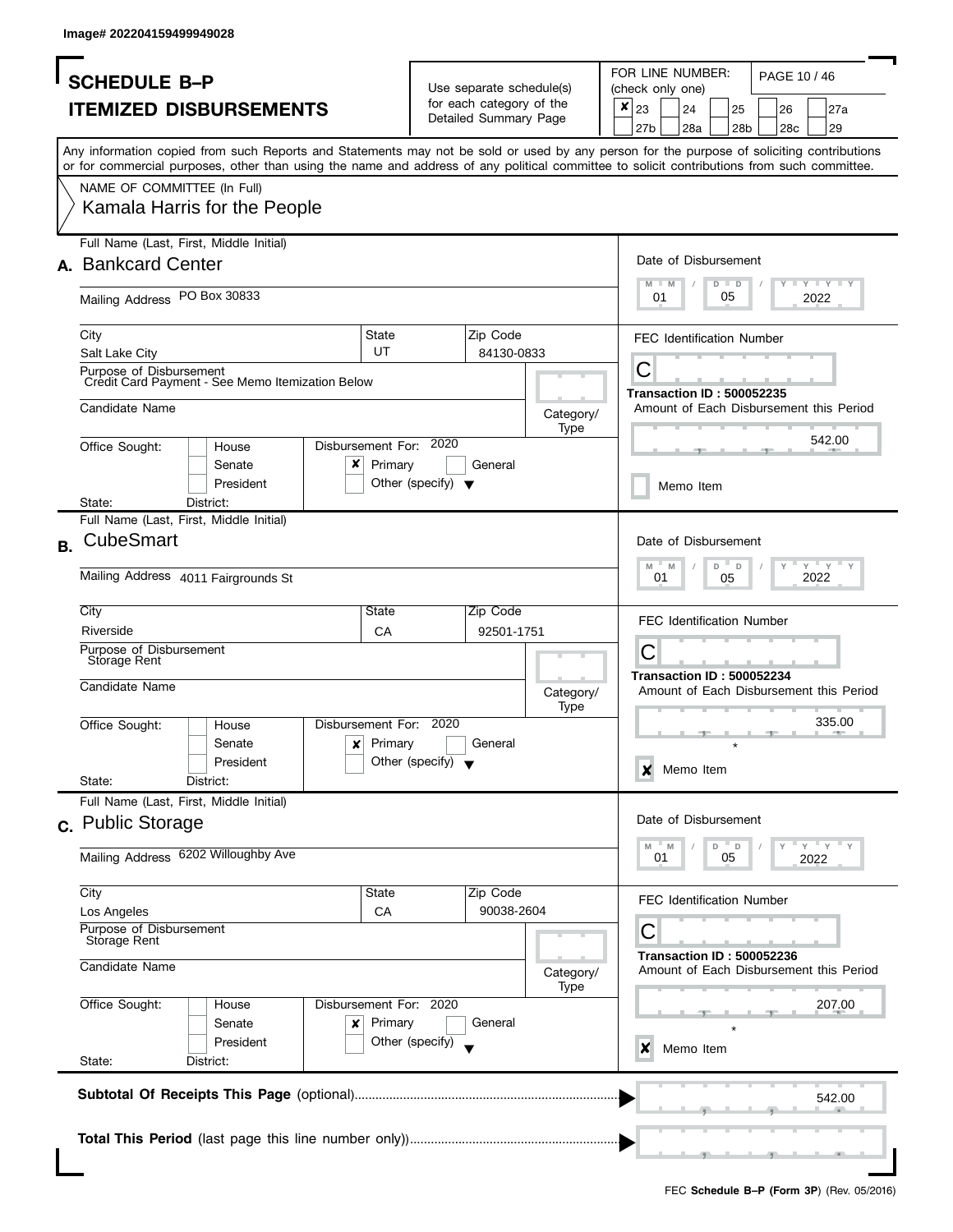|           | <b>SCHEDULE B-P</b>                                                                                                                        |         |                                      | Use separate schedule(s) |           |   | FOR LINE NUMBER:<br>PAGE 11 / 46<br>(check only one) |                                  |               |                 |  |     |                                         |
|-----------|--------------------------------------------------------------------------------------------------------------------------------------------|---------|--------------------------------------|--------------------------|-----------|---|------------------------------------------------------|----------------------------------|---------------|-----------------|--|-----|-----------------------------------------|
|           | <b>ITEMIZED DISBURSEMENTS</b>                                                                                                              |         |                                      | for each category of the |           | × | 23                                                   | 24                               |               | 25              |  | 26  | 27a                                     |
|           |                                                                                                                                            |         |                                      | Detailed Summary Page    |           |   | 27b                                                  | 28a                              |               | 28 <sub>b</sub> |  | 28c | 29                                      |
|           | Any information copied from such Reports and Statements may not be sold or used by any person for the purpose of soliciting contributions  |         |                                      |                          |           |   |                                                      |                                  |               |                 |  |     |                                         |
|           | or for commercial purposes, other than using the name and address of any political committee to solicit contributions from such committee. |         |                                      |                          |           |   |                                                      |                                  |               |                 |  |     |                                         |
|           | NAME OF COMMITTEE (In Full)                                                                                                                |         |                                      |                          |           |   |                                                      |                                  |               |                 |  |     |                                         |
|           | Kamala Harris for the People                                                                                                               |         |                                      |                          |           |   |                                                      |                                  |               |                 |  |     |                                         |
|           | Full Name (Last, First, Middle Initial)                                                                                                    |         |                                      |                          |           |   |                                                      |                                  |               |                 |  |     |                                         |
|           | A. Bankcard Center                                                                                                                         |         |                                      |                          |           |   |                                                      | Date of Disbursement             |               |                 |  |     |                                         |
|           | Mailing Address PO Box 30833                                                                                                               |         |                                      |                          |           |   | M<br>02                                              | $-M$                             | $D$ $D$<br>04 |                 |  |     | <b>LYLYLY</b><br>2022                   |
|           | City                                                                                                                                       | State   |                                      | Zip Code                 |           |   |                                                      | <b>FEC Identification Number</b> |               |                 |  |     |                                         |
|           | Salt Lake City                                                                                                                             | UT      |                                      | 84130-0833               |           |   |                                                      |                                  |               |                 |  |     |                                         |
|           | Purpose of Disbursement<br>Credit Card Payment - See Memo Itemization Below                                                                |         |                                      |                          |           |   | С                                                    |                                  |               |                 |  |     |                                         |
|           |                                                                                                                                            |         |                                      |                          |           |   |                                                      | <b>Transaction ID: 500052238</b> |               |                 |  |     |                                         |
|           | Candidate Name                                                                                                                             |         |                                      |                          | Category/ |   |                                                      |                                  |               |                 |  |     | Amount of Each Disbursement this Period |
|           |                                                                                                                                            |         |                                      |                          | Type      |   |                                                      |                                  |               |                 |  |     | 207.00                                  |
|           | Disbursement For: 2020<br>Office Sought:<br>House                                                                                          |         |                                      |                          |           |   |                                                      |                                  |               |                 |  |     |                                         |
|           | x<br>Senate<br>President                                                                                                                   | Primary |                                      | General                  |           |   |                                                      |                                  |               |                 |  |     |                                         |
|           | State:<br>District:                                                                                                                        |         | Other (specify) $\blacktriangledown$ |                          |           |   |                                                      | Memo Item                        |               |                 |  |     |                                         |
|           | Full Name (Last, First, Middle Initial)                                                                                                    |         |                                      |                          |           |   |                                                      |                                  |               |                 |  |     |                                         |
| <b>B.</b> | <b>Public Storage</b>                                                                                                                      |         |                                      |                          |           |   |                                                      | Date of Disbursement             |               |                 |  |     |                                         |
|           | Mailing Address 6202 Willoughby Ave                                                                                                        |         |                                      |                          |           |   | $M$ $M$<br>02                                        |                                  | D<br>04       | $\mathsf{D}$    |  |     | $Y = Y$<br>2022                         |
|           | City                                                                                                                                       | State   |                                      | Zip Code                 |           |   |                                                      |                                  |               |                 |  |     |                                         |
|           | Los Angeles                                                                                                                                | CA      |                                      | 90038-2604               |           |   |                                                      | <b>FEC Identification Number</b> |               |                 |  |     |                                         |
|           | Purpose of Disbursement<br>Storage Rent                                                                                                    |         |                                      |                          |           |   | С                                                    |                                  |               |                 |  |     |                                         |
|           |                                                                                                                                            |         |                                      |                          |           |   |                                                      | <b>Transaction ID: 500052237</b> |               |                 |  |     |                                         |
|           | Candidate Name                                                                                                                             |         |                                      |                          | Category/ |   |                                                      |                                  |               |                 |  |     | Amount of Each Disbursement this Period |
|           | Disbursement For: 2020<br>Office Sought:<br>House                                                                                          |         |                                      |                          | Type      |   |                                                      |                                  |               |                 |  |     | 207.00                                  |
|           | $\boldsymbol{\mathsf{x}}$  <br>Senate                                                                                                      | Primary |                                      | General                  |           |   |                                                      |                                  |               |                 |  |     |                                         |
|           | President                                                                                                                                  |         | Other (specify) $\bullet$            |                          |           |   |                                                      |                                  |               |                 |  |     |                                         |
|           | State:<br>District:                                                                                                                        |         |                                      |                          |           |   | X                                                    | Memo Item                        |               |                 |  |     |                                         |
|           | Full Name (Last, First, Middle Initial)                                                                                                    |         |                                      |                          |           |   |                                                      |                                  |               |                 |  |     |                                         |
|           | c. Bankcard Center                                                                                                                         |         |                                      |                          |           |   |                                                      | Date of Disbursement             |               |                 |  |     |                                         |
|           |                                                                                                                                            |         |                                      |                          |           |   | M                                                    | M                                | D             | D               |  |     | $-\gamma + \gamma$                      |
|           | Mailing Address PO Box 30833                                                                                                               |         |                                      |                          |           |   | 03                                                   |                                  |               | 08              |  |     | 2022                                    |
|           | City                                                                                                                                       | State   |                                      | Zip Code                 |           |   |                                                      |                                  |               |                 |  |     |                                         |
|           | Salt Lake City                                                                                                                             | UT      |                                      | 84130-0833               |           |   |                                                      | <b>FEC Identification Number</b> |               |                 |  |     |                                         |
|           | Purpose of Disbursement<br>Credit Card Payment - See Memo Itemization Below                                                                |         |                                      |                          |           |   | С                                                    |                                  |               |                 |  |     |                                         |
|           | Candidate Name                                                                                                                             |         |                                      |                          | Category/ |   |                                                      | <b>Transaction ID: 500052240</b> |               |                 |  |     | Amount of Each Disbursement this Period |
|           | Disbursement For: 2020<br>Office Sought:<br>House                                                                                          |         |                                      |                          | Type      |   |                                                      |                                  |               |                 |  |     | 207.00                                  |
|           | Senate<br>×                                                                                                                                | Primary |                                      | General                  |           |   |                                                      |                                  |               |                 |  |     |                                         |
|           | President                                                                                                                                  |         | Other (specify)                      |                          |           |   |                                                      |                                  |               |                 |  |     |                                         |
|           | State:<br>District:                                                                                                                        |         |                                      |                          |           |   |                                                      | Memo Item                        |               |                 |  |     |                                         |
|           |                                                                                                                                            |         |                                      |                          |           |   |                                                      |                                  |               |                 |  |     |                                         |
|           |                                                                                                                                            |         |                                      |                          |           |   |                                                      |                                  |               |                 |  |     | 414.00                                  |
|           |                                                                                                                                            |         |                                      |                          |           |   |                                                      |                                  |               |                 |  |     |                                         |
|           |                                                                                                                                            |         |                                      |                          |           |   |                                                      |                                  |               |                 |  |     |                                         |
|           |                                                                                                                                            |         |                                      |                          |           |   |                                                      |                                  |               |                 |  |     |                                         |
|           |                                                                                                                                            |         |                                      |                          |           |   |                                                      |                                  |               |                 |  |     |                                         |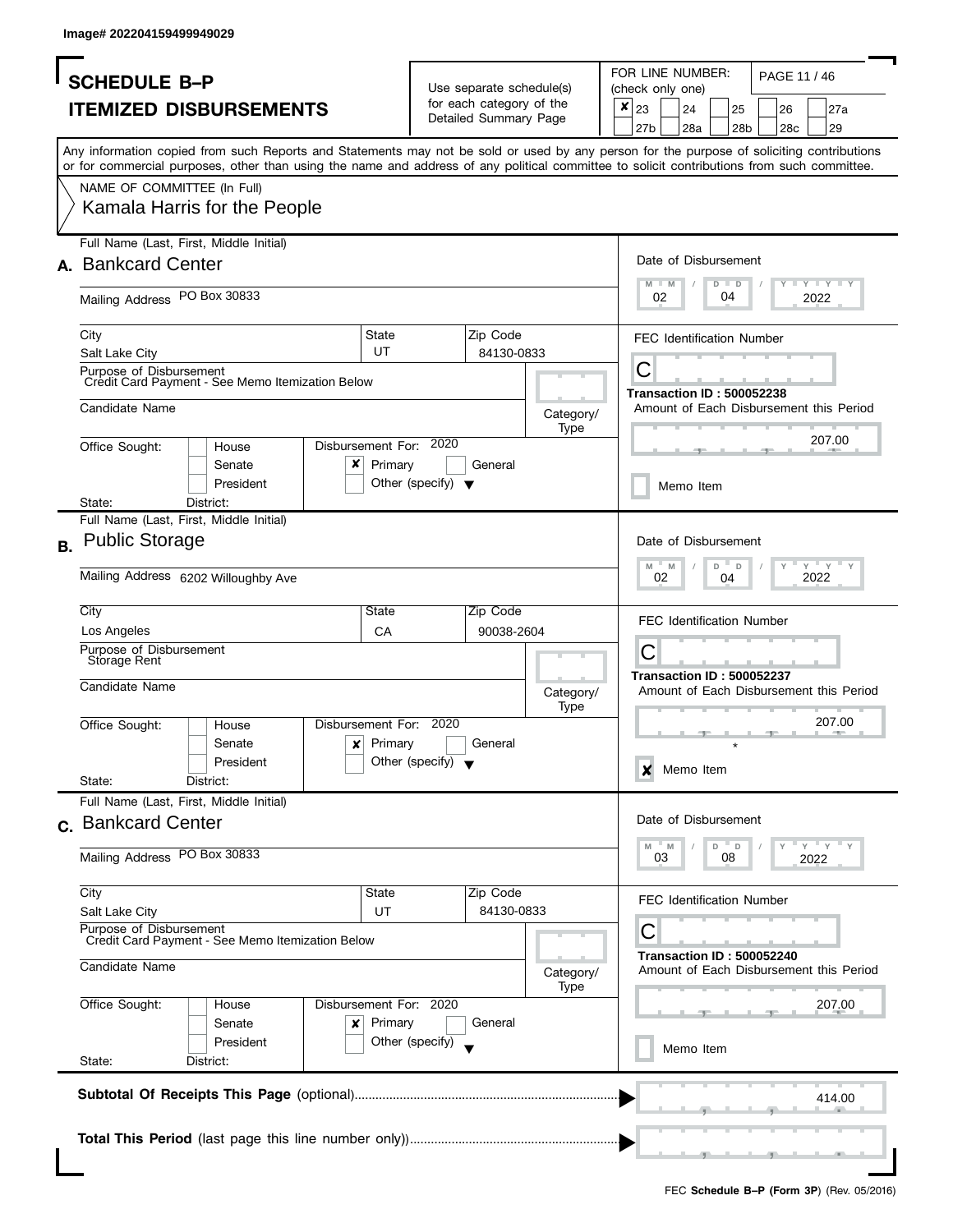| FOR LINE NUMBER:<br>PAGE 12 / 46<br><b>SCHEDULE B-P</b><br>Use separate schedule(s)<br>(check only one)<br>for each category of the<br>×<br><b>ITEMIZED DISBURSEMENTS</b><br>23<br>24<br>25<br>26<br>27a<br>Detailed Summary Page<br>27 <sub>b</sub><br>28a<br>29<br>28 <sub>b</sub><br>28c<br>Any information copied from such Reports and Statements may not be sold or used by any person for the purpose of soliciting contributions<br>or for commercial purposes, other than using the name and address of any political committee to solicit contributions from such committee.<br>NAME OF COMMITTEE (In Full)<br>Kamala Harris for the People<br>Full Name (Last, First, Middle Initial)<br>Date of Disbursement<br>A. Public Storage<br><b>LEY LEY LEY</b><br>M<br>$D$ $D$<br>M<br>Mailing Address 6202 Willoughby Ave<br>08<br>03<br>2022<br>State<br>Zip Code<br>City<br><b>FEC Identification Number</b><br>CA<br>90038-2604<br>Los Angeles<br>С<br>Purpose of Disbursement<br>Storage Rent<br><b>Transaction ID: 500052239</b><br>Candidate Name<br>Amount of Each Disbursement this Period<br>Category/<br>Type<br>207.00<br>2020<br>Disbursement For:<br>Office Sought:<br>House<br>×<br>Primary<br>General<br>Senate<br>President<br>Other (specify) $\blacktriangledown$<br>X<br>Memo Item<br>State:<br>District:<br>Full Name (Last, First, Middle Initial)<br>Google, Inc.<br>Date of Disbursement<br>$Y = Y$<br>D<br>M<br>M<br>D<br>Mailing Address 1600 Amphitheatre Pkwy<br>01<br>2022<br>06<br>City<br>State<br>Zip Code<br><b>FEC Identification Number</b><br><b>Mountain View</b><br><b>CA</b><br>94043-1351<br>C<br>Purpose of Disbursement<br>Email & Data Storage<br><b>Transaction ID: 500052229</b><br>Candidate Name<br>Amount of Each Disbursement this Period<br>Category/<br>Type<br>675.00<br>Disbursement For: 2020<br>Office Sought:<br>House<br>Primary<br>General<br>$\boldsymbol{x}$<br>Senate<br>Other (specify) $\blacktriangledown$<br>President<br>Memo Item<br>State:<br>District:<br>Full Name (Last, First, Middle Initial)<br>Date of Disbursement<br>c. Google, Inc.<br>" γ " γ "<br>M<br>M<br>D<br>D<br>Mailing Address 1600 Amphitheatre Pkwy<br>02<br>07<br>2022<br>City<br>State<br>Zip Code<br><b>FEC Identification Number</b><br>94043-1351<br><b>Mountain View</b><br>CA<br>Purpose of Disbursement<br>С<br>Email & Data Storage<br><b>Transaction ID: 500052230</b><br>Candidate Name<br>Amount of Each Disbursement this Period<br>Category/<br>Type<br>Office Sought:<br>Disbursement For: 2020<br>522.58<br>House<br>Primary<br>Senate<br>General<br>×<br>Other (specify)<br>President<br>Memo Item<br>State:<br>District:<br>1197.58<br>2153.58 |    |  |  |  |  |  |  |  |  |  |  |  |
|----------------------------------------------------------------------------------------------------------------------------------------------------------------------------------------------------------------------------------------------------------------------------------------------------------------------------------------------------------------------------------------------------------------------------------------------------------------------------------------------------------------------------------------------------------------------------------------------------------------------------------------------------------------------------------------------------------------------------------------------------------------------------------------------------------------------------------------------------------------------------------------------------------------------------------------------------------------------------------------------------------------------------------------------------------------------------------------------------------------------------------------------------------------------------------------------------------------------------------------------------------------------------------------------------------------------------------------------------------------------------------------------------------------------------------------------------------------------------------------------------------------------------------------------------------------------------------------------------------------------------------------------------------------------------------------------------------------------------------------------------------------------------------------------------------------------------------------------------------------------------------------------------------------------------------------------------------------------------------------------------------------------------------------------------------------------------------------------------------------------------------------------------------------------------------------------------------------------------------------------------------------------------------------------------------------------------------------------------------------------------------------------------------------------------------------------------------------------------------------------------------------------------------------------------------------------------------------------------------------------------------------------------------------------------------------------------------------|----|--|--|--|--|--|--|--|--|--|--|--|
|                                                                                                                                                                                                                                                                                                                                                                                                                                                                                                                                                                                                                                                                                                                                                                                                                                                                                                                                                                                                                                                                                                                                                                                                                                                                                                                                                                                                                                                                                                                                                                                                                                                                                                                                                                                                                                                                                                                                                                                                                                                                                                                                                                                                                                                                                                                                                                                                                                                                                                                                                                                                                                                                                                                |    |  |  |  |  |  |  |  |  |  |  |  |
|                                                                                                                                                                                                                                                                                                                                                                                                                                                                                                                                                                                                                                                                                                                                                                                                                                                                                                                                                                                                                                                                                                                                                                                                                                                                                                                                                                                                                                                                                                                                                                                                                                                                                                                                                                                                                                                                                                                                                                                                                                                                                                                                                                                                                                                                                                                                                                                                                                                                                                                                                                                                                                                                                                                |    |  |  |  |  |  |  |  |  |  |  |  |
|                                                                                                                                                                                                                                                                                                                                                                                                                                                                                                                                                                                                                                                                                                                                                                                                                                                                                                                                                                                                                                                                                                                                                                                                                                                                                                                                                                                                                                                                                                                                                                                                                                                                                                                                                                                                                                                                                                                                                                                                                                                                                                                                                                                                                                                                                                                                                                                                                                                                                                                                                                                                                                                                                                                |    |  |  |  |  |  |  |  |  |  |  |  |
|                                                                                                                                                                                                                                                                                                                                                                                                                                                                                                                                                                                                                                                                                                                                                                                                                                                                                                                                                                                                                                                                                                                                                                                                                                                                                                                                                                                                                                                                                                                                                                                                                                                                                                                                                                                                                                                                                                                                                                                                                                                                                                                                                                                                                                                                                                                                                                                                                                                                                                                                                                                                                                                                                                                |    |  |  |  |  |  |  |  |  |  |  |  |
|                                                                                                                                                                                                                                                                                                                                                                                                                                                                                                                                                                                                                                                                                                                                                                                                                                                                                                                                                                                                                                                                                                                                                                                                                                                                                                                                                                                                                                                                                                                                                                                                                                                                                                                                                                                                                                                                                                                                                                                                                                                                                                                                                                                                                                                                                                                                                                                                                                                                                                                                                                                                                                                                                                                |    |  |  |  |  |  |  |  |  |  |  |  |
|                                                                                                                                                                                                                                                                                                                                                                                                                                                                                                                                                                                                                                                                                                                                                                                                                                                                                                                                                                                                                                                                                                                                                                                                                                                                                                                                                                                                                                                                                                                                                                                                                                                                                                                                                                                                                                                                                                                                                                                                                                                                                                                                                                                                                                                                                                                                                                                                                                                                                                                                                                                                                                                                                                                |    |  |  |  |  |  |  |  |  |  |  |  |
|                                                                                                                                                                                                                                                                                                                                                                                                                                                                                                                                                                                                                                                                                                                                                                                                                                                                                                                                                                                                                                                                                                                                                                                                                                                                                                                                                                                                                                                                                                                                                                                                                                                                                                                                                                                                                                                                                                                                                                                                                                                                                                                                                                                                                                                                                                                                                                                                                                                                                                                                                                                                                                                                                                                |    |  |  |  |  |  |  |  |  |  |  |  |
|                                                                                                                                                                                                                                                                                                                                                                                                                                                                                                                                                                                                                                                                                                                                                                                                                                                                                                                                                                                                                                                                                                                                                                                                                                                                                                                                                                                                                                                                                                                                                                                                                                                                                                                                                                                                                                                                                                                                                                                                                                                                                                                                                                                                                                                                                                                                                                                                                                                                                                                                                                                                                                                                                                                |    |  |  |  |  |  |  |  |  |  |  |  |
|                                                                                                                                                                                                                                                                                                                                                                                                                                                                                                                                                                                                                                                                                                                                                                                                                                                                                                                                                                                                                                                                                                                                                                                                                                                                                                                                                                                                                                                                                                                                                                                                                                                                                                                                                                                                                                                                                                                                                                                                                                                                                                                                                                                                                                                                                                                                                                                                                                                                                                                                                                                                                                                                                                                |    |  |  |  |  |  |  |  |  |  |  |  |
|                                                                                                                                                                                                                                                                                                                                                                                                                                                                                                                                                                                                                                                                                                                                                                                                                                                                                                                                                                                                                                                                                                                                                                                                                                                                                                                                                                                                                                                                                                                                                                                                                                                                                                                                                                                                                                                                                                                                                                                                                                                                                                                                                                                                                                                                                                                                                                                                                                                                                                                                                                                                                                                                                                                |    |  |  |  |  |  |  |  |  |  |  |  |
|                                                                                                                                                                                                                                                                                                                                                                                                                                                                                                                                                                                                                                                                                                                                                                                                                                                                                                                                                                                                                                                                                                                                                                                                                                                                                                                                                                                                                                                                                                                                                                                                                                                                                                                                                                                                                                                                                                                                                                                                                                                                                                                                                                                                                                                                                                                                                                                                                                                                                                                                                                                                                                                                                                                |    |  |  |  |  |  |  |  |  |  |  |  |
|                                                                                                                                                                                                                                                                                                                                                                                                                                                                                                                                                                                                                                                                                                                                                                                                                                                                                                                                                                                                                                                                                                                                                                                                                                                                                                                                                                                                                                                                                                                                                                                                                                                                                                                                                                                                                                                                                                                                                                                                                                                                                                                                                                                                                                                                                                                                                                                                                                                                                                                                                                                                                                                                                                                |    |  |  |  |  |  |  |  |  |  |  |  |
|                                                                                                                                                                                                                                                                                                                                                                                                                                                                                                                                                                                                                                                                                                                                                                                                                                                                                                                                                                                                                                                                                                                                                                                                                                                                                                                                                                                                                                                                                                                                                                                                                                                                                                                                                                                                                                                                                                                                                                                                                                                                                                                                                                                                                                                                                                                                                                                                                                                                                                                                                                                                                                                                                                                |    |  |  |  |  |  |  |  |  |  |  |  |
|                                                                                                                                                                                                                                                                                                                                                                                                                                                                                                                                                                                                                                                                                                                                                                                                                                                                                                                                                                                                                                                                                                                                                                                                                                                                                                                                                                                                                                                                                                                                                                                                                                                                                                                                                                                                                                                                                                                                                                                                                                                                                                                                                                                                                                                                                                                                                                                                                                                                                                                                                                                                                                                                                                                | В. |  |  |  |  |  |  |  |  |  |  |  |
|                                                                                                                                                                                                                                                                                                                                                                                                                                                                                                                                                                                                                                                                                                                                                                                                                                                                                                                                                                                                                                                                                                                                                                                                                                                                                                                                                                                                                                                                                                                                                                                                                                                                                                                                                                                                                                                                                                                                                                                                                                                                                                                                                                                                                                                                                                                                                                                                                                                                                                                                                                                                                                                                                                                |    |  |  |  |  |  |  |  |  |  |  |  |
|                                                                                                                                                                                                                                                                                                                                                                                                                                                                                                                                                                                                                                                                                                                                                                                                                                                                                                                                                                                                                                                                                                                                                                                                                                                                                                                                                                                                                                                                                                                                                                                                                                                                                                                                                                                                                                                                                                                                                                                                                                                                                                                                                                                                                                                                                                                                                                                                                                                                                                                                                                                                                                                                                                                |    |  |  |  |  |  |  |  |  |  |  |  |
|                                                                                                                                                                                                                                                                                                                                                                                                                                                                                                                                                                                                                                                                                                                                                                                                                                                                                                                                                                                                                                                                                                                                                                                                                                                                                                                                                                                                                                                                                                                                                                                                                                                                                                                                                                                                                                                                                                                                                                                                                                                                                                                                                                                                                                                                                                                                                                                                                                                                                                                                                                                                                                                                                                                |    |  |  |  |  |  |  |  |  |  |  |  |
|                                                                                                                                                                                                                                                                                                                                                                                                                                                                                                                                                                                                                                                                                                                                                                                                                                                                                                                                                                                                                                                                                                                                                                                                                                                                                                                                                                                                                                                                                                                                                                                                                                                                                                                                                                                                                                                                                                                                                                                                                                                                                                                                                                                                                                                                                                                                                                                                                                                                                                                                                                                                                                                                                                                |    |  |  |  |  |  |  |  |  |  |  |  |
|                                                                                                                                                                                                                                                                                                                                                                                                                                                                                                                                                                                                                                                                                                                                                                                                                                                                                                                                                                                                                                                                                                                                                                                                                                                                                                                                                                                                                                                                                                                                                                                                                                                                                                                                                                                                                                                                                                                                                                                                                                                                                                                                                                                                                                                                                                                                                                                                                                                                                                                                                                                                                                                                                                                |    |  |  |  |  |  |  |  |  |  |  |  |
|                                                                                                                                                                                                                                                                                                                                                                                                                                                                                                                                                                                                                                                                                                                                                                                                                                                                                                                                                                                                                                                                                                                                                                                                                                                                                                                                                                                                                                                                                                                                                                                                                                                                                                                                                                                                                                                                                                                                                                                                                                                                                                                                                                                                                                                                                                                                                                                                                                                                                                                                                                                                                                                                                                                |    |  |  |  |  |  |  |  |  |  |  |  |
|                                                                                                                                                                                                                                                                                                                                                                                                                                                                                                                                                                                                                                                                                                                                                                                                                                                                                                                                                                                                                                                                                                                                                                                                                                                                                                                                                                                                                                                                                                                                                                                                                                                                                                                                                                                                                                                                                                                                                                                                                                                                                                                                                                                                                                                                                                                                                                                                                                                                                                                                                                                                                                                                                                                |    |  |  |  |  |  |  |  |  |  |  |  |
|                                                                                                                                                                                                                                                                                                                                                                                                                                                                                                                                                                                                                                                                                                                                                                                                                                                                                                                                                                                                                                                                                                                                                                                                                                                                                                                                                                                                                                                                                                                                                                                                                                                                                                                                                                                                                                                                                                                                                                                                                                                                                                                                                                                                                                                                                                                                                                                                                                                                                                                                                                                                                                                                                                                |    |  |  |  |  |  |  |  |  |  |  |  |
|                                                                                                                                                                                                                                                                                                                                                                                                                                                                                                                                                                                                                                                                                                                                                                                                                                                                                                                                                                                                                                                                                                                                                                                                                                                                                                                                                                                                                                                                                                                                                                                                                                                                                                                                                                                                                                                                                                                                                                                                                                                                                                                                                                                                                                                                                                                                                                                                                                                                                                                                                                                                                                                                                                                |    |  |  |  |  |  |  |  |  |  |  |  |
|                                                                                                                                                                                                                                                                                                                                                                                                                                                                                                                                                                                                                                                                                                                                                                                                                                                                                                                                                                                                                                                                                                                                                                                                                                                                                                                                                                                                                                                                                                                                                                                                                                                                                                                                                                                                                                                                                                                                                                                                                                                                                                                                                                                                                                                                                                                                                                                                                                                                                                                                                                                                                                                                                                                |    |  |  |  |  |  |  |  |  |  |  |  |
|                                                                                                                                                                                                                                                                                                                                                                                                                                                                                                                                                                                                                                                                                                                                                                                                                                                                                                                                                                                                                                                                                                                                                                                                                                                                                                                                                                                                                                                                                                                                                                                                                                                                                                                                                                                                                                                                                                                                                                                                                                                                                                                                                                                                                                                                                                                                                                                                                                                                                                                                                                                                                                                                                                                |    |  |  |  |  |  |  |  |  |  |  |  |
|                                                                                                                                                                                                                                                                                                                                                                                                                                                                                                                                                                                                                                                                                                                                                                                                                                                                                                                                                                                                                                                                                                                                                                                                                                                                                                                                                                                                                                                                                                                                                                                                                                                                                                                                                                                                                                                                                                                                                                                                                                                                                                                                                                                                                                                                                                                                                                                                                                                                                                                                                                                                                                                                                                                |    |  |  |  |  |  |  |  |  |  |  |  |
|                                                                                                                                                                                                                                                                                                                                                                                                                                                                                                                                                                                                                                                                                                                                                                                                                                                                                                                                                                                                                                                                                                                                                                                                                                                                                                                                                                                                                                                                                                                                                                                                                                                                                                                                                                                                                                                                                                                                                                                                                                                                                                                                                                                                                                                                                                                                                                                                                                                                                                                                                                                                                                                                                                                |    |  |  |  |  |  |  |  |  |  |  |  |
|                                                                                                                                                                                                                                                                                                                                                                                                                                                                                                                                                                                                                                                                                                                                                                                                                                                                                                                                                                                                                                                                                                                                                                                                                                                                                                                                                                                                                                                                                                                                                                                                                                                                                                                                                                                                                                                                                                                                                                                                                                                                                                                                                                                                                                                                                                                                                                                                                                                                                                                                                                                                                                                                                                                |    |  |  |  |  |  |  |  |  |  |  |  |
|                                                                                                                                                                                                                                                                                                                                                                                                                                                                                                                                                                                                                                                                                                                                                                                                                                                                                                                                                                                                                                                                                                                                                                                                                                                                                                                                                                                                                                                                                                                                                                                                                                                                                                                                                                                                                                                                                                                                                                                                                                                                                                                                                                                                                                                                                                                                                                                                                                                                                                                                                                                                                                                                                                                |    |  |  |  |  |  |  |  |  |  |  |  |
|                                                                                                                                                                                                                                                                                                                                                                                                                                                                                                                                                                                                                                                                                                                                                                                                                                                                                                                                                                                                                                                                                                                                                                                                                                                                                                                                                                                                                                                                                                                                                                                                                                                                                                                                                                                                                                                                                                                                                                                                                                                                                                                                                                                                                                                                                                                                                                                                                                                                                                                                                                                                                                                                                                                |    |  |  |  |  |  |  |  |  |  |  |  |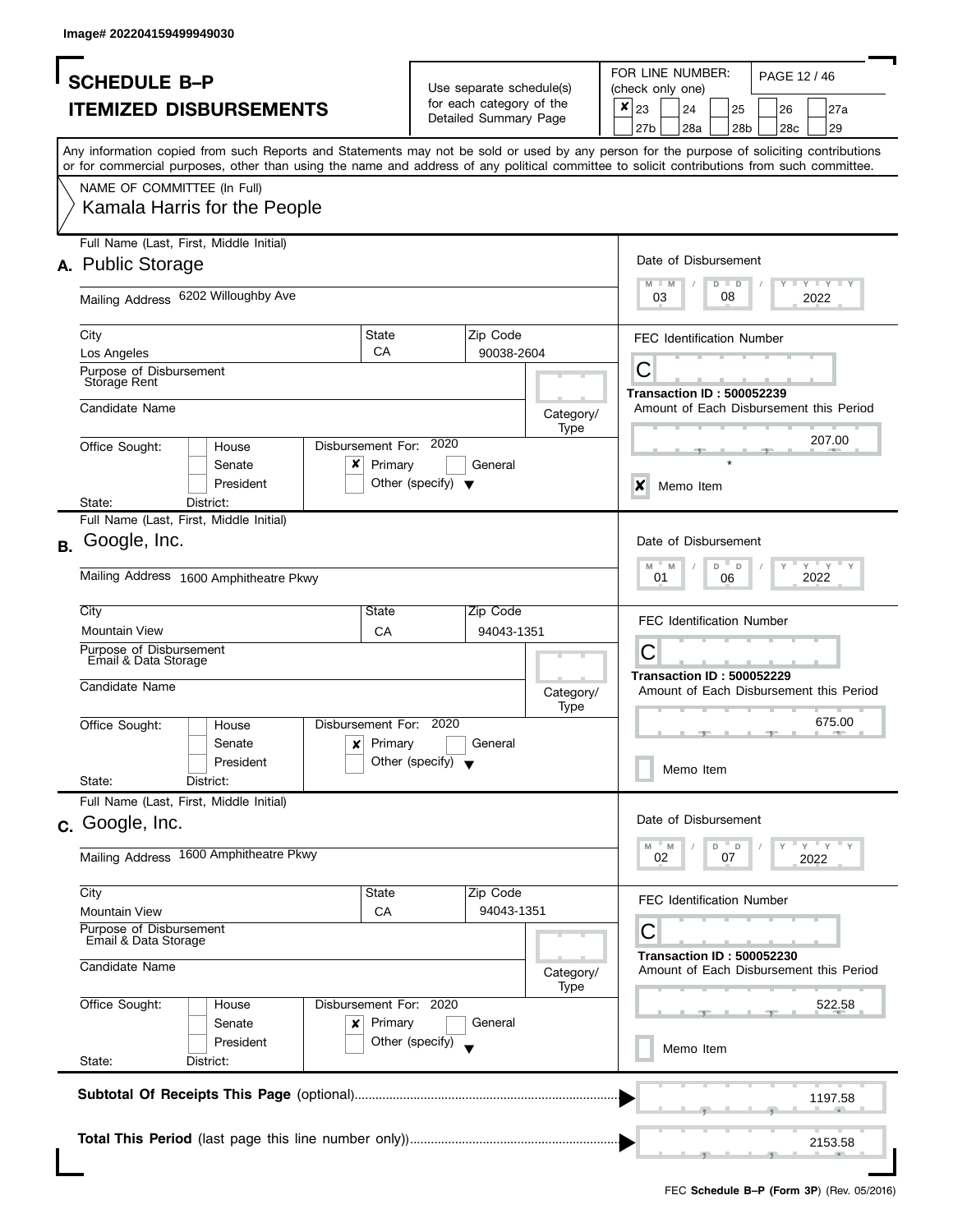| <b>SCHEDULE B-P</b>                                                                                                                                                                                                                                                                                                    |                                                                               | FOR LINE NUMBER:<br>PAGE 13/46                                                                                  |
|------------------------------------------------------------------------------------------------------------------------------------------------------------------------------------------------------------------------------------------------------------------------------------------------------------------------|-------------------------------------------------------------------------------|-----------------------------------------------------------------------------------------------------------------|
| <b>ITEMIZED DISBURSEMENTS</b>                                                                                                                                                                                                                                                                                          | Use separate schedule(s)<br>for each category of the<br>Detailed Summary Page | (check only one)<br>23<br>24<br>25<br>26<br>27a<br>$\pmb{\times}$<br>27b<br>28a<br>29<br>28 <sub>b</sub><br>28c |
| Any information copied from such Reports and Statements may not be sold or used by any person for the purpose of soliciting contributions<br>or for commercial purposes, other than using the name and address of any political committee to solicit contributions from such committee.<br>NAME OF COMMITTEE (In Full) |                                                                               |                                                                                                                 |
| Kamala Harris for the People                                                                                                                                                                                                                                                                                           |                                                                               |                                                                                                                 |
| Full Name (Last, First, Middle Initial)<br>U.S. Department Of The Treasury                                                                                                                                                                                                                                             |                                                                               | Date of Disbursement<br>$Y - Y - Y - Y + Y$<br>$M - M$<br>$D$ $D$                                               |
| Mailing Address 3700 E West Hwy                                                                                                                                                                                                                                                                                        |                                                                               | 03<br>31<br>2022                                                                                                |
| State<br>City<br><b>MD</b><br>Hyattsville                                                                                                                                                                                                                                                                              | Zip Code<br>20782-2015                                                        | <b>FEC Identification Number</b>                                                                                |
| Purpose of Disbursement<br>Disgorged Contributions/Refunds not negotiated - See Itemization Below                                                                                                                                                                                                                      |                                                                               | С<br><b>Transaction ID: 500052233</b>                                                                           |
| Candidate Name                                                                                                                                                                                                                                                                                                         | Category/                                                                     | Amount of Each Disbursement this Period                                                                         |
| Disbursement For:<br>Office Sought:<br>House<br>Primary<br>Senate<br>President                                                                                                                                                                                                                                         | Type<br>General<br>Other (specify) $\blacktriangledown$                       | 209011.64<br>See explanatory text, line 28a and line<br>28c on the Committee's 2021 Year-<br>Memo Item          |
| District:<br>State:                                                                                                                                                                                                                                                                                                    |                                                                               | End Report.                                                                                                     |
| Full Name (Last, First, Middle Initial)<br>Arango, Lucila, , ,<br><b>B.</b>                                                                                                                                                                                                                                            |                                                                               | Date of Disbursement                                                                                            |
| Mailing Address 260 Fairview Rd                                                                                                                                                                                                                                                                                        |                                                                               | $Y$ $Y$ $Y$<br>$M$ =<br>M<br>D<br>$\mathbb D$<br>03<br>2022<br>31                                               |
| City<br>State                                                                                                                                                                                                                                                                                                          | Zip Code                                                                      | <b>FEC Identification Number</b>                                                                                |
| Ojai<br>CA<br>Purpose of Disbursement                                                                                                                                                                                                                                                                                  | 93023-9533                                                                    |                                                                                                                 |
| Disgorged Contribution<br>Candidate Name                                                                                                                                                                                                                                                                               | Category/                                                                     | С<br><b>Transaction ID: 500052382</b><br>Amount of Each Disbursement this Period                                |
| Disbursement For:<br>Office Sought:<br>House<br>Primary<br>Senate<br>President<br>State:<br>District:                                                                                                                                                                                                                  | <b>Type</b><br>2020<br>General<br>x<br>Other (specify) $\blacktriangledown$   | 550.00<br>Memo Item<br>x                                                                                        |
| Full Name (Last, First, Middle Initial)                                                                                                                                                                                                                                                                                |                                                                               |                                                                                                                 |
| c. Armato, Antonina, , ,                                                                                                                                                                                                                                                                                               |                                                                               | Date of Disbursement                                                                                            |
| Mailing Address 1831 Colorado Ave<br><b>Ste 700</b>                                                                                                                                                                                                                                                                    |                                                                               | $Y = Y + Y$<br>$- M$<br>D<br>- D<br>M<br>03<br>31<br>2022                                                       |
| City<br>State<br>Santa Monica<br>CA                                                                                                                                                                                                                                                                                    | Zip Code<br>90404-3448                                                        | <b>FEC Identification Number</b>                                                                                |
| Purpose of Disbursement<br>Disgorged Contribution                                                                                                                                                                                                                                                                      |                                                                               | С                                                                                                               |
| Candidate Name                                                                                                                                                                                                                                                                                                         | Category/<br>Type                                                             | <b>Transaction ID: 500052397</b><br>Amount of Each Disbursement this Period                                     |
| Disbursement For: 2020<br>Office Sought:<br>House<br>Primary<br>Senate<br>President                                                                                                                                                                                                                                    | General<br>$\boldsymbol{x}$<br>Other (specify)                                | 2800.00<br>Memo Item<br>x                                                                                       |
| State:<br>District:                                                                                                                                                                                                                                                                                                    |                                                                               |                                                                                                                 |
|                                                                                                                                                                                                                                                                                                                        |                                                                               | 209011.64                                                                                                       |
|                                                                                                                                                                                                                                                                                                                        |                                                                               |                                                                                                                 |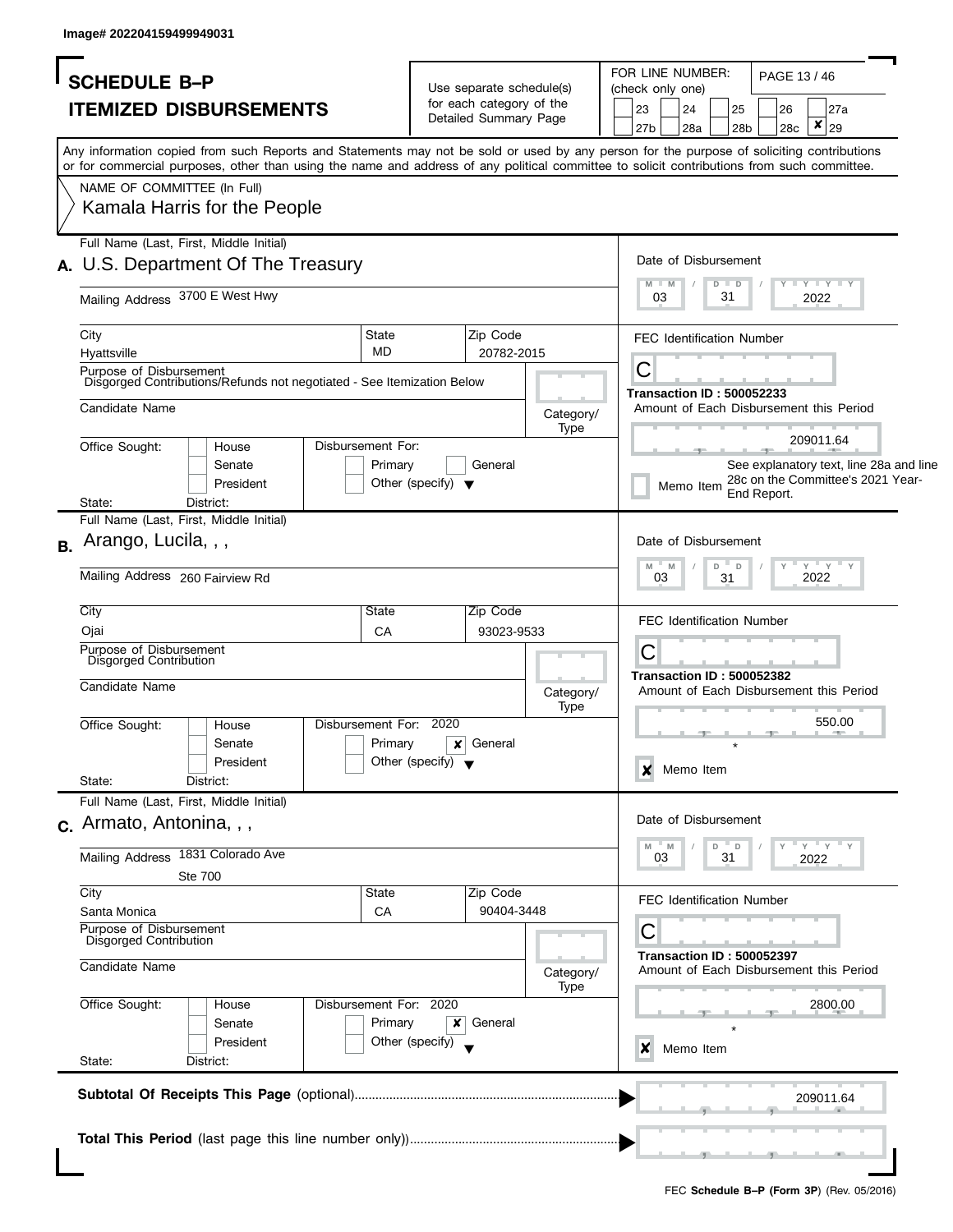| <b>SCHEDULE B-P</b>                                      |                                                                                                                                            |                        |                                      | Use separate schedule(s) |                   | FOR LINE NUMBER:<br>PAGE 14 / 46<br>(check only one) |                                  |               |                       |           |                                         |
|----------------------------------------------------------|--------------------------------------------------------------------------------------------------------------------------------------------|------------------------|--------------------------------------|--------------------------|-------------------|------------------------------------------------------|----------------------------------|---------------|-----------------------|-----------|-----------------------------------------|
|                                                          |                                                                                                                                            |                        |                                      | for each category of the |                   |                                                      |                                  |               |                       |           |                                         |
|                                                          | <b>ITEMIZED DISBURSEMENTS</b>                                                                                                              |                        |                                      | Detailed Summary Page    |                   | 23<br>27 <sub>b</sub>                                | 24<br>28a                        |               | 25<br>28 <sub>b</sub> | 26<br>28c | 27a<br>×<br>29                          |
|                                                          | Any information copied from such Reports and Statements may not be sold or used by any person for the purpose of soliciting contributions  |                        |                                      |                          |                   |                                                      |                                  |               |                       |           |                                         |
|                                                          | or for commercial purposes, other than using the name and address of any political committee to solicit contributions from such committee. |                        |                                      |                          |                   |                                                      |                                  |               |                       |           |                                         |
|                                                          | NAME OF COMMITTEE (In Full)                                                                                                                |                        |                                      |                          |                   |                                                      |                                  |               |                       |           |                                         |
|                                                          | Kamala Harris for the People                                                                                                               |                        |                                      |                          |                   |                                                      |                                  |               |                       |           |                                         |
|                                                          | Full Name (Last, First, Middle Initial)                                                                                                    |                        |                                      |                          |                   |                                                      |                                  |               |                       |           |                                         |
|                                                          | A. Barrow Barlow, Steven, , ,                                                                                                              |                        |                                      |                          |                   |                                                      | Date of Disbursement             |               |                       |           |                                         |
|                                                          | Mailing Address 2049 Stanley Hills PI                                                                                                      |                        |                                      |                          |                   |                                                      | $M$ M<br>03                      | $D$ $D$<br>31 |                       |           | <b>LYLYLY</b><br>2022                   |
| City                                                     |                                                                                                                                            | State                  |                                      | Zip Code                 |                   |                                                      | <b>FEC Identification Number</b> |               |                       |           |                                         |
| Los Angeles                                              |                                                                                                                                            | CA                     |                                      | 90046-7754               |                   |                                                      |                                  |               |                       |           |                                         |
| Purpose of Disbursement<br>Disgorged Contribution        |                                                                                                                                            |                        |                                      |                          |                   | С                                                    |                                  |               |                       |           |                                         |
|                                                          |                                                                                                                                            |                        |                                      |                          |                   |                                                      | <b>Transaction ID: 500052504</b> |               |                       |           |                                         |
| Candidate Name                                           |                                                                                                                                            |                        |                                      |                          | Category/         |                                                      |                                  |               |                       |           | Amount of Each Disbursement this Period |
| Office Sought:                                           | House                                                                                                                                      | Disbursement For:      | 2020                                 |                          | Type              |                                                      |                                  |               |                       |           | 549.55                                  |
|                                                          | Senate                                                                                                                                     | Primary                | ×                                    | General                  |                   |                                                      |                                  |               |                       |           |                                         |
|                                                          | President                                                                                                                                  |                        | Other (specify) $\blacktriangledown$ |                          |                   | X                                                    |                                  |               |                       |           |                                         |
| State:                                                   | District:                                                                                                                                  |                        |                                      |                          |                   |                                                      | Memo Item                        |               |                       |           |                                         |
|                                                          | Full Name (Last, First, Middle Initial)                                                                                                    |                        |                                      |                          |                   |                                                      |                                  |               |                       |           |                                         |
| Bell, Larry, , ,<br><b>B.</b>                            |                                                                                                                                            |                        |                                      |                          |                   |                                                      | Date of Disbursement             |               |                       |           |                                         |
|                                                          | Mailing Address 103 San Antonio St                                                                                                         |                        |                                      |                          |                   | M                                                    | $-M$<br>03                       | D<br>31       | D                     |           | $Y = Y$<br>2022                         |
| City                                                     |                                                                                                                                            | State                  |                                      | Zip Code                 |                   |                                                      | <b>FEC Identification Number</b> |               |                       |           |                                         |
| Taos                                                     |                                                                                                                                            | <b>NM</b>              |                                      | 87571-4334               |                   |                                                      |                                  |               |                       |           |                                         |
| Purpose of Disbursement<br>Disgorged Contribution        |                                                                                                                                            |                        |                                      |                          |                   | C                                                    |                                  |               |                       |           |                                         |
| Candidate Name                                           |                                                                                                                                            |                        |                                      |                          |                   |                                                      | <b>Transaction ID: 500052563</b> |               |                       |           |                                         |
|                                                          |                                                                                                                                            |                        |                                      |                          | Category/<br>Type |                                                      |                                  |               |                       |           | Amount of Each Disbursement this Period |
| Office Sought:                                           | House                                                                                                                                      | Disbursement For: 2020 |                                      |                          |                   |                                                      |                                  |               |                       |           | 800.00                                  |
|                                                          | Senate                                                                                                                                     | Primary                | X                                    | General                  |                   |                                                      |                                  |               |                       |           |                                         |
|                                                          | President                                                                                                                                  |                        | Other (specify) $\blacktriangledown$ |                          |                   |                                                      | Memo Item                        |               |                       |           |                                         |
| State:                                                   | District:                                                                                                                                  |                        |                                      |                          |                   | ×                                                    |                                  |               |                       |           |                                         |
|                                                          | Full Name (Last, First, Middle Initial)                                                                                                    |                        |                                      |                          |                   |                                                      |                                  |               |                       |           |                                         |
| c. Bergson, Lisa, , ,                                    |                                                                                                                                            |                        |                                      |                          |                   |                                                      | Date of Disbursement             |               |                       |           |                                         |
|                                                          | Mailing Address 2692 Windy Bush Rd                                                                                                         |                        |                                      |                          |                   | M                                                    | " M                              | D             | D                     |           | $-\gamma + \gamma$                      |
|                                                          |                                                                                                                                            |                        |                                      |                          |                   |                                                      | 03                               | 31            |                       |           | 2022                                    |
| City                                                     |                                                                                                                                            | State                  |                                      | Zip Code                 |                   |                                                      | <b>FEC Identification Number</b> |               |                       |           |                                         |
| Newtown                                                  |                                                                                                                                            | <b>PA</b>              |                                      | 18940-3601               |                   |                                                      |                                  |               |                       |           |                                         |
| Purpose of Disbursement<br><b>Disgorged Contribution</b> |                                                                                                                                            |                        |                                      |                          |                   | С                                                    |                                  |               |                       |           |                                         |
| Candidate Name                                           |                                                                                                                                            |                        |                                      |                          | Category/<br>Type |                                                      | <b>Transaction ID: 500052582</b> |               |                       |           | Amount of Each Disbursement this Period |
| Office Sought:                                           | House                                                                                                                                      | Disbursement For: 2020 |                                      |                          |                   |                                                      |                                  |               |                       |           | 3200.00                                 |
|                                                          | Senate                                                                                                                                     | Primary                | ×                                    | General                  |                   |                                                      |                                  |               |                       |           |                                         |
|                                                          | President                                                                                                                                  |                        | Other (specify)                      |                          |                   |                                                      | Memo Item                        |               |                       |           |                                         |
| State:                                                   | District:                                                                                                                                  |                        |                                      |                          |                   | x                                                    |                                  |               |                       |           |                                         |
|                                                          |                                                                                                                                            |                        |                                      |                          |                   |                                                      |                                  |               |                       |           |                                         |
|                                                          |                                                                                                                                            |                        |                                      |                          |                   |                                                      |                                  |               |                       |           | 0.00                                    |
|                                                          |                                                                                                                                            |                        |                                      |                          |                   |                                                      |                                  |               |                       |           |                                         |
|                                                          |                                                                                                                                            |                        |                                      |                          |                   |                                                      |                                  |               |                       |           |                                         |
|                                                          |                                                                                                                                            |                        |                                      |                          |                   |                                                      |                                  |               |                       |           |                                         |
|                                                          |                                                                                                                                            |                        |                                      |                          |                   |                                                      |                                  |               |                       |           |                                         |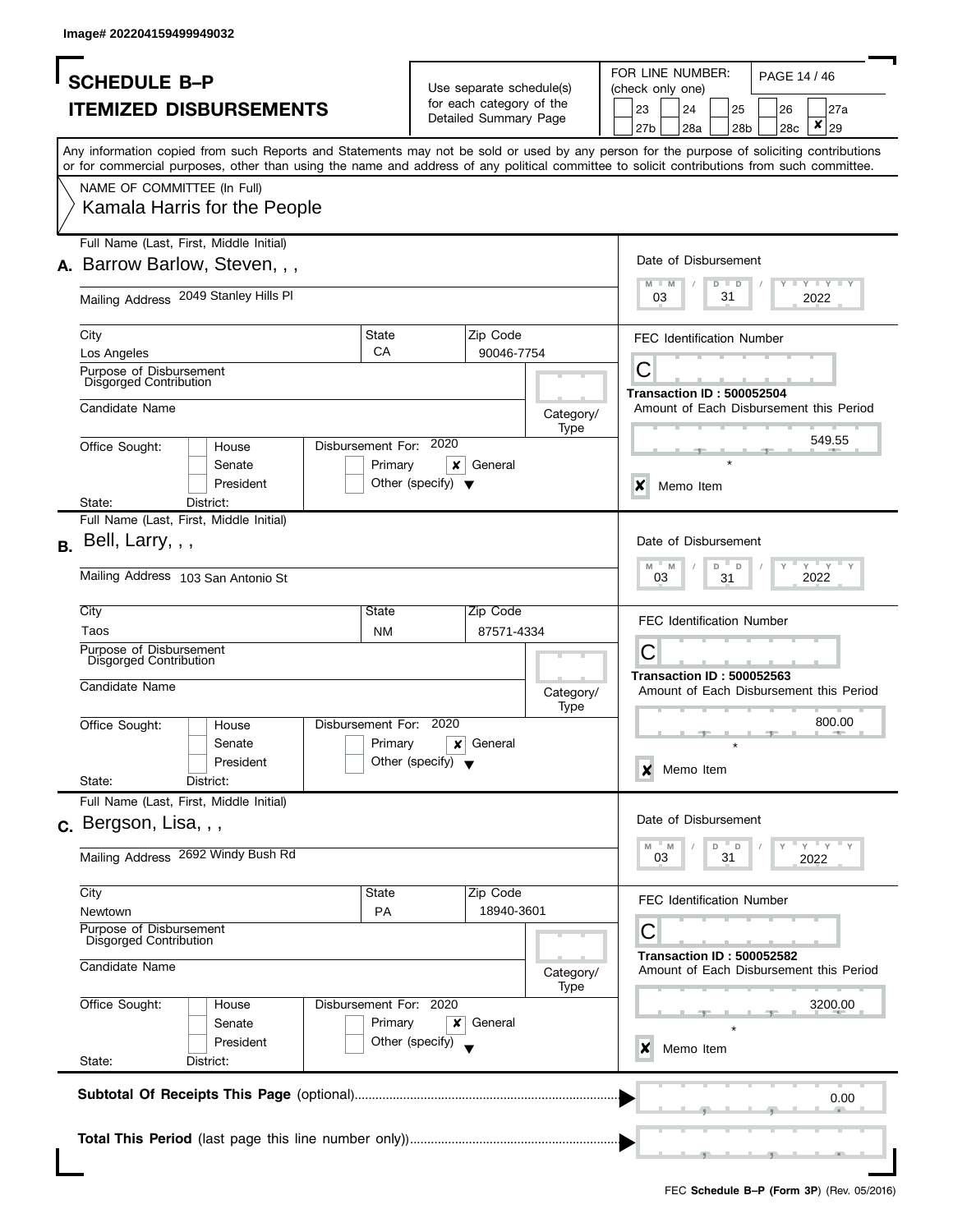| PAGE 15 / 46<br><b>SCHEDULE B-P</b><br>Use separate schedule(s)<br>(check only one)<br>for each category of the<br><b>ITEMIZED DISBURSEMENTS</b><br>23<br>24<br>25<br>27a<br>26<br>Detailed Summary Page<br>×<br>29<br>27b<br>28a<br>28 <sub>b</sub><br>28c<br>Any information copied from such Reports and Statements may not be sold or used by any person for the purpose of soliciting contributions<br>or for commercial purposes, other than using the name and address of any political committee to solicit contributions from such committee.<br>NAME OF COMMITTEE (In Full)<br>Kamala Harris for the People<br>Full Name (Last, First, Middle Initial)<br>Date of Disbursement<br>A. Boesch, Philip, , ,<br>$\Box$ $\Upsilon$ $\Box$ $\Upsilon$ $\Box$ $\Upsilon$<br>M<br>$D$ $D$<br>M<br>Mailing Address 1751 Old Ranch Rd<br>31<br>03<br>2022<br>State<br>Zip Code<br>City<br><b>FEC Identification Number</b><br>CA<br>Los Angeles<br>90049-2507<br>С<br>Purpose of Disbursement<br>Disgorged Contribution<br><b>Transaction ID: 500052673</b><br>Candidate Name<br>Category/<br>Type<br>2800.00<br>Disbursement For: 2020<br>Office Sought:<br>House<br>Primary<br>×<br>General<br>Senate<br>President<br>Other (specify) $\blacktriangledown$<br>$\boldsymbol{\mathsf{x}}$<br>Memo Item<br>State:<br>District:<br>Full Name (Last, First, Middle Initial)<br>Bohlin, Garen, , ,<br>Date of Disbursement<br>В.<br>$Y = Y$<br>M<br>M<br>D<br>D<br>Mailing Address 22 Liberty Dr<br>2022<br>03<br>31<br>Unit 3D<br>City<br>State<br>Zip Code<br><b>FEC Identification Number</b><br><b>Boston</b><br>02210-1249<br>MA<br>С<br>Purpose of Disbursement<br><b>Disgorged Contribution</b><br><b>Transaction ID: 500052677</b><br>Candidate Name<br>Amount of Each Disbursement this Period<br>Category/<br>Type<br>1000.00<br>Disbursement For: 2020<br>Office Sought:<br>House<br>Primary<br>General<br>$\mathsf{x}$<br>Senate<br>Other (specify) $\blacktriangledown$<br>President<br>Memo Item<br>×<br>State:<br>District:<br>Full Name (Last, First, Middle Initial)<br>Date of Disbursement<br>c. Bonnie, Shelby, , ,<br>" Y " Y<br>M<br>D<br>D<br>M<br>Mailing Address 1 Maple St<br>03<br>31<br>2022<br>Zip Code<br>City<br>State<br><b>FEC Identification Number</b><br>94118-1815<br>CA<br>San Francisco<br>Purpose of Disbursement<br>С<br>Disgorged Contribution<br><b>Transaction ID: 500052693</b><br>Candidate Name<br>Category/<br>Type<br>Disbursement For: 2020<br>Office Sought:<br>294.81<br>House<br>Primary<br>Senate<br>General<br>x<br>Other (specify)<br>President<br>Memo Item<br>x<br>State:<br>District:<br>0.00 |  |                                         |
|------------------------------------------------------------------------------------------------------------------------------------------------------------------------------------------------------------------------------------------------------------------------------------------------------------------------------------------------------------------------------------------------------------------------------------------------------------------------------------------------------------------------------------------------------------------------------------------------------------------------------------------------------------------------------------------------------------------------------------------------------------------------------------------------------------------------------------------------------------------------------------------------------------------------------------------------------------------------------------------------------------------------------------------------------------------------------------------------------------------------------------------------------------------------------------------------------------------------------------------------------------------------------------------------------------------------------------------------------------------------------------------------------------------------------------------------------------------------------------------------------------------------------------------------------------------------------------------------------------------------------------------------------------------------------------------------------------------------------------------------------------------------------------------------------------------------------------------------------------------------------------------------------------------------------------------------------------------------------------------------------------------------------------------------------------------------------------------------------------------------------------------------------------------------------------------------------------------------------------------------------------------------------------------------------------------------------------------------------------------------------------------------------------------------------------------------------------------------------------------------------------------------------------------------------------------------------------------------------------------------------------------------------|--|-----------------------------------------|
|                                                                                                                                                                                                                                                                                                                                                                                                                                                                                                                                                                                                                                                                                                                                                                                                                                                                                                                                                                                                                                                                                                                                                                                                                                                                                                                                                                                                                                                                                                                                                                                                                                                                                                                                                                                                                                                                                                                                                                                                                                                                                                                                                                                                                                                                                                                                                                                                                                                                                                                                                                                                                                                      |  | FOR LINE NUMBER:                        |
|                                                                                                                                                                                                                                                                                                                                                                                                                                                                                                                                                                                                                                                                                                                                                                                                                                                                                                                                                                                                                                                                                                                                                                                                                                                                                                                                                                                                                                                                                                                                                                                                                                                                                                                                                                                                                                                                                                                                                                                                                                                                                                                                                                                                                                                                                                                                                                                                                                                                                                                                                                                                                                                      |  |                                         |
|                                                                                                                                                                                                                                                                                                                                                                                                                                                                                                                                                                                                                                                                                                                                                                                                                                                                                                                                                                                                                                                                                                                                                                                                                                                                                                                                                                                                                                                                                                                                                                                                                                                                                                                                                                                                                                                                                                                                                                                                                                                                                                                                                                                                                                                                                                                                                                                                                                                                                                                                                                                                                                                      |  |                                         |
|                                                                                                                                                                                                                                                                                                                                                                                                                                                                                                                                                                                                                                                                                                                                                                                                                                                                                                                                                                                                                                                                                                                                                                                                                                                                                                                                                                                                                                                                                                                                                                                                                                                                                                                                                                                                                                                                                                                                                                                                                                                                                                                                                                                                                                                                                                                                                                                                                                                                                                                                                                                                                                                      |  |                                         |
|                                                                                                                                                                                                                                                                                                                                                                                                                                                                                                                                                                                                                                                                                                                                                                                                                                                                                                                                                                                                                                                                                                                                                                                                                                                                                                                                                                                                                                                                                                                                                                                                                                                                                                                                                                                                                                                                                                                                                                                                                                                                                                                                                                                                                                                                                                                                                                                                                                                                                                                                                                                                                                                      |  |                                         |
|                                                                                                                                                                                                                                                                                                                                                                                                                                                                                                                                                                                                                                                                                                                                                                                                                                                                                                                                                                                                                                                                                                                                                                                                                                                                                                                                                                                                                                                                                                                                                                                                                                                                                                                                                                                                                                                                                                                                                                                                                                                                                                                                                                                                                                                                                                                                                                                                                                                                                                                                                                                                                                                      |  |                                         |
|                                                                                                                                                                                                                                                                                                                                                                                                                                                                                                                                                                                                                                                                                                                                                                                                                                                                                                                                                                                                                                                                                                                                                                                                                                                                                                                                                                                                                                                                                                                                                                                                                                                                                                                                                                                                                                                                                                                                                                                                                                                                                                                                                                                                                                                                                                                                                                                                                                                                                                                                                                                                                                                      |  |                                         |
|                                                                                                                                                                                                                                                                                                                                                                                                                                                                                                                                                                                                                                                                                                                                                                                                                                                                                                                                                                                                                                                                                                                                                                                                                                                                                                                                                                                                                                                                                                                                                                                                                                                                                                                                                                                                                                                                                                                                                                                                                                                                                                                                                                                                                                                                                                                                                                                                                                                                                                                                                                                                                                                      |  |                                         |
|                                                                                                                                                                                                                                                                                                                                                                                                                                                                                                                                                                                                                                                                                                                                                                                                                                                                                                                                                                                                                                                                                                                                                                                                                                                                                                                                                                                                                                                                                                                                                                                                                                                                                                                                                                                                                                                                                                                                                                                                                                                                                                                                                                                                                                                                                                                                                                                                                                                                                                                                                                                                                                                      |  |                                         |
|                                                                                                                                                                                                                                                                                                                                                                                                                                                                                                                                                                                                                                                                                                                                                                                                                                                                                                                                                                                                                                                                                                                                                                                                                                                                                                                                                                                                                                                                                                                                                                                                                                                                                                                                                                                                                                                                                                                                                                                                                                                                                                                                                                                                                                                                                                                                                                                                                                                                                                                                                                                                                                                      |  |                                         |
|                                                                                                                                                                                                                                                                                                                                                                                                                                                                                                                                                                                                                                                                                                                                                                                                                                                                                                                                                                                                                                                                                                                                                                                                                                                                                                                                                                                                                                                                                                                                                                                                                                                                                                                                                                                                                                                                                                                                                                                                                                                                                                                                                                                                                                                                                                                                                                                                                                                                                                                                                                                                                                                      |  |                                         |
|                                                                                                                                                                                                                                                                                                                                                                                                                                                                                                                                                                                                                                                                                                                                                                                                                                                                                                                                                                                                                                                                                                                                                                                                                                                                                                                                                                                                                                                                                                                                                                                                                                                                                                                                                                                                                                                                                                                                                                                                                                                                                                                                                                                                                                                                                                                                                                                                                                                                                                                                                                                                                                                      |  |                                         |
|                                                                                                                                                                                                                                                                                                                                                                                                                                                                                                                                                                                                                                                                                                                                                                                                                                                                                                                                                                                                                                                                                                                                                                                                                                                                                                                                                                                                                                                                                                                                                                                                                                                                                                                                                                                                                                                                                                                                                                                                                                                                                                                                                                                                                                                                                                                                                                                                                                                                                                                                                                                                                                                      |  |                                         |
|                                                                                                                                                                                                                                                                                                                                                                                                                                                                                                                                                                                                                                                                                                                                                                                                                                                                                                                                                                                                                                                                                                                                                                                                                                                                                                                                                                                                                                                                                                                                                                                                                                                                                                                                                                                                                                                                                                                                                                                                                                                                                                                                                                                                                                                                                                                                                                                                                                                                                                                                                                                                                                                      |  | Amount of Each Disbursement this Period |
|                                                                                                                                                                                                                                                                                                                                                                                                                                                                                                                                                                                                                                                                                                                                                                                                                                                                                                                                                                                                                                                                                                                                                                                                                                                                                                                                                                                                                                                                                                                                                                                                                                                                                                                                                                                                                                                                                                                                                                                                                                                                                                                                                                                                                                                                                                                                                                                                                                                                                                                                                                                                                                                      |  |                                         |
|                                                                                                                                                                                                                                                                                                                                                                                                                                                                                                                                                                                                                                                                                                                                                                                                                                                                                                                                                                                                                                                                                                                                                                                                                                                                                                                                                                                                                                                                                                                                                                                                                                                                                                                                                                                                                                                                                                                                                                                                                                                                                                                                                                                                                                                                                                                                                                                                                                                                                                                                                                                                                                                      |  |                                         |
|                                                                                                                                                                                                                                                                                                                                                                                                                                                                                                                                                                                                                                                                                                                                                                                                                                                                                                                                                                                                                                                                                                                                                                                                                                                                                                                                                                                                                                                                                                                                                                                                                                                                                                                                                                                                                                                                                                                                                                                                                                                                                                                                                                                                                                                                                                                                                                                                                                                                                                                                                                                                                                                      |  |                                         |
|                                                                                                                                                                                                                                                                                                                                                                                                                                                                                                                                                                                                                                                                                                                                                                                                                                                                                                                                                                                                                                                                                                                                                                                                                                                                                                                                                                                                                                                                                                                                                                                                                                                                                                                                                                                                                                                                                                                                                                                                                                                                                                                                                                                                                                                                                                                                                                                                                                                                                                                                                                                                                                                      |  |                                         |
|                                                                                                                                                                                                                                                                                                                                                                                                                                                                                                                                                                                                                                                                                                                                                                                                                                                                                                                                                                                                                                                                                                                                                                                                                                                                                                                                                                                                                                                                                                                                                                                                                                                                                                                                                                                                                                                                                                                                                                                                                                                                                                                                                                                                                                                                                                                                                                                                                                                                                                                                                                                                                                                      |  |                                         |
|                                                                                                                                                                                                                                                                                                                                                                                                                                                                                                                                                                                                                                                                                                                                                                                                                                                                                                                                                                                                                                                                                                                                                                                                                                                                                                                                                                                                                                                                                                                                                                                                                                                                                                                                                                                                                                                                                                                                                                                                                                                                                                                                                                                                                                                                                                                                                                                                                                                                                                                                                                                                                                                      |  |                                         |
|                                                                                                                                                                                                                                                                                                                                                                                                                                                                                                                                                                                                                                                                                                                                                                                                                                                                                                                                                                                                                                                                                                                                                                                                                                                                                                                                                                                                                                                                                                                                                                                                                                                                                                                                                                                                                                                                                                                                                                                                                                                                                                                                                                                                                                                                                                                                                                                                                                                                                                                                                                                                                                                      |  |                                         |
|                                                                                                                                                                                                                                                                                                                                                                                                                                                                                                                                                                                                                                                                                                                                                                                                                                                                                                                                                                                                                                                                                                                                                                                                                                                                                                                                                                                                                                                                                                                                                                                                                                                                                                                                                                                                                                                                                                                                                                                                                                                                                                                                                                                                                                                                                                                                                                                                                                                                                                                                                                                                                                                      |  |                                         |
|                                                                                                                                                                                                                                                                                                                                                                                                                                                                                                                                                                                                                                                                                                                                                                                                                                                                                                                                                                                                                                                                                                                                                                                                                                                                                                                                                                                                                                                                                                                                                                                                                                                                                                                                                                                                                                                                                                                                                                                                                                                                                                                                                                                                                                                                                                                                                                                                                                                                                                                                                                                                                                                      |  |                                         |
|                                                                                                                                                                                                                                                                                                                                                                                                                                                                                                                                                                                                                                                                                                                                                                                                                                                                                                                                                                                                                                                                                                                                                                                                                                                                                                                                                                                                                                                                                                                                                                                                                                                                                                                                                                                                                                                                                                                                                                                                                                                                                                                                                                                                                                                                                                                                                                                                                                                                                                                                                                                                                                                      |  |                                         |
|                                                                                                                                                                                                                                                                                                                                                                                                                                                                                                                                                                                                                                                                                                                                                                                                                                                                                                                                                                                                                                                                                                                                                                                                                                                                                                                                                                                                                                                                                                                                                                                                                                                                                                                                                                                                                                                                                                                                                                                                                                                                                                                                                                                                                                                                                                                                                                                                                                                                                                                                                                                                                                                      |  |                                         |
|                                                                                                                                                                                                                                                                                                                                                                                                                                                                                                                                                                                                                                                                                                                                                                                                                                                                                                                                                                                                                                                                                                                                                                                                                                                                                                                                                                                                                                                                                                                                                                                                                                                                                                                                                                                                                                                                                                                                                                                                                                                                                                                                                                                                                                                                                                                                                                                                                                                                                                                                                                                                                                                      |  |                                         |
|                                                                                                                                                                                                                                                                                                                                                                                                                                                                                                                                                                                                                                                                                                                                                                                                                                                                                                                                                                                                                                                                                                                                                                                                                                                                                                                                                                                                                                                                                                                                                                                                                                                                                                                                                                                                                                                                                                                                                                                                                                                                                                                                                                                                                                                                                                                                                                                                                                                                                                                                                                                                                                                      |  |                                         |
|                                                                                                                                                                                                                                                                                                                                                                                                                                                                                                                                                                                                                                                                                                                                                                                                                                                                                                                                                                                                                                                                                                                                                                                                                                                                                                                                                                                                                                                                                                                                                                                                                                                                                                                                                                                                                                                                                                                                                                                                                                                                                                                                                                                                                                                                                                                                                                                                                                                                                                                                                                                                                                                      |  |                                         |
|                                                                                                                                                                                                                                                                                                                                                                                                                                                                                                                                                                                                                                                                                                                                                                                                                                                                                                                                                                                                                                                                                                                                                                                                                                                                                                                                                                                                                                                                                                                                                                                                                                                                                                                                                                                                                                                                                                                                                                                                                                                                                                                                                                                                                                                                                                                                                                                                                                                                                                                                                                                                                                                      |  |                                         |
|                                                                                                                                                                                                                                                                                                                                                                                                                                                                                                                                                                                                                                                                                                                                                                                                                                                                                                                                                                                                                                                                                                                                                                                                                                                                                                                                                                                                                                                                                                                                                                                                                                                                                                                                                                                                                                                                                                                                                                                                                                                                                                                                                                                                                                                                                                                                                                                                                                                                                                                                                                                                                                                      |  |                                         |
|                                                                                                                                                                                                                                                                                                                                                                                                                                                                                                                                                                                                                                                                                                                                                                                                                                                                                                                                                                                                                                                                                                                                                                                                                                                                                                                                                                                                                                                                                                                                                                                                                                                                                                                                                                                                                                                                                                                                                                                                                                                                                                                                                                                                                                                                                                                                                                                                                                                                                                                                                                                                                                                      |  |                                         |
|                                                                                                                                                                                                                                                                                                                                                                                                                                                                                                                                                                                                                                                                                                                                                                                                                                                                                                                                                                                                                                                                                                                                                                                                                                                                                                                                                                                                                                                                                                                                                                                                                                                                                                                                                                                                                                                                                                                                                                                                                                                                                                                                                                                                                                                                                                                                                                                                                                                                                                                                                                                                                                                      |  |                                         |
|                                                                                                                                                                                                                                                                                                                                                                                                                                                                                                                                                                                                                                                                                                                                                                                                                                                                                                                                                                                                                                                                                                                                                                                                                                                                                                                                                                                                                                                                                                                                                                                                                                                                                                                                                                                                                                                                                                                                                                                                                                                                                                                                                                                                                                                                                                                                                                                                                                                                                                                                                                                                                                                      |  |                                         |
|                                                                                                                                                                                                                                                                                                                                                                                                                                                                                                                                                                                                                                                                                                                                                                                                                                                                                                                                                                                                                                                                                                                                                                                                                                                                                                                                                                                                                                                                                                                                                                                                                                                                                                                                                                                                                                                                                                                                                                                                                                                                                                                                                                                                                                                                                                                                                                                                                                                                                                                                                                                                                                                      |  |                                         |
|                                                                                                                                                                                                                                                                                                                                                                                                                                                                                                                                                                                                                                                                                                                                                                                                                                                                                                                                                                                                                                                                                                                                                                                                                                                                                                                                                                                                                                                                                                                                                                                                                                                                                                                                                                                                                                                                                                                                                                                                                                                                                                                                                                                                                                                                                                                                                                                                                                                                                                                                                                                                                                                      |  |                                         |
|                                                                                                                                                                                                                                                                                                                                                                                                                                                                                                                                                                                                                                                                                                                                                                                                                                                                                                                                                                                                                                                                                                                                                                                                                                                                                                                                                                                                                                                                                                                                                                                                                                                                                                                                                                                                                                                                                                                                                                                                                                                                                                                                                                                                                                                                                                                                                                                                                                                                                                                                                                                                                                                      |  |                                         |
|                                                                                                                                                                                                                                                                                                                                                                                                                                                                                                                                                                                                                                                                                                                                                                                                                                                                                                                                                                                                                                                                                                                                                                                                                                                                                                                                                                                                                                                                                                                                                                                                                                                                                                                                                                                                                                                                                                                                                                                                                                                                                                                                                                                                                                                                                                                                                                                                                                                                                                                                                                                                                                                      |  |                                         |
|                                                                                                                                                                                                                                                                                                                                                                                                                                                                                                                                                                                                                                                                                                                                                                                                                                                                                                                                                                                                                                                                                                                                                                                                                                                                                                                                                                                                                                                                                                                                                                                                                                                                                                                                                                                                                                                                                                                                                                                                                                                                                                                                                                                                                                                                                                                                                                                                                                                                                                                                                                                                                                                      |  |                                         |
|                                                                                                                                                                                                                                                                                                                                                                                                                                                                                                                                                                                                                                                                                                                                                                                                                                                                                                                                                                                                                                                                                                                                                                                                                                                                                                                                                                                                                                                                                                                                                                                                                                                                                                                                                                                                                                                                                                                                                                                                                                                                                                                                                                                                                                                                                                                                                                                                                                                                                                                                                                                                                                                      |  |                                         |
|                                                                                                                                                                                                                                                                                                                                                                                                                                                                                                                                                                                                                                                                                                                                                                                                                                                                                                                                                                                                                                                                                                                                                                                                                                                                                                                                                                                                                                                                                                                                                                                                                                                                                                                                                                                                                                                                                                                                                                                                                                                                                                                                                                                                                                                                                                                                                                                                                                                                                                                                                                                                                                                      |  | Amount of Each Disbursement this Period |
|                                                                                                                                                                                                                                                                                                                                                                                                                                                                                                                                                                                                                                                                                                                                                                                                                                                                                                                                                                                                                                                                                                                                                                                                                                                                                                                                                                                                                                                                                                                                                                                                                                                                                                                                                                                                                                                                                                                                                                                                                                                                                                                                                                                                                                                                                                                                                                                                                                                                                                                                                                                                                                                      |  |                                         |
|                                                                                                                                                                                                                                                                                                                                                                                                                                                                                                                                                                                                                                                                                                                                                                                                                                                                                                                                                                                                                                                                                                                                                                                                                                                                                                                                                                                                                                                                                                                                                                                                                                                                                                                                                                                                                                                                                                                                                                                                                                                                                                                                                                                                                                                                                                                                                                                                                                                                                                                                                                                                                                                      |  |                                         |
|                                                                                                                                                                                                                                                                                                                                                                                                                                                                                                                                                                                                                                                                                                                                                                                                                                                                                                                                                                                                                                                                                                                                                                                                                                                                                                                                                                                                                                                                                                                                                                                                                                                                                                                                                                                                                                                                                                                                                                                                                                                                                                                                                                                                                                                                                                                                                                                                                                                                                                                                                                                                                                                      |  |                                         |
|                                                                                                                                                                                                                                                                                                                                                                                                                                                                                                                                                                                                                                                                                                                                                                                                                                                                                                                                                                                                                                                                                                                                                                                                                                                                                                                                                                                                                                                                                                                                                                                                                                                                                                                                                                                                                                                                                                                                                                                                                                                                                                                                                                                                                                                                                                                                                                                                                                                                                                                                                                                                                                                      |  |                                         |
|                                                                                                                                                                                                                                                                                                                                                                                                                                                                                                                                                                                                                                                                                                                                                                                                                                                                                                                                                                                                                                                                                                                                                                                                                                                                                                                                                                                                                                                                                                                                                                                                                                                                                                                                                                                                                                                                                                                                                                                                                                                                                                                                                                                                                                                                                                                                                                                                                                                                                                                                                                                                                                                      |  |                                         |
|                                                                                                                                                                                                                                                                                                                                                                                                                                                                                                                                                                                                                                                                                                                                                                                                                                                                                                                                                                                                                                                                                                                                                                                                                                                                                                                                                                                                                                                                                                                                                                                                                                                                                                                                                                                                                                                                                                                                                                                                                                                                                                                                                                                                                                                                                                                                                                                                                                                                                                                                                                                                                                                      |  |                                         |
|                                                                                                                                                                                                                                                                                                                                                                                                                                                                                                                                                                                                                                                                                                                                                                                                                                                                                                                                                                                                                                                                                                                                                                                                                                                                                                                                                                                                                                                                                                                                                                                                                                                                                                                                                                                                                                                                                                                                                                                                                                                                                                                                                                                                                                                                                                                                                                                                                                                                                                                                                                                                                                                      |  |                                         |
|                                                                                                                                                                                                                                                                                                                                                                                                                                                                                                                                                                                                                                                                                                                                                                                                                                                                                                                                                                                                                                                                                                                                                                                                                                                                                                                                                                                                                                                                                                                                                                                                                                                                                                                                                                                                                                                                                                                                                                                                                                                                                                                                                                                                                                                                                                                                                                                                                                                                                                                                                                                                                                                      |  |                                         |
|                                                                                                                                                                                                                                                                                                                                                                                                                                                                                                                                                                                                                                                                                                                                                                                                                                                                                                                                                                                                                                                                                                                                                                                                                                                                                                                                                                                                                                                                                                                                                                                                                                                                                                                                                                                                                                                                                                                                                                                                                                                                                                                                                                                                                                                                                                                                                                                                                                                                                                                                                                                                                                                      |  |                                         |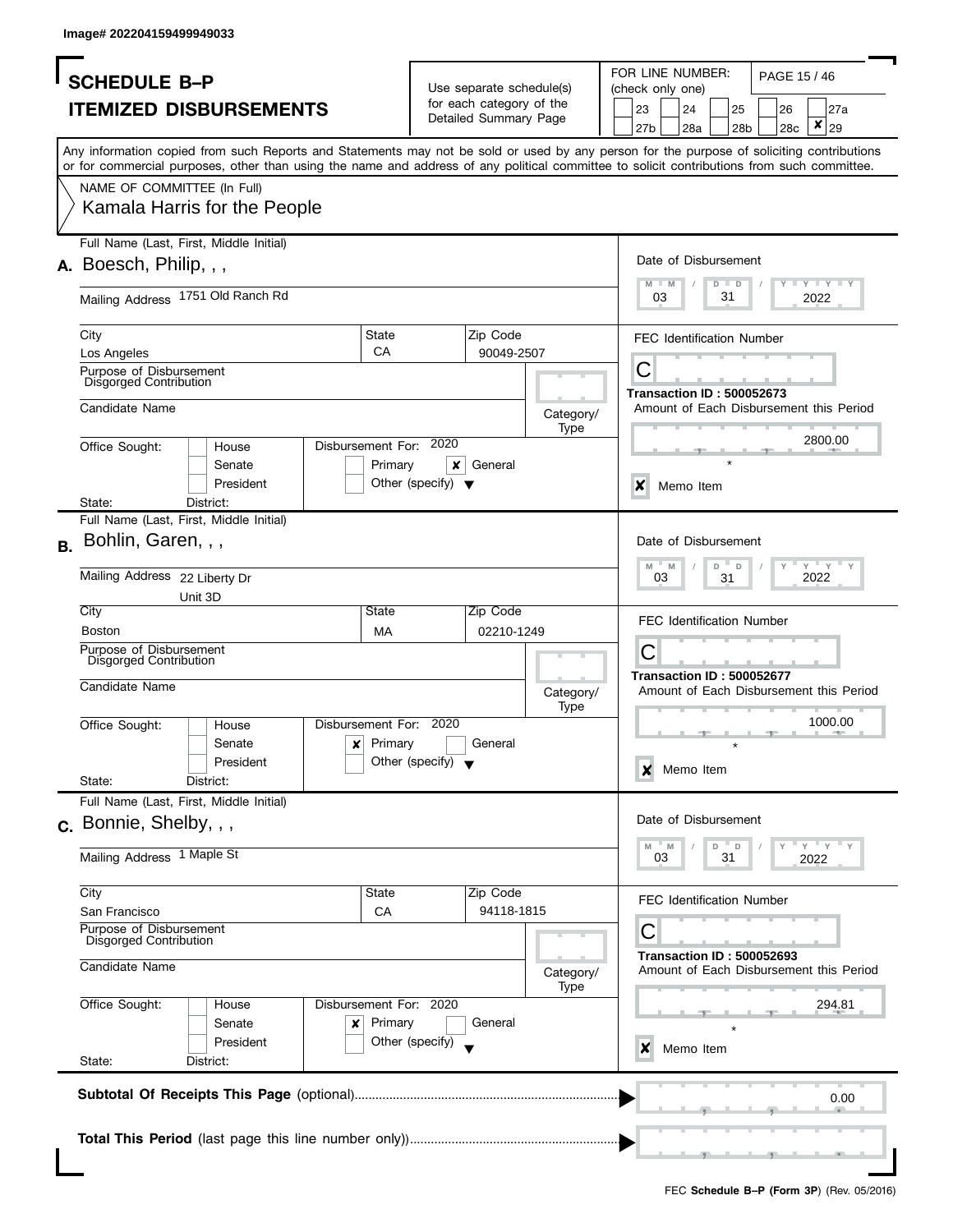| <b>SCHEDULE B-P</b>                               |                                                                                                                                                                                                                                                                                         |                        |                                      | Use separate schedule(s) |                   |  | FOR LINE NUMBER:<br>PAGE 16 / 46<br>(check only one)                             |                                  |         |             |     |                                         |  |
|---------------------------------------------------|-----------------------------------------------------------------------------------------------------------------------------------------------------------------------------------------------------------------------------------------------------------------------------------------|------------------------|--------------------------------------|--------------------------|-------------------|--|----------------------------------------------------------------------------------|----------------------------------|---------|-------------|-----|-----------------------------------------|--|
|                                                   |                                                                                                                                                                                                                                                                                         |                        |                                      | for each category of the |                   |  |                                                                                  |                                  |         |             |     |                                         |  |
|                                                   | <b>ITEMIZED DISBURSEMENTS</b>                                                                                                                                                                                                                                                           |                        |                                      | Detailed Summary Page    |                   |  | 23                                                                               | 24                               |         | 25          | 26  | 27a<br>×                                |  |
|                                                   |                                                                                                                                                                                                                                                                                         |                        |                                      |                          |                   |  | 27 <sub>b</sub>                                                                  | 28a                              |         | 28b         | 28c | 29                                      |  |
|                                                   | Any information copied from such Reports and Statements may not be sold or used by any person for the purpose of soliciting contributions<br>or for commercial purposes, other than using the name and address of any political committee to solicit contributions from such committee. |                        |                                      |                          |                   |  |                                                                                  |                                  |         |             |     |                                         |  |
|                                                   |                                                                                                                                                                                                                                                                                         |                        |                                      |                          |                   |  |                                                                                  |                                  |         |             |     |                                         |  |
| NAME OF COMMITTEE (In Full)                       |                                                                                                                                                                                                                                                                                         |                        |                                      |                          |                   |  |                                                                                  |                                  |         |             |     |                                         |  |
|                                                   | Kamala Harris for the People                                                                                                                                                                                                                                                            |                        |                                      |                          |                   |  |                                                                                  |                                  |         |             |     |                                         |  |
|                                                   | Full Name (Last, First, Middle Initial)                                                                                                                                                                                                                                                 |                        |                                      |                          |                   |  |                                                                                  |                                  |         |             |     |                                         |  |
| A. Braestrup, $CP, \ldots$                        |                                                                                                                                                                                                                                                                                         |                        |                                      |                          |                   |  |                                                                                  | Date of Disbursement             |         |             |     |                                         |  |
|                                                   |                                                                                                                                                                                                                                                                                         |                        |                                      |                          |                   |  | $M - M$                                                                          |                                  | $D$ $D$ |             |     | Y TY TY TY                              |  |
| Mailing Address 2370 Market St                    |                                                                                                                                                                                                                                                                                         |                        |                                      |                          |                   |  | 03                                                                               |                                  | 31      |             |     | 2022                                    |  |
| City                                              | #452                                                                                                                                                                                                                                                                                    | State                  |                                      | Zip Code                 |                   |  |                                                                                  |                                  |         |             |     |                                         |  |
| San Francisco                                     |                                                                                                                                                                                                                                                                                         | CA                     |                                      | 94114-1521               |                   |  |                                                                                  | <b>FEC Identification Number</b> |         |             |     |                                         |  |
| Purpose of Disbursement                           |                                                                                                                                                                                                                                                                                         |                        |                                      |                          |                   |  | С<br><b>Transaction ID: 500052737</b><br>Amount of Each Disbursement this Period |                                  |         |             |     |                                         |  |
| Disgorged Contribution                            |                                                                                                                                                                                                                                                                                         |                        |                                      |                          |                   |  |                                                                                  |                                  |         |             |     |                                         |  |
| Candidate Name                                    |                                                                                                                                                                                                                                                                                         |                        |                                      |                          | Category/         |  |                                                                                  |                                  |         |             |     |                                         |  |
|                                                   |                                                                                                                                                                                                                                                                                         |                        |                                      |                          | Type              |  |                                                                                  |                                  |         |             |     |                                         |  |
| Office Sought:                                    | House                                                                                                                                                                                                                                                                                   | Disbursement For: 2020 |                                      |                          |                   |  |                                                                                  |                                  |         |             |     | 250.00                                  |  |
|                                                   | ×<br>Senate                                                                                                                                                                                                                                                                             | Primary                |                                      | General                  |                   |  |                                                                                  |                                  |         |             |     |                                         |  |
|                                                   | President                                                                                                                                                                                                                                                                               |                        | Other (specify) $\blacktriangledown$ |                          |                   |  | $\boldsymbol{\mathsf{x}}$                                                        | Memo Item                        |         |             |     |                                         |  |
| State:                                            | District:                                                                                                                                                                                                                                                                               |                        |                                      |                          |                   |  |                                                                                  |                                  |         |             |     |                                         |  |
|                                                   | Full Name (Last, First, Middle Initial)                                                                                                                                                                                                                                                 |                        |                                      |                          |                   |  |                                                                                  |                                  |         |             |     |                                         |  |
| Brooks, James, , ,<br><b>B.</b>                   |                                                                                                                                                                                                                                                                                         |                        |                                      |                          |                   |  |                                                                                  | Date of Disbursement             |         |             |     |                                         |  |
|                                                   |                                                                                                                                                                                                                                                                                         |                        |                                      |                          |                   |  | M                                                                                | M                                | D       | $\mathbb D$ |     | $Y$ $Y$ $Y$                             |  |
| Mailing Address 1150 5Th Ave                      |                                                                                                                                                                                                                                                                                         |                        |                                      |                          |                   |  |                                                                                  | 03                               | 31      |             |     | 2022                                    |  |
| City                                              | Apt 10D                                                                                                                                                                                                                                                                                 | State                  |                                      | Zip Code                 |                   |  |                                                                                  |                                  |         |             |     |                                         |  |
| New York                                          |                                                                                                                                                                                                                                                                                         | <b>NY</b>              |                                      | 10128-0724               |                   |  |                                                                                  | <b>FEC Identification Number</b> |         |             |     |                                         |  |
| Purpose of Disbursement                           |                                                                                                                                                                                                                                                                                         |                        |                                      |                          |                   |  | С                                                                                |                                  |         |             |     |                                         |  |
| <b>Disgorged Contribution</b>                     |                                                                                                                                                                                                                                                                                         |                        |                                      |                          |                   |  |                                                                                  |                                  |         |             |     |                                         |  |
| Candidate Name                                    |                                                                                                                                                                                                                                                                                         |                        |                                      |                          | Category/         |  |                                                                                  | <b>Transaction ID: 500052780</b> |         |             |     | Amount of Each Disbursement this Period |  |
|                                                   |                                                                                                                                                                                                                                                                                         |                        |                                      |                          | Type              |  |                                                                                  |                                  |         |             |     |                                         |  |
| Office Sought:                                    | House                                                                                                                                                                                                                                                                                   | Disbursement For: 2020 |                                      |                          |                   |  |                                                                                  |                                  |         |             |     | 2800.00                                 |  |
|                                                   | Senate                                                                                                                                                                                                                                                                                  | Primary                | ×                                    | General                  |                   |  |                                                                                  |                                  |         |             |     |                                         |  |
|                                                   | President                                                                                                                                                                                                                                                                               |                        | Other (specify) $\blacktriangledown$ |                          |                   |  | x                                                                                | Memo Item                        |         |             |     |                                         |  |
| State:                                            | District:                                                                                                                                                                                                                                                                               |                        |                                      |                          |                   |  |                                                                                  |                                  |         |             |     |                                         |  |
|                                                   | Full Name (Last, First, Middle Initial)                                                                                                                                                                                                                                                 |                        |                                      |                          |                   |  |                                                                                  |                                  |         |             |     |                                         |  |
| c. Brooks, Susan, .,                              |                                                                                                                                                                                                                                                                                         |                        |                                      |                          |                   |  |                                                                                  | Date of Disbursement             |         |             |     |                                         |  |
| Mailing Address 5151 Edloe St                     |                                                                                                                                                                                                                                                                                         |                        |                                      |                          |                   |  | M                                                                                | M                                | D       | $\mathsf D$ |     | $-\gamma + \gamma$                      |  |
|                                                   |                                                                                                                                                                                                                                                                                         |                        |                                      |                          |                   |  |                                                                                  | 03                               | 31      |             |     | 2022                                    |  |
| City                                              | Apt 4202                                                                                                                                                                                                                                                                                | State                  |                                      | Zip Code                 |                   |  |                                                                                  |                                  |         |             |     |                                         |  |
| Houston                                           |                                                                                                                                                                                                                                                                                         | <b>TX</b>              |                                      | 77005-1147               |                   |  |                                                                                  | <b>FEC Identification Number</b> |         |             |     |                                         |  |
| Purpose of Disbursement<br>Disgorged Contribution |                                                                                                                                                                                                                                                                                         |                        |                                      |                          |                   |  | С                                                                                |                                  |         |             |     |                                         |  |
|                                                   |                                                                                                                                                                                                                                                                                         |                        |                                      |                          |                   |  | <b>Transaction ID: 500052782</b><br>Amount of Each Disbursement this Period      |                                  |         |             |     |                                         |  |
|                                                   |                                                                                                                                                                                                                                                                                         |                        |                                      |                          | Category/<br>Type |  |                                                                                  |                                  |         |             |     |                                         |  |
| Candidate Name                                    |                                                                                                                                                                                                                                                                                         | Disbursement For: 2020 |                                      |                          |                   |  |                                                                                  |                                  |         |             |     | 2800.00                                 |  |
| Office Sought:                                    | House                                                                                                                                                                                                                                                                                   |                        | x                                    | General                  |                   |  |                                                                                  |                                  |         |             |     |                                         |  |
|                                                   | Senate                                                                                                                                                                                                                                                                                  | Primary                |                                      |                          |                   |  |                                                                                  |                                  |         |             |     |                                         |  |
|                                                   | President                                                                                                                                                                                                                                                                               | Other (specify)        |                                      |                          |                   |  |                                                                                  |                                  |         |             |     |                                         |  |
| State:                                            | District:                                                                                                                                                                                                                                                                               |                        |                                      |                          |                   |  | x                                                                                | Memo Item                        |         |             |     |                                         |  |
|                                                   |                                                                                                                                                                                                                                                                                         |                        |                                      |                          |                   |  |                                                                                  |                                  |         |             |     |                                         |  |
|                                                   |                                                                                                                                                                                                                                                                                         |                        |                                      |                          |                   |  |                                                                                  |                                  |         |             |     | 0.00                                    |  |
|                                                   |                                                                                                                                                                                                                                                                                         |                        |                                      |                          |                   |  |                                                                                  |                                  |         |             |     |                                         |  |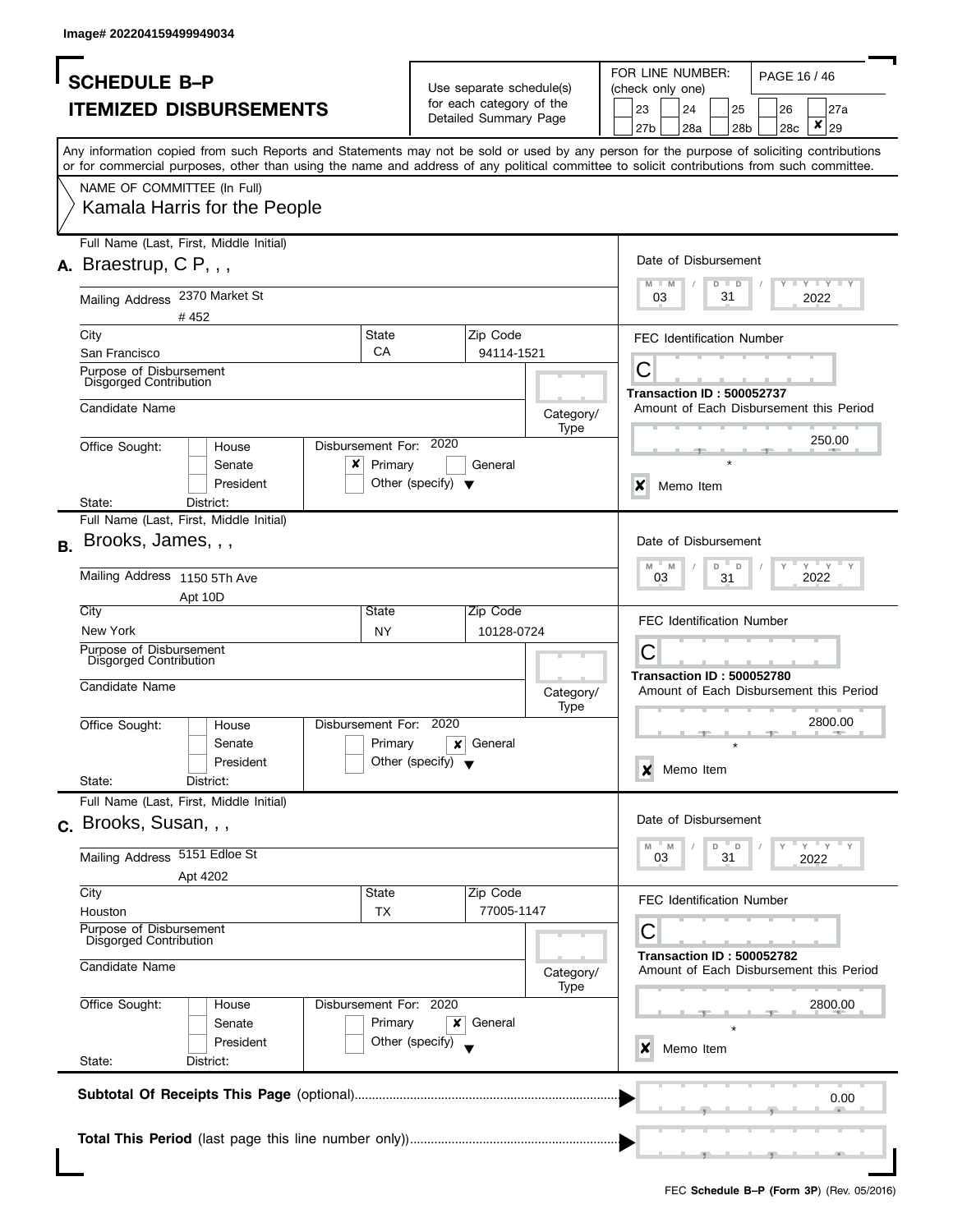| <b>SCHEDULE B-P</b>                                                                                                                                                                                                                                                                     | Use separate schedule(s)                             | FOR LINE NUMBER:<br>PAGE 17 / 46<br>(check only one)                           |
|-----------------------------------------------------------------------------------------------------------------------------------------------------------------------------------------------------------------------------------------------------------------------------------------|------------------------------------------------------|--------------------------------------------------------------------------------|
| <b>ITEMIZED DISBURSEMENTS</b>                                                                                                                                                                                                                                                           | for each category of the<br>Detailed Summary Page    | 23<br>24<br>25<br>26<br>27a<br>×<br>27b<br>28a<br>29<br>28 <sub>b</sub><br>28c |
| Any information copied from such Reports and Statements may not be sold or used by any person for the purpose of soliciting contributions<br>or for commercial purposes, other than using the name and address of any political committee to solicit contributions from such committee. |                                                      |                                                                                |
| NAME OF COMMITTEE (In Full)<br>Kamala Harris for the People                                                                                                                                                                                                                             |                                                      |                                                                                |
| Full Name (Last, First, Middle Initial)<br>$A.$ Bruinooge, Amy, , ,                                                                                                                                                                                                                     |                                                      | Date of Disbursement<br>$T - Y$ $T - Y$ $T - Y$<br>M<br>$-M$<br>$D$ $D$        |
| Mailing Address 1290 Shaffer Rd<br>Apt 9104                                                                                                                                                                                                                                             |                                                      | 31<br>03<br>2022                                                               |
| State<br>City<br>CA<br>Santa Cruz                                                                                                                                                                                                                                                       | Zip Code<br>95060-5779                               | <b>FEC Identification Number</b>                                               |
| Purpose of Disbursement<br><b>Disgorged Contribution</b>                                                                                                                                                                                                                                |                                                      | С<br><b>Transaction ID: 500052822</b>                                          |
| Candidate Name                                                                                                                                                                                                                                                                          | Category/<br>Type<br>2020                            | Amount of Each Disbursement this Period<br>513.12                              |
| Disbursement For:<br>Office Sought:<br>House<br>Primary<br>Senate<br>President                                                                                                                                                                                                          | General<br>x<br>Other (specify) $\blacktriangledown$ | $\boldsymbol{\mathsf{x}}$<br>Memo Item                                         |
| State:<br>District:<br>Full Name (Last, First, Middle Initial)                                                                                                                                                                                                                          |                                                      |                                                                                |
| Burdette, Justen, , ,<br>В.                                                                                                                                                                                                                                                             |                                                      | Date of Disbursement                                                           |
| Mailing Address 10 SNOWSHOE Dr                                                                                                                                                                                                                                                          |                                                      | $Y = Y$<br>M<br>M<br>D<br>$\mathsf{D}$<br>03<br>2022<br>31                     |
| City<br>State<br>Snowshoe<br><b>WV</b><br>Purpose of Disbursement                                                                                                                                                                                                                       | Zip Code<br>26209                                    | <b>FEC Identification Number</b><br>С                                          |
| <b>Disgorged Contribution</b><br>Candidate Name                                                                                                                                                                                                                                         | Category/                                            | <b>Transaction ID: 500052854</b><br>Amount of Each Disbursement this Period    |
| Disbursement For: 2020<br>Office Sought:<br>House<br>Primary<br>$\mathsf{x}$<br>Senate<br>President                                                                                                                                                                                     | Type<br>General<br>Other (specify) $\bullet$         | 250.00<br>Memo Item<br>×                                                       |
| State:<br>District:                                                                                                                                                                                                                                                                     |                                                      |                                                                                |
| Full Name (Last, First, Middle Initial)<br>c. Cheena, Parvesh, , ,                                                                                                                                                                                                                      |                                                      | Date of Disbursement                                                           |
| Mailing Address 11130 Otsego St                                                                                                                                                                                                                                                         |                                                      | " y " y "<br>M<br>M<br>D<br>D<br>03<br>31<br>2022                              |
| City<br>State<br>North Hollywood<br>СA                                                                                                                                                                                                                                                  | Zip Code<br>91601-6821                               | <b>FEC Identification Number</b>                                               |
| Purpose of Disbursement<br><b>Disgorged Contribution</b>                                                                                                                                                                                                                                |                                                      | С                                                                              |
| Candidate Name                                                                                                                                                                                                                                                                          | Category/<br>Type                                    | <b>Transaction ID: 500053040</b><br>Amount of Each Disbursement this Period    |
| Office Sought:<br>Disbursement For: 2020<br>House<br>Primary<br>Senate<br>×<br>President<br>State:<br>District:                                                                                                                                                                         | General<br>Other (specify)                           | 10.00<br>Memo Item<br>x                                                        |
|                                                                                                                                                                                                                                                                                         |                                                      | 0.00                                                                           |
|                                                                                                                                                                                                                                                                                         |                                                      |                                                                                |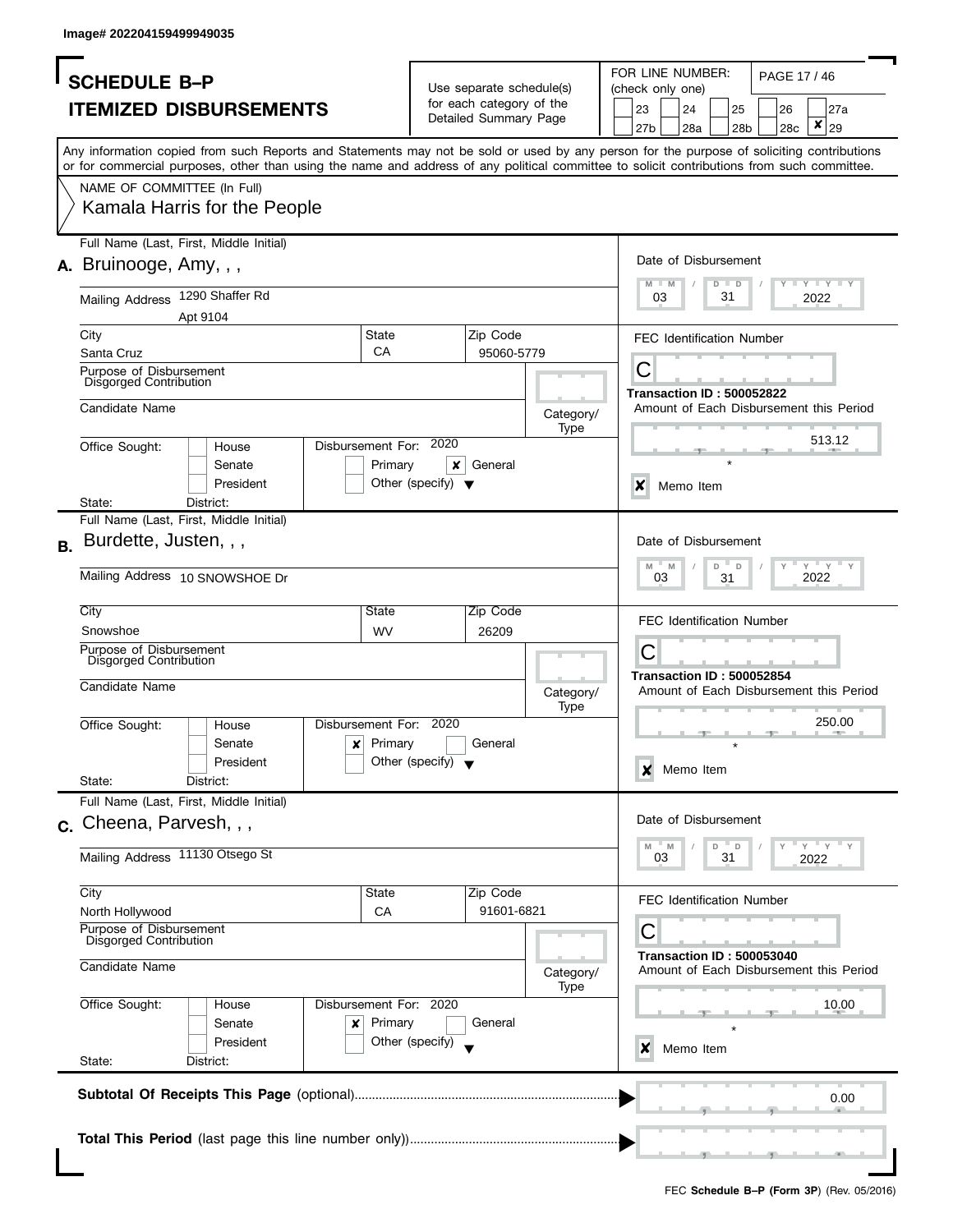| <b>SCHEDULE B-P</b>                                                                                                                                                                                                                                                                     |                                      |                                                      |             |                                                                             | FOR LINE NUMBER:<br>PAGE 18 / 46<br>(check only one) |              |     |     |                                         |
|-----------------------------------------------------------------------------------------------------------------------------------------------------------------------------------------------------------------------------------------------------------------------------------------|--------------------------------------|------------------------------------------------------|-------------|-----------------------------------------------------------------------------|------------------------------------------------------|--------------|-----|-----|-----------------------------------------|
|                                                                                                                                                                                                                                                                                         |                                      | Use separate schedule(s)<br>for each category of the |             |                                                                             |                                                      |              |     |     |                                         |
| <b>ITEMIZED DISBURSEMENTS</b>                                                                                                                                                                                                                                                           |                                      | Detailed Summary Page                                |             | 23                                                                          | 24                                                   | 25           |     | 26  | 27a                                     |
|                                                                                                                                                                                                                                                                                         |                                      |                                                      |             | 27b                                                                         | 28a                                                  |              | 28b | 28c | ×<br>29                                 |
| Any information copied from such Reports and Statements may not be sold or used by any person for the purpose of soliciting contributions<br>or for commercial purposes, other than using the name and address of any political committee to solicit contributions from such committee. |                                      |                                                      |             |                                                                             |                                                      |              |     |     |                                         |
| NAME OF COMMITTEE (In Full)                                                                                                                                                                                                                                                             |                                      |                                                      |             |                                                                             |                                                      |              |     |     |                                         |
| Kamala Harris for the People                                                                                                                                                                                                                                                            |                                      |                                                      |             |                                                                             |                                                      |              |     |     |                                         |
| Full Name (Last, First, Middle Initial)                                                                                                                                                                                                                                                 |                                      |                                                      |             |                                                                             |                                                      |              |     |     |                                         |
| A. Cheena, Parvesh, , ,                                                                                                                                                                                                                                                                 |                                      |                                                      |             |                                                                             | Date of Disbursement                                 |              |     |     |                                         |
|                                                                                                                                                                                                                                                                                         |                                      |                                                      |             |                                                                             |                                                      | $D$ $D$      |     |     | $- Y - Y - Y$                           |
| Mailing Address 11130 Otsego St                                                                                                                                                                                                                                                         |                                      |                                                      |             | 03                                                                          |                                                      | 31           |     |     | 2022                                    |
|                                                                                                                                                                                                                                                                                         |                                      |                                                      |             |                                                                             |                                                      |              |     |     |                                         |
| City                                                                                                                                                                                                                                                                                    | State                                | Zip Code                                             |             |                                                                             | <b>FEC Identification Number</b>                     |              |     |     |                                         |
| North Hollywood                                                                                                                                                                                                                                                                         | CA                                   | 91601-6821                                           |             |                                                                             |                                                      |              |     |     |                                         |
| Purpose of Disbursement                                                                                                                                                                                                                                                                 |                                      |                                                      |             | С                                                                           |                                                      |              |     |     |                                         |
| <b>Disgorged Contribution</b>                                                                                                                                                                                                                                                           |                                      |                                                      |             |                                                                             | <b>Transaction ID: 500053041</b>                     |              |     |     |                                         |
| Candidate Name                                                                                                                                                                                                                                                                          |                                      |                                                      | Category/   |                                                                             |                                                      |              |     |     | Amount of Each Disbursement this Period |
|                                                                                                                                                                                                                                                                                         |                                      |                                                      | Type        |                                                                             |                                                      |              |     |     |                                         |
| Disbursement For:<br>Office Sought:<br>House                                                                                                                                                                                                                                            | 2020                                 |                                                      |             |                                                                             |                                                      |              |     |     | 729.82                                  |
| Senate                                                                                                                                                                                                                                                                                  | Primary<br>×                         | General                                              |             |                                                                             |                                                      |              |     |     |                                         |
| President                                                                                                                                                                                                                                                                               | Other (specify) $\blacktriangledown$ |                                                      |             | X                                                                           |                                                      |              |     |     |                                         |
| State:<br>District:                                                                                                                                                                                                                                                                     |                                      |                                                      |             |                                                                             | Memo Item                                            |              |     |     |                                         |
| Full Name (Last, First, Middle Initial)                                                                                                                                                                                                                                                 |                                      |                                                      |             |                                                                             |                                                      |              |     |     |                                         |
|                                                                                                                                                                                                                                                                                         |                                      |                                                      |             |                                                                             |                                                      |              |     |     |                                         |
| Chun, A. Marisa, , ,<br>В.                                                                                                                                                                                                                                                              |                                      |                                                      |             |                                                                             | Date of Disbursement                                 |              |     |     |                                         |
|                                                                                                                                                                                                                                                                                         |                                      |                                                      |             | M                                                                           | M                                                    | D<br>D       |     |     | $Y$ $Y$                                 |
| Mailing Address 15 Montalvo Ave                                                                                                                                                                                                                                                         |                                      |                                                      |             | 03                                                                          |                                                      | 31           |     |     | 2022                                    |
|                                                                                                                                                                                                                                                                                         |                                      |                                                      |             |                                                                             |                                                      |              |     |     |                                         |
| City                                                                                                                                                                                                                                                                                    | State                                | Zip Code                                             |             |                                                                             | <b>FEC Identification Number</b>                     |              |     |     |                                         |
| San Francisco                                                                                                                                                                                                                                                                           | CA                                   | 94116-1926                                           |             |                                                                             |                                                      |              |     |     |                                         |
| Purpose of Disbursement<br>Disgorged Contribution                                                                                                                                                                                                                                       |                                      |                                                      |             | C                                                                           |                                                      |              |     |     |                                         |
|                                                                                                                                                                                                                                                                                         |                                      |                                                      |             |                                                                             | <b>Transaction ID: 500053069</b>                     |              |     |     |                                         |
| Candidate Name                                                                                                                                                                                                                                                                          |                                      |                                                      | Category/   |                                                                             |                                                      |              |     |     | Amount of Each Disbursement this Period |
|                                                                                                                                                                                                                                                                                         |                                      |                                                      | <b>Type</b> |                                                                             |                                                      |              |     |     |                                         |
| Office Sought:<br>House                                                                                                                                                                                                                                                                 | Disbursement For: 2020               |                                                      |             |                                                                             |                                                      |              |     |     | 1000.00                                 |
| $\boldsymbol{x}$<br>Senate                                                                                                                                                                                                                                                              | Primary                              | General                                              |             |                                                                             |                                                      |              |     |     |                                         |
| President                                                                                                                                                                                                                                                                               | Other (specify) $\blacktriangledown$ |                                                      |             |                                                                             |                                                      |              |     |     |                                         |
| State:<br>District:                                                                                                                                                                                                                                                                     |                                      |                                                      |             | X                                                                           | Memo Item                                            |              |     |     |                                         |
| Full Name (Last, First, Middle Initial)                                                                                                                                                                                                                                                 |                                      |                                                      |             |                                                                             |                                                      |              |     |     |                                         |
|                                                                                                                                                                                                                                                                                         |                                      |                                                      |             |                                                                             | Date of Disbursement                                 |              |     |     |                                         |
| $c.$ Cregan, Nora, $,$                                                                                                                                                                                                                                                                  |                                      |                                                      |             |                                                                             |                                                      |              |     |     |                                         |
| Mailing Address 26885 Old Orchard Rd                                                                                                                                                                                                                                                    |                                      |                                                      |             | M<br>03                                                                     | M                                                    | D<br>D<br>31 |     |     | $=$ $Y =$ $X =$<br>2022                 |
|                                                                                                                                                                                                                                                                                         |                                      |                                                      |             |                                                                             |                                                      |              |     |     |                                         |
| City                                                                                                                                                                                                                                                                                    | State                                | Zip Code                                             |             |                                                                             |                                                      |              |     |     |                                         |
| Cloverdale                                                                                                                                                                                                                                                                              | CA                                   | 95425-4353                                           |             |                                                                             | <b>FEC Identification Number</b>                     |              |     |     |                                         |
| Purpose of Disbursement                                                                                                                                                                                                                                                                 |                                      |                                                      |             | С                                                                           |                                                      |              |     |     |                                         |
| Disgorged Contribution                                                                                                                                                                                                                                                                  |                                      |                                                      |             |                                                                             |                                                      |              |     |     |                                         |
| Candidate Name                                                                                                                                                                                                                                                                          |                                      |                                                      |             | <b>Transaction ID: 500053231</b><br>Amount of Each Disbursement this Period |                                                      |              |     |     |                                         |
|                                                                                                                                                                                                                                                                                         |                                      |                                                      | Category/   |                                                                             |                                                      |              |     |     |                                         |
|                                                                                                                                                                                                                                                                                         |                                      |                                                      | Type        |                                                                             |                                                      |              |     |     |                                         |
| Office Sought:<br>House                                                                                                                                                                                                                                                                 | Disbursement For: 2020               |                                                      |             |                                                                             |                                                      |              |     |     | 267.78                                  |
| Senate                                                                                                                                                                                                                                                                                  | Primary<br>x                         | General                                              |             |                                                                             |                                                      |              |     |     |                                         |
| President                                                                                                                                                                                                                                                                               | Other (specify)                      |                                                      |             | x                                                                           | Memo Item                                            |              |     |     |                                         |
| State:<br>District:                                                                                                                                                                                                                                                                     |                                      |                                                      |             |                                                                             |                                                      |              |     |     |                                         |
|                                                                                                                                                                                                                                                                                         |                                      |                                                      |             |                                                                             |                                                      |              |     |     |                                         |
|                                                                                                                                                                                                                                                                                         |                                      |                                                      |             |                                                                             |                                                      |              |     |     | 0.00                                    |
|                                                                                                                                                                                                                                                                                         |                                      |                                                      |             |                                                                             |                                                      |              |     |     |                                         |
|                                                                                                                                                                                                                                                                                         |                                      |                                                      |             |                                                                             |                                                      |              |     |     |                                         |
|                                                                                                                                                                                                                                                                                         |                                      |                                                      |             |                                                                             |                                                      |              |     |     |                                         |
|                                                                                                                                                                                                                                                                                         |                                      |                                                      |             |                                                                             |                                                      |              |     |     |                                         |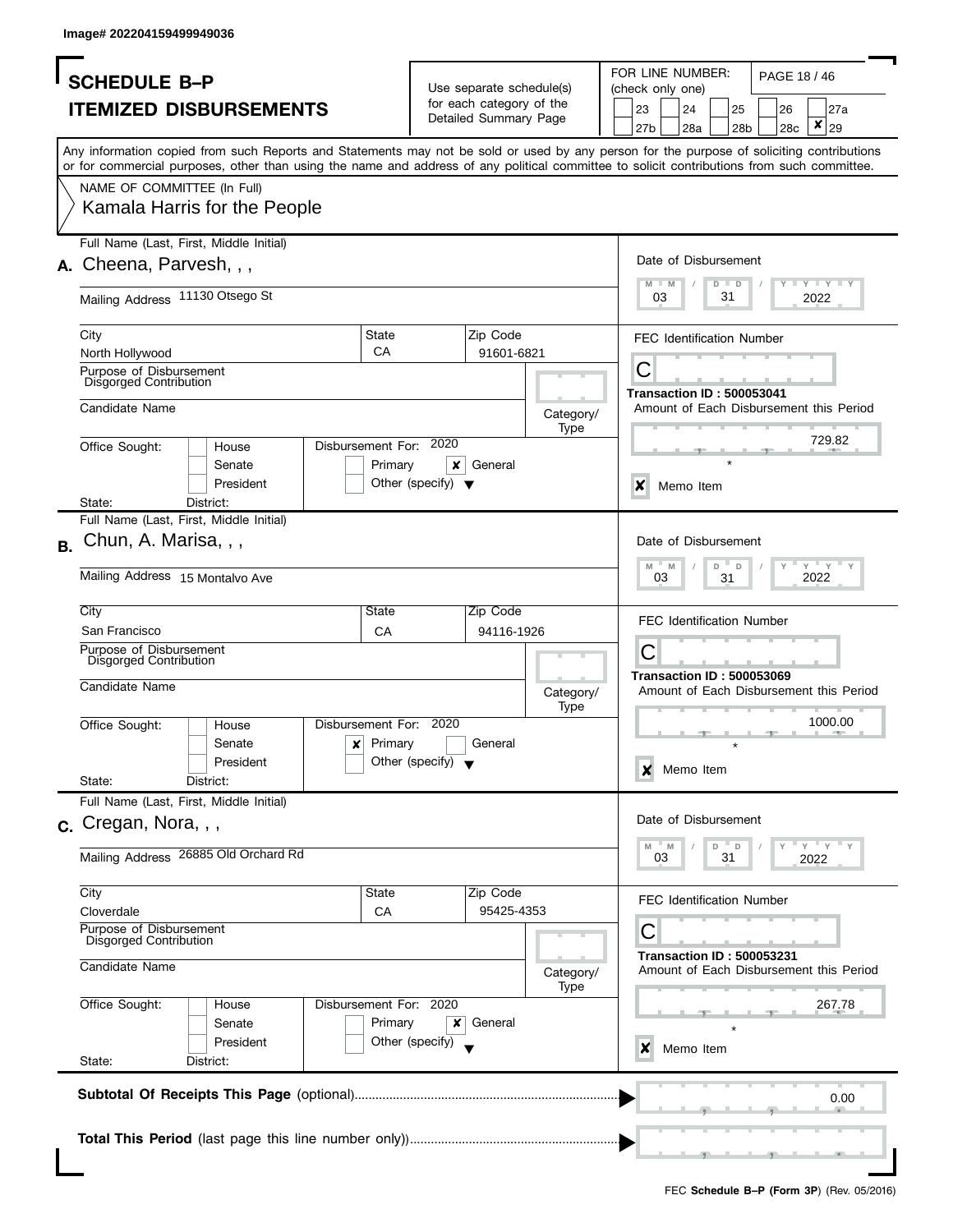| <b>SCHEDULE B-P</b>                                                                                                                        |                                                      |                   |                  |                                  | FOR LINE NUMBER:<br>PAGE 19 / 46<br>(check only one) |     |           |                                                           |  |
|--------------------------------------------------------------------------------------------------------------------------------------------|------------------------------------------------------|-------------------|------------------|----------------------------------|------------------------------------------------------|-----|-----------|-----------------------------------------------------------|--|
|                                                                                                                                            | Use separate schedule(s)<br>for each category of the |                   |                  |                                  |                                                      |     |           |                                                           |  |
| <b>ITEMIZED DISBURSEMENTS</b>                                                                                                              | Detailed Summary Page                                |                   | 23<br>27b        | 24<br>28a                        | 25                                                   | 28b | 26<br>28c | 27a<br>$\pmb{\times}$<br>29                               |  |
| Any information copied from such Reports and Statements may not be sold or used by any person for the purpose of soliciting contributions  |                                                      |                   |                  |                                  |                                                      |     |           |                                                           |  |
| or for commercial purposes, other than using the name and address of any political committee to solicit contributions from such committee. |                                                      |                   |                  |                                  |                                                      |     |           |                                                           |  |
| NAME OF COMMITTEE (In Full)                                                                                                                |                                                      |                   |                  |                                  |                                                      |     |           |                                                           |  |
| Kamala Harris for the People                                                                                                               |                                                      |                   |                  |                                  |                                                      |     |           |                                                           |  |
| Full Name (Last, First, Middle Initial)                                                                                                    |                                                      |                   |                  | Date of Disbursement             |                                                      |     |           |                                                           |  |
| A. Dahl, Ryan Preston, , ,                                                                                                                 |                                                      |                   |                  |                                  | $D$ $D$                                              |     |           | $\Box$ $\Upsilon$ $\Box$ $\Upsilon$ $\Upsilon$ $\Upsilon$ |  |
| Mailing Address 27 Claremont Ave                                                                                                           |                                                      |                   | 03               |                                  | 31                                                   |     |           | 2022                                                      |  |
| State<br>City                                                                                                                              | Zip Code                                             |                   |                  | <b>FEC Identification Number</b> |                                                      |     |           |                                                           |  |
| <b>NY</b><br>Rye                                                                                                                           | 10580-2503                                           |                   |                  |                                  |                                                      |     |           |                                                           |  |
| Purpose of Disbursement<br>Disgorged Contribution                                                                                          |                                                      |                   | С                | <b>Transaction ID: 500053280</b> |                                                      |     |           |                                                           |  |
| Candidate Name                                                                                                                             |                                                      | Category/         |                  |                                  |                                                      |     |           | Amount of Each Disbursement this Period                   |  |
| Disbursement For: 2020<br>Office Sought:<br>House                                                                                          |                                                      | Type              |                  |                                  |                                                      |     |           | 1000.00                                                   |  |
| Senate                                                                                                                                     | Primary<br>×<br>General                              |                   |                  |                                  |                                                      |     |           |                                                           |  |
| President                                                                                                                                  | Other (specify) $\blacktriangledown$                 |                   | X                | Memo Item                        |                                                      |     |           |                                                           |  |
| State:<br>District:                                                                                                                        |                                                      |                   |                  |                                  |                                                      |     |           |                                                           |  |
| Full Name (Last, First, Middle Initial)                                                                                                    |                                                      |                   |                  |                                  |                                                      |     |           |                                                           |  |
| DiCaprio, Leonardo, , ,<br><b>B.</b>                                                                                                       |                                                      |                   | $M$ <sup>=</sup> | Date of Disbursement<br>M        | D<br>D                                               |     |           | $Y$ $Y$                                                   |  |
| Mailing Address 1138 Glenville Dr                                                                                                          |                                                      |                   | 03               |                                  | 31                                                   |     |           | 2022                                                      |  |
| Apt 401<br>City<br>State                                                                                                                   | Zip Code                                             |                   |                  |                                  |                                                      |     |           |                                                           |  |
| Los Angeles<br>CA                                                                                                                          | 90035-1225                                           |                   |                  | <b>FEC Identification Number</b> |                                                      |     |           |                                                           |  |
| Purpose of Disbursement<br><b>Disgorged Contribution</b>                                                                                   |                                                      |                   | C                |                                  |                                                      |     |           |                                                           |  |
| Candidate Name                                                                                                                             |                                                      | Category/         |                  | <b>Transaction ID: 500053404</b> |                                                      |     |           | Amount of Each Disbursement this Period                   |  |
| Disbursement For:                                                                                                                          | 2020                                                 | <b>Type</b>       |                  |                                  |                                                      |     |           | 2800.00                                                   |  |
| Office Sought:<br>House<br>Senate                                                                                                          | Primary<br>General<br>×                              |                   |                  |                                  |                                                      |     |           |                                                           |  |
| President                                                                                                                                  | Other (specify) $\blacktriangledown$                 |                   |                  |                                  |                                                      |     |           |                                                           |  |
| State:<br>District:                                                                                                                        |                                                      |                   | X                | Memo Item                        |                                                      |     |           |                                                           |  |
| Full Name (Last, First, Middle Initial)                                                                                                    |                                                      |                   |                  |                                  |                                                      |     |           |                                                           |  |
| c. Douglas, Michael, , ,                                                                                                                   |                                                      |                   |                  | Date of Disbursement             |                                                      |     |           |                                                           |  |
| Mailing Address 100 Universal City Plz                                                                                                     |                                                      |                   | M<br>03          | M                                | D<br>D<br>31                                         |     |           | $=$ $Y = Y$<br>2022                                       |  |
| #5174                                                                                                                                      |                                                      |                   |                  |                                  |                                                      |     |           |                                                           |  |
| City<br>State                                                                                                                              | Zip Code                                             |                   |                  | <b>FEC Identification Number</b> |                                                      |     |           |                                                           |  |
| CA<br><b>Universal City</b>                                                                                                                | 91608-1002                                           |                   |                  |                                  |                                                      |     |           |                                                           |  |
| Purpose of Disbursement<br>Disgorged Contribution                                                                                          |                                                      |                   | С                |                                  |                                                      |     |           |                                                           |  |
| Candidate Name                                                                                                                             |                                                      | Category/<br>Type |                  | <b>Transaction ID: 500053464</b> |                                                      |     |           | Amount of Each Disbursement this Period                   |  |
| Disbursement For: 2020<br>Office Sought:<br>House                                                                                          |                                                      |                   |                  |                                  |                                                      |     |           | 2200.00                                                   |  |
| Senate                                                                                                                                     | Primary<br>General<br>x                              |                   |                  |                                  |                                                      |     |           |                                                           |  |
| President                                                                                                                                  | Other (specify)                                      |                   | x                | Memo Item                        |                                                      |     |           |                                                           |  |
| State:<br>District:                                                                                                                        |                                                      |                   |                  |                                  |                                                      |     |           |                                                           |  |
|                                                                                                                                            |                                                      |                   |                  |                                  |                                                      |     |           |                                                           |  |
|                                                                                                                                            |                                                      |                   |                  |                                  |                                                      |     |           | 0.00                                                      |  |
|                                                                                                                                            |                                                      |                   |                  |                                  |                                                      |     |           |                                                           |  |
|                                                                                                                                            |                                                      |                   |                  |                                  |                                                      |     |           |                                                           |  |
|                                                                                                                                            |                                                      |                   |                  |                                  |                                                      |     |           |                                                           |  |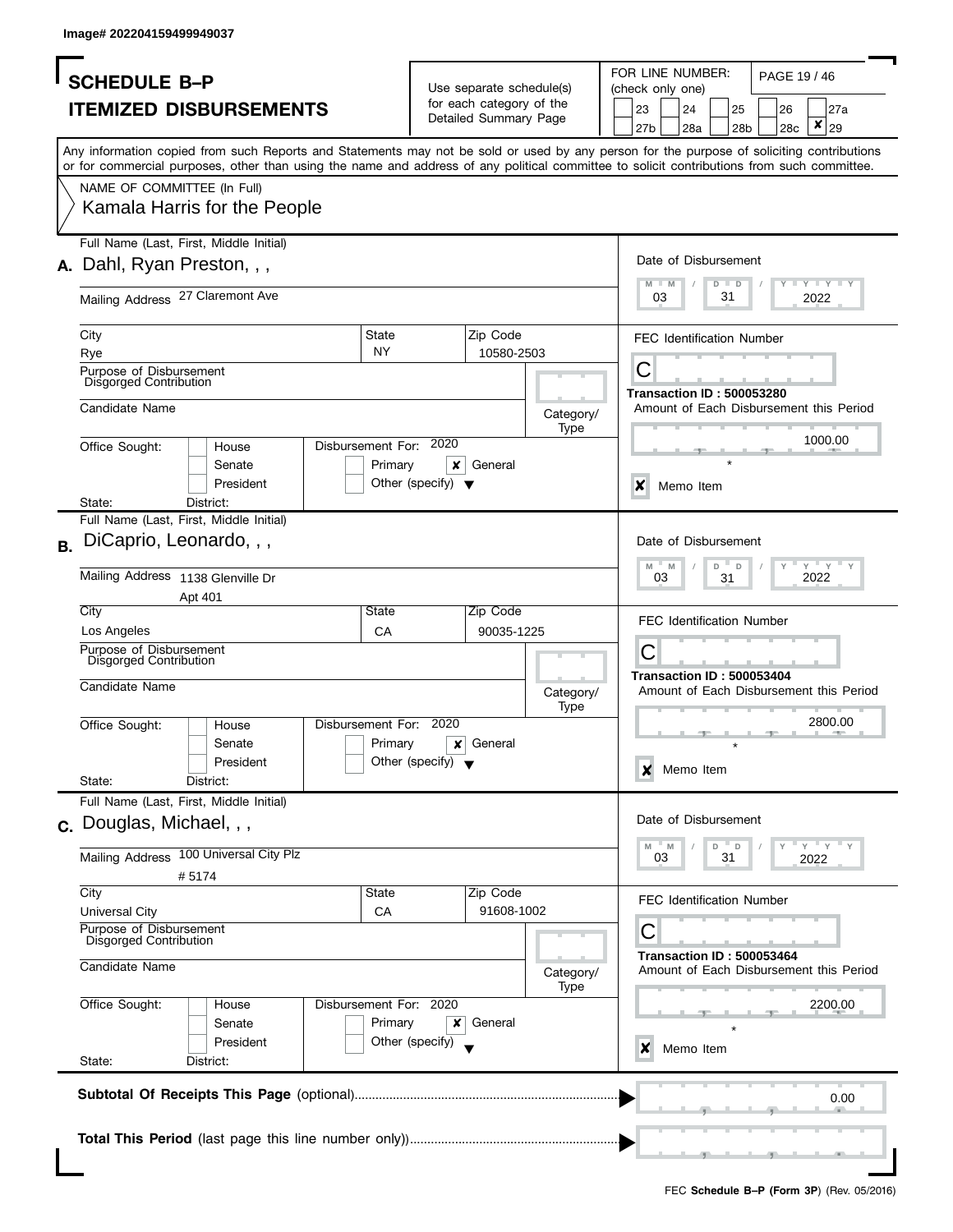| <b>SCHEDULE B-P</b>                               |                                                                                                                                                                                                                                                                                         |                         |                                      | Use separate schedule(s) |                   | FOR LINE NUMBER:<br>PAGE 20 / 46<br>(check only one) |                                  |         |        |     |                                         |
|---------------------------------------------------|-----------------------------------------------------------------------------------------------------------------------------------------------------------------------------------------------------------------------------------------------------------------------------------------|-------------------------|--------------------------------------|--------------------------|-------------------|------------------------------------------------------|----------------------------------|---------|--------|-----|-----------------------------------------|
|                                                   |                                                                                                                                                                                                                                                                                         |                         |                                      | for each category of the |                   |                                                      |                                  |         |        |     |                                         |
|                                                   | <b>ITEMIZED DISBURSEMENTS</b>                                                                                                                                                                                                                                                           |                         |                                      | Detailed Summary Page    |                   | 23                                                   | 24                               |         | 25     | 26  | 27a<br>$\pmb{\mathsf{x}}$               |
|                                                   |                                                                                                                                                                                                                                                                                         |                         |                                      |                          |                   | 27b                                                  | 28a                              |         | 28b    | 28c | 29                                      |
|                                                   | Any information copied from such Reports and Statements may not be sold or used by any person for the purpose of soliciting contributions<br>or for commercial purposes, other than using the name and address of any political committee to solicit contributions from such committee. |                         |                                      |                          |                   |                                                      |                                  |         |        |     |                                         |
|                                                   |                                                                                                                                                                                                                                                                                         |                         |                                      |                          |                   |                                                      |                                  |         |        |     |                                         |
| NAME OF COMMITTEE (In Full)                       |                                                                                                                                                                                                                                                                                         |                         |                                      |                          |                   |                                                      |                                  |         |        |     |                                         |
|                                                   | Kamala Harris for the People                                                                                                                                                                                                                                                            |                         |                                      |                          |                   |                                                      |                                  |         |        |     |                                         |
|                                                   | Full Name (Last, First, Middle Initial)                                                                                                                                                                                                                                                 |                         |                                      |                          |                   |                                                      |                                  |         |        |     |                                         |
| A. Emanuel, Ariel, , ,                            |                                                                                                                                                                                                                                                                                         |                         |                                      |                          |                   |                                                      | Date of Disbursement             |         |        |     |                                         |
|                                                   |                                                                                                                                                                                                                                                                                         |                         |                                      |                          |                   |                                                      |                                  | $D$ $D$ |        |     | $T$ $Y$ $T$ $Y$ $T$ $Y$                 |
|                                                   | Mailing Address 9601 Wilshire Blvd                                                                                                                                                                                                                                                      |                         |                                      |                          |                   | 03                                                   |                                  | 31      |        |     | 2022                                    |
|                                                   |                                                                                                                                                                                                                                                                                         |                         |                                      |                          |                   |                                                      |                                  |         |        |     |                                         |
| City                                              |                                                                                                                                                                                                                                                                                         | State<br>CA             |                                      | Zip Code                 |                   |                                                      | <b>FEC Identification Number</b> |         |        |     |                                         |
| <b>Beverly Hills</b><br>Purpose of Disbursement   |                                                                                                                                                                                                                                                                                         |                         |                                      | 90210-5213               |                   | С                                                    |                                  |         |        |     |                                         |
| Disgorged Contribution                            |                                                                                                                                                                                                                                                                                         |                         |                                      |                          |                   |                                                      | <b>Transaction ID: 500053570</b> |         |        |     |                                         |
| Candidate Name                                    |                                                                                                                                                                                                                                                                                         |                         |                                      |                          |                   |                                                      |                                  |         |        |     | Amount of Each Disbursement this Period |
|                                                   |                                                                                                                                                                                                                                                                                         |                         |                                      |                          | Category/<br>Type |                                                      |                                  |         |        |     |                                         |
| Office Sought:                                    | House                                                                                                                                                                                                                                                                                   | Disbursement For: 2020  |                                      |                          |                   |                                                      |                                  |         |        |     | 1000.00                                 |
|                                                   | Senate                                                                                                                                                                                                                                                                                  | Primary                 | ×                                    | General                  |                   |                                                      |                                  |         |        |     |                                         |
|                                                   | President                                                                                                                                                                                                                                                                               |                         | Other (specify) $\blacktriangledown$ |                          |                   | $\boldsymbol{\mathsf{x}}$                            | Memo Item                        |         |        |     |                                         |
| State:                                            | District:                                                                                                                                                                                                                                                                               |                         |                                      |                          |                   |                                                      |                                  |         |        |     |                                         |
|                                                   | Full Name (Last, First, Middle Initial)                                                                                                                                                                                                                                                 |                         |                                      |                          |                   |                                                      |                                  |         |        |     |                                         |
| Erickson, Yolanda, , ,<br><b>B.</b>               |                                                                                                                                                                                                                                                                                         |                         |                                      |                          |                   |                                                      | Date of Disbursement             |         |        |     |                                         |
| Mailing Address 314 Hinde PI                      |                                                                                                                                                                                                                                                                                         |                         |                                      |                          |                   | $M - M$<br>03                                        |                                  | D       | $\Box$ |     | $Y$ $Y$ $Y$<br>2022                     |
|                                                   | Apt 6                                                                                                                                                                                                                                                                                   |                         |                                      |                          |                   |                                                      |                                  | 31      |        |     |                                         |
| City                                              |                                                                                                                                                                                                                                                                                         | State                   |                                      | Zip Code                 |                   |                                                      |                                  |         |        |     |                                         |
| Taos                                              |                                                                                                                                                                                                                                                                                         | <b>NM</b>               |                                      | 87571-7063               |                   |                                                      | <b>FEC Identification Number</b> |         |        |     |                                         |
| Purpose of Disbursement<br>Disgorged Contribution |                                                                                                                                                                                                                                                                                         |                         |                                      |                          |                   | С                                                    |                                  |         |        |     |                                         |
|                                                   |                                                                                                                                                                                                                                                                                         |                         |                                      |                          |                   |                                                      | <b>Transaction ID: 500053590</b> |         |        |     |                                         |
| Candidate Name                                    |                                                                                                                                                                                                                                                                                         |                         |                                      |                          | Category/         |                                                      |                                  |         |        |     | Amount of Each Disbursement this Period |
| Office Sought:                                    | House                                                                                                                                                                                                                                                                                   | Disbursement For: 2020  |                                      |                          | <b>Type</b>       |                                                      |                                  |         |        |     | 500.00                                  |
|                                                   | Senate                                                                                                                                                                                                                                                                                  | Primary<br>$\mathbf{x}$ |                                      | General                  |                   |                                                      |                                  |         |        |     |                                         |
|                                                   | President                                                                                                                                                                                                                                                                               |                         | Other (specify) $\blacktriangledown$ |                          |                   |                                                      |                                  |         |        |     |                                         |
| State:                                            | District:                                                                                                                                                                                                                                                                               |                         |                                      |                          |                   | X                                                    | Memo Item                        |         |        |     |                                         |
|                                                   | Full Name (Last, First, Middle Initial)                                                                                                                                                                                                                                                 |                         |                                      |                          |                   |                                                      |                                  |         |        |     |                                         |
| $c.$ Feldman, Steven, , ,                         |                                                                                                                                                                                                                                                                                         |                         |                                      |                          |                   |                                                      | Date of Disbursement             |         |        |     |                                         |
|                                                   |                                                                                                                                                                                                                                                                                         |                         |                                      |                          |                   | M                                                    | $-M$                             | D       | D      |     | $=$ $\sqrt{2}$ $=$ $\sqrt{2}$           |
|                                                   | Mailing Address 621 N Cherokee Ave                                                                                                                                                                                                                                                      |                         |                                      |                          |                   | 03                                                   |                                  | 31      |        |     | 2022                                    |
| City                                              |                                                                                                                                                                                                                                                                                         | State                   |                                      | Zip Code                 |                   |                                                      |                                  |         |        |     |                                         |
| Los Angeles                                       |                                                                                                                                                                                                                                                                                         | CA                      |                                      | 90004-1008               |                   |                                                      | <b>FEC Identification Number</b> |         |        |     |                                         |
| Purpose of Disbursement<br>Disgorged Contribution |                                                                                                                                                                                                                                                                                         |                         |                                      |                          |                   | С                                                    |                                  |         |        |     |                                         |
|                                                   |                                                                                                                                                                                                                                                                                         |                         |                                      |                          |                   |                                                      | <b>Transaction ID: 500053653</b> |         |        |     |                                         |
| Candidate Name                                    |                                                                                                                                                                                                                                                                                         |                         |                                      |                          | Category/         | Amount of Each Disbursement this Period              |                                  |         |        |     |                                         |
|                                                   |                                                                                                                                                                                                                                                                                         | Disbursement For: 2020  |                                      |                          | Type              |                                                      |                                  |         |        |     |                                         |
| Office Sought:                                    | House<br>Senate                                                                                                                                                                                                                                                                         | Primary                 | ×                                    | General                  |                   |                                                      |                                  |         |        |     | 2600.00                                 |
|                                                   | President                                                                                                                                                                                                                                                                               |                         | Other (specify)                      |                          |                   |                                                      |                                  |         |        |     |                                         |
| State:                                            | District:                                                                                                                                                                                                                                                                               |                         |                                      |                          |                   | x                                                    | Memo Item                        |         |        |     |                                         |
|                                                   |                                                                                                                                                                                                                                                                                         |                         |                                      |                          |                   |                                                      |                                  |         |        |     |                                         |
|                                                   |                                                                                                                                                                                                                                                                                         |                         |                                      |                          |                   |                                                      |                                  |         |        |     | 0.00                                    |
|                                                   |                                                                                                                                                                                                                                                                                         |                         |                                      |                          |                   |                                                      |                                  |         |        |     |                                         |
|                                                   |                                                                                                                                                                                                                                                                                         |                         |                                      |                          |                   |                                                      |                                  |         |        |     |                                         |
|                                                   |                                                                                                                                                                                                                                                                                         |                         |                                      |                          |                   |                                                      |                                  |         |        |     |                                         |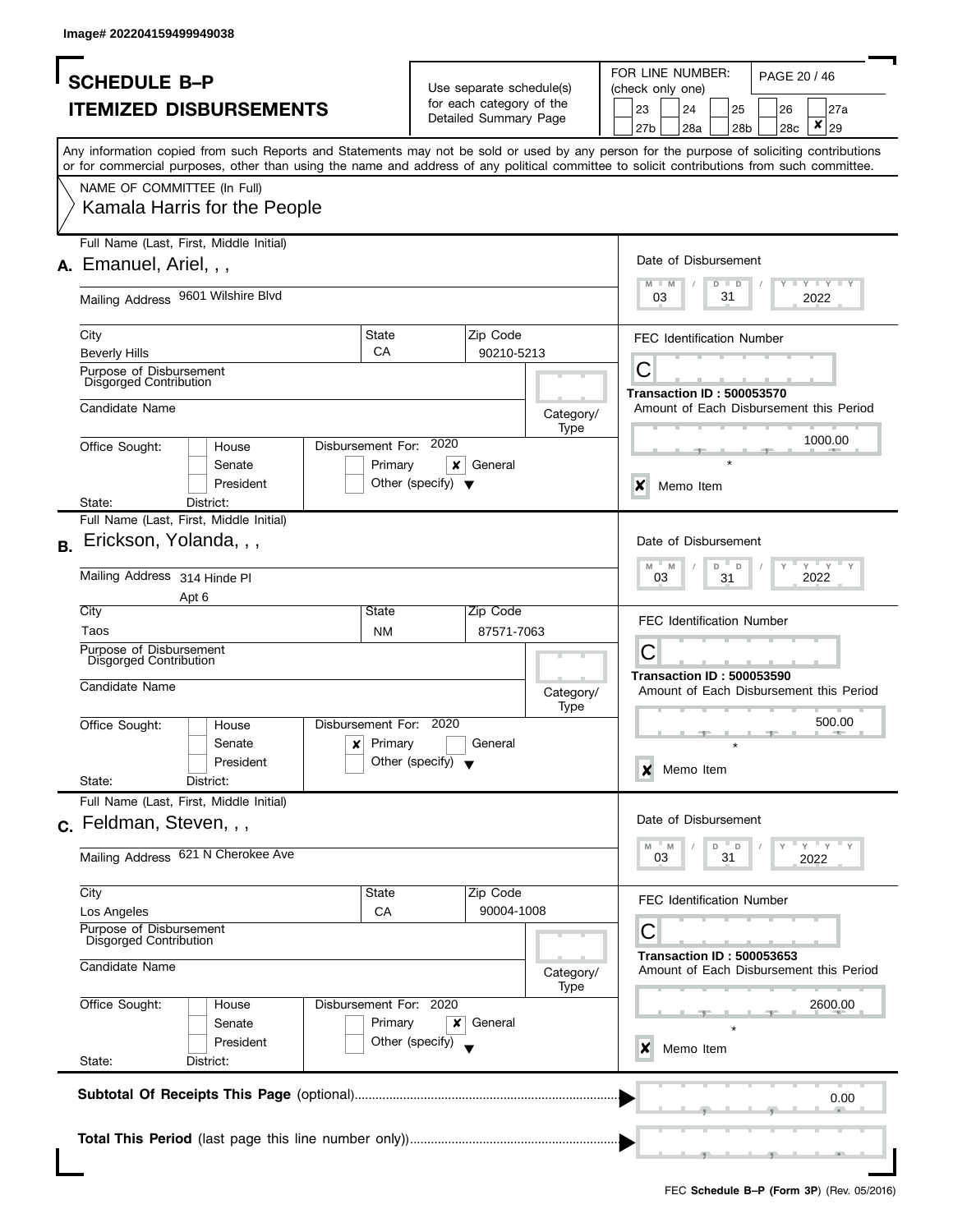|           | <b>SCHEDULE B-P</b>                                      |                                                                                                                                                                                                                                                                                         |                                   |                                               |                                                      |             |                  | FOR LINE NUMBER:                 |                   |     | PAGE 21 / 46 |                                         |  |  |
|-----------|----------------------------------------------------------|-----------------------------------------------------------------------------------------------------------------------------------------------------------------------------------------------------------------------------------------------------------------------------------------|-----------------------------------|-----------------------------------------------|------------------------------------------------------|-------------|------------------|----------------------------------|-------------------|-----|--------------|-----------------------------------------|--|--|
|           |                                                          |                                                                                                                                                                                                                                                                                         |                                   |                                               | Use separate schedule(s)<br>for each category of the |             |                  | (check only one)                 |                   |     |              |                                         |  |  |
|           |                                                          | <b>ITEMIZED DISBURSEMENTS</b>                                                                                                                                                                                                                                                           |                                   |                                               | Detailed Summary Page                                |             | 23               | 24                               | 25                |     | 26           | 27a                                     |  |  |
|           |                                                          |                                                                                                                                                                                                                                                                                         |                                   |                                               |                                                      |             | 27b              | 28a                              |                   | 28b | 28c          | $\pmb{\times}$<br>29                    |  |  |
|           |                                                          | Any information copied from such Reports and Statements may not be sold or used by any person for the purpose of soliciting contributions<br>or for commercial purposes, other than using the name and address of any political committee to solicit contributions from such committee. |                                   |                                               |                                                      |             |                  |                                  |                   |     |              |                                         |  |  |
|           | NAME OF COMMITTEE (In Full)                              |                                                                                                                                                                                                                                                                                         |                                   |                                               |                                                      |             |                  |                                  |                   |     |              |                                         |  |  |
|           |                                                          | Kamala Harris for the People                                                                                                                                                                                                                                                            |                                   |                                               |                                                      |             |                  |                                  |                   |     |              |                                         |  |  |
|           |                                                          | Full Name (Last, First, Middle Initial)                                                                                                                                                                                                                                                 |                                   |                                               |                                                      |             |                  |                                  |                   |     |              |                                         |  |  |
|           | A. Fisher, Scott, , ,                                    |                                                                                                                                                                                                                                                                                         |                                   |                                               |                                                      |             |                  | Date of Disbursement             |                   |     |              |                                         |  |  |
|           |                                                          | Mailing Address 13045 Greenleaf St                                                                                                                                                                                                                                                      |                                   |                                               |                                                      |             |                  | 03                               | D<br>$\Box$<br>31 |     |              | $- Y - Y - Y$<br>2022                   |  |  |
|           | City                                                     |                                                                                                                                                                                                                                                                                         | State                             |                                               | Zip Code                                             |             |                  | <b>FEC Identification Number</b> |                   |     |              |                                         |  |  |
|           | <b>Studio City</b>                                       |                                                                                                                                                                                                                                                                                         | CA                                |                                               | 91604-2227                                           |             |                  |                                  |                   |     |              |                                         |  |  |
|           | Purpose of Disbursement                                  |                                                                                                                                                                                                                                                                                         |                                   |                                               |                                                      |             | С                |                                  |                   |     |              |                                         |  |  |
|           | Disgorged Contribution                                   |                                                                                                                                                                                                                                                                                         |                                   |                                               |                                                      |             |                  | <b>Transaction ID: 500053692</b> |                   |     |              |                                         |  |  |
|           | Candidate Name                                           |                                                                                                                                                                                                                                                                                         |                                   |                                               |                                                      | Category/   |                  |                                  |                   |     |              | Amount of Each Disbursement this Period |  |  |
|           |                                                          |                                                                                                                                                                                                                                                                                         |                                   |                                               |                                                      | Type        |                  |                                  |                   |     |              | 511.04                                  |  |  |
|           | Office Sought:                                           | House                                                                                                                                                                                                                                                                                   | Disbursement For:                 | 2020                                          |                                                      |             |                  |                                  |                   |     |              |                                         |  |  |
|           |                                                          | Senate                                                                                                                                                                                                                                                                                  | Primary                           | ×                                             | General                                              |             |                  |                                  |                   |     |              |                                         |  |  |
|           |                                                          | President                                                                                                                                                                                                                                                                               |                                   | Other (specify) $\blacktriangledown$          |                                                      |             | $\boldsymbol{x}$ | Memo Item                        |                   |     |              |                                         |  |  |
|           | State:                                                   | District:<br>Full Name (Last, First, Middle Initial)                                                                                                                                                                                                                                    |                                   |                                               |                                                      |             |                  |                                  |                   |     |              |                                         |  |  |
|           |                                                          |                                                                                                                                                                                                                                                                                         |                                   |                                               |                                                      |             |                  |                                  |                   |     |              |                                         |  |  |
| <b>B.</b> | France, Amy, , ,                                         |                                                                                                                                                                                                                                                                                         |                                   |                                               |                                                      |             |                  | Date of Disbursement             |                   |     |              |                                         |  |  |
|           | Mailing Address 151 E 58Th St                            |                                                                                                                                                                                                                                                                                         |                                   |                                               |                                                      |             | M                | M<br>03                          | D<br>D<br>31      |     |              | $Y$ $Y$<br>2022                         |  |  |
|           | City                                                     |                                                                                                                                                                                                                                                                                         | State                             |                                               | Zip Code                                             |             |                  |                                  |                   |     |              |                                         |  |  |
|           | New York                                                 |                                                                                                                                                                                                                                                                                         | <b>NY</b>                         |                                               | 10022-1287                                           |             |                  | <b>FEC Identification Number</b> |                   |     |              |                                         |  |  |
|           | Purpose of Disbursement<br>Disgorged Contribution        |                                                                                                                                                                                                                                                                                         |                                   |                                               |                                                      |             | С                |                                  |                   |     |              |                                         |  |  |
|           |                                                          |                                                                                                                                                                                                                                                                                         |                                   |                                               |                                                      |             |                  | <b>Transaction ID: 500053754</b> |                   |     |              |                                         |  |  |
|           | Candidate Name                                           |                                                                                                                                                                                                                                                                                         |                                   |                                               |                                                      | Category/   |                  |                                  |                   |     |              | Amount of Each Disbursement this Period |  |  |
|           |                                                          |                                                                                                                                                                                                                                                                                         |                                   |                                               |                                                      | <b>Type</b> |                  |                                  |                   |     |              | 2700.00                                 |  |  |
|           | Office Sought:                                           | House                                                                                                                                                                                                                                                                                   | Disbursement For: 2020<br>Primary |                                               | General                                              |             |                  |                                  |                   |     |              |                                         |  |  |
|           |                                                          | Senate<br>President                                                                                                                                                                                                                                                                     |                                   | $\boldsymbol{x}$<br>Other (specify) $\sqrt{}$ |                                                      |             |                  |                                  |                   |     |              |                                         |  |  |
|           | State:                                                   | District:                                                                                                                                                                                                                                                                               |                                   |                                               |                                                      |             | x                | Memo Item                        |                   |     |              |                                         |  |  |
|           |                                                          | Full Name (Last, First, Middle Initial)                                                                                                                                                                                                                                                 |                                   |                                               |                                                      |             |                  |                                  |                   |     |              |                                         |  |  |
|           |                                                          |                                                                                                                                                                                                                                                                                         |                                   |                                               |                                                      |             |                  | Date of Disbursement             |                   |     |              |                                         |  |  |
|           | $c.$ Garg, Vishal, , ,                                   |                                                                                                                                                                                                                                                                                         |                                   |                                               |                                                      |             |                  |                                  |                   |     |              |                                         |  |  |
|           | Mailing Address 200 Chambers St                          |                                                                                                                                                                                                                                                                                         |                                   |                                               |                                                      |             | M                | M<br>03                          | D<br>D<br>31      |     |              | " Y " Y<br>2022                         |  |  |
|           |                                                          |                                                                                                                                                                                                                                                                                         |                                   |                                               |                                                      |             |                  |                                  |                   |     |              |                                         |  |  |
|           | City                                                     |                                                                                                                                                                                                                                                                                         | State                             |                                               | Zip Code                                             |             |                  | <b>FEC Identification Number</b> |                   |     |              |                                         |  |  |
|           | New York                                                 |                                                                                                                                                                                                                                                                                         | <b>NY</b>                         |                                               | 10007-1131                                           |             |                  |                                  |                   |     |              |                                         |  |  |
|           | Purpose of Disbursement<br><b>Disgorged Contribution</b> |                                                                                                                                                                                                                                                                                         |                                   |                                               |                                                      |             | C                |                                  |                   |     |              |                                         |  |  |
|           | Candidate Name                                           |                                                                                                                                                                                                                                                                                         |                                   |                                               |                                                      | Category/   |                  | <b>Transaction ID: 500053830</b> |                   |     |              | Amount of Each Disbursement this Period |  |  |
|           |                                                          |                                                                                                                                                                                                                                                                                         |                                   |                                               |                                                      | Type        |                  |                                  |                   |     |              |                                         |  |  |
|           | Office Sought:                                           | House                                                                                                                                                                                                                                                                                   | Disbursement For: 2020            |                                               |                                                      |             |                  |                                  |                   |     |              | 2800.00                                 |  |  |
|           |                                                          | Senate                                                                                                                                                                                                                                                                                  | Primary                           | ×                                             | General                                              |             |                  |                                  |                   |     |              |                                         |  |  |
|           |                                                          | President                                                                                                                                                                                                                                                                               |                                   | Other (specify)                               |                                                      |             | x                | Memo Item                        |                   |     |              |                                         |  |  |
|           | State:                                                   | District:                                                                                                                                                                                                                                                                               |                                   |                                               |                                                      |             |                  |                                  |                   |     |              |                                         |  |  |
|           |                                                          |                                                                                                                                                                                                                                                                                         |                                   |                                               |                                                      |             |                  |                                  |                   |     |              | 0.00                                    |  |  |
|           |                                                          |                                                                                                                                                                                                                                                                                         |                                   |                                               |                                                      |             |                  |                                  |                   |     |              |                                         |  |  |
|           |                                                          |                                                                                                                                                                                                                                                                                         |                                   |                                               |                                                      |             |                  |                                  |                   |     |              |                                         |  |  |
|           |                                                          |                                                                                                                                                                                                                                                                                         |                                   |                                               |                                                      |             |                  |                                  |                   |     |              |                                         |  |  |
|           |                                                          |                                                                                                                                                                                                                                                                                         |                                   |                                               |                                                      |             |                  |                                  |                   |     |              |                                         |  |  |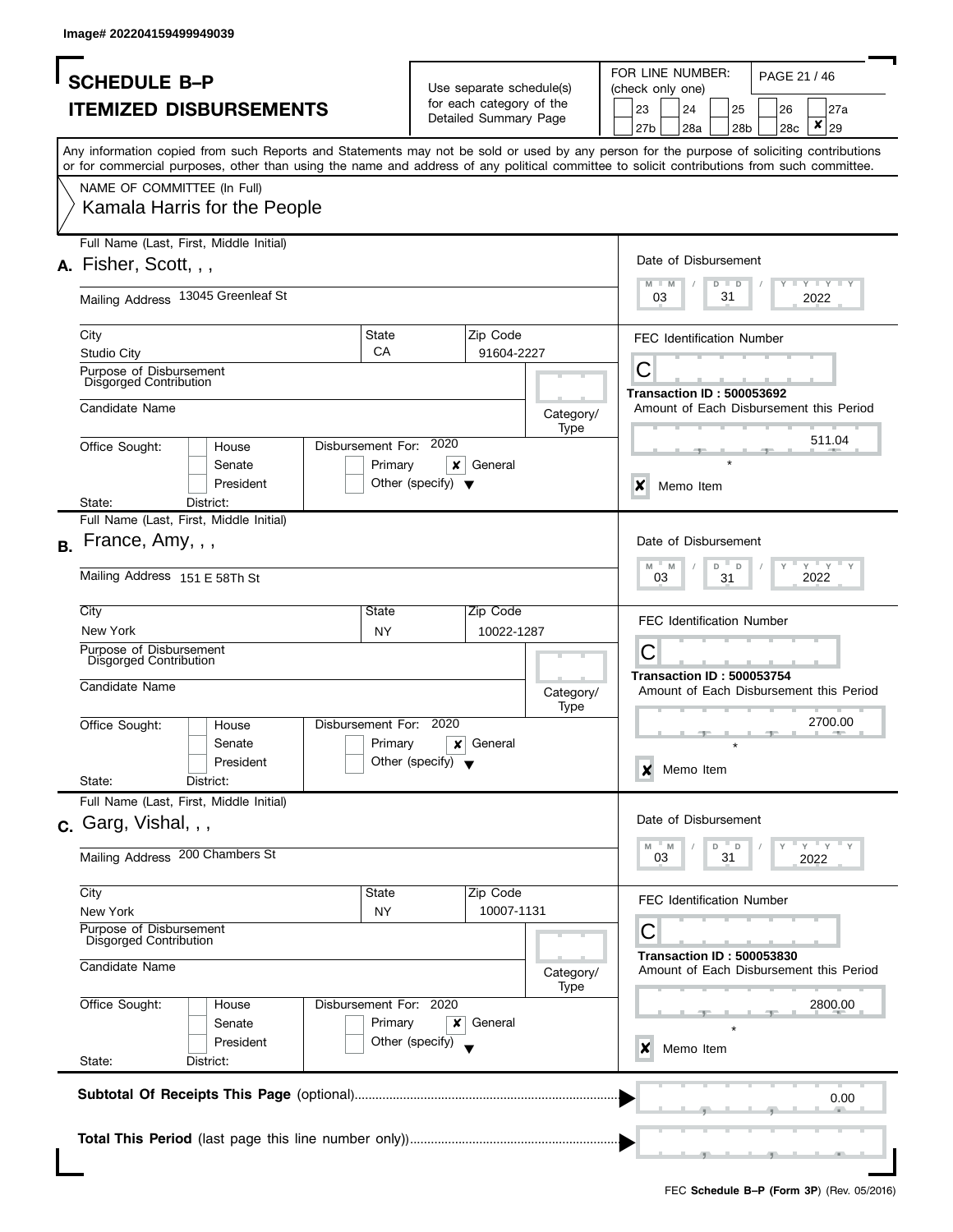|    | <b>SCHEDULE B-P</b>                                      |                                                                                                                                                                                                                                                                                         |                        |                                      |                                                      |                   |                  | FOR LINE NUMBER: |                      | PAGE 22 / 46                     |                 |                                                               |  |  |
|----|----------------------------------------------------------|-----------------------------------------------------------------------------------------------------------------------------------------------------------------------------------------------------------------------------------------------------------------------------------------|------------------------|--------------------------------------|------------------------------------------------------|-------------------|------------------|------------------|----------------------|----------------------------------|-----------------|---------------------------------------------------------------|--|--|
|    |                                                          |                                                                                                                                                                                                                                                                                         |                        |                                      | Use separate schedule(s)<br>for each category of the |                   |                  | (check only one) |                      |                                  |                 |                                                               |  |  |
|    |                                                          | <b>ITEMIZED DISBURSEMENTS</b>                                                                                                                                                                                                                                                           |                        |                                      | Detailed Summary Page                                |                   | 23               | 24               | 25                   | 26                               |                 | 27a                                                           |  |  |
|    |                                                          |                                                                                                                                                                                                                                                                                         |                        |                                      |                                                      |                   | 27b              | 28a              | 28b                  | 28c                              |                 | ×<br>29                                                       |  |  |
|    |                                                          | Any information copied from such Reports and Statements may not be sold or used by any person for the purpose of soliciting contributions<br>or for commercial purposes, other than using the name and address of any political committee to solicit contributions from such committee. |                        |                                      |                                                      |                   |                  |                  |                      |                                  |                 |                                                               |  |  |
|    | NAME OF COMMITTEE (In Full)                              |                                                                                                                                                                                                                                                                                         |                        |                                      |                                                      |                   |                  |                  |                      |                                  |                 |                                                               |  |  |
|    |                                                          | Kamala Harris for the People                                                                                                                                                                                                                                                            |                        |                                      |                                                      |                   |                  |                  |                      |                                  |                 |                                                               |  |  |
|    |                                                          | Full Name (Last, First, Middle Initial)                                                                                                                                                                                                                                                 |                        |                                      |                                                      |                   |                  |                  |                      |                                  |                 |                                                               |  |  |
|    | A. Graham, Kathryn, , ,                                  |                                                                                                                                                                                                                                                                                         |                        |                                      |                                                      |                   |                  |                  | Date of Disbursement |                                  |                 |                                                               |  |  |
|    | Mailing Address 1056 5Th Ave                             |                                                                                                                                                                                                                                                                                         |                        |                                      |                                                      |                   | M<br>M<br>03     |                  | $D$ $D$<br>31        |                                  |                 | $\Box$ $\Upsilon$ $\Box$ $\Upsilon$ $\Box$ $\Upsilon$<br>2022 |  |  |
|    | City                                                     |                                                                                                                                                                                                                                                                                         | State                  |                                      | Zip Code                                             |                   |                  |                  |                      | <b>FEC Identification Number</b> |                 |                                                               |  |  |
|    | New York                                                 |                                                                                                                                                                                                                                                                                         | <b>NY</b>              |                                      | 10028-0112                                           |                   |                  |                  |                      |                                  |                 |                                                               |  |  |
|    | Purpose of Disbursement                                  |                                                                                                                                                                                                                                                                                         |                        |                                      |                                                      |                   | С                |                  |                      |                                  |                 |                                                               |  |  |
|    | Disgorged Contribution                                   |                                                                                                                                                                                                                                                                                         |                        |                                      |                                                      |                   |                  |                  |                      | <b>Transaction ID: 500053959</b> |                 |                                                               |  |  |
|    | Candidate Name                                           |                                                                                                                                                                                                                                                                                         |                        |                                      |                                                      | Category/         |                  |                  |                      |                                  |                 | Amount of Each Disbursement this Period                       |  |  |
|    |                                                          |                                                                                                                                                                                                                                                                                         |                        |                                      |                                                      | Type              |                  |                  |                      |                                  |                 |                                                               |  |  |
|    | Office Sought:                                           | House                                                                                                                                                                                                                                                                                   | Disbursement For: 2020 |                                      |                                                      |                   |                  |                  |                      |                                  |                 | 250.00                                                        |  |  |
|    |                                                          | Senate                                                                                                                                                                                                                                                                                  | x<br>Primary           |                                      | General                                              |                   |                  |                  |                      |                                  |                 |                                                               |  |  |
|    |                                                          | President                                                                                                                                                                                                                                                                               |                        | Other (specify) $\blacktriangledown$ |                                                      |                   | X                | Memo Item        |                      |                                  |                 |                                                               |  |  |
|    | State:                                                   | District:                                                                                                                                                                                                                                                                               |                        |                                      |                                                      |                   |                  |                  |                      |                                  |                 |                                                               |  |  |
|    |                                                          | Full Name (Last, First, Middle Initial)                                                                                                                                                                                                                                                 |                        |                                      |                                                      |                   |                  |                  |                      |                                  |                 |                                                               |  |  |
| В. |                                                          | Grande-Marchione, Frankie, , ,                                                                                                                                                                                                                                                          |                        |                                      |                                                      |                   |                  |                  | Date of Disbursement |                                  |                 |                                                               |  |  |
|    | Mailing Address 261 W 25Th St                            |                                                                                                                                                                                                                                                                                         |                        |                                      |                                                      |                   | M<br>03          | M                | D<br>D               |                                  |                 | $Y = Y$<br>2022                                               |  |  |
|    |                                                          | Apt 6D                                                                                                                                                                                                                                                                                  |                        |                                      |                                                      |                   |                  |                  | 31                   |                                  |                 |                                                               |  |  |
|    | City                                                     |                                                                                                                                                                                                                                                                                         | State                  |                                      | Zip Code                                             |                   |                  |                  |                      |                                  |                 |                                                               |  |  |
|    | New York                                                 |                                                                                                                                                                                                                                                                                         | <b>NY</b>              |                                      | 10001-7144                                           |                   |                  |                  |                      | <b>FEC Identification Number</b> |                 |                                                               |  |  |
|    | Purpose of Disbursement                                  |                                                                                                                                                                                                                                                                                         |                        |                                      |                                                      |                   | С                |                  |                      |                                  |                 |                                                               |  |  |
|    | Disgorged Contribution                                   |                                                                                                                                                                                                                                                                                         |                        |                                      |                                                      |                   |                  |                  |                      | <b>Transaction ID: 500053961</b> |                 |                                                               |  |  |
|    | Candidate Name                                           |                                                                                                                                                                                                                                                                                         |                        |                                      |                                                      | Category/         |                  |                  |                      |                                  |                 | Amount of Each Disbursement this Period                       |  |  |
|    |                                                          |                                                                                                                                                                                                                                                                                         |                        |                                      |                                                      | Type              |                  |                  |                      |                                  |                 |                                                               |  |  |
|    | Office Sought:                                           | House                                                                                                                                                                                                                                                                                   | Disbursement For:      | 2020                                 |                                                      |                   |                  |                  |                      |                                  |                 | 2800.00                                                       |  |  |
|    |                                                          | Senate                                                                                                                                                                                                                                                                                  | Primary                | x                                    | General                                              |                   |                  |                  |                      |                                  |                 |                                                               |  |  |
|    |                                                          | President                                                                                                                                                                                                                                                                               |                        | Other (specify) $\blacktriangledown$ |                                                      |                   | ×                | Memo Item        |                      |                                  |                 |                                                               |  |  |
|    | State:                                                   | District:<br>Full Name (Last, First, Middle Initial)                                                                                                                                                                                                                                    |                        |                                      |                                                      |                   |                  |                  |                      |                                  |                 |                                                               |  |  |
|    |                                                          |                                                                                                                                                                                                                                                                                         |                        |                                      |                                                      |                   |                  |                  | Date of Disbursement |                                  |                 |                                                               |  |  |
|    | c. Greenfield, Debra, , ,                                |                                                                                                                                                                                                                                                                                         |                        |                                      |                                                      |                   |                  |                  |                      |                                  |                 |                                                               |  |  |
|    |                                                          | Mailing Address 11812 San Vicente Blvd                                                                                                                                                                                                                                                  |                        |                                      |                                                      |                   | $- M$<br>M<br>03 |                  | D<br>D<br>31         |                                  | " Y " Y<br>2022 |                                                               |  |  |
|    |                                                          |                                                                                                                                                                                                                                                                                         |                        |                                      |                                                      |                   |                  |                  |                      |                                  |                 |                                                               |  |  |
|    | City                                                     |                                                                                                                                                                                                                                                                                         | State                  |                                      | Zip Code                                             |                   |                  |                  |                      | <b>FEC Identification Number</b> |                 |                                                               |  |  |
|    | Los Angeles                                              |                                                                                                                                                                                                                                                                                         | CA                     |                                      | 90049-5022                                           |                   |                  |                  |                      |                                  |                 |                                                               |  |  |
|    | Purpose of Disbursement<br><b>Disgorged Contribution</b> |                                                                                                                                                                                                                                                                                         |                        |                                      |                                                      |                   | С                |                  |                      |                                  |                 |                                                               |  |  |
|    |                                                          |                                                                                                                                                                                                                                                                                         |                        |                                      |                                                      |                   |                  |                  |                      | <b>Transaction ID: 500053992</b> |                 |                                                               |  |  |
|    | Candidate Name                                           |                                                                                                                                                                                                                                                                                         |                        |                                      |                                                      | Category/<br>Type |                  |                  |                      |                                  |                 | Amount of Each Disbursement this Period                       |  |  |
|    | Office Sought:                                           | House                                                                                                                                                                                                                                                                                   | Disbursement For: 2020 |                                      |                                                      |                   | 4750.00          |                  |                      |                                  |                 |                                                               |  |  |
|    |                                                          | Senate                                                                                                                                                                                                                                                                                  | Primary                | x                                    | General                                              |                   |                  |                  |                      |                                  |                 |                                                               |  |  |
|    |                                                          | President                                                                                                                                                                                                                                                                               |                        | Other (specify)                      |                                                      |                   | x                |                  | Memo Item            |                                  |                 |                                                               |  |  |
|    | State:                                                   | District:                                                                                                                                                                                                                                                                               |                        |                                      |                                                      |                   |                  |                  |                      |                                  |                 |                                                               |  |  |
|    |                                                          |                                                                                                                                                                                                                                                                                         |                        |                                      |                                                      |                   |                  |                  |                      |                                  |                 |                                                               |  |  |
|    |                                                          |                                                                                                                                                                                                                                                                                         |                        |                                      |                                                      |                   |                  |                  |                      | 0.00                             |                 |                                                               |  |  |
|    |                                                          |                                                                                                                                                                                                                                                                                         |                        |                                      |                                                      |                   |                  |                  |                      |                                  |                 |                                                               |  |  |
|    |                                                          |                                                                                                                                                                                                                                                                                         |                        |                                      |                                                      |                   |                  |                  |                      |                                  |                 |                                                               |  |  |
|    |                                                          |                                                                                                                                                                                                                                                                                         |                        |                                      |                                                      |                   |                  |                  |                      |                                  |                 |                                                               |  |  |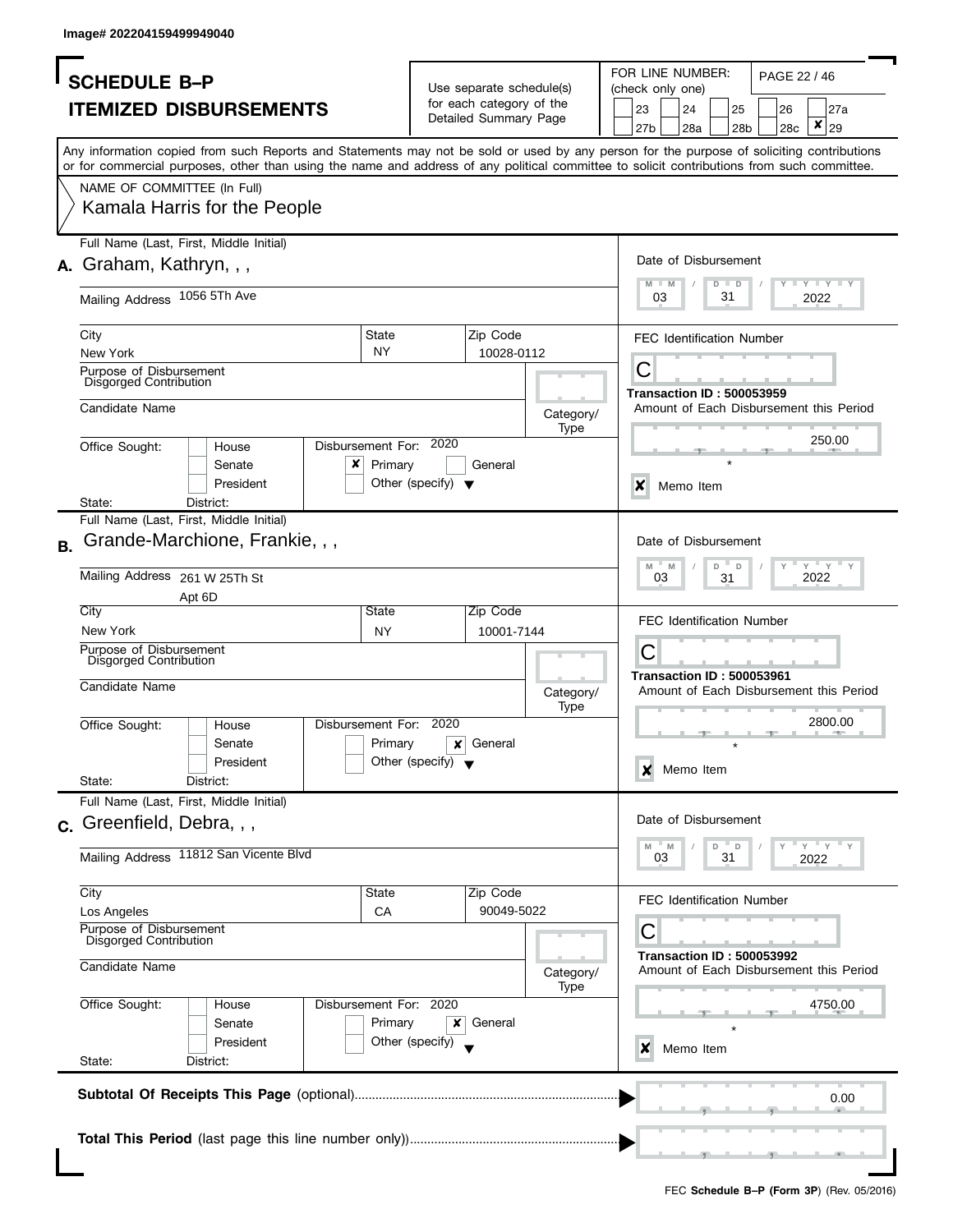|                                                                                                                                                                                                                                                                                         |                                                                         | FOR LINE NUMBER:<br>PAGE 23 / 46                                               |
|-----------------------------------------------------------------------------------------------------------------------------------------------------------------------------------------------------------------------------------------------------------------------------------------|-------------------------------------------------------------------------|--------------------------------------------------------------------------------|
| <b>SCHEDULE B-P</b>                                                                                                                                                                                                                                                                     | Use separate schedule(s)                                                | (check only one)                                                               |
| <b>ITEMIZED DISBURSEMENTS</b>                                                                                                                                                                                                                                                           | for each category of the<br>Detailed Summary Page                       | 23<br>24<br>25<br>26<br>27a<br>×<br>27b<br>29<br>28a<br>28 <sub>b</sub><br>28c |
| Any information copied from such Reports and Statements may not be sold or used by any person for the purpose of soliciting contributions<br>or for commercial purposes, other than using the name and address of any political committee to solicit contributions from such committee. |                                                                         |                                                                                |
| NAME OF COMMITTEE (In Full)<br>Kamala Harris for the People                                                                                                                                                                                                                             |                                                                         |                                                                                |
| Full Name (Last, First, Middle Initial)<br>A. Guibert, Mary, , ,                                                                                                                                                                                                                        |                                                                         | Date of Disbursement                                                           |
| Mailing Address 889 S Main St<br>#184                                                                                                                                                                                                                                                   |                                                                         | $Y - Y - Y - Y - Y$<br>$M - M$<br>$D$ $D$<br>03<br>31<br>2022                  |
| City<br>Willits                                                                                                                                                                                                                                                                         | <b>State</b><br>Zip Code<br>CA<br>95490-3915                            | <b>FEC Identification Number</b>                                               |
| Purpose of Disbursement<br>Disgorged Contribution                                                                                                                                                                                                                                       |                                                                         | С<br><b>Transaction ID: 500054036</b>                                          |
| Candidate Name                                                                                                                                                                                                                                                                          | Category/<br>Type                                                       | Amount of Each Disbursement this Period<br>1753.43                             |
| Disbursement For:<br>Office Sought:<br>House<br>Senate<br>President                                                                                                                                                                                                                     | 2020<br>Primary<br>General<br>×<br>Other (specify) $\blacktriangledown$ | x<br>Memo Item                                                                 |
| District:<br>State:<br>Full Name (Last, First, Middle Initial)                                                                                                                                                                                                                          |                                                                         |                                                                                |
| $B.$ Harper, Ben, , ,                                                                                                                                                                                                                                                                   |                                                                         | Date of Disbursement                                                           |
| Mailing Address 530 Wilshire Blvd                                                                                                                                                                                                                                                       |                                                                         | $Y$ $Y$ $Y$<br>M<br>M<br>D<br>D<br>2022<br>03<br>31                            |
| City                                                                                                                                                                                                                                                                                    | State<br>Zip Code                                                       | <b>FEC Identification Number</b>                                               |
| Santa Monica<br>Purpose of Disbursement                                                                                                                                                                                                                                                 | CA<br>90401-1421                                                        | C                                                                              |
| Disgorged Contribution                                                                                                                                                                                                                                                                  |                                                                         |                                                                                |
| Candidate Name                                                                                                                                                                                                                                                                          | Category/<br>Type                                                       | <b>Transaction ID: 500054126</b><br>Amount of Each Disbursement this Period    |
| Disbursement For:<br>Office Sought:<br>House<br>Senate<br>President                                                                                                                                                                                                                     | 2020<br>Primary<br>General<br>×<br>Other (specify) $\blacktriangledown$ | 2800.00                                                                        |
| State:<br>District:                                                                                                                                                                                                                                                                     |                                                                         | Memo Item<br>X                                                                 |
| Full Name (Last, First, Middle Initial)                                                                                                                                                                                                                                                 |                                                                         |                                                                                |
| c. Hayling, Crystal, E.,,                                                                                                                                                                                                                                                               |                                                                         | Date of Disbursement                                                           |
| Mailing Address 103 Castilian Way                                                                                                                                                                                                                                                       |                                                                         | $-\gamma$ $-\gamma$<br>D<br>M<br>M<br>D<br>31<br>03<br>2022                    |
| City                                                                                                                                                                                                                                                                                    | Zip Code<br>State                                                       | <b>FEC Identification Number</b>                                               |
| San Mateo                                                                                                                                                                                                                                                                               | 94402-2304<br>CA                                                        |                                                                                |
| Purpose of Disbursement<br><b>Disgorged Contribution</b>                                                                                                                                                                                                                                |                                                                         | C                                                                              |
| Candidate Name                                                                                                                                                                                                                                                                          | Category/<br>Type                                                       | <b>Transaction ID: 500054205</b><br>Amount of Each Disbursement this Period    |
| Office Sought:<br>House<br>Senate<br>President                                                                                                                                                                                                                                          | Disbursement For: 2020<br>Primary<br>General<br>x<br>Other (specify)    | 1000.00<br>x<br>Memo Item                                                      |
| State:<br>District:                                                                                                                                                                                                                                                                     |                                                                         |                                                                                |
|                                                                                                                                                                                                                                                                                         |                                                                         | 0.00                                                                           |
|                                                                                                                                                                                                                                                                                         |                                                                         |                                                                                |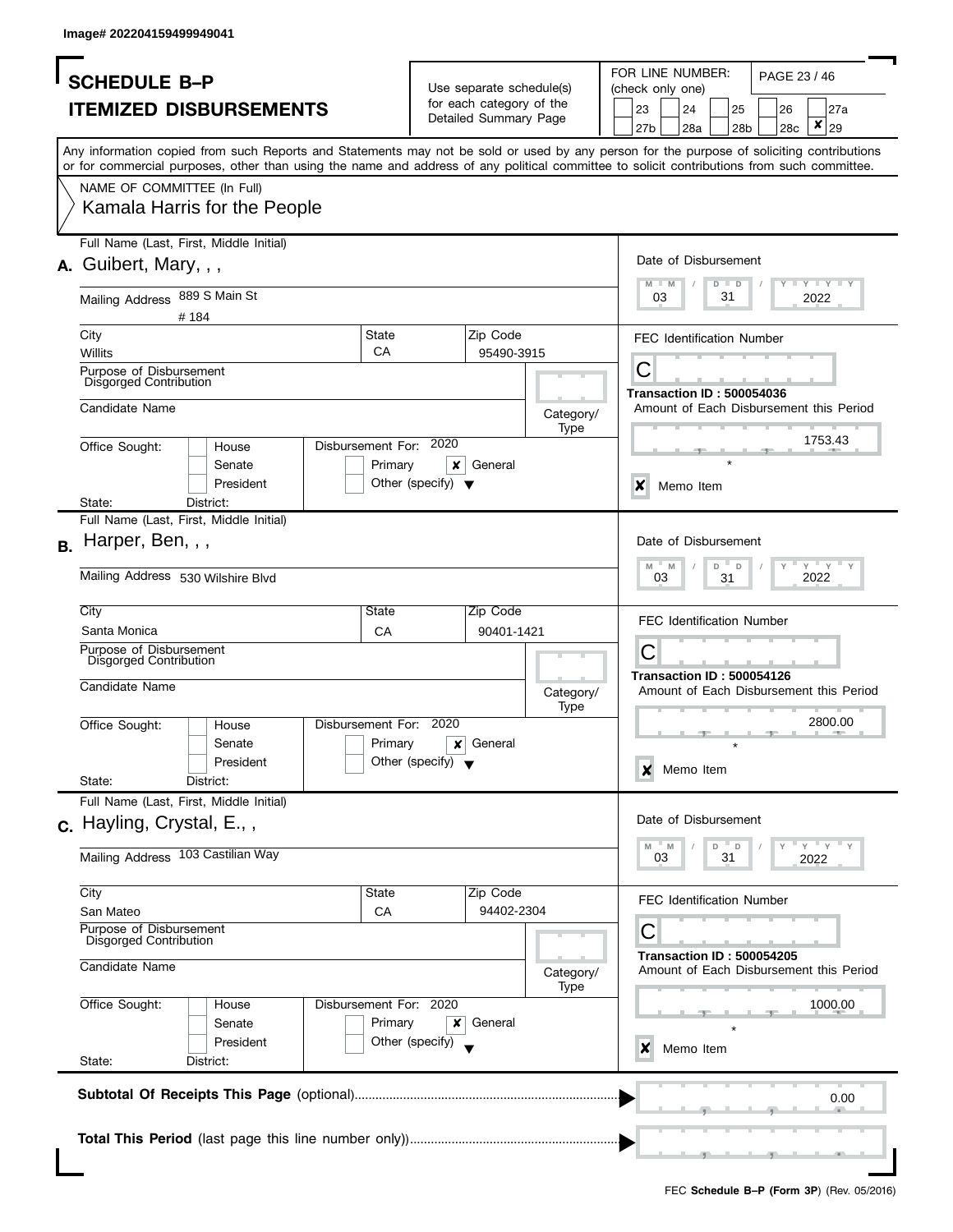| <b>SCHEDULE B-P</b><br><b>ITEMIZED DISBURSEMENTS</b><br>Any information copied from such Reports and Statements may not be sold or used by any person for the purpose of soliciting contributions<br>or for commercial purposes, other than using the name and address of any political committee to solicit contributions from such committee.<br>NAME OF COMMITTEE (In Full)<br>Kamala Harris for the People |                                      | Use separate schedule(s)<br>for each category of the<br>Detailed Summary Page |                   | FOR LINE NUMBER:<br>PAGE 24 / 46<br>(check only one)<br>23<br>24<br>25<br>27a<br>26<br>×<br>29<br>27b<br>28a<br>28 <sub>b</sub><br>28c |  |  |  |  |  |  |  |
|----------------------------------------------------------------------------------------------------------------------------------------------------------------------------------------------------------------------------------------------------------------------------------------------------------------------------------------------------------------------------------------------------------------|--------------------------------------|-------------------------------------------------------------------------------|-------------------|----------------------------------------------------------------------------------------------------------------------------------------|--|--|--|--|--|--|--|
|                                                                                                                                                                                                                                                                                                                                                                                                                |                                      |                                                                               |                   |                                                                                                                                        |  |  |  |  |  |  |  |
|                                                                                                                                                                                                                                                                                                                                                                                                                |                                      |                                                                               |                   |                                                                                                                                        |  |  |  |  |  |  |  |
|                                                                                                                                                                                                                                                                                                                                                                                                                |                                      |                                                                               |                   |                                                                                                                                        |  |  |  |  |  |  |  |
|                                                                                                                                                                                                                                                                                                                                                                                                                |                                      |                                                                               |                   |                                                                                                                                        |  |  |  |  |  |  |  |
|                                                                                                                                                                                                                                                                                                                                                                                                                |                                      |                                                                               |                   |                                                                                                                                        |  |  |  |  |  |  |  |
|                                                                                                                                                                                                                                                                                                                                                                                                                |                                      |                                                                               |                   |                                                                                                                                        |  |  |  |  |  |  |  |
|                                                                                                                                                                                                                                                                                                                                                                                                                |                                      |                                                                               |                   |                                                                                                                                        |  |  |  |  |  |  |  |
| Full Name (Last, First, Middle Initial)                                                                                                                                                                                                                                                                                                                                                                        |                                      |                                                                               |                   | Date of Disbursement                                                                                                                   |  |  |  |  |  |  |  |
| A. Hefner, Cooper, , ,                                                                                                                                                                                                                                                                                                                                                                                         |                                      |                                                                               |                   | $\Box$ $\Upsilon$ $\Box$ $\Upsilon$ $\Box$ $\Upsilon$<br>M<br>$D$ $D$<br>M                                                             |  |  |  |  |  |  |  |
| Mailing Address 2715 Anchor Ave                                                                                                                                                                                                                                                                                                                                                                                |                                      |                                                                               |                   | 31<br>03<br>2022                                                                                                                       |  |  |  |  |  |  |  |
| State<br>City                                                                                                                                                                                                                                                                                                                                                                                                  |                                      | Zip Code                                                                      |                   | <b>FEC Identification Number</b>                                                                                                       |  |  |  |  |  |  |  |
| CA<br>Los Angeles                                                                                                                                                                                                                                                                                                                                                                                              |                                      | 90064-4603                                                                    |                   |                                                                                                                                        |  |  |  |  |  |  |  |
| Purpose of Disbursement<br>Disgorged Contribution                                                                                                                                                                                                                                                                                                                                                              |                                      |                                                                               |                   | С                                                                                                                                      |  |  |  |  |  |  |  |
| Candidate Name                                                                                                                                                                                                                                                                                                                                                                                                 |                                      |                                                                               |                   | <b>Transaction ID: 500054220</b><br>Amount of Each Disbursement this Period                                                            |  |  |  |  |  |  |  |
|                                                                                                                                                                                                                                                                                                                                                                                                                |                                      |                                                                               | Category/<br>Type |                                                                                                                                        |  |  |  |  |  |  |  |
| Disbursement For: 2020<br>Office Sought:<br>House                                                                                                                                                                                                                                                                                                                                                              |                                      |                                                                               |                   | 2800.00                                                                                                                                |  |  |  |  |  |  |  |
| Primary<br>Senate                                                                                                                                                                                                                                                                                                                                                                                              | ×                                    | General                                                                       |                   |                                                                                                                                        |  |  |  |  |  |  |  |
| President                                                                                                                                                                                                                                                                                                                                                                                                      | Other (specify) $\blacktriangledown$ |                                                                               |                   | $\boldsymbol{\mathsf{x}}$<br>Memo Item                                                                                                 |  |  |  |  |  |  |  |
| State:<br>District:<br>Full Name (Last, First, Middle Initial)                                                                                                                                                                                                                                                                                                                                                 |                                      |                                                                               |                   |                                                                                                                                        |  |  |  |  |  |  |  |
|                                                                                                                                                                                                                                                                                                                                                                                                                |                                      |                                                                               |                   | Date of Disbursement                                                                                                                   |  |  |  |  |  |  |  |
| Heyman, Brett, , ,<br>В.                                                                                                                                                                                                                                                                                                                                                                                       |                                      |                                                                               |                   |                                                                                                                                        |  |  |  |  |  |  |  |
| Mailing Address 781 Madison Ave                                                                                                                                                                                                                                                                                                                                                                                |                                      |                                                                               |                   | $Y = Y$<br>M<br>M<br>D<br>D<br>2022<br>03<br>31                                                                                        |  |  |  |  |  |  |  |
| City<br>State                                                                                                                                                                                                                                                                                                                                                                                                  |                                      | Zip Code                                                                      |                   | <b>FEC Identification Number</b>                                                                                                       |  |  |  |  |  |  |  |
| New York<br><b>NY</b>                                                                                                                                                                                                                                                                                                                                                                                          |                                      | 10065-6106                                                                    |                   |                                                                                                                                        |  |  |  |  |  |  |  |
| Purpose of Disbursement<br>Disgorged Contribution                                                                                                                                                                                                                                                                                                                                                              |                                      |                                                                               |                   | С                                                                                                                                      |  |  |  |  |  |  |  |
| Candidate Name                                                                                                                                                                                                                                                                                                                                                                                                 |                                      |                                                                               |                   | <b>Transaction ID: 500054275</b>                                                                                                       |  |  |  |  |  |  |  |
|                                                                                                                                                                                                                                                                                                                                                                                                                |                                      |                                                                               | Category/<br>Type | Amount of Each Disbursement this Period                                                                                                |  |  |  |  |  |  |  |
| Disbursement For:<br>Office Sought:<br>House                                                                                                                                                                                                                                                                                                                                                                   | 2020                                 |                                                                               |                   | 2600.00                                                                                                                                |  |  |  |  |  |  |  |
| Primary<br>Senate                                                                                                                                                                                                                                                                                                                                                                                              | x                                    | General                                                                       |                   |                                                                                                                                        |  |  |  |  |  |  |  |
| President                                                                                                                                                                                                                                                                                                                                                                                                      | Other (specify) $\blacktriangledown$ |                                                                               |                   | Memo Item<br>×                                                                                                                         |  |  |  |  |  |  |  |
| State:<br>District:                                                                                                                                                                                                                                                                                                                                                                                            |                                      |                                                                               |                   |                                                                                                                                        |  |  |  |  |  |  |  |
| Full Name (Last, First, Middle Initial)                                                                                                                                                                                                                                                                                                                                                                        |                                      |                                                                               |                   |                                                                                                                                        |  |  |  |  |  |  |  |
| c. Hord-White, Michelle, D.,,                                                                                                                                                                                                                                                                                                                                                                                  |                                      |                                                                               |                   | Date of Disbursement                                                                                                                   |  |  |  |  |  |  |  |
| Mailing Address 1 Copper Beech Cir                                                                                                                                                                                                                                                                                                                                                                             |                                      |                                                                               |                   | " Y " Y<br>M<br>D<br>D<br>M<br>03<br>31<br>2022                                                                                        |  |  |  |  |  |  |  |
| City<br>State                                                                                                                                                                                                                                                                                                                                                                                                  |                                      | Zip Code                                                                      |                   |                                                                                                                                        |  |  |  |  |  |  |  |
| New Rochelle<br>ΝY                                                                                                                                                                                                                                                                                                                                                                                             |                                      | 10804-2543                                                                    |                   | <b>FEC Identification Number</b>                                                                                                       |  |  |  |  |  |  |  |
| Purpose of Disbursement<br>Disgorged Contribution                                                                                                                                                                                                                                                                                                                                                              |                                      |                                                                               |                   | С                                                                                                                                      |  |  |  |  |  |  |  |
| Candidate Name                                                                                                                                                                                                                                                                                                                                                                                                 |                                      |                                                                               | Category/         | <b>Transaction ID: 500054352</b><br>Amount of Each Disbursement this Period                                                            |  |  |  |  |  |  |  |
| Disbursement For: 2020<br>Office Sought:<br>House                                                                                                                                                                                                                                                                                                                                                              |                                      |                                                                               | Type              | 700.00                                                                                                                                 |  |  |  |  |  |  |  |
| Primary<br>Senate                                                                                                                                                                                                                                                                                                                                                                                              | x                                    | General                                                                       |                   |                                                                                                                                        |  |  |  |  |  |  |  |
| President                                                                                                                                                                                                                                                                                                                                                                                                      | Other (specify)                      |                                                                               |                   | Memo Item<br>x                                                                                                                         |  |  |  |  |  |  |  |
| State:<br>District:                                                                                                                                                                                                                                                                                                                                                                                            |                                      |                                                                               |                   |                                                                                                                                        |  |  |  |  |  |  |  |
|                                                                                                                                                                                                                                                                                                                                                                                                                |                                      |                                                                               |                   |                                                                                                                                        |  |  |  |  |  |  |  |
|                                                                                                                                                                                                                                                                                                                                                                                                                |                                      |                                                                               |                   | 0.00                                                                                                                                   |  |  |  |  |  |  |  |
|                                                                                                                                                                                                                                                                                                                                                                                                                |                                      |                                                                               |                   |                                                                                                                                        |  |  |  |  |  |  |  |
|                                                                                                                                                                                                                                                                                                                                                                                                                |                                      |                                                                               |                   |                                                                                                                                        |  |  |  |  |  |  |  |
|                                                                                                                                                                                                                                                                                                                                                                                                                |                                      |                                                                               |                   |                                                                                                                                        |  |  |  |  |  |  |  |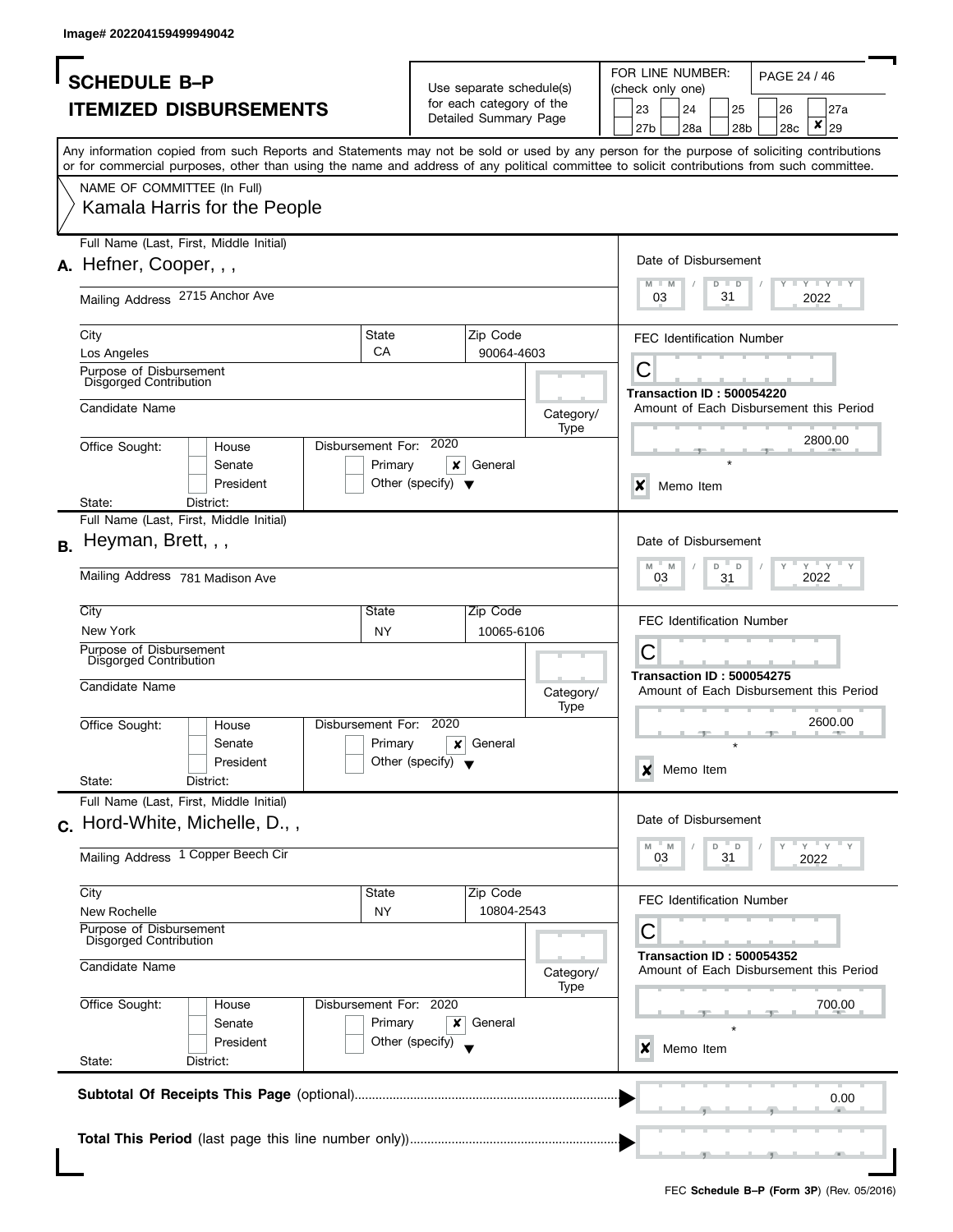| <b>SCHEDULE B-P</b>                                                                                                                        |                                      | Use separate schedule(s) |                   | FOR LINE NUMBER:<br>PAGE 25 / 46<br>(check only one)                                              |  |  |  |  |  |  |
|--------------------------------------------------------------------------------------------------------------------------------------------|--------------------------------------|--------------------------|-------------------|---------------------------------------------------------------------------------------------------|--|--|--|--|--|--|
| <b>ITEMIZED DISBURSEMENTS</b>                                                                                                              |                                      | for each category of the |                   | 23<br>24<br>25<br>27a<br>26                                                                       |  |  |  |  |  |  |
|                                                                                                                                            |                                      | Detailed Summary Page    |                   | ×<br>29<br>27b<br>28a<br>28 <sub>b</sub><br>28c                                                   |  |  |  |  |  |  |
| Any information copied from such Reports and Statements may not be sold or used by any person for the purpose of soliciting contributions  |                                      |                          |                   |                                                                                                   |  |  |  |  |  |  |
| or for commercial purposes, other than using the name and address of any political committee to solicit contributions from such committee. |                                      |                          |                   |                                                                                                   |  |  |  |  |  |  |
| NAME OF COMMITTEE (In Full)                                                                                                                |                                      |                          |                   |                                                                                                   |  |  |  |  |  |  |
| Kamala Harris for the People                                                                                                               |                                      |                          |                   |                                                                                                   |  |  |  |  |  |  |
|                                                                                                                                            |                                      |                          |                   |                                                                                                   |  |  |  |  |  |  |
| Full Name (Last, First, Middle Initial)                                                                                                    |                                      |                          |                   | Date of Disbursement                                                                              |  |  |  |  |  |  |
| A. Horovitz, Rachael, , ,                                                                                                                  |                                      |                          |                   |                                                                                                   |  |  |  |  |  |  |
| Mailing Address 288 W 4Th St                                                                                                               |                                      |                          |                   | $\Box$ $\Upsilon$ $\Box$ $\Upsilon$ $\Box$ $\Upsilon$<br>M<br>$-M$<br>$D$ $D$<br>31<br>03<br>2022 |  |  |  |  |  |  |
|                                                                                                                                            |                                      |                          |                   |                                                                                                   |  |  |  |  |  |  |
| City                                                                                                                                       | State                                | Zip Code                 |                   | <b>FEC Identification Number</b>                                                                  |  |  |  |  |  |  |
| New York                                                                                                                                   | <b>NY</b>                            | 10014-2203               |                   |                                                                                                   |  |  |  |  |  |  |
| Purpose of Disbursement<br>Disgorged Contribution                                                                                          |                                      |                          |                   | С                                                                                                 |  |  |  |  |  |  |
| Candidate Name                                                                                                                             |                                      |                          |                   | <b>Transaction ID: 500054357</b><br>Amount of Each Disbursement this Period                       |  |  |  |  |  |  |
|                                                                                                                                            |                                      |                          | Category/<br>Type |                                                                                                   |  |  |  |  |  |  |
| Office Sought:<br>House                                                                                                                    | Disbursement For: 2020               |                          |                   | 2838.96                                                                                           |  |  |  |  |  |  |
| Senate                                                                                                                                     | Primary<br>×                         | General                  |                   |                                                                                                   |  |  |  |  |  |  |
| President                                                                                                                                  | Other (specify) $\blacktriangledown$ |                          |                   | $\boldsymbol{x}$<br>Memo Item                                                                     |  |  |  |  |  |  |
| State:<br>District:<br>Full Name (Last, First, Middle Initial)                                                                             |                                      |                          |                   |                                                                                                   |  |  |  |  |  |  |
| Huentemeyer, Petra, , ,                                                                                                                    |                                      |                          |                   | Date of Disbursement                                                                              |  |  |  |  |  |  |
| В.                                                                                                                                         |                                      |                          |                   |                                                                                                   |  |  |  |  |  |  |
| Mailing Address 1400 Townsend Dr                                                                                                           |                                      |                          |                   | $Y'$ Y<br>D<br>M<br>M<br>D<br>2022<br>03<br>31                                                    |  |  |  |  |  |  |
|                                                                                                                                            |                                      |                          |                   |                                                                                                   |  |  |  |  |  |  |
| City<br>Houghton                                                                                                                           | State                                | Zip Code                 |                   | <b>FEC Identification Number</b>                                                                  |  |  |  |  |  |  |
| Purpose of Disbursement                                                                                                                    | MI                                   | 49931-1200               |                   | С                                                                                                 |  |  |  |  |  |  |
| Disgorged Contribution                                                                                                                     |                                      |                          |                   |                                                                                                   |  |  |  |  |  |  |
| Candidate Name                                                                                                                             |                                      |                          | Category/         | <b>Transaction ID: 500054401</b><br>Amount of Each Disbursement this Period                       |  |  |  |  |  |  |
|                                                                                                                                            |                                      |                          | <b>Type</b>       |                                                                                                   |  |  |  |  |  |  |
| Office Sought:<br>House                                                                                                                    | Disbursement For: 2020               |                          |                   | 310.80                                                                                            |  |  |  |  |  |  |
| Senate                                                                                                                                     | Primary<br>x                         | General                  |                   |                                                                                                   |  |  |  |  |  |  |
| President<br>State:<br>District:                                                                                                           | Other (specify) $\bullet$            |                          |                   | Memo Item<br>x                                                                                    |  |  |  |  |  |  |
| Full Name (Last, First, Middle Initial)                                                                                                    |                                      |                          |                   |                                                                                                   |  |  |  |  |  |  |
| $c.$ Hurst, Jim, $,$ ,                                                                                                                     |                                      |                          |                   | Date of Disbursement                                                                              |  |  |  |  |  |  |
|                                                                                                                                            |                                      |                          |                   | $= Y = Y$<br>M<br>M<br>D<br>D                                                                     |  |  |  |  |  |  |
| Mailing Address 526 W Deming PI                                                                                                            |                                      |                          |                   | 03<br>31<br>2022                                                                                  |  |  |  |  |  |  |
| City                                                                                                                                       | State                                | Zip Code                 |                   |                                                                                                   |  |  |  |  |  |  |
| Chicago                                                                                                                                    | IL                                   | 60614-5913               |                   | <b>FEC Identification Number</b>                                                                  |  |  |  |  |  |  |
| Purpose of Disbursement<br>Disgorged Contribution                                                                                          |                                      |                          |                   | С                                                                                                 |  |  |  |  |  |  |
|                                                                                                                                            |                                      |                          |                   | <b>Transaction ID: 500054423</b>                                                                  |  |  |  |  |  |  |
| Candidate Name                                                                                                                             |                                      |                          | Category/         | Amount of Each Disbursement this Period                                                           |  |  |  |  |  |  |
| Office Sought:<br>House                                                                                                                    | Disbursement For: 2020               |                          | Type              | 2800.00                                                                                           |  |  |  |  |  |  |
| Senate                                                                                                                                     | Primary<br>×                         | General                  |                   |                                                                                                   |  |  |  |  |  |  |
| President                                                                                                                                  | Other (specify)                      |                          |                   | Memo Item<br>x                                                                                    |  |  |  |  |  |  |
| State:<br>District:                                                                                                                        |                                      |                          |                   |                                                                                                   |  |  |  |  |  |  |
|                                                                                                                                            |                                      |                          |                   |                                                                                                   |  |  |  |  |  |  |
|                                                                                                                                            |                                      |                          |                   | 0.00                                                                                              |  |  |  |  |  |  |
|                                                                                                                                            |                                      |                          |                   |                                                                                                   |  |  |  |  |  |  |
|                                                                                                                                            |                                      |                          |                   |                                                                                                   |  |  |  |  |  |  |
|                                                                                                                                            |                                      |                          |                   |                                                                                                   |  |  |  |  |  |  |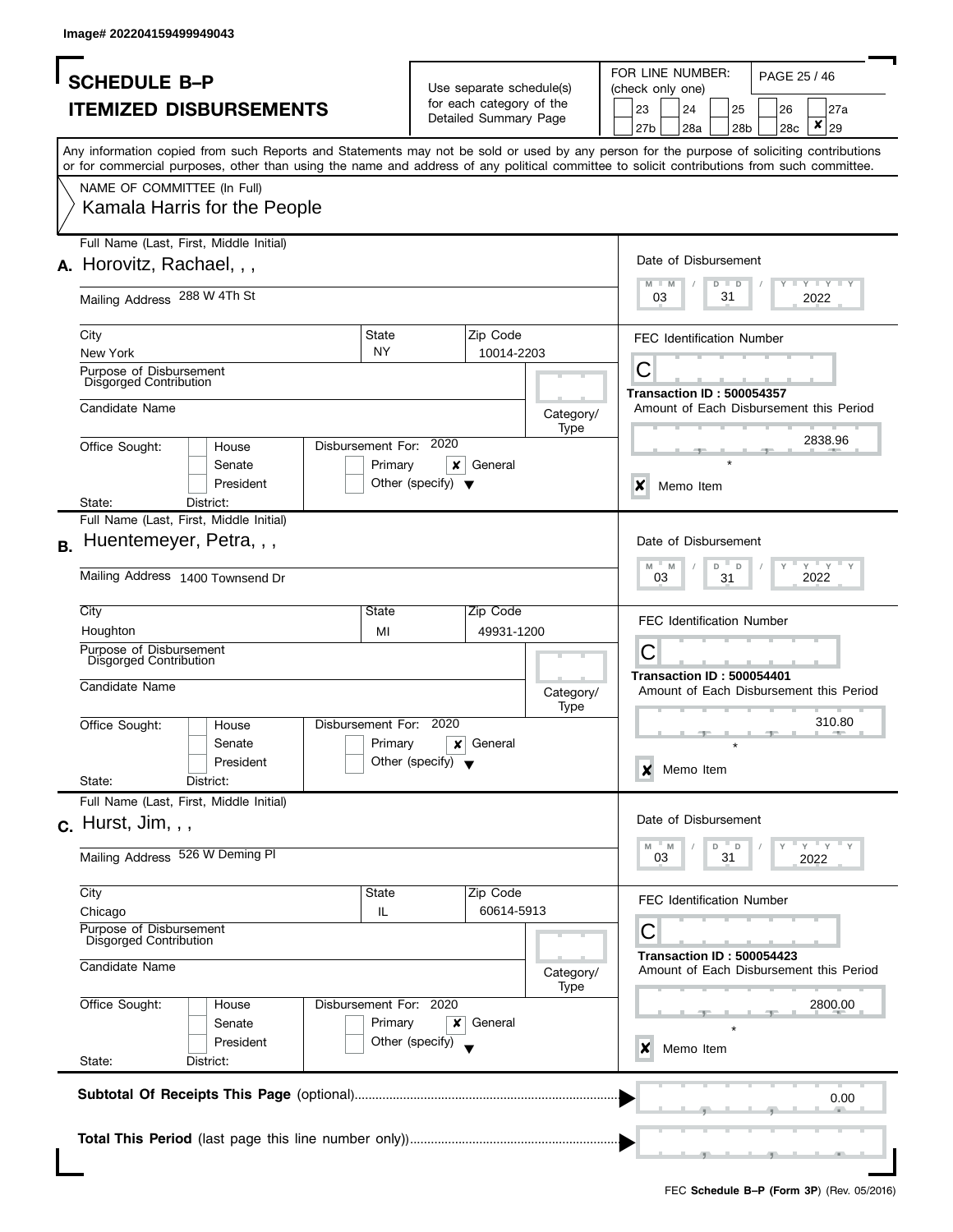|           | <b>SCHEDULE B-P</b>                                               |                                                                                                                                                                                                                                                                                         |                              |                                           |                                                      |           |  |           | FOR LINE NUMBER:                 |         |                       | PAGE 26 / 46 |                                         |  |  |  |
|-----------|-------------------------------------------------------------------|-----------------------------------------------------------------------------------------------------------------------------------------------------------------------------------------------------------------------------------------------------------------------------------------|------------------------------|-------------------------------------------|------------------------------------------------------|-----------|--|-----------|----------------------------------|---------|-----------------------|--------------|-----------------------------------------|--|--|--|
|           |                                                                   |                                                                                                                                                                                                                                                                                         |                              |                                           | Use separate schedule(s)<br>for each category of the |           |  |           | (check only one)                 |         |                       |              |                                         |  |  |  |
|           |                                                                   | <b>ITEMIZED DISBURSEMENTS</b>                                                                                                                                                                                                                                                           |                              |                                           | Detailed Summary Page                                |           |  | 23<br>27b | 24<br>28a                        |         | 25<br>28 <sub>b</sub> | 26<br>28c    | 27a<br>×<br>29                          |  |  |  |
|           |                                                                   | Any information copied from such Reports and Statements may not be sold or used by any person for the purpose of soliciting contributions<br>or for commercial purposes, other than using the name and address of any political committee to solicit contributions from such committee. |                              |                                           |                                                      |           |  |           |                                  |         |                       |              |                                         |  |  |  |
|           | NAME OF COMMITTEE (In Full)                                       |                                                                                                                                                                                                                                                                                         |                              |                                           |                                                      |           |  |           |                                  |         |                       |              |                                         |  |  |  |
|           |                                                                   | Kamala Harris for the People                                                                                                                                                                                                                                                            |                              |                                           |                                                      |           |  |           |                                  |         |                       |              |                                         |  |  |  |
|           | A. Jemison, Margaret, , ,                                         | Full Name (Last, First, Middle Initial)                                                                                                                                                                                                                                                 |                              |                                           |                                                      |           |  |           | Date of Disbursement             |         |                       |              |                                         |  |  |  |
|           |                                                                   |                                                                                                                                                                                                                                                                                         |                              |                                           |                                                      |           |  |           | $M - M$                          | $D$ $D$ |                       |              | <b>LIVELY LI</b>                        |  |  |  |
|           | Mailing Address 127 Pitts Rd                                      |                                                                                                                                                                                                                                                                                         |                              |                                           |                                                      |           |  | 03        |                                  | 31      |                       |              | 2022                                    |  |  |  |
|           | City<br>Old Chatham                                               |                                                                                                                                                                                                                                                                                         | State<br><b>NY</b>           |                                           | Zip Code<br>12136                                    |           |  |           | <b>FEC Identification Number</b> |         |                       |              |                                         |  |  |  |
|           | Purpose of Disbursement<br>Disgorged Contribution                 |                                                                                                                                                                                                                                                                                         |                              |                                           |                                                      |           |  | С         |                                  |         |                       |              |                                         |  |  |  |
|           | Candidate Name                                                    |                                                                                                                                                                                                                                                                                         |                              |                                           |                                                      | Category/ |  |           | <b>Transaction ID: 500054495</b> |         |                       |              | Amount of Each Disbursement this Period |  |  |  |
|           |                                                                   |                                                                                                                                                                                                                                                                                         |                              | 2020                                      |                                                      | Type      |  |           |                                  |         |                       |              | 1825.00                                 |  |  |  |
|           | Office Sought:                                                    | House<br>Senate                                                                                                                                                                                                                                                                         | Disbursement For:<br>Primary | ×                                         | General                                              |           |  |           |                                  |         |                       |              |                                         |  |  |  |
|           | State:                                                            | President<br>District:                                                                                                                                                                                                                                                                  |                              | Other (specify) $\blacktriangledown$      |                                                      |           |  | X         | Memo Item                        |         |                       |              |                                         |  |  |  |
|           |                                                                   | Full Name (Last, First, Middle Initial)                                                                                                                                                                                                                                                 |                              |                                           |                                                      |           |  |           |                                  |         |                       |              |                                         |  |  |  |
| <b>B.</b> |                                                                   | Johnson, Debra, Hunter,,                                                                                                                                                                                                                                                                |                              |                                           |                                                      |           |  |           | Date of Disbursement             |         |                       |              |                                         |  |  |  |
|           |                                                                   | Mailing Address 4153 Walnut Meadow Ln                                                                                                                                                                                                                                                   |                              |                                           |                                                      |           |  | M         | M<br>03                          | D<br>31 | D                     |              | $Y = Y$<br>2022                         |  |  |  |
|           | City<br>Dallas                                                    |                                                                                                                                                                                                                                                                                         | State<br><b>TX</b>           |                                           | Zip Code<br>75229-6268                               |           |  |           | <b>FEC Identification Number</b> |         |                       |              |                                         |  |  |  |
|           | Purpose of Disbursement<br>Disgorged Contribution                 |                                                                                                                                                                                                                                                                                         |                              |                                           |                                                      |           |  | С         |                                  |         |                       |              |                                         |  |  |  |
|           | Candidate Name                                                    |                                                                                                                                                                                                                                                                                         |                              |                                           |                                                      | Category/ |  |           | <b>Transaction ID: 500054515</b> |         |                       |              | Amount of Each Disbursement this Period |  |  |  |
|           | Office Sought:                                                    | House                                                                                                                                                                                                                                                                                   | Disbursement For:            | 2020                                      |                                                      | Type      |  |           |                                  |         |                       |              | 1000.00                                 |  |  |  |
|           |                                                                   | Senate<br>President                                                                                                                                                                                                                                                                     | Primary                      | ×<br>Other (specify) $\blacktriangledown$ | General                                              |           |  |           |                                  |         |                       |              |                                         |  |  |  |
|           | State:                                                            | District:                                                                                                                                                                                                                                                                               |                              |                                           |                                                      |           |  | X         | Memo Item                        |         |                       |              |                                         |  |  |  |
|           |                                                                   | Full Name (Last, First, Middle Initial)                                                                                                                                                                                                                                                 |                              |                                           |                                                      |           |  |           | Date of Disbursement             |         |                       |              |                                         |  |  |  |
|           | $c.$ Johnson, Paul, , ,                                           |                                                                                                                                                                                                                                                                                         |                              |                                           |                                                      |           |  | M         | M                                | D       | D                     | Y            | $=$ $Y$ $+$ $Y$ $+$                     |  |  |  |
|           |                                                                   | Mailing Address 245 Grandview Loop                                                                                                                                                                                                                                                      |                              |                                           |                                                      |           |  |           | 03                               | 31      |                       |              | 2022                                    |  |  |  |
|           | City                                                              |                                                                                                                                                                                                                                                                                         | State                        |                                           | Zip Code                                             |           |  |           | <b>FEC Identification Number</b> |         |                       |              |                                         |  |  |  |
|           | Sanbornville<br>Purpose of Disbursement<br>Disgorged Contribution |                                                                                                                                                                                                                                                                                         | NΗ                           |                                           | 03872-4054                                           |           |  | C         |                                  |         |                       |              |                                         |  |  |  |
|           | Candidate Name                                                    |                                                                                                                                                                                                                                                                                         |                              |                                           |                                                      | Category/ |  |           | <b>Transaction ID: 500054534</b> |         |                       |              | Amount of Each Disbursement this Period |  |  |  |
|           | Office Sought:                                                    | House                                                                                                                                                                                                                                                                                   | Disbursement For: 2020       |                                           |                                                      | Type      |  | 250.00    |                                  |         |                       |              |                                         |  |  |  |
|           |                                                                   | Senate<br>President                                                                                                                                                                                                                                                                     | Primary<br>x                 | Other (specify)                           | General                                              |           |  | x         | Memo Item                        |         |                       |              |                                         |  |  |  |
|           | State:                                                            | District:                                                                                                                                                                                                                                                                               |                              |                                           |                                                      |           |  |           |                                  |         |                       |              |                                         |  |  |  |
|           |                                                                   |                                                                                                                                                                                                                                                                                         |                              |                                           |                                                      |           |  |           |                                  |         |                       |              | 0.00                                    |  |  |  |
|           |                                                                   |                                                                                                                                                                                                                                                                                         |                              |                                           |                                                      |           |  |           |                                  |         |                       |              |                                         |  |  |  |
|           |                                                                   |                                                                                                                                                                                                                                                                                         |                              |                                           |                                                      |           |  |           |                                  |         |                       |              |                                         |  |  |  |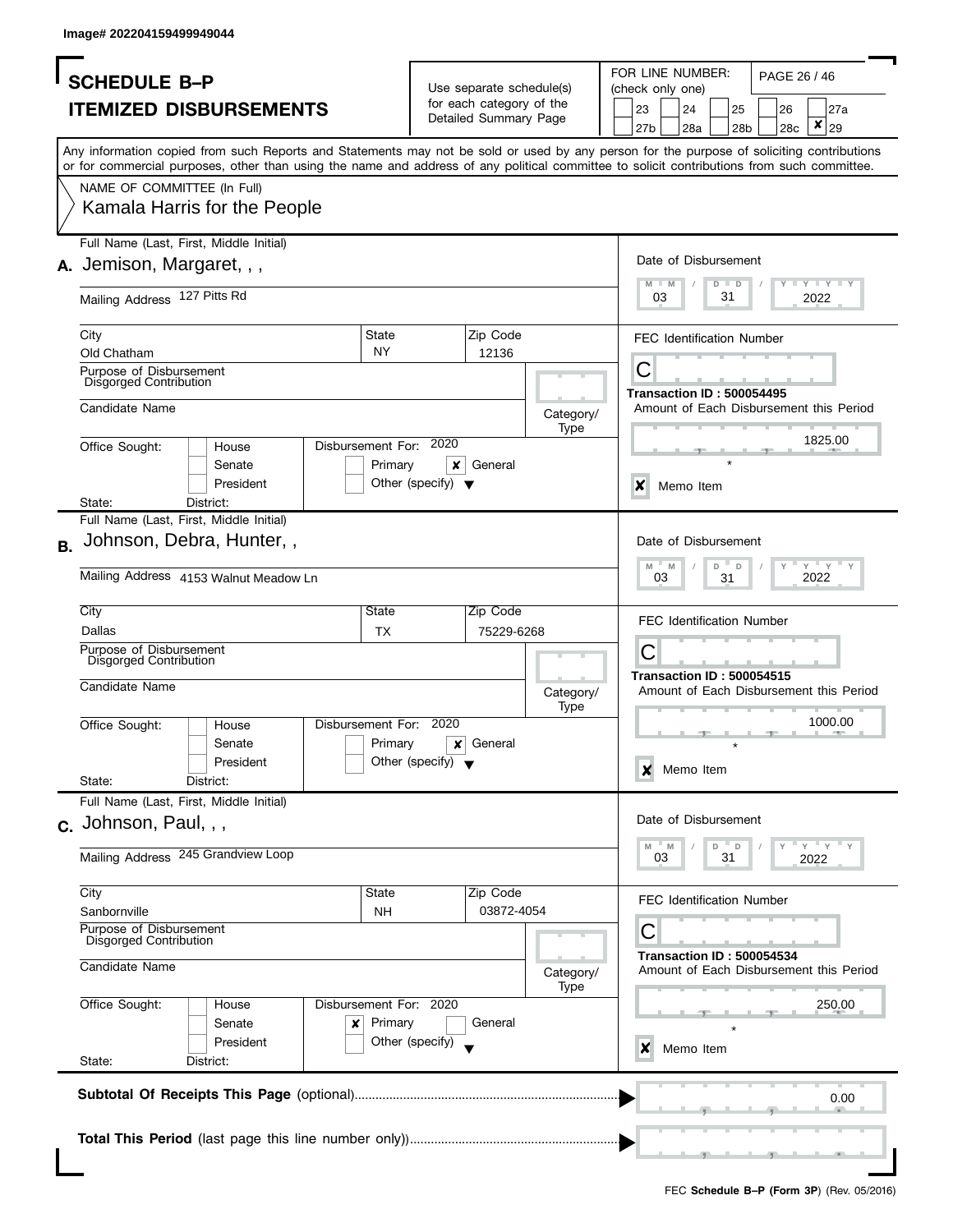| <b>SCHEDULE B-P</b><br><b>ITEMIZED DISBURSEMENTS</b><br>Any information copied from such Reports and Statements may not be sold or used by any person for the purpose of soliciting contributions<br>or for commercial purposes, other than using the name and address of any political committee to solicit contributions from such committee.<br>NAME OF COMMITTEE (In Full)<br>Kamala Harris for the People<br>Full Name (Last, First, Middle Initial)<br>A. Kaneko, Kazuyo, , , |                                           | Use separate schedule(s)<br>for each category of the<br>Detailed Summary Page |                   | FOR LINE NUMBER:<br>PAGE 27 / 46<br>(check only one)<br>23<br>24<br>25<br>27a<br>26<br>×<br>29<br>27b<br>28a<br>28 <sub>b</sub><br>28c |  |  |  |  |  |  |  |  |
|-------------------------------------------------------------------------------------------------------------------------------------------------------------------------------------------------------------------------------------------------------------------------------------------------------------------------------------------------------------------------------------------------------------------------------------------------------------------------------------|-------------------------------------------|-------------------------------------------------------------------------------|-------------------|----------------------------------------------------------------------------------------------------------------------------------------|--|--|--|--|--|--|--|--|
|                                                                                                                                                                                                                                                                                                                                                                                                                                                                                     |                                           |                                                                               |                   |                                                                                                                                        |  |  |  |  |  |  |  |  |
|                                                                                                                                                                                                                                                                                                                                                                                                                                                                                     |                                           |                                                                               |                   |                                                                                                                                        |  |  |  |  |  |  |  |  |
|                                                                                                                                                                                                                                                                                                                                                                                                                                                                                     |                                           |                                                                               |                   |                                                                                                                                        |  |  |  |  |  |  |  |  |
|                                                                                                                                                                                                                                                                                                                                                                                                                                                                                     |                                           |                                                                               |                   |                                                                                                                                        |  |  |  |  |  |  |  |  |
|                                                                                                                                                                                                                                                                                                                                                                                                                                                                                     |                                           |                                                                               |                   |                                                                                                                                        |  |  |  |  |  |  |  |  |
|                                                                                                                                                                                                                                                                                                                                                                                                                                                                                     |                                           |                                                                               |                   |                                                                                                                                        |  |  |  |  |  |  |  |  |
|                                                                                                                                                                                                                                                                                                                                                                                                                                                                                     |                                           |                                                                               |                   | Date of Disbursement<br>$\Box$ $\Upsilon$ $\Box$ $\Upsilon$ $\Box$ $\Upsilon$<br>M<br>$D$ $D$<br>M                                     |  |  |  |  |  |  |  |  |
| Mailing Address 2521 31St Ave                                                                                                                                                                                                                                                                                                                                                                                                                                                       |                                           |                                                                               |                   | 31<br>03<br>2022                                                                                                                       |  |  |  |  |  |  |  |  |
| State<br>City                                                                                                                                                                                                                                                                                                                                                                                                                                                                       |                                           | Zip Code                                                                      |                   | <b>FEC Identification Number</b>                                                                                                       |  |  |  |  |  |  |  |  |
| <b>NY</b><br>Astoria                                                                                                                                                                                                                                                                                                                                                                                                                                                                |                                           | 11106-3664                                                                    |                   |                                                                                                                                        |  |  |  |  |  |  |  |  |
| Purpose of Disbursement<br>Disgorged Contribution                                                                                                                                                                                                                                                                                                                                                                                                                                   |                                           |                                                                               |                   | С<br><b>Transaction ID: 500054591</b>                                                                                                  |  |  |  |  |  |  |  |  |
| Candidate Name                                                                                                                                                                                                                                                                                                                                                                                                                                                                      |                                           |                                                                               | Category/         | Amount of Each Disbursement this Period                                                                                                |  |  |  |  |  |  |  |  |
| Disbursement For: 2020                                                                                                                                                                                                                                                                                                                                                                                                                                                              |                                           |                                                                               | Type              | 1925.25                                                                                                                                |  |  |  |  |  |  |  |  |
| Office Sought:<br>House                                                                                                                                                                                                                                                                                                                                                                                                                                                             |                                           |                                                                               |                   |                                                                                                                                        |  |  |  |  |  |  |  |  |
| Primary<br>Senate<br>President                                                                                                                                                                                                                                                                                                                                                                                                                                                      | ×<br>Other (specify) $\blacktriangledown$ | General                                                                       |                   |                                                                                                                                        |  |  |  |  |  |  |  |  |
| State:<br>District:                                                                                                                                                                                                                                                                                                                                                                                                                                                                 |                                           |                                                                               |                   | $\boldsymbol{\mathsf{x}}$<br>Memo Item                                                                                                 |  |  |  |  |  |  |  |  |
| Full Name (Last, First, Middle Initial)                                                                                                                                                                                                                                                                                                                                                                                                                                             |                                           |                                                                               |                   |                                                                                                                                        |  |  |  |  |  |  |  |  |
| Keel, Nicole, , ,                                                                                                                                                                                                                                                                                                                                                                                                                                                                   |                                           |                                                                               |                   | Date of Disbursement                                                                                                                   |  |  |  |  |  |  |  |  |
| Mailing Address 2038 Bayrose Cir                                                                                                                                                                                                                                                                                                                                                                                                                                                    |                                           |                                                                               |                   | $Y = Y$<br>M<br>M<br>D<br>D<br>2022<br>03<br>31                                                                                        |  |  |  |  |  |  |  |  |
| City<br>State                                                                                                                                                                                                                                                                                                                                                                                                                                                                       |                                           | Zip Code                                                                      |                   | <b>FEC Identification Number</b>                                                                                                       |  |  |  |  |  |  |  |  |
| <b>East Point</b><br>GA                                                                                                                                                                                                                                                                                                                                                                                                                                                             |                                           | 30344-1679                                                                    |                   |                                                                                                                                        |  |  |  |  |  |  |  |  |
| Purpose of Disbursement<br>Disgorged Contribution                                                                                                                                                                                                                                                                                                                                                                                                                                   |                                           |                                                                               |                   | С<br><b>Transaction ID: 500054612</b>                                                                                                  |  |  |  |  |  |  |  |  |
| Candidate Name                                                                                                                                                                                                                                                                                                                                                                                                                                                                      |                                           |                                                                               | Category/         | Amount of Each Disbursement this Period                                                                                                |  |  |  |  |  |  |  |  |
| Disbursement For: 2020<br>Office Sought:<br>House                                                                                                                                                                                                                                                                                                                                                                                                                                   |                                           |                                                                               | Type              | 1600.00                                                                                                                                |  |  |  |  |  |  |  |  |
| Primary<br>$\mathsf{x}$<br>Senate<br>President                                                                                                                                                                                                                                                                                                                                                                                                                                      | Other (specify) $\blacktriangledown$      | General                                                                       |                   |                                                                                                                                        |  |  |  |  |  |  |  |  |
| State:<br>District:                                                                                                                                                                                                                                                                                                                                                                                                                                                                 |                                           |                                                                               |                   | Memo Item<br>×                                                                                                                         |  |  |  |  |  |  |  |  |
| Full Name (Last, First, Middle Initial)                                                                                                                                                                                                                                                                                                                                                                                                                                             |                                           |                                                                               |                   |                                                                                                                                        |  |  |  |  |  |  |  |  |
| c. Kennedy, Maxwell, , ,                                                                                                                                                                                                                                                                                                                                                                                                                                                            |                                           |                                                                               |                   | Date of Disbursement                                                                                                                   |  |  |  |  |  |  |  |  |
| Mailing Address 4536 Grover Ct                                                                                                                                                                                                                                                                                                                                                                                                                                                      |                                           |                                                                               |                   | " Y " Y<br>M<br>D<br>D<br>M<br>03<br>31<br>2022                                                                                        |  |  |  |  |  |  |  |  |
| City<br>State                                                                                                                                                                                                                                                                                                                                                                                                                                                                       |                                           | Zip Code                                                                      |                   | <b>FEC Identification Number</b>                                                                                                       |  |  |  |  |  |  |  |  |
| CA<br>Fremont                                                                                                                                                                                                                                                                                                                                                                                                                                                                       |                                           | 94536-5937                                                                    |                   |                                                                                                                                        |  |  |  |  |  |  |  |  |
| Purpose of Disbursement<br>Disgorged Contribution                                                                                                                                                                                                                                                                                                                                                                                                                                   |                                           |                                                                               |                   | С<br><b>Transaction ID: 500054643</b>                                                                                                  |  |  |  |  |  |  |  |  |
| Candidate Name                                                                                                                                                                                                                                                                                                                                                                                                                                                                      |                                           |                                                                               | Category/<br>Type | Amount of Each Disbursement this Period                                                                                                |  |  |  |  |  |  |  |  |
| Disbursement For: 2020<br>Office Sought:<br>House<br>Primary<br>Senate<br>President                                                                                                                                                                                                                                                                                                                                                                                                 | x<br>Other (specify)                      | General                                                                       |                   | 2838.81<br>Memo Item<br>x                                                                                                              |  |  |  |  |  |  |  |  |
| State:<br>District:                                                                                                                                                                                                                                                                                                                                                                                                                                                                 |                                           |                                                                               |                   |                                                                                                                                        |  |  |  |  |  |  |  |  |
|                                                                                                                                                                                                                                                                                                                                                                                                                                                                                     |                                           |                                                                               |                   | 0.00                                                                                                                                   |  |  |  |  |  |  |  |  |
|                                                                                                                                                                                                                                                                                                                                                                                                                                                                                     |                                           |                                                                               |                   |                                                                                                                                        |  |  |  |  |  |  |  |  |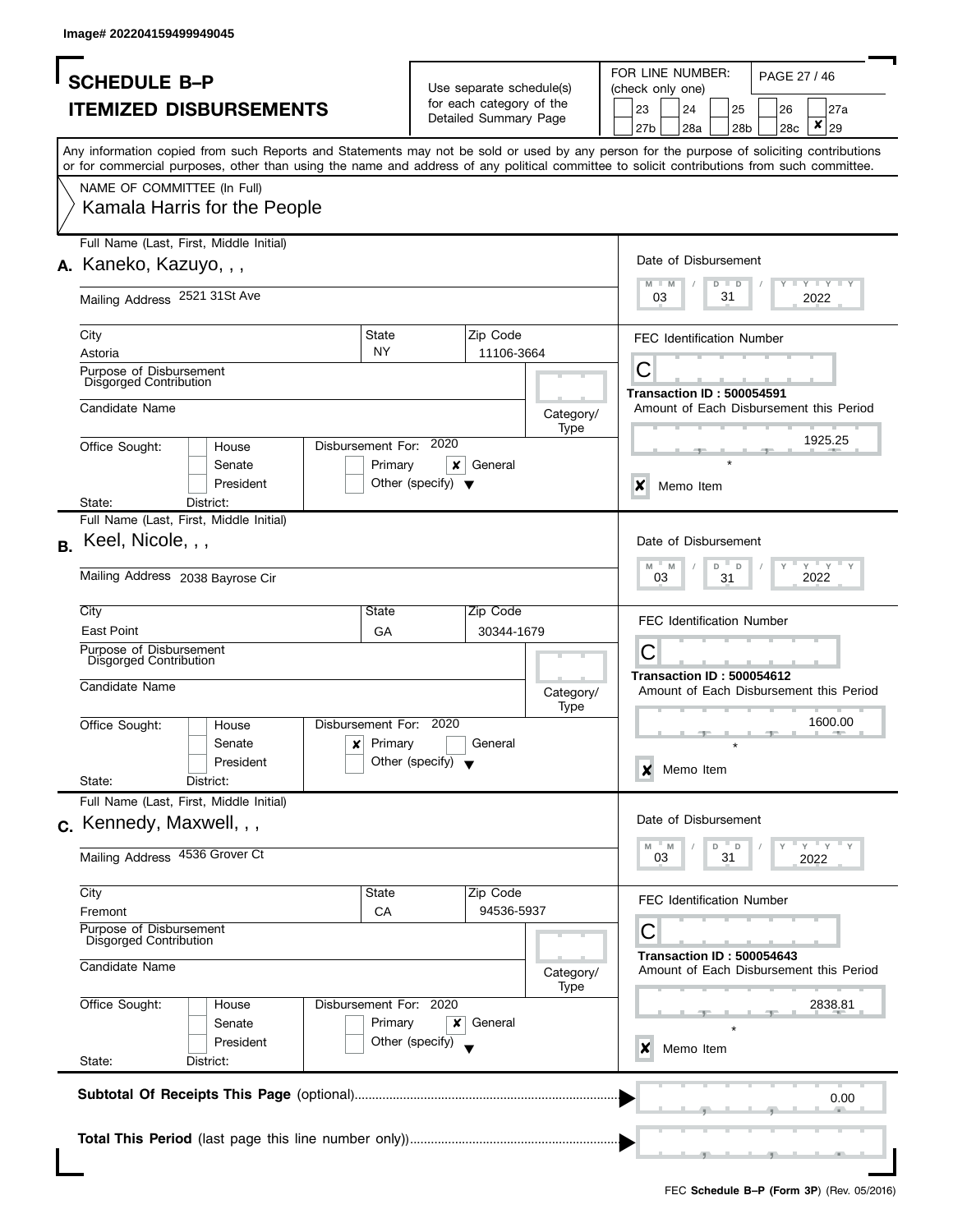| <b>SCHEDULE B-P</b>                                                                                                                        |                                      | Use separate schedule(s) | FOR LINE NUMBER:<br>PAGE 28 / 46<br>(check only one)                                                  |  |  |  |  |  |  |  |  |
|--------------------------------------------------------------------------------------------------------------------------------------------|--------------------------------------|--------------------------|-------------------------------------------------------------------------------------------------------|--|--|--|--|--|--|--|--|
| <b>ITEMIZED DISBURSEMENTS</b>                                                                                                              |                                      | for each category of the | 23<br>24<br>25<br>27a<br>26                                                                           |  |  |  |  |  |  |  |  |
|                                                                                                                                            |                                      | Detailed Summary Page    | ×<br>27 <sub>b</sub><br>28a<br>29<br>28 <sub>b</sub><br>28c                                           |  |  |  |  |  |  |  |  |
| Any information copied from such Reports and Statements may not be sold or used by any person for the purpose of soliciting contributions  |                                      |                          |                                                                                                       |  |  |  |  |  |  |  |  |
| or for commercial purposes, other than using the name and address of any political committee to solicit contributions from such committee. |                                      |                          |                                                                                                       |  |  |  |  |  |  |  |  |
| NAME OF COMMITTEE (In Full)                                                                                                                |                                      |                          |                                                                                                       |  |  |  |  |  |  |  |  |
| Kamala Harris for the People                                                                                                               |                                      |                          |                                                                                                       |  |  |  |  |  |  |  |  |
| Full Name (Last, First, Middle Initial)                                                                                                    |                                      |                          | Date of Disbursement                                                                                  |  |  |  |  |  |  |  |  |
| A. Kevin De Leon For Senate                                                                                                                |                                      |                          | $\mathbf{I}$ $\mathbf{Y}$ $\mathbf{I}$ $\mathbf{Y}$ $\mathbf{I}$ $\mathbf{Y}$<br>M<br>$-M$<br>$D$ $D$ |  |  |  |  |  |  |  |  |
| Mailing Address 555 Capitol Mall                                                                                                           |                                      |                          | 03<br>31<br>2022                                                                                      |  |  |  |  |  |  |  |  |
| Ste 400                                                                                                                                    |                                      |                          |                                                                                                       |  |  |  |  |  |  |  |  |
| City                                                                                                                                       | <b>State</b><br>Zip Code             |                          | <b>FEC Identification Number</b>                                                                      |  |  |  |  |  |  |  |  |
| Sacramento                                                                                                                                 | CA                                   | 95814-4503               | C00658773                                                                                             |  |  |  |  |  |  |  |  |
| Purpose of Disbursement<br>Disgorged Contribution                                                                                          |                                      |                          | C                                                                                                     |  |  |  |  |  |  |  |  |
| Candidate Name                                                                                                                             |                                      |                          | <b>Transaction ID: 500052241</b><br>Amount of Each Disbursement this Period                           |  |  |  |  |  |  |  |  |
| De Leon, Kevin, , ,                                                                                                                        |                                      | Category/<br>Type        |                                                                                                       |  |  |  |  |  |  |  |  |
| Office Sought:<br>House                                                                                                                    | Disbursement For: 2020               |                          | 800.00                                                                                                |  |  |  |  |  |  |  |  |
| Senate<br>x                                                                                                                                | Primary<br>×<br>General              |                          |                                                                                                       |  |  |  |  |  |  |  |  |
| President                                                                                                                                  | Other (specify) $\blacktriangledown$ |                          | $\boldsymbol{x}$<br>Memo Item                                                                         |  |  |  |  |  |  |  |  |
| CA<br>State:<br>District:                                                                                                                  |                                      |                          |                                                                                                       |  |  |  |  |  |  |  |  |
| Full Name (Last, First, Middle Initial)                                                                                                    |                                      |                          |                                                                                                       |  |  |  |  |  |  |  |  |
| Kinberg, Simon, , ,<br>В.                                                                                                                  |                                      |                          | Date of Disbursement                                                                                  |  |  |  |  |  |  |  |  |
| Mailing Address 1415 Devlin Dr                                                                                                             |                                      |                          | $Y$ $Y$ $Y$<br>$\mathsf D$<br>M<br>M<br>D<br>03                                                       |  |  |  |  |  |  |  |  |
|                                                                                                                                            |                                      |                          | 2022<br>31                                                                                            |  |  |  |  |  |  |  |  |
| City                                                                                                                                       | State<br>Zip Code                    |                          | <b>FEC Identification Number</b>                                                                      |  |  |  |  |  |  |  |  |
| Los Angeles                                                                                                                                | CA                                   | 90069-1804               |                                                                                                       |  |  |  |  |  |  |  |  |
| Purpose of Disbursement<br><b>Disgorged Contribution</b>                                                                                   |                                      |                          | С                                                                                                     |  |  |  |  |  |  |  |  |
|                                                                                                                                            |                                      |                          | <b>Transaction ID: 500054673</b>                                                                      |  |  |  |  |  |  |  |  |
| Candidate Name                                                                                                                             |                                      | Category/                | Amount of Each Disbursement this Period                                                               |  |  |  |  |  |  |  |  |
| Office Sought:<br>House                                                                                                                    | Disbursement For: 2020               | Type                     | 2800.00                                                                                               |  |  |  |  |  |  |  |  |
| Senate                                                                                                                                     | General<br>Primary<br>x              |                          |                                                                                                       |  |  |  |  |  |  |  |  |
| President                                                                                                                                  | Other (specify) $\blacktriangledown$ |                          |                                                                                                       |  |  |  |  |  |  |  |  |
| State:<br>District:                                                                                                                        |                                      |                          | Memo Item<br>x                                                                                        |  |  |  |  |  |  |  |  |
| Full Name (Last, First, Middle Initial)                                                                                                    |                                      |                          |                                                                                                       |  |  |  |  |  |  |  |  |
| $c.$ King, Marlene, , ,                                                                                                                    |                                      |                          | Date of Disbursement                                                                                  |  |  |  |  |  |  |  |  |
|                                                                                                                                            |                                      |                          | $= Y = Y$<br>$-M$<br>M<br>D<br>D                                                                      |  |  |  |  |  |  |  |  |
| Mailing Address 16234 Ventura Blvd                                                                                                         |                                      |                          | 03<br>31<br>2022                                                                                      |  |  |  |  |  |  |  |  |
| City                                                                                                                                       | Zip Code<br>State                    |                          |                                                                                                       |  |  |  |  |  |  |  |  |
| Encino                                                                                                                                     | CA                                   | 91436-2202               | <b>FEC Identification Number</b>                                                                      |  |  |  |  |  |  |  |  |
| Purpose of Disbursement<br>Disgorged Contribution                                                                                          |                                      |                          | С                                                                                                     |  |  |  |  |  |  |  |  |
| Candidate Name                                                                                                                             |                                      | Category/                | <b>Transaction ID: 500054679</b><br>Amount of Each Disbursement this Period                           |  |  |  |  |  |  |  |  |
|                                                                                                                                            | Disbursement For: 2020               | Type                     |                                                                                                       |  |  |  |  |  |  |  |  |
| Office Sought:<br>House<br>Senate                                                                                                          | Primary<br>x<br>General              |                          | 1000.00                                                                                               |  |  |  |  |  |  |  |  |
| President                                                                                                                                  | Other (specify)                      |                          |                                                                                                       |  |  |  |  |  |  |  |  |
| State:<br>District:                                                                                                                        |                                      |                          | Memo Item<br>x                                                                                        |  |  |  |  |  |  |  |  |
|                                                                                                                                            |                                      |                          |                                                                                                       |  |  |  |  |  |  |  |  |
|                                                                                                                                            |                                      |                          | 0.00                                                                                                  |  |  |  |  |  |  |  |  |
|                                                                                                                                            |                                      |                          |                                                                                                       |  |  |  |  |  |  |  |  |
|                                                                                                                                            |                                      |                          |                                                                                                       |  |  |  |  |  |  |  |  |
|                                                                                                                                            |                                      |                          |                                                                                                       |  |  |  |  |  |  |  |  |
|                                                                                                                                            |                                      |                          |                                                                                                       |  |  |  |  |  |  |  |  |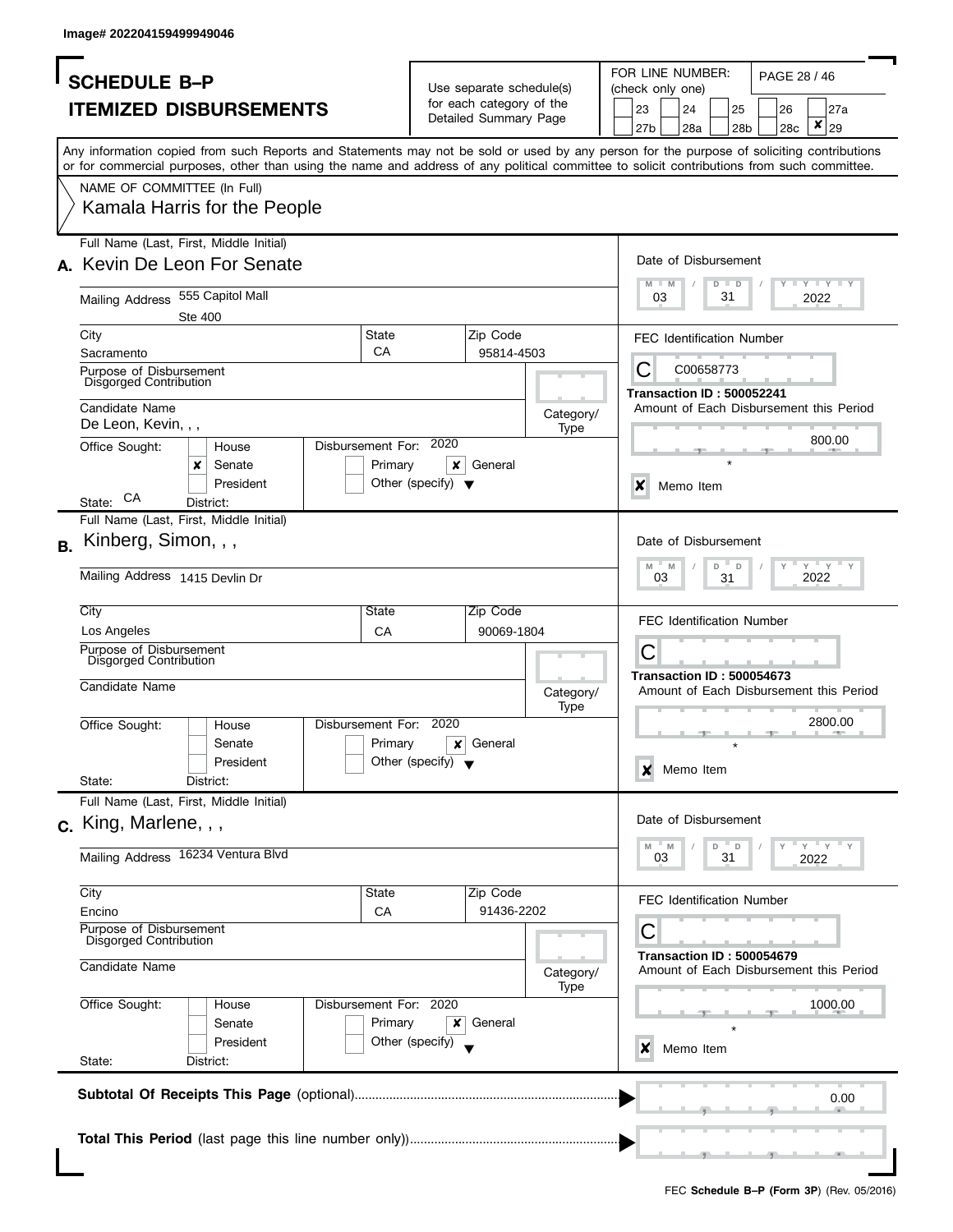| FOR LINE NUMBER:<br>PAGE 29 / 46<br>Use separate schedule(s)<br>(check only one)<br>for each category of the<br><b>ITEMIZED DISBURSEMENTS</b><br>23<br>24<br>25<br>26<br>27a<br>Detailed Summary Page<br>×<br>27b<br>28a<br>29<br>28c<br>28b<br>Any information copied from such Reports and Statements may not be sold or used by any person for the purpose of soliciting contributions<br>or for commercial purposes, other than using the name and address of any political committee to solicit contributions from such committee.<br>NAME OF COMMITTEE (In Full)<br>Kamala Harris for the People<br>Full Name (Last, First, Middle Initial)<br>Date of Disbursement<br>$A.$ Larse, John, , ,<br>$T - Y = Y + Y$<br>$M - M$<br>$D$ $D$<br>Mailing Address 24 Seascape VIg<br>31<br>03<br>2022<br>State<br>City<br>Zip Code<br><b>FEC Identification Number</b><br>CA<br>95003-6100<br>Aptos<br>С<br>Purpose of Disbursement<br><b>Disgorged Contribution</b><br><b>Transaction ID: 500054819</b><br>Candidate Name<br>Amount of Each Disbursement this Period<br>Category/<br>Type<br>605.00<br>Disbursement For: 2020<br>Office Sought:<br>House<br>Primary<br>×<br>General<br>Senate<br>President<br>Other (specify) $\blacktriangledown$<br>$\boldsymbol{\mathsf{x}}$<br>Memo Item<br>District:<br>State:<br>Full Name (Last, First, Middle Initial)<br>Leipzig, Dominique, Shelton,,<br>Date of Disbursement<br><b>B.</b><br>$Y$ $Y$<br>M<br>M<br>D<br>$\mathsf D$<br>Mailing Address 21700 Oxnard St<br>03<br>31<br>2022<br>Ste 400<br>City<br>State<br>Zip Code<br><b>FEC Identification Number</b><br><b>Woodland Hills</b><br>CA<br>91367-7559<br>Purpose of Disbursement<br>С<br><b>Disgorged Contribution</b><br><b>Transaction ID: 500054879</b><br>Candidate Name<br>Category/<br>Type<br>3225.00<br>Disbursement For:<br>2020<br>Office Sought:<br>House<br>Primary<br>General<br>x<br>Senate<br>Other (specify) $\blacktriangledown$<br>President<br>Memo Item<br>x<br>State:<br>District:<br>Full Name (Last, First, Middle Initial)<br>Date of Disbursement<br>$c.$ Loeffelholz, Mary, , ,<br>" γ " γ<br>" M<br>M<br>D<br>D<br>Mailing Address 73 Spring Park Ave<br>31<br>03<br>2022<br>City<br>Zip Code<br>State<br><b>FEC Identification Number</b><br>02130-4428<br><b>Boston</b><br>МA<br>Purpose of Disbursement<br>С<br>Disgorged Contribution<br><b>Transaction ID: 500054960</b><br>Candidate Name<br>Amount of Each Disbursement this Period<br>Category/<br>Type<br>Office Sought:<br>Disbursement For: 2020<br>250.00<br>House<br>Primary<br>General<br>Senate<br>x<br>President<br>Other (specify)<br>Memo Item<br>x<br>State:<br>District:<br>0.00 |                     |  |  |  |  |  |  |                                         |  |  |  |  |  |  |  |  |
|---------------------------------------------------------------------------------------------------------------------------------------------------------------------------------------------------------------------------------------------------------------------------------------------------------------------------------------------------------------------------------------------------------------------------------------------------------------------------------------------------------------------------------------------------------------------------------------------------------------------------------------------------------------------------------------------------------------------------------------------------------------------------------------------------------------------------------------------------------------------------------------------------------------------------------------------------------------------------------------------------------------------------------------------------------------------------------------------------------------------------------------------------------------------------------------------------------------------------------------------------------------------------------------------------------------------------------------------------------------------------------------------------------------------------------------------------------------------------------------------------------------------------------------------------------------------------------------------------------------------------------------------------------------------------------------------------------------------------------------------------------------------------------------------------------------------------------------------------------------------------------------------------------------------------------------------------------------------------------------------------------------------------------------------------------------------------------------------------------------------------------------------------------------------------------------------------------------------------------------------------------------------------------------------------------------------------------------------------------------------------------------------------------------------------------------------------------------------------------------------------------------------------------------------------------------------------------------------------------------------------------------------------------------------------------------|---------------------|--|--|--|--|--|--|-----------------------------------------|--|--|--|--|--|--|--|--|
|                                                                                                                                                                                                                                                                                                                                                                                                                                                                                                                                                                                                                                                                                                                                                                                                                                                                                                                                                                                                                                                                                                                                                                                                                                                                                                                                                                                                                                                                                                                                                                                                                                                                                                                                                                                                                                                                                                                                                                                                                                                                                                                                                                                                                                                                                                                                                                                                                                                                                                                                                                                                                                                                                       | <b>SCHEDULE B-P</b> |  |  |  |  |  |  |                                         |  |  |  |  |  |  |  |  |
|                                                                                                                                                                                                                                                                                                                                                                                                                                                                                                                                                                                                                                                                                                                                                                                                                                                                                                                                                                                                                                                                                                                                                                                                                                                                                                                                                                                                                                                                                                                                                                                                                                                                                                                                                                                                                                                                                                                                                                                                                                                                                                                                                                                                                                                                                                                                                                                                                                                                                                                                                                                                                                                                                       |                     |  |  |  |  |  |  |                                         |  |  |  |  |  |  |  |  |
|                                                                                                                                                                                                                                                                                                                                                                                                                                                                                                                                                                                                                                                                                                                                                                                                                                                                                                                                                                                                                                                                                                                                                                                                                                                                                                                                                                                                                                                                                                                                                                                                                                                                                                                                                                                                                                                                                                                                                                                                                                                                                                                                                                                                                                                                                                                                                                                                                                                                                                                                                                                                                                                                                       |                     |  |  |  |  |  |  |                                         |  |  |  |  |  |  |  |  |
|                                                                                                                                                                                                                                                                                                                                                                                                                                                                                                                                                                                                                                                                                                                                                                                                                                                                                                                                                                                                                                                                                                                                                                                                                                                                                                                                                                                                                                                                                                                                                                                                                                                                                                                                                                                                                                                                                                                                                                                                                                                                                                                                                                                                                                                                                                                                                                                                                                                                                                                                                                                                                                                                                       |                     |  |  |  |  |  |  |                                         |  |  |  |  |  |  |  |  |
|                                                                                                                                                                                                                                                                                                                                                                                                                                                                                                                                                                                                                                                                                                                                                                                                                                                                                                                                                                                                                                                                                                                                                                                                                                                                                                                                                                                                                                                                                                                                                                                                                                                                                                                                                                                                                                                                                                                                                                                                                                                                                                                                                                                                                                                                                                                                                                                                                                                                                                                                                                                                                                                                                       |                     |  |  |  |  |  |  |                                         |  |  |  |  |  |  |  |  |
|                                                                                                                                                                                                                                                                                                                                                                                                                                                                                                                                                                                                                                                                                                                                                                                                                                                                                                                                                                                                                                                                                                                                                                                                                                                                                                                                                                                                                                                                                                                                                                                                                                                                                                                                                                                                                                                                                                                                                                                                                                                                                                                                                                                                                                                                                                                                                                                                                                                                                                                                                                                                                                                                                       |                     |  |  |  |  |  |  |                                         |  |  |  |  |  |  |  |  |
|                                                                                                                                                                                                                                                                                                                                                                                                                                                                                                                                                                                                                                                                                                                                                                                                                                                                                                                                                                                                                                                                                                                                                                                                                                                                                                                                                                                                                                                                                                                                                                                                                                                                                                                                                                                                                                                                                                                                                                                                                                                                                                                                                                                                                                                                                                                                                                                                                                                                                                                                                                                                                                                                                       |                     |  |  |  |  |  |  |                                         |  |  |  |  |  |  |  |  |
|                                                                                                                                                                                                                                                                                                                                                                                                                                                                                                                                                                                                                                                                                                                                                                                                                                                                                                                                                                                                                                                                                                                                                                                                                                                                                                                                                                                                                                                                                                                                                                                                                                                                                                                                                                                                                                                                                                                                                                                                                                                                                                                                                                                                                                                                                                                                                                                                                                                                                                                                                                                                                                                                                       |                     |  |  |  |  |  |  |                                         |  |  |  |  |  |  |  |  |
|                                                                                                                                                                                                                                                                                                                                                                                                                                                                                                                                                                                                                                                                                                                                                                                                                                                                                                                                                                                                                                                                                                                                                                                                                                                                                                                                                                                                                                                                                                                                                                                                                                                                                                                                                                                                                                                                                                                                                                                                                                                                                                                                                                                                                                                                                                                                                                                                                                                                                                                                                                                                                                                                                       |                     |  |  |  |  |  |  |                                         |  |  |  |  |  |  |  |  |
|                                                                                                                                                                                                                                                                                                                                                                                                                                                                                                                                                                                                                                                                                                                                                                                                                                                                                                                                                                                                                                                                                                                                                                                                                                                                                                                                                                                                                                                                                                                                                                                                                                                                                                                                                                                                                                                                                                                                                                                                                                                                                                                                                                                                                                                                                                                                                                                                                                                                                                                                                                                                                                                                                       |                     |  |  |  |  |  |  |                                         |  |  |  |  |  |  |  |  |
|                                                                                                                                                                                                                                                                                                                                                                                                                                                                                                                                                                                                                                                                                                                                                                                                                                                                                                                                                                                                                                                                                                                                                                                                                                                                                                                                                                                                                                                                                                                                                                                                                                                                                                                                                                                                                                                                                                                                                                                                                                                                                                                                                                                                                                                                                                                                                                                                                                                                                                                                                                                                                                                                                       |                     |  |  |  |  |  |  |                                         |  |  |  |  |  |  |  |  |
|                                                                                                                                                                                                                                                                                                                                                                                                                                                                                                                                                                                                                                                                                                                                                                                                                                                                                                                                                                                                                                                                                                                                                                                                                                                                                                                                                                                                                                                                                                                                                                                                                                                                                                                                                                                                                                                                                                                                                                                                                                                                                                                                                                                                                                                                                                                                                                                                                                                                                                                                                                                                                                                                                       |                     |  |  |  |  |  |  |                                         |  |  |  |  |  |  |  |  |
|                                                                                                                                                                                                                                                                                                                                                                                                                                                                                                                                                                                                                                                                                                                                                                                                                                                                                                                                                                                                                                                                                                                                                                                                                                                                                                                                                                                                                                                                                                                                                                                                                                                                                                                                                                                                                                                                                                                                                                                                                                                                                                                                                                                                                                                                                                                                                                                                                                                                                                                                                                                                                                                                                       |                     |  |  |  |  |  |  |                                         |  |  |  |  |  |  |  |  |
|                                                                                                                                                                                                                                                                                                                                                                                                                                                                                                                                                                                                                                                                                                                                                                                                                                                                                                                                                                                                                                                                                                                                                                                                                                                                                                                                                                                                                                                                                                                                                                                                                                                                                                                                                                                                                                                                                                                                                                                                                                                                                                                                                                                                                                                                                                                                                                                                                                                                                                                                                                                                                                                                                       |                     |  |  |  |  |  |  |                                         |  |  |  |  |  |  |  |  |
|                                                                                                                                                                                                                                                                                                                                                                                                                                                                                                                                                                                                                                                                                                                                                                                                                                                                                                                                                                                                                                                                                                                                                                                                                                                                                                                                                                                                                                                                                                                                                                                                                                                                                                                                                                                                                                                                                                                                                                                                                                                                                                                                                                                                                                                                                                                                                                                                                                                                                                                                                                                                                                                                                       |                     |  |  |  |  |  |  |                                         |  |  |  |  |  |  |  |  |
|                                                                                                                                                                                                                                                                                                                                                                                                                                                                                                                                                                                                                                                                                                                                                                                                                                                                                                                                                                                                                                                                                                                                                                                                                                                                                                                                                                                                                                                                                                                                                                                                                                                                                                                                                                                                                                                                                                                                                                                                                                                                                                                                                                                                                                                                                                                                                                                                                                                                                                                                                                                                                                                                                       |                     |  |  |  |  |  |  |                                         |  |  |  |  |  |  |  |  |
|                                                                                                                                                                                                                                                                                                                                                                                                                                                                                                                                                                                                                                                                                                                                                                                                                                                                                                                                                                                                                                                                                                                                                                                                                                                                                                                                                                                                                                                                                                                                                                                                                                                                                                                                                                                                                                                                                                                                                                                                                                                                                                                                                                                                                                                                                                                                                                                                                                                                                                                                                                                                                                                                                       |                     |  |  |  |  |  |  |                                         |  |  |  |  |  |  |  |  |
|                                                                                                                                                                                                                                                                                                                                                                                                                                                                                                                                                                                                                                                                                                                                                                                                                                                                                                                                                                                                                                                                                                                                                                                                                                                                                                                                                                                                                                                                                                                                                                                                                                                                                                                                                                                                                                                                                                                                                                                                                                                                                                                                                                                                                                                                                                                                                                                                                                                                                                                                                                                                                                                                                       |                     |  |  |  |  |  |  |                                         |  |  |  |  |  |  |  |  |
|                                                                                                                                                                                                                                                                                                                                                                                                                                                                                                                                                                                                                                                                                                                                                                                                                                                                                                                                                                                                                                                                                                                                                                                                                                                                                                                                                                                                                                                                                                                                                                                                                                                                                                                                                                                                                                                                                                                                                                                                                                                                                                                                                                                                                                                                                                                                                                                                                                                                                                                                                                                                                                                                                       |                     |  |  |  |  |  |  |                                         |  |  |  |  |  |  |  |  |
|                                                                                                                                                                                                                                                                                                                                                                                                                                                                                                                                                                                                                                                                                                                                                                                                                                                                                                                                                                                                                                                                                                                                                                                                                                                                                                                                                                                                                                                                                                                                                                                                                                                                                                                                                                                                                                                                                                                                                                                                                                                                                                                                                                                                                                                                                                                                                                                                                                                                                                                                                                                                                                                                                       |                     |  |  |  |  |  |  |                                         |  |  |  |  |  |  |  |  |
|                                                                                                                                                                                                                                                                                                                                                                                                                                                                                                                                                                                                                                                                                                                                                                                                                                                                                                                                                                                                                                                                                                                                                                                                                                                                                                                                                                                                                                                                                                                                                                                                                                                                                                                                                                                                                                                                                                                                                                                                                                                                                                                                                                                                                                                                                                                                                                                                                                                                                                                                                                                                                                                                                       |                     |  |  |  |  |  |  |                                         |  |  |  |  |  |  |  |  |
|                                                                                                                                                                                                                                                                                                                                                                                                                                                                                                                                                                                                                                                                                                                                                                                                                                                                                                                                                                                                                                                                                                                                                                                                                                                                                                                                                                                                                                                                                                                                                                                                                                                                                                                                                                                                                                                                                                                                                                                                                                                                                                                                                                                                                                                                                                                                                                                                                                                                                                                                                                                                                                                                                       |                     |  |  |  |  |  |  |                                         |  |  |  |  |  |  |  |  |
|                                                                                                                                                                                                                                                                                                                                                                                                                                                                                                                                                                                                                                                                                                                                                                                                                                                                                                                                                                                                                                                                                                                                                                                                                                                                                                                                                                                                                                                                                                                                                                                                                                                                                                                                                                                                                                                                                                                                                                                                                                                                                                                                                                                                                                                                                                                                                                                                                                                                                                                                                                                                                                                                                       |                     |  |  |  |  |  |  |                                         |  |  |  |  |  |  |  |  |
|                                                                                                                                                                                                                                                                                                                                                                                                                                                                                                                                                                                                                                                                                                                                                                                                                                                                                                                                                                                                                                                                                                                                                                                                                                                                                                                                                                                                                                                                                                                                                                                                                                                                                                                                                                                                                                                                                                                                                                                                                                                                                                                                                                                                                                                                                                                                                                                                                                                                                                                                                                                                                                                                                       |                     |  |  |  |  |  |  |                                         |  |  |  |  |  |  |  |  |
|                                                                                                                                                                                                                                                                                                                                                                                                                                                                                                                                                                                                                                                                                                                                                                                                                                                                                                                                                                                                                                                                                                                                                                                                                                                                                                                                                                                                                                                                                                                                                                                                                                                                                                                                                                                                                                                                                                                                                                                                                                                                                                                                                                                                                                                                                                                                                                                                                                                                                                                                                                                                                                                                                       |                     |  |  |  |  |  |  |                                         |  |  |  |  |  |  |  |  |
|                                                                                                                                                                                                                                                                                                                                                                                                                                                                                                                                                                                                                                                                                                                                                                                                                                                                                                                                                                                                                                                                                                                                                                                                                                                                                                                                                                                                                                                                                                                                                                                                                                                                                                                                                                                                                                                                                                                                                                                                                                                                                                                                                                                                                                                                                                                                                                                                                                                                                                                                                                                                                                                                                       |                     |  |  |  |  |  |  |                                         |  |  |  |  |  |  |  |  |
|                                                                                                                                                                                                                                                                                                                                                                                                                                                                                                                                                                                                                                                                                                                                                                                                                                                                                                                                                                                                                                                                                                                                                                                                                                                                                                                                                                                                                                                                                                                                                                                                                                                                                                                                                                                                                                                                                                                                                                                                                                                                                                                                                                                                                                                                                                                                                                                                                                                                                                                                                                                                                                                                                       |                     |  |  |  |  |  |  |                                         |  |  |  |  |  |  |  |  |
|                                                                                                                                                                                                                                                                                                                                                                                                                                                                                                                                                                                                                                                                                                                                                                                                                                                                                                                                                                                                                                                                                                                                                                                                                                                                                                                                                                                                                                                                                                                                                                                                                                                                                                                                                                                                                                                                                                                                                                                                                                                                                                                                                                                                                                                                                                                                                                                                                                                                                                                                                                                                                                                                                       |                     |  |  |  |  |  |  |                                         |  |  |  |  |  |  |  |  |
|                                                                                                                                                                                                                                                                                                                                                                                                                                                                                                                                                                                                                                                                                                                                                                                                                                                                                                                                                                                                                                                                                                                                                                                                                                                                                                                                                                                                                                                                                                                                                                                                                                                                                                                                                                                                                                                                                                                                                                                                                                                                                                                                                                                                                                                                                                                                                                                                                                                                                                                                                                                                                                                                                       |                     |  |  |  |  |  |  |                                         |  |  |  |  |  |  |  |  |
|                                                                                                                                                                                                                                                                                                                                                                                                                                                                                                                                                                                                                                                                                                                                                                                                                                                                                                                                                                                                                                                                                                                                                                                                                                                                                                                                                                                                                                                                                                                                                                                                                                                                                                                                                                                                                                                                                                                                                                                                                                                                                                                                                                                                                                                                                                                                                                                                                                                                                                                                                                                                                                                                                       |                     |  |  |  |  |  |  | Amount of Each Disbursement this Period |  |  |  |  |  |  |  |  |
|                                                                                                                                                                                                                                                                                                                                                                                                                                                                                                                                                                                                                                                                                                                                                                                                                                                                                                                                                                                                                                                                                                                                                                                                                                                                                                                                                                                                                                                                                                                                                                                                                                                                                                                                                                                                                                                                                                                                                                                                                                                                                                                                                                                                                                                                                                                                                                                                                                                                                                                                                                                                                                                                                       |                     |  |  |  |  |  |  |                                         |  |  |  |  |  |  |  |  |
|                                                                                                                                                                                                                                                                                                                                                                                                                                                                                                                                                                                                                                                                                                                                                                                                                                                                                                                                                                                                                                                                                                                                                                                                                                                                                                                                                                                                                                                                                                                                                                                                                                                                                                                                                                                                                                                                                                                                                                                                                                                                                                                                                                                                                                                                                                                                                                                                                                                                                                                                                                                                                                                                                       |                     |  |  |  |  |  |  |                                         |  |  |  |  |  |  |  |  |
|                                                                                                                                                                                                                                                                                                                                                                                                                                                                                                                                                                                                                                                                                                                                                                                                                                                                                                                                                                                                                                                                                                                                                                                                                                                                                                                                                                                                                                                                                                                                                                                                                                                                                                                                                                                                                                                                                                                                                                                                                                                                                                                                                                                                                                                                                                                                                                                                                                                                                                                                                                                                                                                                                       |                     |  |  |  |  |  |  |                                         |  |  |  |  |  |  |  |  |
|                                                                                                                                                                                                                                                                                                                                                                                                                                                                                                                                                                                                                                                                                                                                                                                                                                                                                                                                                                                                                                                                                                                                                                                                                                                                                                                                                                                                                                                                                                                                                                                                                                                                                                                                                                                                                                                                                                                                                                                                                                                                                                                                                                                                                                                                                                                                                                                                                                                                                                                                                                                                                                                                                       |                     |  |  |  |  |  |  |                                         |  |  |  |  |  |  |  |  |
|                                                                                                                                                                                                                                                                                                                                                                                                                                                                                                                                                                                                                                                                                                                                                                                                                                                                                                                                                                                                                                                                                                                                                                                                                                                                                                                                                                                                                                                                                                                                                                                                                                                                                                                                                                                                                                                                                                                                                                                                                                                                                                                                                                                                                                                                                                                                                                                                                                                                                                                                                                                                                                                                                       |                     |  |  |  |  |  |  |                                         |  |  |  |  |  |  |  |  |
|                                                                                                                                                                                                                                                                                                                                                                                                                                                                                                                                                                                                                                                                                                                                                                                                                                                                                                                                                                                                                                                                                                                                                                                                                                                                                                                                                                                                                                                                                                                                                                                                                                                                                                                                                                                                                                                                                                                                                                                                                                                                                                                                                                                                                                                                                                                                                                                                                                                                                                                                                                                                                                                                                       |                     |  |  |  |  |  |  |                                         |  |  |  |  |  |  |  |  |
|                                                                                                                                                                                                                                                                                                                                                                                                                                                                                                                                                                                                                                                                                                                                                                                                                                                                                                                                                                                                                                                                                                                                                                                                                                                                                                                                                                                                                                                                                                                                                                                                                                                                                                                                                                                                                                                                                                                                                                                                                                                                                                                                                                                                                                                                                                                                                                                                                                                                                                                                                                                                                                                                                       |                     |  |  |  |  |  |  |                                         |  |  |  |  |  |  |  |  |
|                                                                                                                                                                                                                                                                                                                                                                                                                                                                                                                                                                                                                                                                                                                                                                                                                                                                                                                                                                                                                                                                                                                                                                                                                                                                                                                                                                                                                                                                                                                                                                                                                                                                                                                                                                                                                                                                                                                                                                                                                                                                                                                                                                                                                                                                                                                                                                                                                                                                                                                                                                                                                                                                                       |                     |  |  |  |  |  |  |                                         |  |  |  |  |  |  |  |  |
|                                                                                                                                                                                                                                                                                                                                                                                                                                                                                                                                                                                                                                                                                                                                                                                                                                                                                                                                                                                                                                                                                                                                                                                                                                                                                                                                                                                                                                                                                                                                                                                                                                                                                                                                                                                                                                                                                                                                                                                                                                                                                                                                                                                                                                                                                                                                                                                                                                                                                                                                                                                                                                                                                       |                     |  |  |  |  |  |  |                                         |  |  |  |  |  |  |  |  |
|                                                                                                                                                                                                                                                                                                                                                                                                                                                                                                                                                                                                                                                                                                                                                                                                                                                                                                                                                                                                                                                                                                                                                                                                                                                                                                                                                                                                                                                                                                                                                                                                                                                                                                                                                                                                                                                                                                                                                                                                                                                                                                                                                                                                                                                                                                                                                                                                                                                                                                                                                                                                                                                                                       |                     |  |  |  |  |  |  |                                         |  |  |  |  |  |  |  |  |
|                                                                                                                                                                                                                                                                                                                                                                                                                                                                                                                                                                                                                                                                                                                                                                                                                                                                                                                                                                                                                                                                                                                                                                                                                                                                                                                                                                                                                                                                                                                                                                                                                                                                                                                                                                                                                                                                                                                                                                                                                                                                                                                                                                                                                                                                                                                                                                                                                                                                                                                                                                                                                                                                                       |                     |  |  |  |  |  |  |                                         |  |  |  |  |  |  |  |  |
|                                                                                                                                                                                                                                                                                                                                                                                                                                                                                                                                                                                                                                                                                                                                                                                                                                                                                                                                                                                                                                                                                                                                                                                                                                                                                                                                                                                                                                                                                                                                                                                                                                                                                                                                                                                                                                                                                                                                                                                                                                                                                                                                                                                                                                                                                                                                                                                                                                                                                                                                                                                                                                                                                       |                     |  |  |  |  |  |  |                                         |  |  |  |  |  |  |  |  |
|                                                                                                                                                                                                                                                                                                                                                                                                                                                                                                                                                                                                                                                                                                                                                                                                                                                                                                                                                                                                                                                                                                                                                                                                                                                                                                                                                                                                                                                                                                                                                                                                                                                                                                                                                                                                                                                                                                                                                                                                                                                                                                                                                                                                                                                                                                                                                                                                                                                                                                                                                                                                                                                                                       |                     |  |  |  |  |  |  |                                         |  |  |  |  |  |  |  |  |
|                                                                                                                                                                                                                                                                                                                                                                                                                                                                                                                                                                                                                                                                                                                                                                                                                                                                                                                                                                                                                                                                                                                                                                                                                                                                                                                                                                                                                                                                                                                                                                                                                                                                                                                                                                                                                                                                                                                                                                                                                                                                                                                                                                                                                                                                                                                                                                                                                                                                                                                                                                                                                                                                                       |                     |  |  |  |  |  |  |                                         |  |  |  |  |  |  |  |  |
|                                                                                                                                                                                                                                                                                                                                                                                                                                                                                                                                                                                                                                                                                                                                                                                                                                                                                                                                                                                                                                                                                                                                                                                                                                                                                                                                                                                                                                                                                                                                                                                                                                                                                                                                                                                                                                                                                                                                                                                                                                                                                                                                                                                                                                                                                                                                                                                                                                                                                                                                                                                                                                                                                       |                     |  |  |  |  |  |  |                                         |  |  |  |  |  |  |  |  |
|                                                                                                                                                                                                                                                                                                                                                                                                                                                                                                                                                                                                                                                                                                                                                                                                                                                                                                                                                                                                                                                                                                                                                                                                                                                                                                                                                                                                                                                                                                                                                                                                                                                                                                                                                                                                                                                                                                                                                                                                                                                                                                                                                                                                                                                                                                                                                                                                                                                                                                                                                                                                                                                                                       |                     |  |  |  |  |  |  |                                         |  |  |  |  |  |  |  |  |
|                                                                                                                                                                                                                                                                                                                                                                                                                                                                                                                                                                                                                                                                                                                                                                                                                                                                                                                                                                                                                                                                                                                                                                                                                                                                                                                                                                                                                                                                                                                                                                                                                                                                                                                                                                                                                                                                                                                                                                                                                                                                                                                                                                                                                                                                                                                                                                                                                                                                                                                                                                                                                                                                                       |                     |  |  |  |  |  |  |                                         |  |  |  |  |  |  |  |  |
|                                                                                                                                                                                                                                                                                                                                                                                                                                                                                                                                                                                                                                                                                                                                                                                                                                                                                                                                                                                                                                                                                                                                                                                                                                                                                                                                                                                                                                                                                                                                                                                                                                                                                                                                                                                                                                                                                                                                                                                                                                                                                                                                                                                                                                                                                                                                                                                                                                                                                                                                                                                                                                                                                       |                     |  |  |  |  |  |  |                                         |  |  |  |  |  |  |  |  |
|                                                                                                                                                                                                                                                                                                                                                                                                                                                                                                                                                                                                                                                                                                                                                                                                                                                                                                                                                                                                                                                                                                                                                                                                                                                                                                                                                                                                                                                                                                                                                                                                                                                                                                                                                                                                                                                                                                                                                                                                                                                                                                                                                                                                                                                                                                                                                                                                                                                                                                                                                                                                                                                                                       |                     |  |  |  |  |  |  |                                         |  |  |  |  |  |  |  |  |
|                                                                                                                                                                                                                                                                                                                                                                                                                                                                                                                                                                                                                                                                                                                                                                                                                                                                                                                                                                                                                                                                                                                                                                                                                                                                                                                                                                                                                                                                                                                                                                                                                                                                                                                                                                                                                                                                                                                                                                                                                                                                                                                                                                                                                                                                                                                                                                                                                                                                                                                                                                                                                                                                                       |                     |  |  |  |  |  |  |                                         |  |  |  |  |  |  |  |  |
|                                                                                                                                                                                                                                                                                                                                                                                                                                                                                                                                                                                                                                                                                                                                                                                                                                                                                                                                                                                                                                                                                                                                                                                                                                                                                                                                                                                                                                                                                                                                                                                                                                                                                                                                                                                                                                                                                                                                                                                                                                                                                                                                                                                                                                                                                                                                                                                                                                                                                                                                                                                                                                                                                       |                     |  |  |  |  |  |  |                                         |  |  |  |  |  |  |  |  |
|                                                                                                                                                                                                                                                                                                                                                                                                                                                                                                                                                                                                                                                                                                                                                                                                                                                                                                                                                                                                                                                                                                                                                                                                                                                                                                                                                                                                                                                                                                                                                                                                                                                                                                                                                                                                                                                                                                                                                                                                                                                                                                                                                                                                                                                                                                                                                                                                                                                                                                                                                                                                                                                                                       |                     |  |  |  |  |  |  |                                         |  |  |  |  |  |  |  |  |
|                                                                                                                                                                                                                                                                                                                                                                                                                                                                                                                                                                                                                                                                                                                                                                                                                                                                                                                                                                                                                                                                                                                                                                                                                                                                                                                                                                                                                                                                                                                                                                                                                                                                                                                                                                                                                                                                                                                                                                                                                                                                                                                                                                                                                                                                                                                                                                                                                                                                                                                                                                                                                                                                                       |                     |  |  |  |  |  |  |                                         |  |  |  |  |  |  |  |  |
|                                                                                                                                                                                                                                                                                                                                                                                                                                                                                                                                                                                                                                                                                                                                                                                                                                                                                                                                                                                                                                                                                                                                                                                                                                                                                                                                                                                                                                                                                                                                                                                                                                                                                                                                                                                                                                                                                                                                                                                                                                                                                                                                                                                                                                                                                                                                                                                                                                                                                                                                                                                                                                                                                       |                     |  |  |  |  |  |  |                                         |  |  |  |  |  |  |  |  |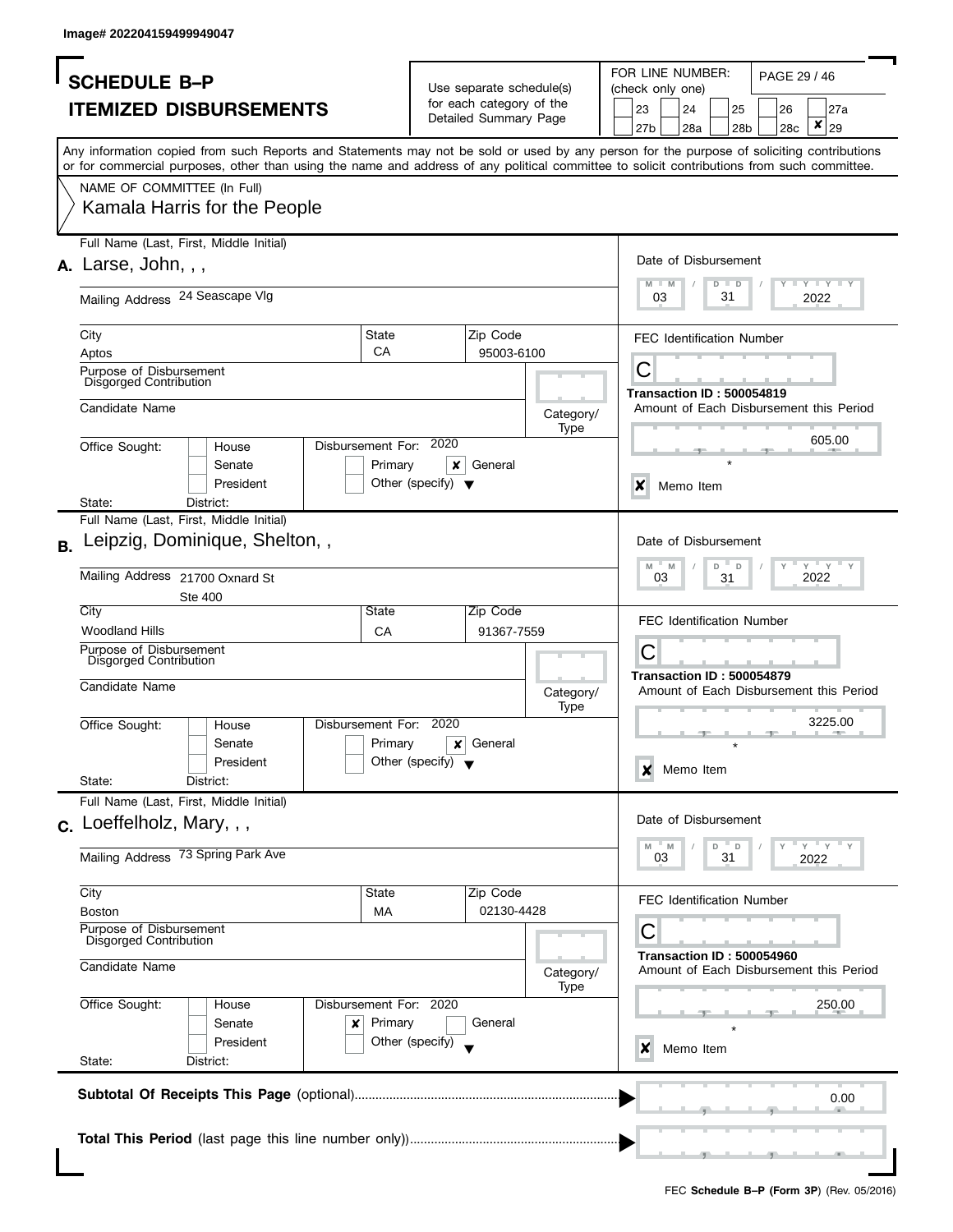|           | <b>SCHEDULE B-P</b>                                      |                                         |                        |                                      |                                                      |                   | FOR LINE NUMBER:<br>PAGE 30 / 46                                                                                                                                                                                                                                                        |  |  |  |  |  |  |  |
|-----------|----------------------------------------------------------|-----------------------------------------|------------------------|--------------------------------------|------------------------------------------------------|-------------------|-----------------------------------------------------------------------------------------------------------------------------------------------------------------------------------------------------------------------------------------------------------------------------------------|--|--|--|--|--|--|--|
|           |                                                          |                                         |                        |                                      | Use separate schedule(s)<br>for each category of the |                   | (check only one)                                                                                                                                                                                                                                                                        |  |  |  |  |  |  |  |
|           |                                                          | <b>ITEMIZED DISBURSEMENTS</b>           |                        |                                      | Detailed Summary Page                                |                   | 23<br>24<br>25<br>27a<br>26<br>×<br>27 <sub>b</sub><br>28a<br>29<br>28 <sub>b</sub>                                                                                                                                                                                                     |  |  |  |  |  |  |  |
|           |                                                          |                                         |                        |                                      |                                                      |                   | 28c                                                                                                                                                                                                                                                                                     |  |  |  |  |  |  |  |
|           |                                                          |                                         |                        |                                      |                                                      |                   | Any information copied from such Reports and Statements may not be sold or used by any person for the purpose of soliciting contributions<br>or for commercial purposes, other than using the name and address of any political committee to solicit contributions from such committee. |  |  |  |  |  |  |  |
|           | NAME OF COMMITTEE (In Full)                              |                                         |                        |                                      |                                                      |                   |                                                                                                                                                                                                                                                                                         |  |  |  |  |  |  |  |
|           |                                                          | Kamala Harris for the People            |                        |                                      |                                                      |                   |                                                                                                                                                                                                                                                                                         |  |  |  |  |  |  |  |
|           |                                                          | Full Name (Last, First, Middle Initial) |                        |                                      |                                                      |                   |                                                                                                                                                                                                                                                                                         |  |  |  |  |  |  |  |
|           |                                                          | A. Longoria Baston, Eva, , ,            |                        |                                      |                                                      |                   | Date of Disbursement                                                                                                                                                                                                                                                                    |  |  |  |  |  |  |  |
|           |                                                          | Mailing Address 9100 Wilshire Blvd      |                        |                                      |                                                      |                   | $\mathbf{I}$ $\mathbf{Y}$ $\mathbf{I}$ $\mathbf{Y}$ $\mathbf{I}$ $\mathbf{Y}$<br>M<br>$-M$<br>$D$ $D$<br>03<br>31<br>2022                                                                                                                                                               |  |  |  |  |  |  |  |
|           |                                                          | Ste 100W                                |                        |                                      |                                                      |                   |                                                                                                                                                                                                                                                                                         |  |  |  |  |  |  |  |
|           | City                                                     |                                         | <b>State</b>           |                                      | Zip Code                                             |                   | <b>FEC Identification Number</b>                                                                                                                                                                                                                                                        |  |  |  |  |  |  |  |
|           | <b>Beverly Hills</b>                                     |                                         | CA                     |                                      | 90212-3435                                           |                   |                                                                                                                                                                                                                                                                                         |  |  |  |  |  |  |  |
|           | Purpose of Disbursement<br><b>Disgorged Contribution</b> |                                         |                        |                                      |                                                      |                   | С                                                                                                                                                                                                                                                                                       |  |  |  |  |  |  |  |
|           |                                                          |                                         |                        |                                      |                                                      |                   | <b>Transaction ID: 500054966</b>                                                                                                                                                                                                                                                        |  |  |  |  |  |  |  |
|           | Candidate Name                                           |                                         |                        |                                      |                                                      | Category/         | Amount of Each Disbursement this Period                                                                                                                                                                                                                                                 |  |  |  |  |  |  |  |
|           | Office Sought:                                           | House                                   | Disbursement For: 2020 |                                      |                                                      | Type              | 2600.00                                                                                                                                                                                                                                                                                 |  |  |  |  |  |  |  |
|           |                                                          | Senate                                  | Primary                | ×                                    | General                                              |                   |                                                                                                                                                                                                                                                                                         |  |  |  |  |  |  |  |
|           |                                                          | President                               |                        | Other (specify) $\blacktriangledown$ |                                                      |                   | $\boldsymbol{x}$<br>Memo Item                                                                                                                                                                                                                                                           |  |  |  |  |  |  |  |
|           | State:                                                   | District:                               |                        |                                      |                                                      |                   |                                                                                                                                                                                                                                                                                         |  |  |  |  |  |  |  |
|           |                                                          | Full Name (Last, First, Middle Initial) |                        |                                      |                                                      |                   |                                                                                                                                                                                                                                                                                         |  |  |  |  |  |  |  |
| <b>B.</b> | Lord, Dana, $, ,$                                        |                                         |                        |                                      |                                                      |                   | Date of Disbursement                                                                                                                                                                                                                                                                    |  |  |  |  |  |  |  |
|           |                                                          | Mailing Address 100 N Crescent Dr       |                        |                                      |                                                      |                   | $Y$ $Y$ $Y$<br>$\mathsf D$<br>M<br>M<br>D                                                                                                                                                                                                                                               |  |  |  |  |  |  |  |
|           |                                                          |                                         |                        |                                      |                                                      |                   | 03<br>2022<br>31                                                                                                                                                                                                                                                                        |  |  |  |  |  |  |  |
|           | City                                                     |                                         | State                  |                                      | Zip Code                                             |                   |                                                                                                                                                                                                                                                                                         |  |  |  |  |  |  |  |
|           | <b>Beverly Hills</b>                                     |                                         | CA                     |                                      | 90210-5408                                           |                   | <b>FEC Identification Number</b>                                                                                                                                                                                                                                                        |  |  |  |  |  |  |  |
|           | Purpose of Disbursement<br>Disgorged Contribution        |                                         |                        |                                      |                                                      |                   | С                                                                                                                                                                                                                                                                                       |  |  |  |  |  |  |  |
|           | Candidate Name                                           |                                         |                        |                                      |                                                      |                   | <b>Transaction ID: 500054973</b>                                                                                                                                                                                                                                                        |  |  |  |  |  |  |  |
|           |                                                          |                                         |                        |                                      |                                                      | Category/<br>Type | Amount of Each Disbursement this Period                                                                                                                                                                                                                                                 |  |  |  |  |  |  |  |
|           | Office Sought:                                           | House                                   | Disbursement For: 2020 |                                      |                                                      |                   | 2800.00                                                                                                                                                                                                                                                                                 |  |  |  |  |  |  |  |
|           |                                                          | Senate                                  | Primary                | x                                    | General                                              |                   |                                                                                                                                                                                                                                                                                         |  |  |  |  |  |  |  |
|           |                                                          | President                               |                        | Other (specify) $\blacktriangledown$ |                                                      |                   | Memo Item<br>x                                                                                                                                                                                                                                                                          |  |  |  |  |  |  |  |
|           | State:                                                   | District:                               |                        |                                      |                                                      |                   |                                                                                                                                                                                                                                                                                         |  |  |  |  |  |  |  |
|           |                                                          | Full Name (Last, First, Middle Initial) |                        |                                      |                                                      |                   |                                                                                                                                                                                                                                                                                         |  |  |  |  |  |  |  |
|           | c. Manyika, James, , ,                                   |                                         |                        |                                      |                                                      |                   | Date of Disbursement                                                                                                                                                                                                                                                                    |  |  |  |  |  |  |  |
|           | Mailing Address 555 California St                        |                                         |                        |                                      |                                                      |                   | $= Y = Y$<br>$-M$<br>M<br>D<br>D                                                                                                                                                                                                                                                        |  |  |  |  |  |  |  |
|           |                                                          | Ste 4700                                |                        |                                      |                                                      |                   | 03<br>31<br>2022                                                                                                                                                                                                                                                                        |  |  |  |  |  |  |  |
|           | City                                                     |                                         | State                  |                                      | Zip Code                                             |                   |                                                                                                                                                                                                                                                                                         |  |  |  |  |  |  |  |
|           | San Francisco                                            |                                         | CA                     |                                      | 94104-1543                                           |                   | <b>FEC Identification Number</b>                                                                                                                                                                                                                                                        |  |  |  |  |  |  |  |
|           | Purpose of Disbursement<br><b>Disgorged Contribution</b> |                                         |                        |                                      |                                                      |                   | С                                                                                                                                                                                                                                                                                       |  |  |  |  |  |  |  |
|           | Candidate Name                                           |                                         |                        |                                      |                                                      | Category/<br>Type | <b>Transaction ID: 500055055</b><br>Amount of Each Disbursement this Period                                                                                                                                                                                                             |  |  |  |  |  |  |  |
|           | Office Sought:                                           | House                                   | Disbursement For: 2020 |                                      |                                                      |                   | 2600.00                                                                                                                                                                                                                                                                                 |  |  |  |  |  |  |  |
|           |                                                          | Senate                                  | Primary                | x                                    | General                                              |                   |                                                                                                                                                                                                                                                                                         |  |  |  |  |  |  |  |
|           |                                                          | President                               |                        | Other (specify)                      |                                                      |                   | Memo Item<br>x                                                                                                                                                                                                                                                                          |  |  |  |  |  |  |  |
|           | State:                                                   | District:                               |                        |                                      |                                                      |                   |                                                                                                                                                                                                                                                                                         |  |  |  |  |  |  |  |
|           |                                                          |                                         |                        |                                      |                                                      |                   |                                                                                                                                                                                                                                                                                         |  |  |  |  |  |  |  |
|           |                                                          |                                         |                        |                                      |                                                      |                   | 0.00                                                                                                                                                                                                                                                                                    |  |  |  |  |  |  |  |
|           |                                                          |                                         |                        |                                      |                                                      |                   |                                                                                                                                                                                                                                                                                         |  |  |  |  |  |  |  |
|           |                                                          |                                         |                        |                                      |                                                      |                   |                                                                                                                                                                                                                                                                                         |  |  |  |  |  |  |  |
|           |                                                          |                                         |                        |                                      |                                                      |                   |                                                                                                                                                                                                                                                                                         |  |  |  |  |  |  |  |
|           |                                                          |                                         |                        |                                      |                                                      |                   |                                                                                                                                                                                                                                                                                         |  |  |  |  |  |  |  |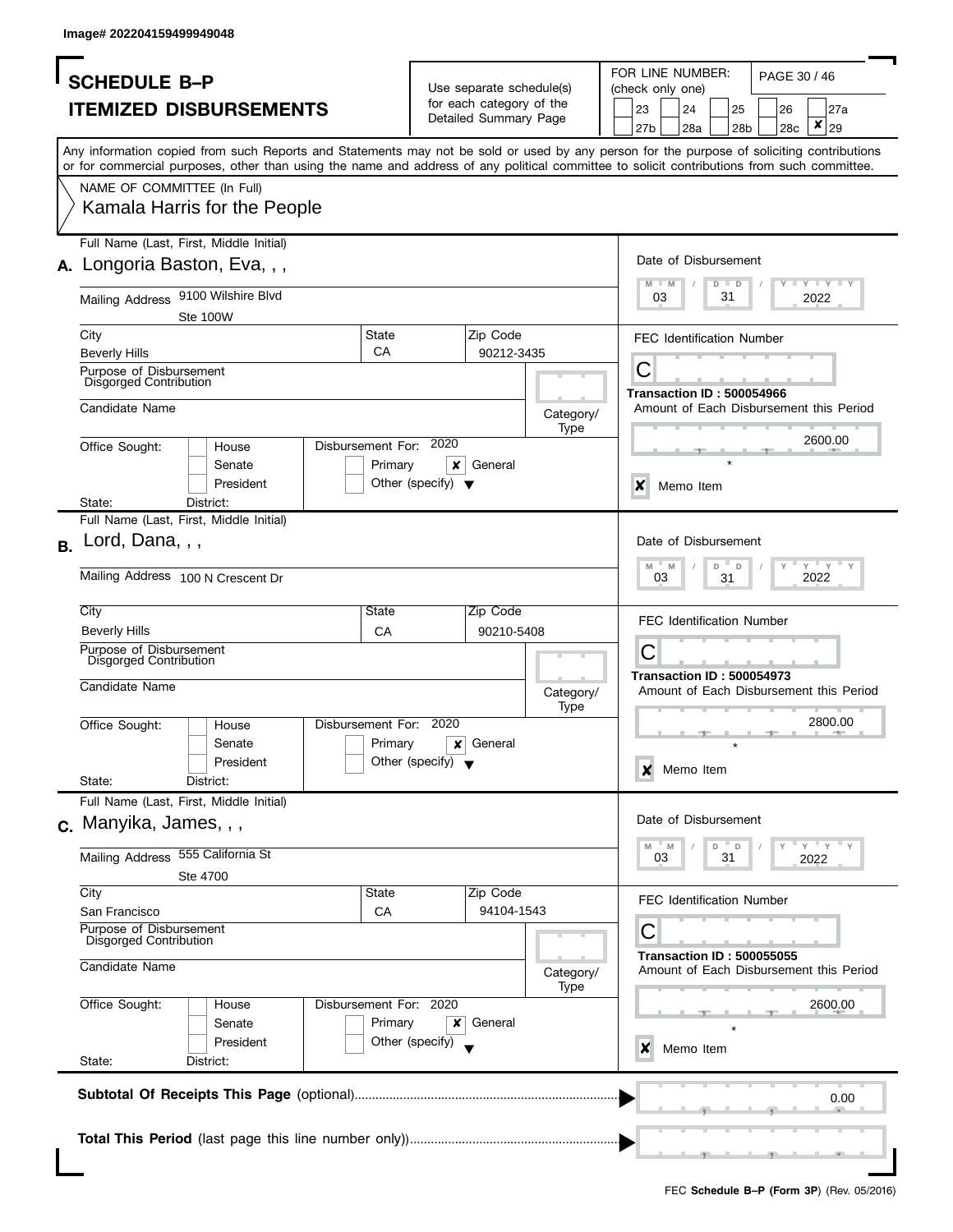| <b>SCHEDULE B-P</b><br><b>ITEMIZED DISBURSEMENTS</b><br>Any information copied from such Reports and Statements may not be sold or used by any person for the purpose of soliciting contributions<br>or for commercial purposes, other than using the name and address of any political committee to solicit contributions from such committee.<br>NAME OF COMMITTEE (In Full)<br>Kamala Harris for the People<br>Full Name (Last, First, Middle Initial)<br>A. McColloch, S. Michael, , ,<br>Mailing Address 1717 Mckinney Ave<br><b>Ste 700</b><br>State<br>City |                                      | Use separate schedule(s)<br>for each category of the<br>Detailed Summary Page |                          | FOR LINE NUMBER:<br>PAGE 31 / 46<br>(check only one)<br>23<br>24<br>25<br>27a<br>26<br>×<br>29<br>27b<br>28a<br>28 <sub>b</sub><br>28c |  |  |  |  |  |  |
|--------------------------------------------------------------------------------------------------------------------------------------------------------------------------------------------------------------------------------------------------------------------------------------------------------------------------------------------------------------------------------------------------------------------------------------------------------------------------------------------------------------------------------------------------------------------|--------------------------------------|-------------------------------------------------------------------------------|--------------------------|----------------------------------------------------------------------------------------------------------------------------------------|--|--|--|--|--|--|
|                                                                                                                                                                                                                                                                                                                                                                                                                                                                                                                                                                    |                                      |                                                                               |                          |                                                                                                                                        |  |  |  |  |  |  |
|                                                                                                                                                                                                                                                                                                                                                                                                                                                                                                                                                                    |                                      |                                                                               |                          |                                                                                                                                        |  |  |  |  |  |  |
|                                                                                                                                                                                                                                                                                                                                                                                                                                                                                                                                                                    |                                      |                                                                               |                          |                                                                                                                                        |  |  |  |  |  |  |
|                                                                                                                                                                                                                                                                                                                                                                                                                                                                                                                                                                    |                                      |                                                                               |                          |                                                                                                                                        |  |  |  |  |  |  |
|                                                                                                                                                                                                                                                                                                                                                                                                                                                                                                                                                                    |                                      |                                                                               |                          |                                                                                                                                        |  |  |  |  |  |  |
|                                                                                                                                                                                                                                                                                                                                                                                                                                                                                                                                                                    |                                      |                                                                               |                          |                                                                                                                                        |  |  |  |  |  |  |
|                                                                                                                                                                                                                                                                                                                                                                                                                                                                                                                                                                    |                                      |                                                                               |                          |                                                                                                                                        |  |  |  |  |  |  |
|                                                                                                                                                                                                                                                                                                                                                                                                                                                                                                                                                                    |                                      |                                                                               |                          |                                                                                                                                        |  |  |  |  |  |  |
|                                                                                                                                                                                                                                                                                                                                                                                                                                                                                                                                                                    |                                      |                                                                               |                          | Date of Disbursement                                                                                                                   |  |  |  |  |  |  |
|                                                                                                                                                                                                                                                                                                                                                                                                                                                                                                                                                                    |                                      |                                                                               |                          | $\Box$ $\Upsilon$ $\Box$ $\Upsilon$ $\Box$ $\Upsilon$<br>M<br>$-M$<br>$D$ $D$<br>31<br>03<br>2022                                      |  |  |  |  |  |  |
|                                                                                                                                                                                                                                                                                                                                                                                                                                                                                                                                                                    |                                      |                                                                               |                          |                                                                                                                                        |  |  |  |  |  |  |
|                                                                                                                                                                                                                                                                                                                                                                                                                                                                                                                                                                    |                                      | Zip Code                                                                      |                          | <b>FEC Identification Number</b>                                                                                                       |  |  |  |  |  |  |
| <b>TX</b><br>Dallas                                                                                                                                                                                                                                                                                                                                                                                                                                                                                                                                                |                                      | 75202-1241                                                                    |                          |                                                                                                                                        |  |  |  |  |  |  |
| Purpose of Disbursement                                                                                                                                                                                                                                                                                                                                                                                                                                                                                                                                            |                                      |                                                                               |                          | С                                                                                                                                      |  |  |  |  |  |  |
| Disgorged Contribution                                                                                                                                                                                                                                                                                                                                                                                                                                                                                                                                             |                                      |                                                                               |                          | <b>Transaction ID: 500055154</b>                                                                                                       |  |  |  |  |  |  |
| Candidate Name                                                                                                                                                                                                                                                                                                                                                                                                                                                                                                                                                     |                                      |                                                                               | Category/                | Amount of Each Disbursement this Period                                                                                                |  |  |  |  |  |  |
|                                                                                                                                                                                                                                                                                                                                                                                                                                                                                                                                                                    |                                      |                                                                               | Type                     |                                                                                                                                        |  |  |  |  |  |  |
| Disbursement For: 2020<br>Office Sought:<br>House                                                                                                                                                                                                                                                                                                                                                                                                                                                                                                                  |                                      |                                                                               |                          | 973.72                                                                                                                                 |  |  |  |  |  |  |
| Senate<br>Primary                                                                                                                                                                                                                                                                                                                                                                                                                                                                                                                                                  | ×                                    | General                                                                       |                          |                                                                                                                                        |  |  |  |  |  |  |
| President                                                                                                                                                                                                                                                                                                                                                                                                                                                                                                                                                          | Other (specify) $\blacktriangledown$ |                                                                               |                          | $\boldsymbol{x}$<br>Memo Item                                                                                                          |  |  |  |  |  |  |
| State:<br>District:                                                                                                                                                                                                                                                                                                                                                                                                                                                                                                                                                |                                      |                                                                               |                          |                                                                                                                                        |  |  |  |  |  |  |
| Full Name (Last, First, Middle Initial)                                                                                                                                                                                                                                                                                                                                                                                                                                                                                                                            |                                      |                                                                               |                          |                                                                                                                                        |  |  |  |  |  |  |
| Mebed, Alex, , ,                                                                                                                                                                                                                                                                                                                                                                                                                                                                                                                                                   |                                      |                                                                               |                          | Date of Disbursement                                                                                                                   |  |  |  |  |  |  |
|                                                                                                                                                                                                                                                                                                                                                                                                                                                                                                                                                                    |                                      |                                                                               |                          | $Y'$ Y<br>D<br>D<br>M<br>M                                                                                                             |  |  |  |  |  |  |
| Mailing Address 1855 Industrial St                                                                                                                                                                                                                                                                                                                                                                                                                                                                                                                                 |                                      |                                                                               |                          | 2022<br>03<br>31                                                                                                                       |  |  |  |  |  |  |
| City<br>State                                                                                                                                                                                                                                                                                                                                                                                                                                                                                                                                                      |                                      | Zip Code                                                                      |                          | <b>FEC Identification Number</b>                                                                                                       |  |  |  |  |  |  |
| Los Angeles<br>CA<br>Purpose of Disbursement                                                                                                                                                                                                                                                                                                                                                                                                                                                                                                                       |                                      | 90021-1200                                                                    |                          |                                                                                                                                        |  |  |  |  |  |  |
| Disgorged Contribution                                                                                                                                                                                                                                                                                                                                                                                                                                                                                                                                             |                                      |                                                                               |                          | С                                                                                                                                      |  |  |  |  |  |  |
| Candidate Name                                                                                                                                                                                                                                                                                                                                                                                                                                                                                                                                                     |                                      |                                                                               |                          | <b>Transaction ID: 500055235</b><br>Amount of Each Disbursement this Period                                                            |  |  |  |  |  |  |
|                                                                                                                                                                                                                                                                                                                                                                                                                                                                                                                                                                    |                                      |                                                                               | Category/<br><b>Type</b> |                                                                                                                                        |  |  |  |  |  |  |
| Disbursement For: 2020<br>Office Sought:<br>House                                                                                                                                                                                                                                                                                                                                                                                                                                                                                                                  |                                      |                                                                               |                          | 1000.00                                                                                                                                |  |  |  |  |  |  |
| Primary<br>Senate                                                                                                                                                                                                                                                                                                                                                                                                                                                                                                                                                  | x                                    | General                                                                       |                          |                                                                                                                                        |  |  |  |  |  |  |
| President                                                                                                                                                                                                                                                                                                                                                                                                                                                                                                                                                          | Other (specify) $\bullet$            |                                                                               |                          |                                                                                                                                        |  |  |  |  |  |  |
| State:<br>District:                                                                                                                                                                                                                                                                                                                                                                                                                                                                                                                                                |                                      |                                                                               |                          | Memo Item<br>x                                                                                                                         |  |  |  |  |  |  |
| Full Name (Last, First, Middle Initial)                                                                                                                                                                                                                                                                                                                                                                                                                                                                                                                            |                                      |                                                                               |                          |                                                                                                                                        |  |  |  |  |  |  |
| c. Medley, Dorinda, , ,                                                                                                                                                                                                                                                                                                                                                                                                                                                                                                                                            |                                      |                                                                               |                          | Date of Disbursement                                                                                                                   |  |  |  |  |  |  |
|                                                                                                                                                                                                                                                                                                                                                                                                                                                                                                                                                                    |                                      |                                                                               |                          | $= Y = Y$<br>M<br>D<br>D<br>M                                                                                                          |  |  |  |  |  |  |
| Mailing Address 420 E 54Th St                                                                                                                                                                                                                                                                                                                                                                                                                                                                                                                                      |                                      |                                                                               |                          | 03<br>31<br>2022                                                                                                                       |  |  |  |  |  |  |
|                                                                                                                                                                                                                                                                                                                                                                                                                                                                                                                                                                    |                                      |                                                                               |                          |                                                                                                                                        |  |  |  |  |  |  |
| City<br>State                                                                                                                                                                                                                                                                                                                                                                                                                                                                                                                                                      |                                      | Zip Code<br>10022-5179                                                        |                          | <b>FEC Identification Number</b>                                                                                                       |  |  |  |  |  |  |
| New York<br>NY<br>Purpose of Disbursement                                                                                                                                                                                                                                                                                                                                                                                                                                                                                                                          |                                      |                                                                               |                          |                                                                                                                                        |  |  |  |  |  |  |
| Disgorged Contribution                                                                                                                                                                                                                                                                                                                                                                                                                                                                                                                                             |                                      |                                                                               |                          | С                                                                                                                                      |  |  |  |  |  |  |
| Candidate Name                                                                                                                                                                                                                                                                                                                                                                                                                                                                                                                                                     |                                      |                                                                               | Category/<br>Type        | <b>Transaction ID: 500055237</b><br>Amount of Each Disbursement this Period                                                            |  |  |  |  |  |  |
| Disbursement For: 2020<br>Office Sought:<br>House                                                                                                                                                                                                                                                                                                                                                                                                                                                                                                                  |                                      |                                                                               |                          | 250.00                                                                                                                                 |  |  |  |  |  |  |
| Primary<br>Senate                                                                                                                                                                                                                                                                                                                                                                                                                                                                                                                                                  | ×                                    | General                                                                       |                          |                                                                                                                                        |  |  |  |  |  |  |
| President                                                                                                                                                                                                                                                                                                                                                                                                                                                                                                                                                          | Other (specify)                      |                                                                               |                          |                                                                                                                                        |  |  |  |  |  |  |
| State:<br>District:                                                                                                                                                                                                                                                                                                                                                                                                                                                                                                                                                |                                      |                                                                               |                          | Memo Item<br>x                                                                                                                         |  |  |  |  |  |  |
|                                                                                                                                                                                                                                                                                                                                                                                                                                                                                                                                                                    |                                      |                                                                               |                          |                                                                                                                                        |  |  |  |  |  |  |
|                                                                                                                                                                                                                                                                                                                                                                                                                                                                                                                                                                    |                                      |                                                                               |                          | 0.00                                                                                                                                   |  |  |  |  |  |  |
|                                                                                                                                                                                                                                                                                                                                                                                                                                                                                                                                                                    |                                      |                                                                               |                          |                                                                                                                                        |  |  |  |  |  |  |
|                                                                                                                                                                                                                                                                                                                                                                                                                                                                                                                                                                    |                                      |                                                                               |                          |                                                                                                                                        |  |  |  |  |  |  |
|                                                                                                                                                                                                                                                                                                                                                                                                                                                                                                                                                                    |                                      |                                                                               |                          |                                                                                                                                        |  |  |  |  |  |  |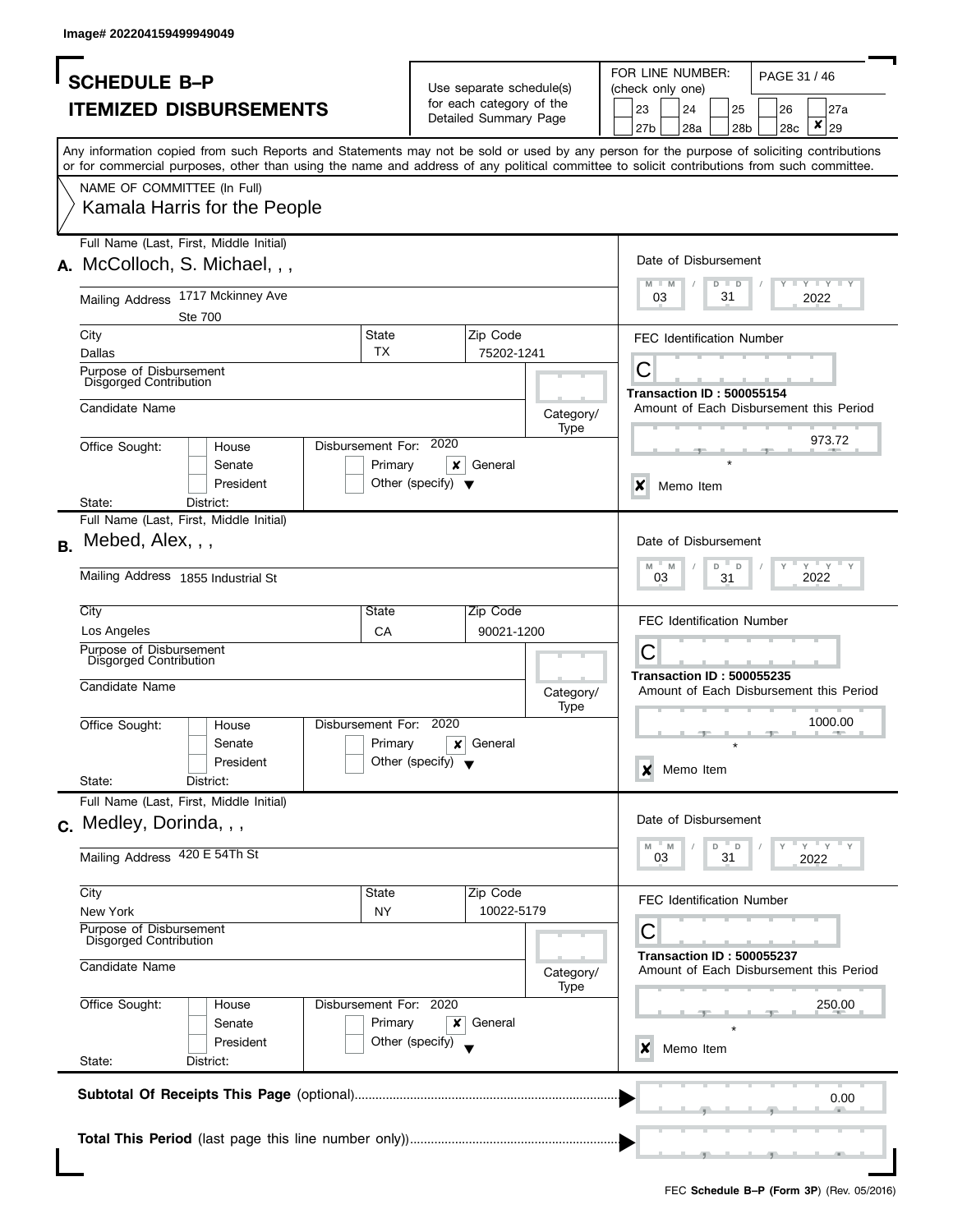|                                                                                                                                                                                                                                                                                         |                                                                              |                                                   |                   |  |                                                                 | FOR LINE NUMBER:                 |                                                                                 |                       |              |                                         |  |  |  |  |
|-----------------------------------------------------------------------------------------------------------------------------------------------------------------------------------------------------------------------------------------------------------------------------------------|------------------------------------------------------------------------------|---------------------------------------------------|-------------------|--|-----------------------------------------------------------------|----------------------------------|---------------------------------------------------------------------------------|-----------------------|--------------|-----------------------------------------|--|--|--|--|
| <b>SCHEDULE B-P</b>                                                                                                                                                                                                                                                                     |                                                                              | Use separate schedule(s)                          |                   |  |                                                                 | (check only one)                 |                                                                                 |                       | PAGE 32 / 46 |                                         |  |  |  |  |
| <b>ITEMIZED DISBURSEMENTS</b>                                                                                                                                                                                                                                                           |                                                                              | for each category of the<br>Detailed Summary Page |                   |  | 23<br>27 <sub>b</sub>                                           | 24<br>28a                        |                                                                                 | 25<br>28 <sub>b</sub> | 26<br>28c    | 27a<br>×<br>29                          |  |  |  |  |
| Any information copied from such Reports and Statements may not be sold or used by any person for the purpose of soliciting contributions<br>or for commercial purposes, other than using the name and address of any political committee to solicit contributions from such committee. |                                                                              |                                                   |                   |  |                                                                 |                                  |                                                                                 |                       |              |                                         |  |  |  |  |
| NAME OF COMMITTEE (In Full)<br>Kamala Harris for the People                                                                                                                                                                                                                             |                                                                              |                                                   |                   |  |                                                                 |                                  |                                                                                 |                       |              |                                         |  |  |  |  |
| Full Name (Last, First, Middle Initial)                                                                                                                                                                                                                                                 |                                                                              |                                                   |                   |  |                                                                 |                                  |                                                                                 |                       |              |                                         |  |  |  |  |
| A. Morgan, Leigh, , ,                                                                                                                                                                                                                                                                   |                                                                              |                                                   |                   |  | Date of Disbursement<br><b>LEY LEY LEY</b><br>M<br>$D$ $D$<br>M |                                  |                                                                                 |                       |              |                                         |  |  |  |  |
| Mailing Address 714 E Pike St<br><b>Unit 705</b>                                                                                                                                                                                                                                        |                                                                              |                                                   |                   |  | 03                                                              |                                  | 31                                                                              |                       |              | 2022                                    |  |  |  |  |
| City<br>Seattle                                                                                                                                                                                                                                                                         | State<br><b>WA</b>                                                           | Zip Code<br>98122-4891                            |                   |  | <b>FEC Identification Number</b>                                |                                  |                                                                                 |                       |              |                                         |  |  |  |  |
| Purpose of Disbursement<br>Disgorged Contribution                                                                                                                                                                                                                                       |                                                                              |                                                   |                   |  | С                                                               | <b>Transaction ID: 500055384</b> |                                                                                 |                       |              |                                         |  |  |  |  |
| Candidate Name                                                                                                                                                                                                                                                                          |                                                                              |                                                   | Category/<br>Type |  |                                                                 |                                  |                                                                                 |                       |              | Amount of Each Disbursement this Period |  |  |  |  |
| Office Sought:<br>House<br>Senate<br>President                                                                                                                                                                                                                                          | 2020<br>Disbursement For:<br>Primary                                         | $\pmb{\times}$<br>General                         |                   |  |                                                                 |                                  |                                                                                 |                       |              | 739.41                                  |  |  |  |  |
| State:<br>District:                                                                                                                                                                                                                                                                     | Other (specify) $\blacktriangledown$                                         |                                                   |                   |  | X                                                               | Memo Item                        |                                                                                 |                       |              |                                         |  |  |  |  |
| Full Name (Last, First, Middle Initial)                                                                                                                                                                                                                                                 |                                                                              |                                                   |                   |  |                                                                 |                                  |                                                                                 |                       |              |                                         |  |  |  |  |
| Nataraj, Naveen, , ,<br><b>B.</b>                                                                                                                                                                                                                                                       |                                                                              |                                                   |                   |  | M                                                               | Date of Disbursement<br>M        | D                                                                               | $\mathsf{D}$          |              | $Y = Y$                                 |  |  |  |  |
| Mailing Address 205 E 52Nd St<br>City                                                                                                                                                                                                                                                   | State                                                                        | Zip Code                                          |                   |  |                                                                 | 03                               | 31                                                                              |                       |              | 2022                                    |  |  |  |  |
| New York                                                                                                                                                                                                                                                                                | <b>NY</b>                                                                    | 10022-6359                                        |                   |  | <b>FEC Identification Number</b>                                |                                  |                                                                                 |                       |              |                                         |  |  |  |  |
| Purpose of Disbursement<br><b>Disgorged Contribution</b>                                                                                                                                                                                                                                |                                                                              |                                                   |                   |  | C<br><b>Transaction ID: 500055445</b>                           |                                  |                                                                                 |                       |              |                                         |  |  |  |  |
| Candidate Name                                                                                                                                                                                                                                                                          |                                                                              |                                                   | Category/<br>Type |  |                                                                 |                                  |                                                                                 |                       |              | Amount of Each Disbursement this Period |  |  |  |  |
| Office Sought:<br>House<br>Senate                                                                                                                                                                                                                                                       | Disbursement For:<br>2020<br>Primary<br>Other (specify) $\blacktriangledown$ | General<br>×                                      |                   |  |                                                                 | 2800.00                          |                                                                                 |                       |              |                                         |  |  |  |  |
| President<br>State:<br>District:                                                                                                                                                                                                                                                        |                                                                              |                                                   |                   |  | X                                                               | Memo Item                        |                                                                                 |                       |              |                                         |  |  |  |  |
| Full Name (Last, First, Middle Initial)                                                                                                                                                                                                                                                 |                                                                              |                                                   |                   |  |                                                                 |                                  |                                                                                 |                       |              |                                         |  |  |  |  |
| c. Nelson, Kimberly, , ,                                                                                                                                                                                                                                                                |                                                                              |                                                   |                   |  |                                                                 | Date of Disbursement             |                                                                                 |                       |              |                                         |  |  |  |  |
| Mailing Address PO Box 758                                                                                                                                                                                                                                                              |                                                                              |                                                   |                   |  | M                                                               | $- M$<br>03                      | $-\gamma$ $-\gamma$<br>D<br>D<br>31<br>2022<br><b>FEC Identification Number</b> |                       |              |                                         |  |  |  |  |
| City                                                                                                                                                                                                                                                                                    | State                                                                        | Zip Code                                          |                   |  |                                                                 |                                  |                                                                                 |                       |              |                                         |  |  |  |  |
| Ross<br>Purpose of Disbursement<br><b>Disgorged Contribution</b>                                                                                                                                                                                                                        | CA                                                                           | 94957-0758                                        |                   |  | С                                                               |                                  |                                                                                 |                       |              |                                         |  |  |  |  |
| Candidate Name                                                                                                                                                                                                                                                                          |                                                                              |                                                   | Category/<br>Type |  |                                                                 |                                  | <b>Transaction ID: 500055461</b><br>Amount of Each Disbursement this Period     |                       |              |                                         |  |  |  |  |
| Office Sought:<br>House<br>Senate<br>President<br>State:<br>District:                                                                                                                                                                                                                   | Disbursement For: 2020<br>Primary<br>Other (specify)                         | x<br>General                                      |                   |  |                                                                 |                                  | 328.07<br>Memo Item<br>x                                                        |                       |              |                                         |  |  |  |  |
|                                                                                                                                                                                                                                                                                         |                                                                              |                                                   |                   |  |                                                                 |                                  |                                                                                 |                       |              |                                         |  |  |  |  |
|                                                                                                                                                                                                                                                                                         |                                                                              |                                                   |                   |  |                                                                 |                                  |                                                                                 |                       |              | 0.00                                    |  |  |  |  |
|                                                                                                                                                                                                                                                                                         |                                                                              |                                                   |                   |  |                                                                 |                                  |                                                                                 |                       |              |                                         |  |  |  |  |
|                                                                                                                                                                                                                                                                                         |                                                                              |                                                   |                   |  |                                                                 |                                  |                                                                                 |                       |              |                                         |  |  |  |  |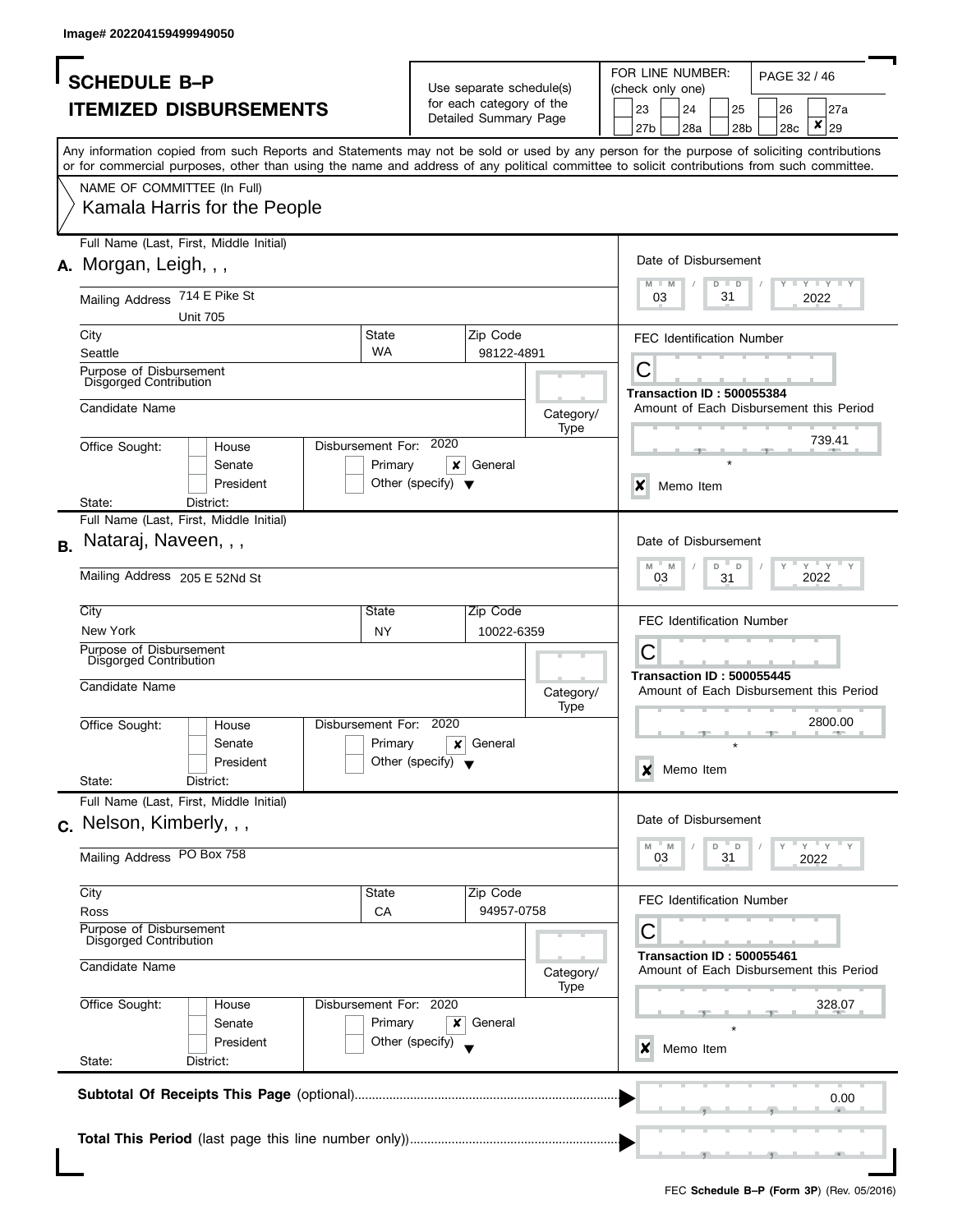| <b>SCHEDULE B-P</b><br><b>ITEMIZED DISBURSEMENTS</b><br>NAME OF COMMITTEE (In Full)<br>Kamala Harris for the People<br>Full Name (Last, First, Middle Initial)<br>A. Nelson, Kimberly, , ,<br>Mailing Address PO Box 758<br>City<br><b>Ross</b><br>Purpose of Disbursement<br><b>Disgorged Contribution</b><br>Candidate Name<br>Office Sought: | Any information copied from such Reports and Statements may not be sold or used by any person for the purpose of soliciting contributions<br>or for commercial purposes, other than using the name and address of any political committee to solicit contributions from such committee.<br>House | State<br>CA                          | Use separate schedule(s)<br>for each category of the<br>Detailed Summary Page<br>Zip Code<br>94957-0758 |             |                           | 23<br>27b<br>03 | FOR LINE NUMBER:<br>(check only one)<br>24<br>28a<br>Date of Disbursement | 25<br>28b<br>$D$ $D$<br>31 | PAGE 33 / 46<br>26<br>28c | 27a<br>$\pmb{\mathsf{x}}$<br>29<br>$T$ $Y$ $T$ $Y$ $T$ $Y$<br>2022 |
|-------------------------------------------------------------------------------------------------------------------------------------------------------------------------------------------------------------------------------------------------------------------------------------------------------------------------------------------------|--------------------------------------------------------------------------------------------------------------------------------------------------------------------------------------------------------------------------------------------------------------------------------------------------|--------------------------------------|---------------------------------------------------------------------------------------------------------|-------------|---------------------------|-----------------|---------------------------------------------------------------------------|----------------------------|---------------------------|--------------------------------------------------------------------|
|                                                                                                                                                                                                                                                                                                                                                 |                                                                                                                                                                                                                                                                                                  |                                      |                                                                                                         |             |                           |                 |                                                                           |                            |                           |                                                                    |
|                                                                                                                                                                                                                                                                                                                                                 |                                                                                                                                                                                                                                                                                                  |                                      |                                                                                                         |             |                           |                 |                                                                           |                            |                           |                                                                    |
|                                                                                                                                                                                                                                                                                                                                                 |                                                                                                                                                                                                                                                                                                  |                                      |                                                                                                         |             |                           |                 |                                                                           |                            |                           |                                                                    |
|                                                                                                                                                                                                                                                                                                                                                 |                                                                                                                                                                                                                                                                                                  |                                      |                                                                                                         |             |                           |                 |                                                                           |                            |                           |                                                                    |
|                                                                                                                                                                                                                                                                                                                                                 |                                                                                                                                                                                                                                                                                                  |                                      |                                                                                                         |             |                           |                 |                                                                           |                            |                           |                                                                    |
|                                                                                                                                                                                                                                                                                                                                                 |                                                                                                                                                                                                                                                                                                  |                                      |                                                                                                         |             |                           |                 |                                                                           |                            |                           |                                                                    |
|                                                                                                                                                                                                                                                                                                                                                 |                                                                                                                                                                                                                                                                                                  |                                      |                                                                                                         |             |                           |                 |                                                                           |                            |                           |                                                                    |
|                                                                                                                                                                                                                                                                                                                                                 |                                                                                                                                                                                                                                                                                                  |                                      |                                                                                                         |             |                           |                 |                                                                           |                            |                           |                                                                    |
|                                                                                                                                                                                                                                                                                                                                                 |                                                                                                                                                                                                                                                                                                  |                                      |                                                                                                         |             |                           |                 |                                                                           |                            |                           |                                                                    |
|                                                                                                                                                                                                                                                                                                                                                 |                                                                                                                                                                                                                                                                                                  |                                      |                                                                                                         |             |                           |                 |                                                                           |                            |                           |                                                                    |
|                                                                                                                                                                                                                                                                                                                                                 |                                                                                                                                                                                                                                                                                                  |                                      |                                                                                                         |             |                           |                 | <b>FEC Identification Number</b>                                          |                            |                           |                                                                    |
|                                                                                                                                                                                                                                                                                                                                                 |                                                                                                                                                                                                                                                                                                  |                                      |                                                                                                         |             |                           |                 |                                                                           |                            |                           |                                                                    |
|                                                                                                                                                                                                                                                                                                                                                 |                                                                                                                                                                                                                                                                                                  |                                      |                                                                                                         |             |                           | С               | <b>Transaction ID: 500055462</b>                                          |                            |                           |                                                                    |
|                                                                                                                                                                                                                                                                                                                                                 |                                                                                                                                                                                                                                                                                                  |                                      |                                                                                                         | Category/   |                           |                 |                                                                           |                            |                           | Amount of Each Disbursement this Period                            |
|                                                                                                                                                                                                                                                                                                                                                 |                                                                                                                                                                                                                                                                                                  | Disbursement For: 2020               |                                                                                                         | Type        |                           |                 |                                                                           |                            |                           | 250.00                                                             |
|                                                                                                                                                                                                                                                                                                                                                 | x<br>Senate                                                                                                                                                                                                                                                                                      | Primary                              | General                                                                                                 |             |                           |                 |                                                                           |                            |                           |                                                                    |
|                                                                                                                                                                                                                                                                                                                                                 | President                                                                                                                                                                                                                                                                                        | Other (specify) $\blacktriangledown$ |                                                                                                         |             | $\boldsymbol{\mathsf{x}}$ |                 | Memo Item                                                                 |                            |                           |                                                                    |
| State:<br>District:                                                                                                                                                                                                                                                                                                                             |                                                                                                                                                                                                                                                                                                  |                                      |                                                                                                         |             |                           |                 |                                                                           |                            |                           |                                                                    |
| Full Name (Last, First, Middle Initial)                                                                                                                                                                                                                                                                                                         |                                                                                                                                                                                                                                                                                                  |                                      |                                                                                                         |             |                           |                 |                                                                           |                            |                           |                                                                    |
| Nwachukwu, Anthony, , ,                                                                                                                                                                                                                                                                                                                         |                                                                                                                                                                                                                                                                                                  |                                      |                                                                                                         |             |                           | $M - M$         | Date of Disbursement                                                      |                            |                           | $Y$ $Y$ $Y$                                                        |
| Mailing Address 11 Saddle Ridge Dr                                                                                                                                                                                                                                                                                                              |                                                                                                                                                                                                                                                                                                  |                                      |                                                                                                         |             |                           | 03              |                                                                           | D<br>$\mathbb D$<br>31     |                           | 2022                                                               |
| City                                                                                                                                                                                                                                                                                                                                            |                                                                                                                                                                                                                                                                                                  | State                                | Zip Code                                                                                                |             |                           |                 | <b>FEC Identification Number</b>                                          |                            |                           |                                                                    |
| Avon                                                                                                                                                                                                                                                                                                                                            |                                                                                                                                                                                                                                                                                                  | <b>CT</b>                            | 06001-4418                                                                                              |             |                           |                 |                                                                           |                            |                           |                                                                    |
| Purpose of Disbursement<br>Disgorged Contribution                                                                                                                                                                                                                                                                                               |                                                                                                                                                                                                                                                                                                  |                                      |                                                                                                         |             |                           | С               |                                                                           |                            |                           |                                                                    |
| Candidate Name                                                                                                                                                                                                                                                                                                                                  |                                                                                                                                                                                                                                                                                                  |                                      |                                                                                                         | Category/   |                           |                 | <b>Transaction ID: 500055533</b>                                          |                            |                           | Amount of Each Disbursement this Period                            |
| Office Sought:                                                                                                                                                                                                                                                                                                                                  | House                                                                                                                                                                                                                                                                                            | Disbursement For: 2020               |                                                                                                         | <b>Type</b> |                           |                 |                                                                           |                            |                           | 1000.00                                                            |
|                                                                                                                                                                                                                                                                                                                                                 | Senate                                                                                                                                                                                                                                                                                           | Primary<br>×                         | General                                                                                                 |             |                           |                 |                                                                           |                            |                           |                                                                    |
|                                                                                                                                                                                                                                                                                                                                                 | President                                                                                                                                                                                                                                                                                        | Other (specify) $\blacktriangledown$ |                                                                                                         |             |                           |                 |                                                                           |                            |                           |                                                                    |
| State:<br>District:                                                                                                                                                                                                                                                                                                                             |                                                                                                                                                                                                                                                                                                  |                                      |                                                                                                         |             |                           | x               | Memo Item                                                                 |                            |                           |                                                                    |
| Full Name (Last, First, Middle Initial)                                                                                                                                                                                                                                                                                                         |                                                                                                                                                                                                                                                                                                  |                                      |                                                                                                         |             |                           |                 |                                                                           |                            |                           |                                                                    |
| $c.$ Ortega, Jose, $,$ ,                                                                                                                                                                                                                                                                                                                        |                                                                                                                                                                                                                                                                                                  |                                      |                                                                                                         |             |                           |                 | Date of Disbursement                                                      |                            |                           |                                                                    |
| Mailing Address 15231 Magnolia Blvd                                                                                                                                                                                                                                                                                                             |                                                                                                                                                                                                                                                                                                  |                                      |                                                                                                         |             |                           | $-M$<br>M       |                                                                           | D<br>D                     |                           | $=$ $\overline{Y}$ $=$ $\overline{Y}$                              |
| <b>Unit 115</b>                                                                                                                                                                                                                                                                                                                                 |                                                                                                                                                                                                                                                                                                  |                                      |                                                                                                         |             |                           | 03              |                                                                           | 31                         |                           | 2022                                                               |
| City                                                                                                                                                                                                                                                                                                                                            |                                                                                                                                                                                                                                                                                                  | State                                | Zip Code                                                                                                |             |                           |                 |                                                                           |                            |                           |                                                                    |
| Sherman Oaks                                                                                                                                                                                                                                                                                                                                    |                                                                                                                                                                                                                                                                                                  | CA                                   | 91403-1137                                                                                              |             |                           |                 | <b>FEC Identification Number</b>                                          |                            |                           |                                                                    |
| Purpose of Disbursement<br>Disgorged Contribution                                                                                                                                                                                                                                                                                               |                                                                                                                                                                                                                                                                                                  |                                      |                                                                                                         |             |                           | С               |                                                                           |                            |                           |                                                                    |
| Candidate Name                                                                                                                                                                                                                                                                                                                                  |                                                                                                                                                                                                                                                                                                  |                                      |                                                                                                         | Category/   |                           |                 | <b>Transaction ID: 500055594</b>                                          |                            |                           | Amount of Each Disbursement this Period                            |
| Office Sought:                                                                                                                                                                                                                                                                                                                                  | House                                                                                                                                                                                                                                                                                            | Disbursement For: 2020               |                                                                                                         | Type        |                           |                 |                                                                           |                            |                           | 2243.33                                                            |
|                                                                                                                                                                                                                                                                                                                                                 | Senate                                                                                                                                                                                                                                                                                           | Primary<br>×                         | General                                                                                                 |             |                           |                 |                                                                           |                            |                           |                                                                    |
|                                                                                                                                                                                                                                                                                                                                                 | President                                                                                                                                                                                                                                                                                        | Other (specify)                      |                                                                                                         |             |                           | x               | Memo Item                                                                 |                            |                           |                                                                    |
| State:<br>District:                                                                                                                                                                                                                                                                                                                             |                                                                                                                                                                                                                                                                                                  |                                      |                                                                                                         |             |                           |                 |                                                                           |                            |                           |                                                                    |
|                                                                                                                                                                                                                                                                                                                                                 |                                                                                                                                                                                                                                                                                                  |                                      |                                                                                                         |             |                           |                 |                                                                           |                            |                           |                                                                    |
|                                                                                                                                                                                                                                                                                                                                                 |                                                                                                                                                                                                                                                                                                  |                                      |                                                                                                         |             |                           |                 |                                                                           |                            |                           | 0.00                                                               |
|                                                                                                                                                                                                                                                                                                                                                 |                                                                                                                                                                                                                                                                                                  |                                      |                                                                                                         |             |                           |                 |                                                                           |                            |                           |                                                                    |
|                                                                                                                                                                                                                                                                                                                                                 |                                                                                                                                                                                                                                                                                                  |                                      |                                                                                                         |             |                           |                 |                                                                           |                            |                           |                                                                    |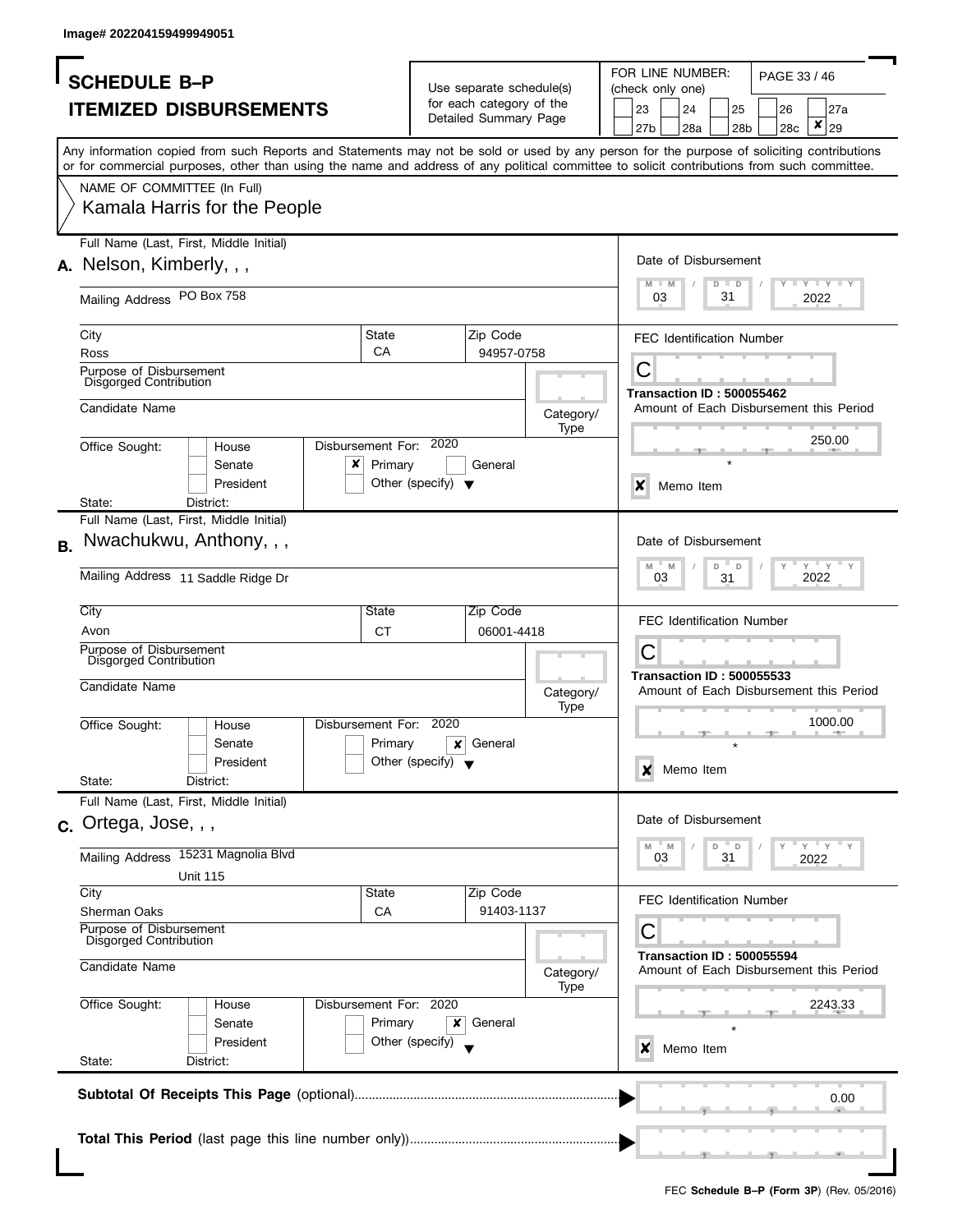|           | <b>SCHEDULE B-P</b>                               |                                                                                                                                                                                                                                                                                         |                         |                                      |                                                   |                   | FOR LINE NUMBER:<br>PAGE 34 / 46<br>(check only one) |           |                      |                 |                                  |                                                       |
|-----------|---------------------------------------------------|-----------------------------------------------------------------------------------------------------------------------------------------------------------------------------------------------------------------------------------------------------------------------------------------|-------------------------|--------------------------------------|---------------------------------------------------|-------------------|------------------------------------------------------|-----------|----------------------|-----------------|----------------------------------|-------------------------------------------------------|
|           |                                                   |                                                                                                                                                                                                                                                                                         |                         |                                      | Use separate schedule(s)                          |                   |                                                      |           |                      |                 |                                  |                                                       |
|           |                                                   | <b>ITEMIZED DISBURSEMENTS</b>                                                                                                                                                                                                                                                           |                         |                                      | for each category of the<br>Detailed Summary Page |                   |                                                      | 23        | 24                   | 25              | 26                               | 27a                                                   |
|           |                                                   |                                                                                                                                                                                                                                                                                         |                         |                                      |                                                   |                   |                                                      | 27b       | 28a                  | 28 <sub>b</sub> | 28c                              | ×<br>29                                               |
|           |                                                   | Any information copied from such Reports and Statements may not be sold or used by any person for the purpose of soliciting contributions<br>or for commercial purposes, other than using the name and address of any political committee to solicit contributions from such committee. |                         |                                      |                                                   |                   |                                                      |           |                      |                 |                                  |                                                       |
|           | NAME OF COMMITTEE (In Full)                       |                                                                                                                                                                                                                                                                                         |                         |                                      |                                                   |                   |                                                      |           |                      |                 |                                  |                                                       |
|           |                                                   | Kamala Harris for the People                                                                                                                                                                                                                                                            |                         |                                      |                                                   |                   |                                                      |           |                      |                 |                                  |                                                       |
|           | Full Name (Last, First, Middle Initial)           |                                                                                                                                                                                                                                                                                         |                         |                                      |                                                   |                   |                                                      |           |                      |                 |                                  |                                                       |
|           | $A.$ Osinoff, Troy, , ,                           |                                                                                                                                                                                                                                                                                         |                         |                                      |                                                   |                   |                                                      |           | Date of Disbursement |                 |                                  |                                                       |
|           |                                                   |                                                                                                                                                                                                                                                                                         |                         |                                      |                                                   |                   |                                                      | M<br>$-M$ |                      | $D$ $D$         |                                  | $\Box$ $\Upsilon$ $\Box$ $\Upsilon$ $\Box$ $\Upsilon$ |
|           | Mailing Address 11 Harrison St                    |                                                                                                                                                                                                                                                                                         |                         |                                      |                                                   |                   |                                                      | 03        |                      | 31              |                                  | 2022                                                  |
|           |                                                   |                                                                                                                                                                                                                                                                                         |                         |                                      |                                                   |                   |                                                      |           |                      |                 |                                  |                                                       |
|           | City                                              |                                                                                                                                                                                                                                                                                         | State                   |                                      | Zip Code                                          |                   |                                                      |           |                      |                 | <b>FEC Identification Number</b> |                                                       |
|           | New York                                          |                                                                                                                                                                                                                                                                                         | <b>NY</b>               |                                      | 10013-2837                                        |                   |                                                      | С         |                      |                 |                                  |                                                       |
|           | Purpose of Disbursement<br>Disgorged Contribution |                                                                                                                                                                                                                                                                                         |                         |                                      |                                                   |                   |                                                      |           |                      |                 |                                  |                                                       |
|           |                                                   |                                                                                                                                                                                                                                                                                         |                         |                                      |                                                   |                   |                                                      |           |                      |                 | <b>Transaction ID: 500055600</b> |                                                       |
|           | Candidate Name                                    |                                                                                                                                                                                                                                                                                         |                         |                                      |                                                   | Category/         |                                                      |           |                      |                 |                                  | Amount of Each Disbursement this Period               |
|           |                                                   |                                                                                                                                                                                                                                                                                         | Disbursement For: 2020  |                                      |                                                   | Type              |                                                      |           |                      |                 |                                  | 2800.00                                               |
|           | Office Sought:                                    | House                                                                                                                                                                                                                                                                                   |                         |                                      |                                                   |                   |                                                      |           |                      |                 |                                  |                                                       |
|           |                                                   | Senate                                                                                                                                                                                                                                                                                  | Primary                 | ×                                    | General                                           |                   |                                                      |           |                      |                 |                                  |                                                       |
|           |                                                   | President                                                                                                                                                                                                                                                                               |                         | Other (specify) $\blacktriangledown$ |                                                   |                   |                                                      | X         | Memo Item            |                 |                                  |                                                       |
|           | State:<br>Full Name (Last, First, Middle Initial) | District:                                                                                                                                                                                                                                                                               |                         |                                      |                                                   |                   |                                                      |           |                      |                 |                                  |                                                       |
|           |                                                   |                                                                                                                                                                                                                                                                                         |                         |                                      |                                                   |                   |                                                      |           |                      |                 |                                  |                                                       |
| <b>B.</b> | Ott, David, , ,                                   |                                                                                                                                                                                                                                                                                         |                         |                                      |                                                   |                   |                                                      |           | Date of Disbursement |                 |                                  |                                                       |
|           |                                                   |                                                                                                                                                                                                                                                                                         |                         |                                      |                                                   |                   |                                                      | $M - M$   |                      | D<br>D          |                                  | $Y = Y$                                               |
|           | Mailing Address 777 Panoramic Way                 |                                                                                                                                                                                                                                                                                         |                         |                                      |                                                   |                   |                                                      | 03        |                      | 31              |                                  | 2022                                                  |
|           | City                                              |                                                                                                                                                                                                                                                                                         | State                   |                                      | Zip Code                                          |                   |                                                      |           |                      |                 |                                  |                                                       |
|           | <b>Berkeley</b>                                   |                                                                                                                                                                                                                                                                                         | CA                      |                                      | 94704-2538                                        |                   |                                                      |           |                      |                 | <b>FEC Identification Number</b> |                                                       |
|           | Purpose of Disbursement                           |                                                                                                                                                                                                                                                                                         |                         |                                      |                                                   |                   |                                                      | С         |                      |                 |                                  |                                                       |
|           | Disgorged Contribution                            |                                                                                                                                                                                                                                                                                         |                         |                                      |                                                   |                   |                                                      |           |                      |                 |                                  |                                                       |
|           | Candidate Name                                    |                                                                                                                                                                                                                                                                                         |                         |                                      |                                                   |                   |                                                      |           |                      |                 | <b>Transaction ID: 500055609</b> | Amount of Each Disbursement this Period               |
|           |                                                   |                                                                                                                                                                                                                                                                                         |                         |                                      |                                                   | Category/<br>Type |                                                      |           |                      |                 |                                  |                                                       |
|           | Office Sought:                                    | House                                                                                                                                                                                                                                                                                   | Disbursement For: 2020  |                                      |                                                   |                   |                                                      |           |                      |                 |                                  | 500.00                                                |
|           |                                                   | Senate                                                                                                                                                                                                                                                                                  | Primary<br>$\mathbf{x}$ |                                      | General                                           |                   |                                                      |           |                      |                 |                                  |                                                       |
|           |                                                   | President                                                                                                                                                                                                                                                                               |                         | Other (specify) $\blacktriangledown$ |                                                   |                   |                                                      |           |                      |                 |                                  |                                                       |
|           | State:                                            | District:                                                                                                                                                                                                                                                                               |                         |                                      |                                                   |                   |                                                      | ×         | Memo Item            |                 |                                  |                                                       |
|           | Full Name (Last, First, Middle Initial)           |                                                                                                                                                                                                                                                                                         |                         |                                      |                                                   |                   |                                                      |           |                      |                 |                                  |                                                       |
|           |                                                   |                                                                                                                                                                                                                                                                                         |                         |                                      |                                                   |                   |                                                      |           | Date of Disbursement |                 |                                  |                                                       |
|           | c. Patel, Nikhil, , ,                             |                                                                                                                                                                                                                                                                                         |                         |                                      |                                                   |                   |                                                      |           |                      |                 |                                  |                                                       |
|           | Mailing Address 6319 Willow St                    |                                                                                                                                                                                                                                                                                         |                         |                                      |                                                   |                   |                                                      | M<br>03   | $- M$                | D<br>D<br>31    |                                  | " Y " Y<br>2022                                       |
|           |                                                   |                                                                                                                                                                                                                                                                                         |                         |                                      |                                                   |                   |                                                      |           |                      |                 |                                  |                                                       |
|           | City                                              |                                                                                                                                                                                                                                                                                         | State                   |                                      | Zip Code                                          |                   |                                                      |           |                      |                 | <b>FEC Identification Number</b> |                                                       |
|           | New Orleans                                       |                                                                                                                                                                                                                                                                                         | LA                      |                                      | 70118-6347                                        |                   |                                                      |           |                      |                 |                                  |                                                       |
|           | Purpose of Disbursement<br>Disgorged Contribution |                                                                                                                                                                                                                                                                                         |                         |                                      |                                                   |                   |                                                      | С         |                      |                 |                                  |                                                       |
|           | Candidate Name                                    |                                                                                                                                                                                                                                                                                         |                         |                                      |                                                   | Category/         |                                                      |           |                      |                 | <b>Transaction ID: 500055655</b> | Amount of Each Disbursement this Period               |
|           |                                                   |                                                                                                                                                                                                                                                                                         |                         |                                      |                                                   | Type              |                                                      |           |                      |                 |                                  |                                                       |
|           | Office Sought:                                    | House                                                                                                                                                                                                                                                                                   | Disbursement For: 2020  |                                      |                                                   |                   |                                                      |           |                      |                 |                                  | 5301.00                                               |
|           |                                                   | Senate                                                                                                                                                                                                                                                                                  | Primary                 | ×                                    | General                                           |                   |                                                      |           |                      |                 |                                  |                                                       |
|           |                                                   | President                                                                                                                                                                                                                                                                               |                         | Other (specify)                      |                                                   |                   |                                                      | x         | Memo Item            |                 |                                  |                                                       |
|           | State:                                            | District:                                                                                                                                                                                                                                                                               |                         |                                      |                                                   |                   |                                                      |           |                      |                 |                                  |                                                       |
|           |                                                   |                                                                                                                                                                                                                                                                                         |                         |                                      |                                                   |                   |                                                      |           |                      |                 |                                  |                                                       |
|           |                                                   |                                                                                                                                                                                                                                                                                         |                         |                                      |                                                   |                   |                                                      |           |                      |                 |                                  | 0.00                                                  |
|           |                                                   |                                                                                                                                                                                                                                                                                         |                         |                                      |                                                   |                   |                                                      |           |                      |                 |                                  |                                                       |
|           |                                                   |                                                                                                                                                                                                                                                                                         |                         |                                      |                                                   |                   |                                                      |           |                      |                 |                                  |                                                       |
|           |                                                   |                                                                                                                                                                                                                                                                                         |                         |                                      |                                                   |                   |                                                      |           |                      |                 |                                  |                                                       |
|           |                                                   |                                                                                                                                                                                                                                                                                         |                         |                                      |                                                   |                   |                                                      |           |                      |                 |                                  |                                                       |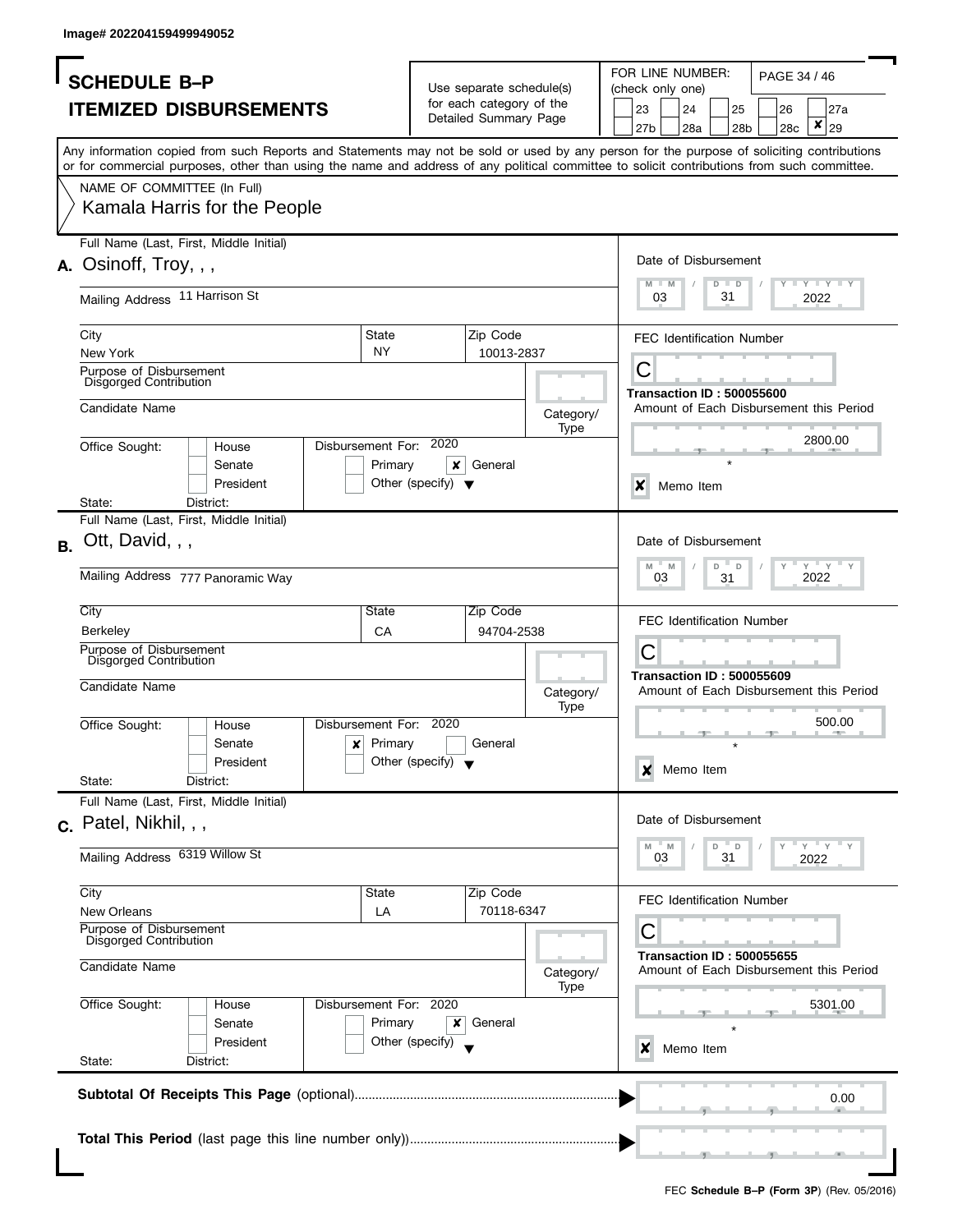|           | <b>SCHEDULE B-P</b>                                                                                                                                                                                                                                                                     |                                      |   | Use separate schedule(s) |                   | FOR LINE NUMBER:<br>PAGE 35 / 46<br>(check only one)<br>23<br>24<br>25<br>26<br>27a |         |                                  |         |                 |     |                         |                                         |
|-----------|-----------------------------------------------------------------------------------------------------------------------------------------------------------------------------------------------------------------------------------------------------------------------------------------|--------------------------------------|---|--------------------------|-------------------|-------------------------------------------------------------------------------------|---------|----------------------------------|---------|-----------------|-----|-------------------------|-----------------------------------------|
|           | <b>ITEMIZED DISBURSEMENTS</b>                                                                                                                                                                                                                                                           |                                      |   | for each category of the |                   |                                                                                     |         |                                  |         |                 |     |                         |                                         |
|           |                                                                                                                                                                                                                                                                                         |                                      |   | Detailed Summary Page    |                   |                                                                                     | 27b     | 28a                              |         | 28 <sub>b</sub> | 28c | ×                       | 29                                      |
|           |                                                                                                                                                                                                                                                                                         |                                      |   |                          |                   |                                                                                     |         |                                  |         |                 |     |                         |                                         |
|           | Any information copied from such Reports and Statements may not be sold or used by any person for the purpose of soliciting contributions<br>or for commercial purposes, other than using the name and address of any political committee to solicit contributions from such committee. |                                      |   |                          |                   |                                                                                     |         |                                  |         |                 |     |                         |                                         |
|           | NAME OF COMMITTEE (In Full)                                                                                                                                                                                                                                                             |                                      |   |                          |                   |                                                                                     |         |                                  |         |                 |     |                         |                                         |
|           | Kamala Harris for the People                                                                                                                                                                                                                                                            |                                      |   |                          |                   |                                                                                     |         |                                  |         |                 |     |                         |                                         |
|           | Full Name (Last, First, Middle Initial)                                                                                                                                                                                                                                                 |                                      |   |                          |                   |                                                                                     |         |                                  |         |                 |     |                         |                                         |
|           | A. Pippen, Karen, , ,                                                                                                                                                                                                                                                                   |                                      |   |                          |                   |                                                                                     |         | Date of Disbursement             |         |                 |     |                         |                                         |
|           |                                                                                                                                                                                                                                                                                         |                                      |   |                          |                   |                                                                                     | M       | $-M$                             | $D$ $D$ |                 |     | <b>LYLYLY</b>           |                                         |
|           | Mailing Address 623 E 87Th PI                                                                                                                                                                                                                                                           |                                      |   |                          |                   |                                                                                     | 03      |                                  | 31      |                 |     | 2022                    |                                         |
|           |                                                                                                                                                                                                                                                                                         |                                      |   |                          |                   |                                                                                     |         |                                  |         |                 |     |                         |                                         |
|           | City                                                                                                                                                                                                                                                                                    | State                                |   | Zip Code                 |                   |                                                                                     |         | <b>FEC Identification Number</b> |         |                 |     |                         |                                         |
|           | Chicago                                                                                                                                                                                                                                                                                 | IL                                   |   | 60619-6803               |                   |                                                                                     |         |                                  |         |                 |     |                         |                                         |
|           | Purpose of Disbursement<br><b>Disgorged Contribution</b>                                                                                                                                                                                                                                |                                      |   |                          |                   |                                                                                     | С       |                                  |         |                 |     |                         |                                         |
|           |                                                                                                                                                                                                                                                                                         |                                      |   |                          |                   |                                                                                     |         | <b>Transaction ID: 500055759</b> |         |                 |     |                         |                                         |
|           | Candidate Name                                                                                                                                                                                                                                                                          |                                      |   |                          | Category/         |                                                                                     |         |                                  |         |                 |     |                         | Amount of Each Disbursement this Period |
|           |                                                                                                                                                                                                                                                                                         |                                      |   |                          | Type              |                                                                                     |         |                                  |         |                 |     | 250.00                  |                                         |
|           | Disbursement For: 2020<br>Office Sought:<br>House                                                                                                                                                                                                                                       |                                      |   |                          |                   |                                                                                     |         |                                  |         |                 |     |                         |                                         |
|           | x<br>Senate                                                                                                                                                                                                                                                                             | Primary                              |   | General                  |                   |                                                                                     |         |                                  |         |                 |     |                         |                                         |
|           | President                                                                                                                                                                                                                                                                               | Other (specify) $\blacktriangledown$ |   |                          |                   |                                                                                     | X       | Memo Item                        |         |                 |     |                         |                                         |
|           | State:<br>District:<br>Full Name (Last, First, Middle Initial)                                                                                                                                                                                                                          |                                      |   |                          |                   |                                                                                     |         |                                  |         |                 |     |                         |                                         |
|           |                                                                                                                                                                                                                                                                                         |                                      |   |                          |                   |                                                                                     |         |                                  |         |                 |     |                         |                                         |
| <b>B.</b> | Pohlson, Matt, David,,                                                                                                                                                                                                                                                                  |                                      |   |                          |                   |                                                                                     |         | Date of Disbursement             |         |                 |     |                         |                                         |
|           | Mailing Address 4141 Glencoe Ave                                                                                                                                                                                                                                                        |                                      |   |                          |                   |                                                                                     | $M$ $M$ |                                  | D       | D               |     | $Y = Y$                 |                                         |
|           |                                                                                                                                                                                                                                                                                         |                                      |   |                          |                   |                                                                                     | 03      |                                  | 31      |                 |     | 2022                    |                                         |
|           | <b>Unit 512</b><br>City                                                                                                                                                                                                                                                                 | State                                |   | Zip Code                 |                   |                                                                                     |         |                                  |         |                 |     |                         |                                         |
|           | Marina Del Rey                                                                                                                                                                                                                                                                          | CA                                   |   | 90292-8841               |                   |                                                                                     |         | <b>FEC Identification Number</b> |         |                 |     |                         |                                         |
|           | Purpose of Disbursement                                                                                                                                                                                                                                                                 |                                      |   |                          |                   |                                                                                     | С       |                                  |         |                 |     |                         |                                         |
|           | Disgorged Contribution                                                                                                                                                                                                                                                                  |                                      |   |                          |                   |                                                                                     |         |                                  |         |                 |     |                         |                                         |
|           | Candidate Name                                                                                                                                                                                                                                                                          |                                      |   |                          |                   |                                                                                     |         | <b>Transaction ID: 500055775</b> |         |                 |     |                         | Amount of Each Disbursement this Period |
|           |                                                                                                                                                                                                                                                                                         |                                      |   |                          | Category/<br>Type |                                                                                     |         |                                  |         |                 |     |                         |                                         |
|           | Disbursement For: 2020<br>Office Sought:<br>House                                                                                                                                                                                                                                       |                                      |   |                          |                   |                                                                                     |         |                                  |         |                 |     |                         | 2800.00                                 |
|           | $\boldsymbol{\mathsf{x}}$<br>Senate                                                                                                                                                                                                                                                     | Primary                              |   | General                  |                   |                                                                                     |         |                                  |         |                 |     |                         |                                         |
|           | President                                                                                                                                                                                                                                                                               | Other (specify) $\bullet$            |   |                          |                   |                                                                                     |         |                                  |         |                 |     |                         |                                         |
|           | State:<br>District:                                                                                                                                                                                                                                                                     |                                      |   |                          |                   |                                                                                     | X       | Memo Item                        |         |                 |     |                         |                                         |
|           | Full Name (Last, First, Middle Initial)                                                                                                                                                                                                                                                 |                                      |   |                          |                   |                                                                                     |         |                                  |         |                 |     |                         |                                         |
|           | c. Powers, Alexander, , ,                                                                                                                                                                                                                                                               |                                      |   |                          |                   |                                                                                     |         | Date of Disbursement             |         |                 |     |                         |                                         |
|           |                                                                                                                                                                                                                                                                                         |                                      |   |                          |                   |                                                                                     | M       | M                                | D       | D               |     | $-\gamma$ $-\gamma$ $-$ |                                         |
|           | Mailing Address 995 5Th Ave                                                                                                                                                                                                                                                             |                                      |   |                          |                   |                                                                                     | 03      |                                  | 31      |                 |     | 2022                    |                                         |
|           |                                                                                                                                                                                                                                                                                         |                                      |   |                          |                   |                                                                                     |         |                                  |         |                 |     |                         |                                         |
|           | City                                                                                                                                                                                                                                                                                    | State                                |   | Zip Code                 |                   |                                                                                     |         | <b>FEC Identification Number</b> |         |                 |     |                         |                                         |
|           | New York                                                                                                                                                                                                                                                                                | <b>NY</b>                            |   | 10028-0125               |                   |                                                                                     |         |                                  |         |                 |     |                         |                                         |
|           | Purpose of Disbursement<br><b>Disgorged Contribution</b>                                                                                                                                                                                                                                |                                      |   |                          |                   |                                                                                     | С       |                                  |         |                 |     |                         |                                         |
|           | Candidate Name                                                                                                                                                                                                                                                                          |                                      |   |                          | Category/         |                                                                                     |         | <b>Transaction ID: 500055807</b> |         |                 |     |                         | Amount of Each Disbursement this Period |
|           |                                                                                                                                                                                                                                                                                         |                                      |   |                          | Type              |                                                                                     |         |                                  |         |                 |     |                         |                                         |
|           | Disbursement For: 2020<br>Office Sought:<br>House                                                                                                                                                                                                                                       |                                      |   |                          |                   |                                                                                     |         |                                  |         |                 |     |                         | 1388.00                                 |
|           | Senate                                                                                                                                                                                                                                                                                  | Primary                              | x | General                  |                   |                                                                                     |         |                                  |         |                 |     |                         |                                         |
|           | President                                                                                                                                                                                                                                                                               | Other (specify)                      |   |                          |                   |                                                                                     | x       | Memo Item                        |         |                 |     |                         |                                         |
|           | State:<br>District:                                                                                                                                                                                                                                                                     |                                      |   |                          |                   |                                                                                     |         |                                  |         |                 |     |                         |                                         |
|           |                                                                                                                                                                                                                                                                                         |                                      |   |                          |                   |                                                                                     |         |                                  |         |                 |     |                         |                                         |
|           |                                                                                                                                                                                                                                                                                         |                                      |   |                          |                   |                                                                                     |         |                                  |         |                 |     |                         | 0.00                                    |
|           |                                                                                                                                                                                                                                                                                         |                                      |   |                          |                   |                                                                                     |         |                                  |         |                 |     |                         |                                         |
|           |                                                                                                                                                                                                                                                                                         |                                      |   |                          |                   |                                                                                     |         |                                  |         |                 |     |                         |                                         |
|           |                                                                                                                                                                                                                                                                                         |                                      |   |                          |                   |                                                                                     |         |                                  |         |                 |     |                         |                                         |
|           |                                                                                                                                                                                                                                                                                         |                                      |   |                          |                   |                                                                                     |         |                                  |         |                 |     |                         |                                         |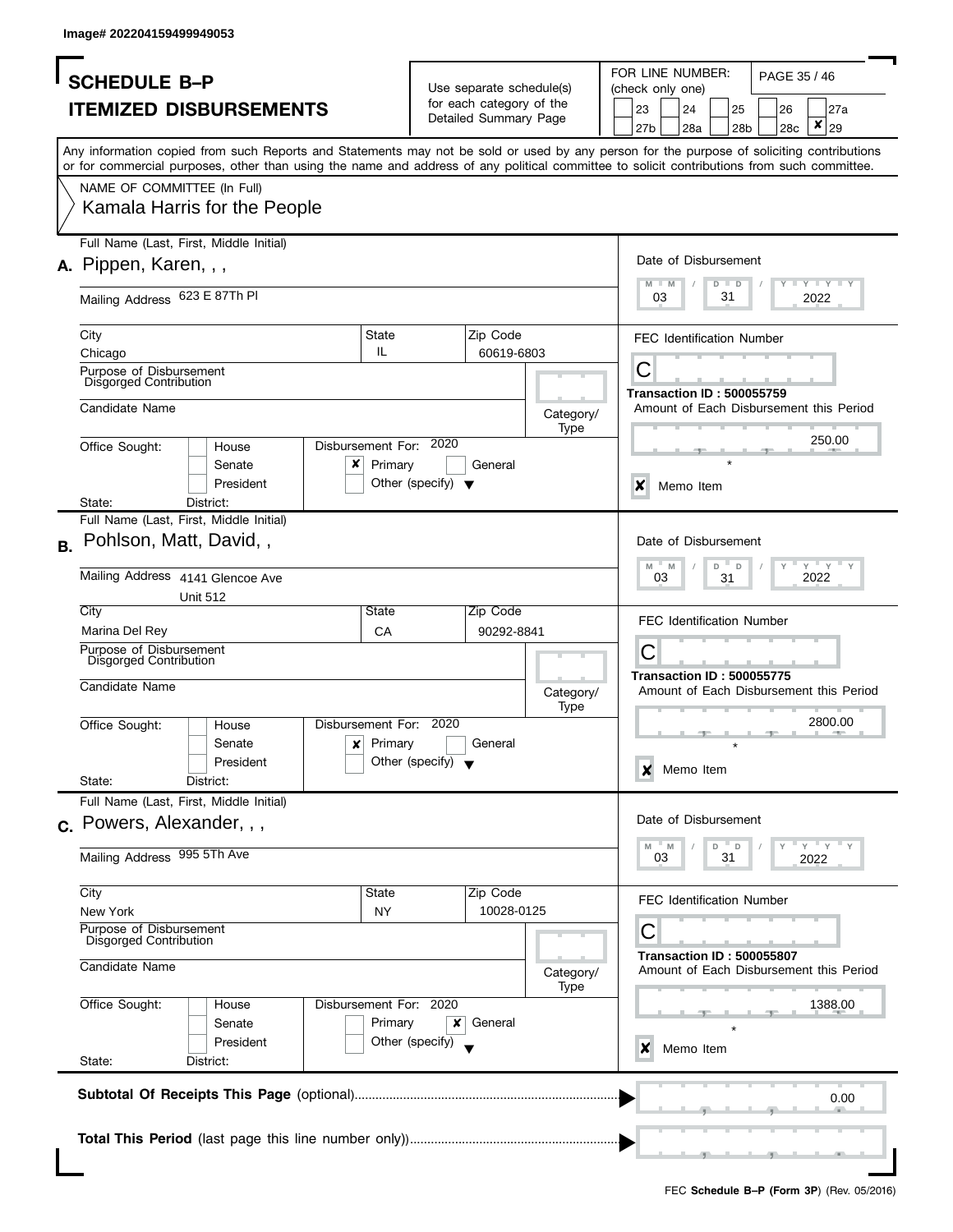| <b>SCHEDULE B-P</b>                                                                                                                                                                                                                                                                     | Use separate schedule(s)                          |                   | FOR LINE NUMBER:<br>PAGE 36 / 46<br>(check only one)                        |
|-----------------------------------------------------------------------------------------------------------------------------------------------------------------------------------------------------------------------------------------------------------------------------------------|---------------------------------------------------|-------------------|-----------------------------------------------------------------------------|
| <b>ITEMIZED DISBURSEMENTS</b>                                                                                                                                                                                                                                                           | for each category of the<br>Detailed Summary Page |                   | 23<br>24<br>25<br>26<br>27a                                                 |
|                                                                                                                                                                                                                                                                                         |                                                   |                   | ×<br>29<br>27 <sub>b</sub><br>28a<br>28 <sub>b</sub><br>28c                 |
| Any information copied from such Reports and Statements may not be sold or used by any person for the purpose of soliciting contributions<br>or for commercial purposes, other than using the name and address of any political committee to solicit contributions from such committee. |                                                   |                   |                                                                             |
| NAME OF COMMITTEE (In Full)                                                                                                                                                                                                                                                             |                                                   |                   |                                                                             |
| Kamala Harris for the People                                                                                                                                                                                                                                                            |                                                   |                   |                                                                             |
| Full Name (Last, First, Middle Initial)                                                                                                                                                                                                                                                 |                                                   |                   | Date of Disbursement                                                        |
| A. Rideout, Joi, Huckaby,,                                                                                                                                                                                                                                                              |                                                   |                   | <b>LEY LEY LEY</b><br>$M - M$<br>$D$ $D$                                    |
| Mailing Address 4847 Sylmar Ave                                                                                                                                                                                                                                                         |                                                   |                   | 31<br>03<br>2022                                                            |
| State<br>City                                                                                                                                                                                                                                                                           | Zip Code                                          |                   | <b>FEC Identification Number</b>                                            |
| CA<br>Van Nuys                                                                                                                                                                                                                                                                          |                                                   | 91423-1715        | С                                                                           |
| Purpose of Disbursement<br>Disgorged Contribution                                                                                                                                                                                                                                       |                                                   |                   | <b>Transaction ID: 500055960</b>                                            |
| Candidate Name                                                                                                                                                                                                                                                                          |                                                   | Category/         | Amount of Each Disbursement this Period                                     |
|                                                                                                                                                                                                                                                                                         |                                                   | Type              | 950.00                                                                      |
| Disbursement For:<br>Office Sought:<br>House                                                                                                                                                                                                                                            | 2020<br>General                                   |                   |                                                                             |
| Primary<br>Senate<br>President                                                                                                                                                                                                                                                          | ×<br>Other (specify) $\blacktriangledown$         |                   | X<br>Memo Item                                                              |
| State:<br>District:                                                                                                                                                                                                                                                                     |                                                   |                   |                                                                             |
| Full Name (Last, First, Middle Initial)                                                                                                                                                                                                                                                 |                                                   |                   |                                                                             |
| Rodriguez, Juan, V.,,<br>В.                                                                                                                                                                                                                                                             |                                                   |                   | Date of Disbursement<br>$Y = Y$<br>D<br>M<br>M<br>D                         |
| Mailing Address 1121 5Th Street NW                                                                                                                                                                                                                                                      |                                                   |                   | 03<br>2022<br>31                                                            |
| Suite B<br>City<br>State                                                                                                                                                                                                                                                                | Zip Code                                          |                   |                                                                             |
| Washington<br>DC                                                                                                                                                                                                                                                                        |                                                   | 20001-3605        | <b>FEC Identification Number</b>                                            |
| Purpose of Disbursement                                                                                                                                                                                                                                                                 |                                                   |                   | С                                                                           |
| <b>Disgorged Contribution</b>                                                                                                                                                                                                                                                           |                                                   |                   | <b>Transaction ID: 500056013</b>                                            |
| Candidate Name                                                                                                                                                                                                                                                                          |                                                   | Category/<br>Type | Amount of Each Disbursement this Period                                     |
| Disbursement For:<br>Office Sought:<br>House                                                                                                                                                                                                                                            | 2020                                              |                   | 1200.00                                                                     |
| Primary<br>Senate                                                                                                                                                                                                                                                                       | General<br>X                                      |                   |                                                                             |
| President                                                                                                                                                                                                                                                                               | Other (specify) $\blacktriangledown$              |                   | Memo Item<br>×                                                              |
| State:<br>District:<br>Full Name (Last, First, Middle Initial)                                                                                                                                                                                                                          |                                                   |                   |                                                                             |
| c. Rosales, Josephine, , ,                                                                                                                                                                                                                                                              |                                                   |                   | Date of Disbursement                                                        |
|                                                                                                                                                                                                                                                                                         |                                                   |                   | $-\gamma + \gamma$<br>M<br>D<br>D                                           |
| Mailing Address 2077 Vista Ave                                                                                                                                                                                                                                                          |                                                   |                   | M<br>03<br>31<br>2022                                                       |
| City<br>State                                                                                                                                                                                                                                                                           | Zip Code                                          |                   | <b>FEC Identification Number</b>                                            |
| Arcadia<br>CA                                                                                                                                                                                                                                                                           |                                                   | 91006-1547        |                                                                             |
| Purpose of Disbursement<br>Disgorged Contribution                                                                                                                                                                                                                                       |                                                   |                   | С                                                                           |
| Candidate Name                                                                                                                                                                                                                                                                          |                                                   | Category/<br>Type | <b>Transaction ID: 500056036</b><br>Amount of Each Disbursement this Period |
| Disbursement For: 2020<br>Office Sought:<br>House                                                                                                                                                                                                                                       |                                                   |                   | 2800.00                                                                     |
|                                                                                                                                                                                                                                                                                         | General<br>×                                      |                   |                                                                             |
| Primary<br>Senate                                                                                                                                                                                                                                                                       |                                                   |                   | Memo Item<br>x                                                              |
| President                                                                                                                                                                                                                                                                               | Other (specify)                                   |                   |                                                                             |
| State:<br>District:                                                                                                                                                                                                                                                                     |                                                   |                   |                                                                             |
|                                                                                                                                                                                                                                                                                         |                                                   |                   |                                                                             |
|                                                                                                                                                                                                                                                                                         |                                                   |                   | 0.00                                                                        |
|                                                                                                                                                                                                                                                                                         |                                                   |                   |                                                                             |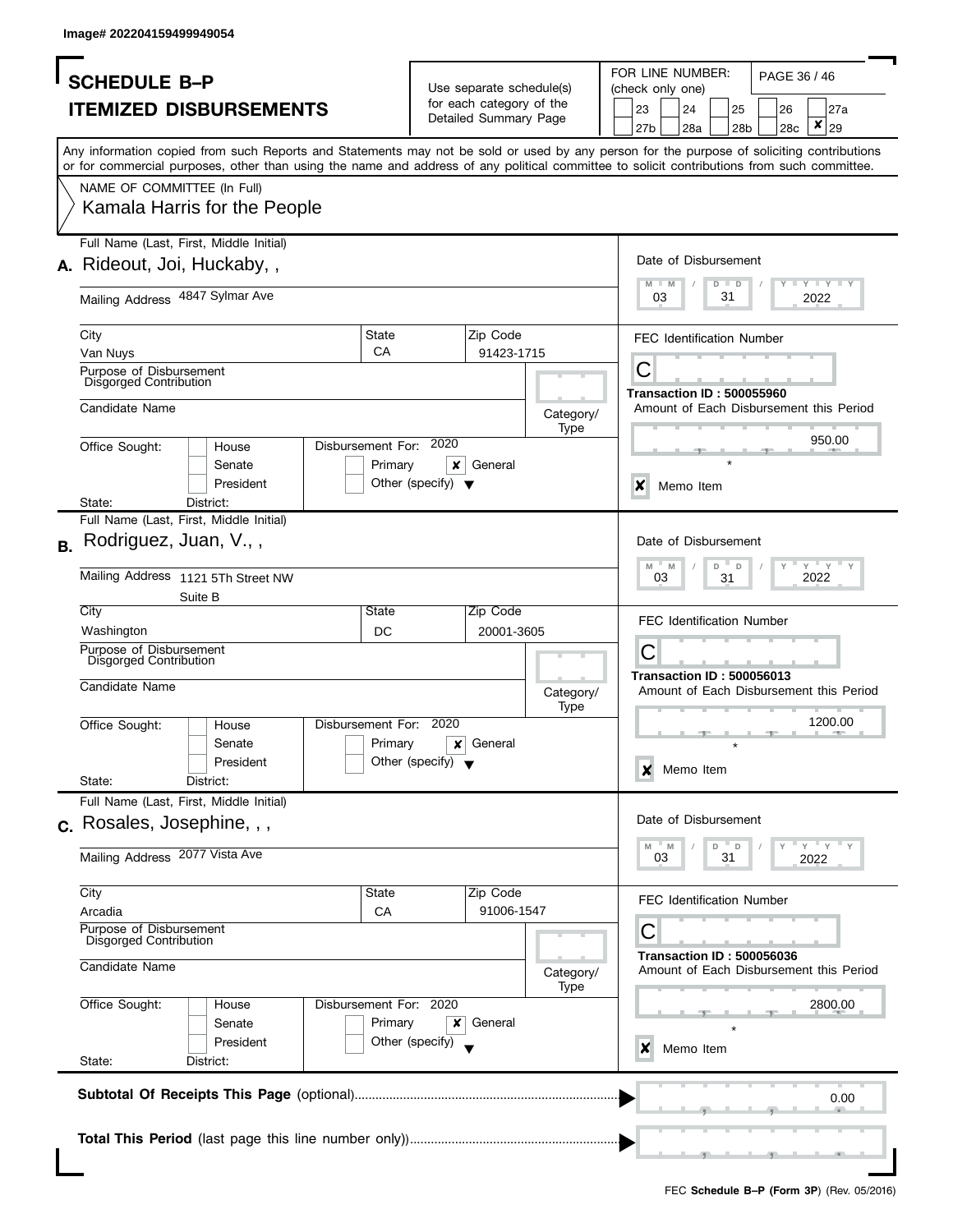|           | <b>SCHEDULE B-P</b>                               |                                                                                                                                                                                                                                                                                         |                           |                                      | Use separate schedule(s) |           | FOR LINE NUMBER:<br>PAGE 37 / 46<br>(check only one)<br>27a |         |                                         |               |                       |           |                                 |                                         |
|-----------|---------------------------------------------------|-----------------------------------------------------------------------------------------------------------------------------------------------------------------------------------------------------------------------------------------------------------------------------------------|---------------------------|--------------------------------------|--------------------------|-----------|-------------------------------------------------------------|---------|-----------------------------------------|---------------|-----------------------|-----------|---------------------------------|-----------------------------------------|
|           |                                                   | <b>ITEMIZED DISBURSEMENTS</b>                                                                                                                                                                                                                                                           |                           |                                      | for each category of the |           |                                                             | 23      | 24                                      |               |                       |           |                                 |                                         |
|           |                                                   |                                                                                                                                                                                                                                                                                         |                           |                                      | Detailed Summary Page    |           |                                                             | 27b     | 28a                                     |               | 25<br>28 <sub>b</sub> | 26<br>28c | ×                               | 29                                      |
|           |                                                   |                                                                                                                                                                                                                                                                                         |                           |                                      |                          |           |                                                             |         |                                         |               |                       |           |                                 |                                         |
|           |                                                   | Any information copied from such Reports and Statements may not be sold or used by any person for the purpose of soliciting contributions<br>or for commercial purposes, other than using the name and address of any political committee to solicit contributions from such committee. |                           |                                      |                          |           |                                                             |         |                                         |               |                       |           |                                 |                                         |
|           | NAME OF COMMITTEE (In Full)                       |                                                                                                                                                                                                                                                                                         |                           |                                      |                          |           |                                                             |         |                                         |               |                       |           |                                 |                                         |
|           |                                                   | Kamala Harris for the People                                                                                                                                                                                                                                                            |                           |                                      |                          |           |                                                             |         |                                         |               |                       |           |                                 |                                         |
|           |                                                   | Full Name (Last, First, Middle Initial)                                                                                                                                                                                                                                                 |                           |                                      |                          |           |                                                             |         |                                         |               |                       |           |                                 |                                         |
|           | A. Rothkopf, David, , ,                           |                                                                                                                                                                                                                                                                                         |                           |                                      |                          |           |                                                             |         | Date of Disbursement                    |               |                       |           |                                 |                                         |
|           | Mailing Address 82 Whitehead Rd                   |                                                                                                                                                                                                                                                                                         |                           |                                      |                          |           |                                                             | M<br>03 | $-M$                                    | $D$ $D$<br>31 |                       |           | <b>LYLYLY</b><br>2022           |                                         |
|           | City                                              |                                                                                                                                                                                                                                                                                         | State                     |                                      | Zip Code                 |           |                                                             |         |                                         |               |                       |           |                                 |                                         |
|           | Morristown                                        |                                                                                                                                                                                                                                                                                         | <b>NJ</b>                 |                                      | 07960-4824               |           |                                                             |         | <b>FEC Identification Number</b>        |               |                       |           |                                 |                                         |
|           | Purpose of Disbursement                           |                                                                                                                                                                                                                                                                                         |                           |                                      |                          |           |                                                             | С       |                                         |               |                       |           |                                 |                                         |
|           | Disgorged Contribution                            |                                                                                                                                                                                                                                                                                         |                           |                                      |                          |           |                                                             |         | <b>Transaction ID: 500056055</b>        |               |                       |           |                                 |                                         |
|           | Candidate Name                                    |                                                                                                                                                                                                                                                                                         |                           |                                      |                          | Category/ |                                                             |         | Amount of Each Disbursement this Period |               |                       |           |                                 |                                         |
|           |                                                   |                                                                                                                                                                                                                                                                                         |                           |                                      |                          | Type      |                                                             |         |                                         |               |                       |           |                                 |                                         |
|           | Office Sought:                                    | House                                                                                                                                                                                                                                                                                   |                           | Disbursement For: 2020               |                          |           |                                                             |         |                                         |               |                       |           | 1000.00                         |                                         |
|           |                                                   | x<br>Senate                                                                                                                                                                                                                                                                             | Primary                   |                                      | General                  |           |                                                             |         |                                         |               |                       |           |                                 |                                         |
|           |                                                   | President                                                                                                                                                                                                                                                                               |                           | Other (specify) $\blacktriangledown$ |                          |           |                                                             | X       | Memo Item                               |               |                       |           |                                 |                                         |
|           | State:                                            | District:                                                                                                                                                                                                                                                                               |                           |                                      |                          |           |                                                             |         |                                         |               |                       |           |                                 |                                         |
|           |                                                   | Full Name (Last, First, Middle Initial)                                                                                                                                                                                                                                                 |                           |                                      |                          |           |                                                             |         |                                         |               |                       |           |                                 |                                         |
| <b>B.</b> |                                                   | Sabiston, Norma, Jane,,                                                                                                                                                                                                                                                                 |                           |                                      |                          |           |                                                             | $M$ $M$ | Date of Disbursement                    | D             | D                     |           | $Y = Y$                         |                                         |
|           | Mailing Address 1122 Philip St                    |                                                                                                                                                                                                                                                                                         |                           |                                      |                          |           |                                                             | 03      |                                         | 31            |                       |           | 2022                            |                                         |
|           | City                                              |                                                                                                                                                                                                                                                                                         | State                     |                                      | Zip Code                 |           |                                                             |         | <b>FEC Identification Number</b>        |               |                       |           |                                 |                                         |
|           | <b>New Orleans</b>                                |                                                                                                                                                                                                                                                                                         | LA                        |                                      | 70130-5653               |           |                                                             |         |                                         |               |                       |           |                                 |                                         |
|           | Purpose of Disbursement<br>Disgorged Contribution |                                                                                                                                                                                                                                                                                         |                           |                                      |                          |           |                                                             | С       |                                         |               |                       |           |                                 |                                         |
|           |                                                   |                                                                                                                                                                                                                                                                                         |                           |                                      |                          |           |                                                             |         | <b>Transaction ID: 500056101</b>        |               |                       |           |                                 |                                         |
|           | Candidate Name                                    |                                                                                                                                                                                                                                                                                         |                           |                                      |                          | Category/ |                                                             |         |                                         |               |                       |           |                                 | Amount of Each Disbursement this Period |
|           |                                                   |                                                                                                                                                                                                                                                                                         |                           | Disbursement For: 2020               |                          | Type      |                                                             |         |                                         |               |                       |           |                                 | 500.00                                  |
|           | Office Sought:                                    | House                                                                                                                                                                                                                                                                                   | Primary                   |                                      | General                  |           |                                                             |         |                                         |               |                       |           |                                 |                                         |
|           |                                                   | Senate<br>President                                                                                                                                                                                                                                                                     | $\boldsymbol{\mathsf{x}}$ | Other (specify) $\bullet$            |                          |           |                                                             |         |                                         |               |                       |           |                                 |                                         |
|           | State:                                            | District:                                                                                                                                                                                                                                                                               |                           |                                      |                          |           |                                                             | X       | Memo Item                               |               |                       |           |                                 |                                         |
|           |                                                   | Full Name (Last, First, Middle Initial)                                                                                                                                                                                                                                                 |                           |                                      |                          |           |                                                             |         |                                         |               |                       |           |                                 |                                         |
|           | $c.$ Savoca, Maggie, $, ,$                        |                                                                                                                                                                                                                                                                                         |                           |                                      |                          |           |                                                             |         | Date of Disbursement                    |               |                       |           |                                 |                                         |
|           |                                                   |                                                                                                                                                                                                                                                                                         |                           |                                      |                          |           |                                                             |         |                                         |               |                       |           |                                 |                                         |
|           | Mailing Address 106 Woodruff PI                   |                                                                                                                                                                                                                                                                                         |                           |                                      |                          |           |                                                             | M<br>03 | M                                       | D<br>31       | D                     |           | $-\gamma$ $-\gamma$ $-$<br>2022 |                                         |
|           | City                                              |                                                                                                                                                                                                                                                                                         | State                     |                                      | Zip Code                 |           |                                                             |         |                                         |               |                       |           |                                 |                                         |
|           | Fanwood                                           |                                                                                                                                                                                                                                                                                         | <b>NJ</b>                 |                                      | 07023-1138               |           |                                                             |         | <b>FEC Identification Number</b>        |               |                       |           |                                 |                                         |
|           | Purpose of Disbursement<br>Disgorged Contribution |                                                                                                                                                                                                                                                                                         |                           |                                      |                          |           |                                                             | С       |                                         |               |                       |           |                                 |                                         |
|           | Candidate Name                                    |                                                                                                                                                                                                                                                                                         |                           |                                      |                          | Category/ |                                                             |         | <b>Transaction ID: 500056139</b>        |               |                       |           |                                 | Amount of Each Disbursement this Period |
|           |                                                   |                                                                                                                                                                                                                                                                                         |                           |                                      |                          | Type      |                                                             |         |                                         |               |                       |           |                                 |                                         |
|           | Office Sought:                                    | House                                                                                                                                                                                                                                                                                   |                           | Disbursement For: 2020               |                          |           |                                                             |         |                                         |               |                       |           |                                 | 464.12                                  |
|           |                                                   | Senate                                                                                                                                                                                                                                                                                  | Primary                   | x                                    | General                  |           |                                                             |         |                                         |               |                       |           |                                 |                                         |
|           |                                                   | President                                                                                                                                                                                                                                                                               |                           | Other (specify)                      |                          |           |                                                             | x       | Memo Item                               |               |                       |           |                                 |                                         |
|           | State:                                            | District:                                                                                                                                                                                                                                                                               |                           |                                      |                          |           |                                                             |         |                                         |               |                       |           |                                 |                                         |
|           |                                                   |                                                                                                                                                                                                                                                                                         |                           |                                      |                          |           |                                                             |         |                                         |               |                       |           |                                 |                                         |
|           |                                                   |                                                                                                                                                                                                                                                                                         |                           |                                      |                          |           |                                                             |         |                                         |               |                       |           |                                 | 0.00                                    |
|           |                                                   |                                                                                                                                                                                                                                                                                         |                           |                                      |                          |           |                                                             |         |                                         |               |                       |           |                                 |                                         |
|           |                                                   |                                                                                                                                                                                                                                                                                         |                           |                                      |                          |           |                                                             |         |                                         |               |                       |           |                                 |                                         |
|           |                                                   |                                                                                                                                                                                                                                                                                         |                           |                                      |                          |           |                                                             |         |                                         |               |                       |           |                                 |                                         |
|           |                                                   |                                                                                                                                                                                                                                                                                         |                           |                                      |                          |           |                                                             |         |                                         |               |                       |           |                                 |                                         |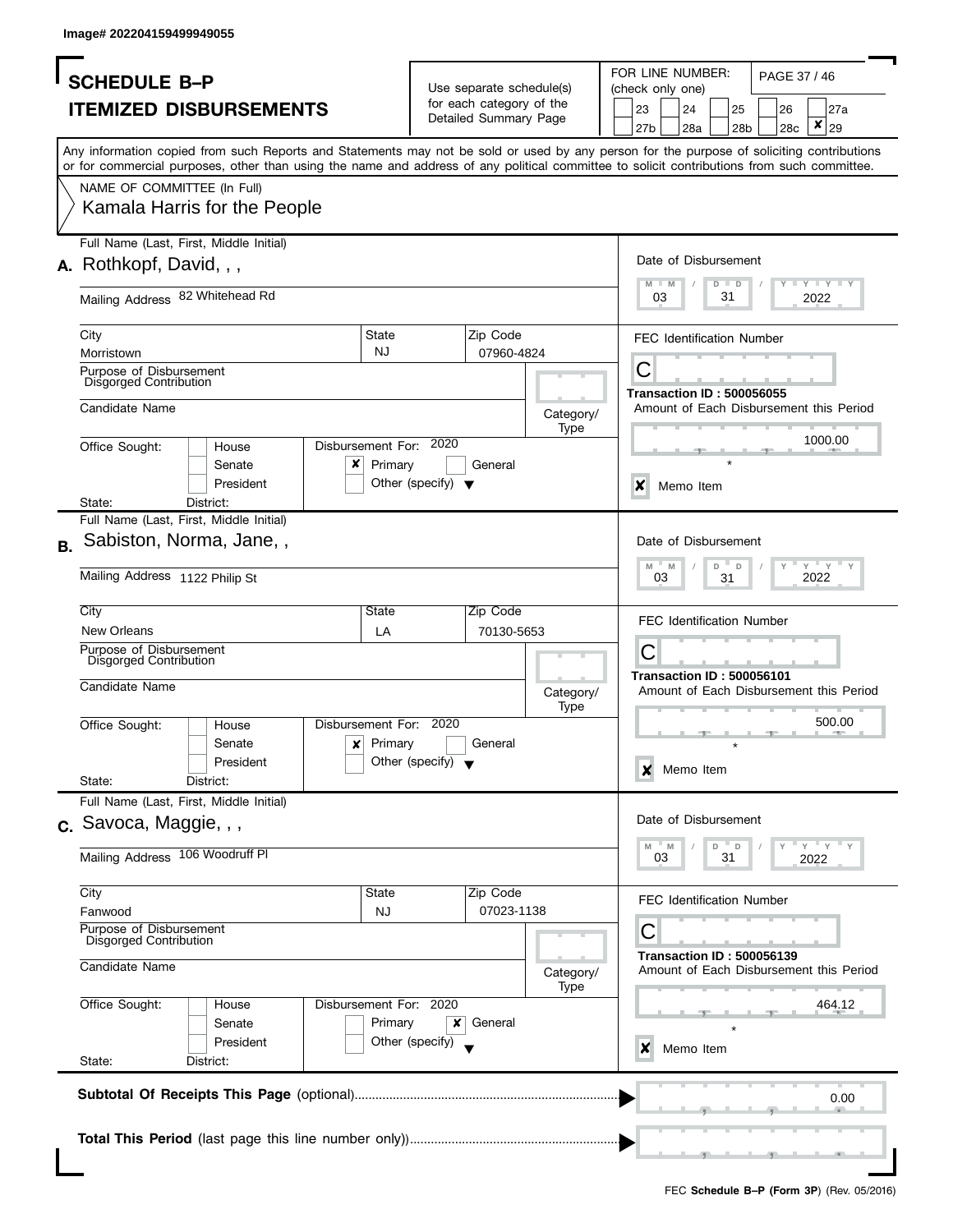| <b>SCHEDULE B-P</b>                                                                                                                        |                        |                                      | Use separate schedule(s) |           | FOR LINE NUMBER:<br>PAGE 38 / 46<br>(check only one)<br>23<br>24 |                           |                                  |   |                       |           |                                         |
|--------------------------------------------------------------------------------------------------------------------------------------------|------------------------|--------------------------------------|--------------------------|-----------|------------------------------------------------------------------|---------------------------|----------------------------------|---|-----------------------|-----------|-----------------------------------------|
|                                                                                                                                            |                        |                                      | for each category of the |           |                                                                  |                           |                                  |   |                       |           |                                         |
| <b>ITEMIZED DISBURSEMENTS</b>                                                                                                              |                        |                                      | Detailed Summary Page    |           |                                                                  | 27 <sub>b</sub>           | 28a                              |   | 25<br>28 <sub>b</sub> | 26<br>28c | 27a<br>×<br>29                          |
| Any information copied from such Reports and Statements may not be sold or used by any person for the purpose of soliciting contributions  |                        |                                      |                          |           |                                                                  |                           |                                  |   |                       |           |                                         |
| or for commercial purposes, other than using the name and address of any political committee to solicit contributions from such committee. |                        |                                      |                          |           |                                                                  |                           |                                  |   |                       |           |                                         |
| NAME OF COMMITTEE (In Full)<br>Kamala Harris for the People                                                                                |                        |                                      |                          |           |                                                                  |                           |                                  |   |                       |           |                                         |
|                                                                                                                                            |                        |                                      |                          |           |                                                                  |                           |                                  |   |                       |           |                                         |
| Full Name (Last, First, Middle Initial)                                                                                                    |                        |                                      |                          |           |                                                                  |                           | Date of Disbursement             |   |                       |           |                                         |
| $A.$ Shetty, Jay, , ,                                                                                                                      |                        |                                      |                          |           |                                                                  | $M - M$                   |                                  |   | $D$ $D$               |           | $T$ $Y$ $T$ $Y$ $T$ $Y$                 |
| 1550 N El Centro Ave<br><b>Mailing Address</b>                                                                                             |                        |                                      |                          |           |                                                                  | 03                        |                                  |   | 31                    |           | 2022                                    |
| Ph <sub>2</sub>                                                                                                                            |                        |                                      |                          |           |                                                                  |                           |                                  |   |                       |           |                                         |
| City<br>Los Angeles                                                                                                                        | State<br>CA            |                                      | Zip Code<br>90028-6497   |           |                                                                  |                           | <b>FEC Identification Number</b> |   |                       |           |                                         |
| Purpose of Disbursement                                                                                                                    |                        |                                      |                          |           |                                                                  | C                         |                                  |   |                       |           |                                         |
| <b>Disgorged Contribution</b>                                                                                                              |                        |                                      |                          |           |                                                                  |                           | <b>Transaction ID: 500056296</b> |   |                       |           |                                         |
| Candidate Name                                                                                                                             |                        |                                      |                          | Category/ |                                                                  |                           |                                  |   |                       |           | Amount of Each Disbursement this Period |
|                                                                                                                                            | Disbursement For:      | 2020                                 |                          | Type      |                                                                  |                           |                                  |   |                       |           | 2800.00                                 |
| Office Sought:<br>House<br>Senate                                                                                                          | Primary                | ×                                    | General                  |           |                                                                  |                           |                                  |   |                       |           |                                         |
| President                                                                                                                                  |                        | Other (specify) $\blacktriangledown$ |                          |           |                                                                  | $\boldsymbol{\mathsf{x}}$ | Memo Item                        |   |                       |           |                                         |
| State:<br>District:                                                                                                                        |                        |                                      |                          |           |                                                                  |                           |                                  |   |                       |           |                                         |
| Full Name (Last, First, Middle Initial)                                                                                                    |                        |                                      |                          |           |                                                                  |                           |                                  |   |                       |           |                                         |
| Spencer, Alfre, Woodard,,<br>В.                                                                                                            |                        |                                      |                          |           |                                                                  |                           | Date of Disbursement             |   |                       |           |                                         |
| Mailing Address 602 Bay St                                                                                                                 |                        |                                      |                          |           |                                                                  | M                         | M<br>03                          | D | $\mathsf D$<br>31     |           | $-\gamma + \gamma + \gamma$<br>2022     |
| City                                                                                                                                       | <b>State</b>           |                                      | Zip Code                 |           |                                                                  |                           | <b>FEC Identification Number</b> |   |                       |           |                                         |
| Santa Monica<br>Purpose of Disbursement                                                                                                    | CA                     |                                      | 90405-1215               |           |                                                                  |                           |                                  |   |                       |           |                                         |
| Disgorged Contribution                                                                                                                     |                        |                                      |                          |           |                                                                  | С                         |                                  |   |                       |           |                                         |
| Candidate Name                                                                                                                             |                        |                                      |                          | Category/ |                                                                  |                           | Transaction ID: 500056448        |   |                       |           | Amount of Each Disbursement this Period |
| Office Sought:<br>House                                                                                                                    | Disbursement For:      | 2020                                 |                          | Type      |                                                                  |                           |                                  |   |                       |           | 2800.00                                 |
| Senate                                                                                                                                     | Primary                | ×                                    | General                  |           |                                                                  |                           |                                  |   |                       |           |                                         |
| President                                                                                                                                  |                        | Other (specify) $\blacktriangledown$ |                          |           |                                                                  | x                         | Memo Item                        |   |                       |           |                                         |
| State:<br>District:                                                                                                                        |                        |                                      |                          |           |                                                                  |                           |                                  |   |                       |           |                                         |
| Full Name (Last, First, Middle Initial)                                                                                                    |                        |                                      |                          |           |                                                                  |                           | Date of Disbursement             |   |                       |           |                                         |
| $c.$ Stern, Eve, $,$ ,                                                                                                                     |                        |                                      |                          |           |                                                                  |                           |                                  |   |                       |           | $-\gamma + \gamma$                      |
| Mailing Address 2701 E Mabel St                                                                                                            |                        |                                      |                          |           |                                                                  | M                         | M<br>03                          | D | $\mathsf D$<br>31     |           | 2022                                    |
| City                                                                                                                                       | State                  |                                      | Zip Code                 |           |                                                                  |                           | <b>FEC Identification Number</b> |   |                       |           |                                         |
| Tucson                                                                                                                                     | AZ                     |                                      | 85716-3837               |           |                                                                  |                           |                                  |   |                       |           |                                         |
| Purpose of Disbursement<br>Disgorged Contribution                                                                                          |                        |                                      |                          |           |                                                                  | С                         |                                  |   |                       |           |                                         |
| Candidate Name                                                                                                                             |                        |                                      |                          | Category/ |                                                                  |                           | <b>Transaction ID: 500056513</b> |   |                       |           | Amount of Each Disbursement this Period |
| Office Sought:<br>House                                                                                                                    | Disbursement For: 2020 |                                      |                          | Type      |                                                                  |                           |                                  |   |                       |           | 250.00                                  |
| Senate                                                                                                                                     | Primary<br>x           |                                      | General                  |           |                                                                  |                           |                                  |   |                       |           |                                         |
| President                                                                                                                                  |                        | Other (specify)                      |                          |           |                                                                  | x                         | Memo Item                        |   |                       |           |                                         |
| State:<br>District:                                                                                                                        |                        |                                      |                          |           |                                                                  |                           |                                  |   |                       |           |                                         |
|                                                                                                                                            |                        |                                      |                          |           |                                                                  |                           |                                  |   |                       |           |                                         |
|                                                                                                                                            |                        |                                      |                          |           |                                                                  |                           |                                  |   |                       |           | 0.00                                    |
|                                                                                                                                            |                        |                                      |                          |           |                                                                  |                           |                                  |   |                       |           |                                         |
|                                                                                                                                            |                        |                                      |                          |           |                                                                  |                           |                                  |   |                       |           |                                         |
|                                                                                                                                            |                        |                                      |                          |           |                                                                  |                           |                                  |   |                       |           |                                         |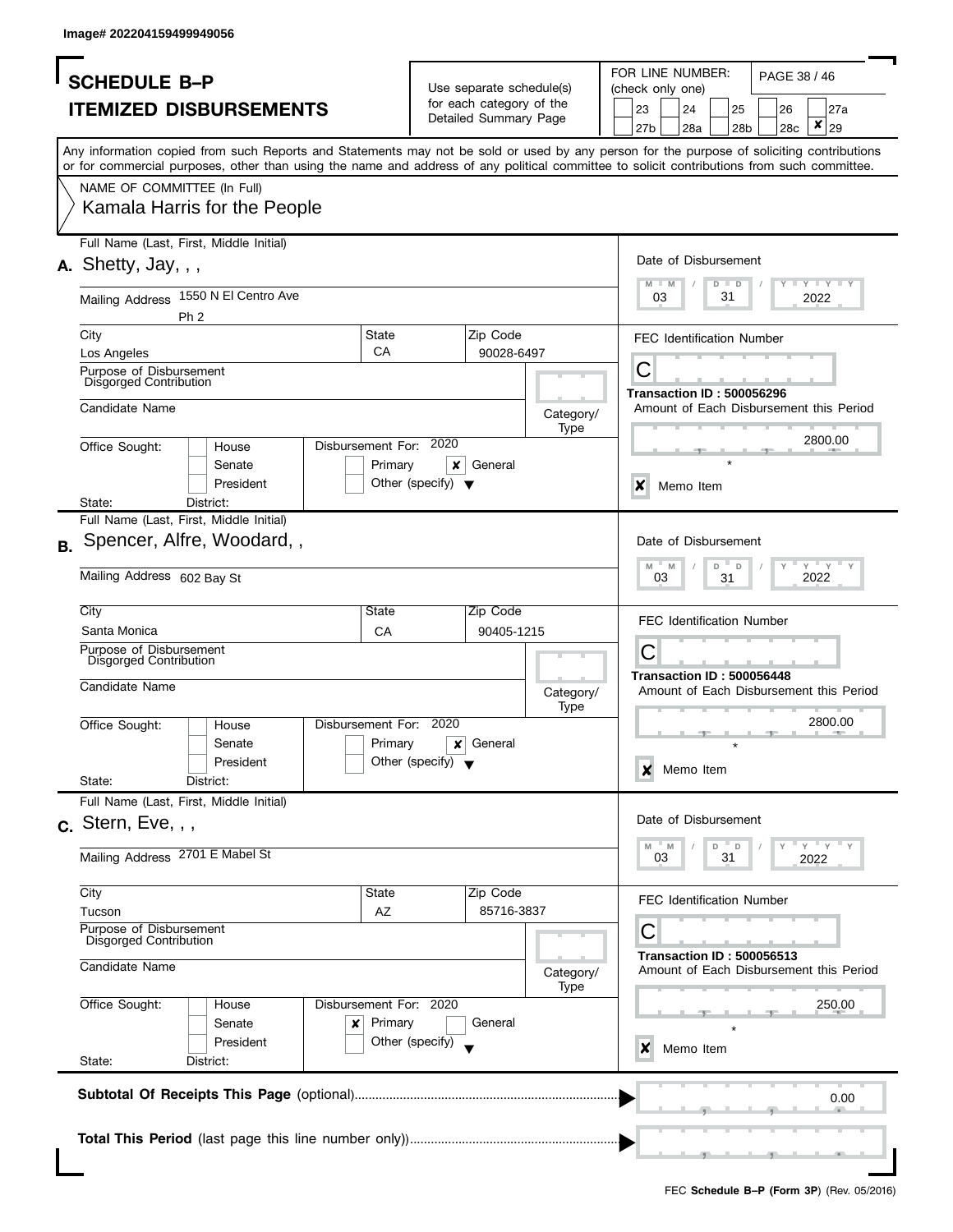| <b>SCHEDULE B-P</b><br><b>ITEMIZED DISBURSEMENTS</b><br>Any information copied from such Reports and Statements may not be sold or used by any person for the purpose of soliciting contributions<br>or for commercial purposes, other than using the name and address of any political committee to solicit contributions from such committee.<br>NAME OF COMMITTEE (In Full)<br>Kamala Harris for the People |                                      | Use separate schedule(s)<br>for each category of the<br>Detailed Summary Page |                   |                                                             | 23            | 24                                                                      |                        |  |  |                                                               |
|----------------------------------------------------------------------------------------------------------------------------------------------------------------------------------------------------------------------------------------------------------------------------------------------------------------------------------------------------------------------------------------------------------------|--------------------------------------|-------------------------------------------------------------------------------|-------------------|-------------------------------------------------------------|---------------|-------------------------------------------------------------------------|------------------------|--|--|---------------------------------------------------------------|
|                                                                                                                                                                                                                                                                                                                                                                                                                |                                      |                                                                               |                   |                                                             |               | FOR LINE NUMBER:<br>PAGE 39 / 46<br>(check only one)<br>25<br>27a<br>26 |                        |  |  |                                                               |
|                                                                                                                                                                                                                                                                                                                                                                                                                |                                      |                                                                               |                   | ×<br>29<br>27 <sub>b</sub><br>28a<br>28 <sub>b</sub><br>28c |               |                                                                         |                        |  |  |                                                               |
|                                                                                                                                                                                                                                                                                                                                                                                                                |                                      |                                                                               |                   |                                                             |               |                                                                         |                        |  |  |                                                               |
|                                                                                                                                                                                                                                                                                                                                                                                                                |                                      |                                                                               |                   |                                                             |               |                                                                         |                        |  |  |                                                               |
|                                                                                                                                                                                                                                                                                                                                                                                                                |                                      |                                                                               |                   |                                                             |               |                                                                         |                        |  |  |                                                               |
|                                                                                                                                                                                                                                                                                                                                                                                                                |                                      |                                                                               |                   |                                                             |               |                                                                         |                        |  |  |                                                               |
|                                                                                                                                                                                                                                                                                                                                                                                                                |                                      |                                                                               |                   |                                                             |               |                                                                         |                        |  |  |                                                               |
|                                                                                                                                                                                                                                                                                                                                                                                                                |                                      |                                                                               |                   |                                                             |               |                                                                         |                        |  |  |                                                               |
| Full Name (Last, First, Middle Initial)                                                                                                                                                                                                                                                                                                                                                                        |                                      |                                                                               |                   |                                                             |               |                                                                         |                        |  |  |                                                               |
| A. Stiefel, Barbara, , ,                                                                                                                                                                                                                                                                                                                                                                                       |                                      |                                                                               |                   |                                                             |               | Date of Disbursement                                                    |                        |  |  |                                                               |
| Mailing Address 700 Coral Way                                                                                                                                                                                                                                                                                                                                                                                  |                                      |                                                                               |                   |                                                             | $M - M$<br>03 |                                                                         | $D$ $D$<br>31          |  |  | Y TY TY TY<br>2022                                            |
| Apt 3                                                                                                                                                                                                                                                                                                                                                                                                          |                                      |                                                                               |                   |                                                             |               |                                                                         |                        |  |  |                                                               |
| State<br>City                                                                                                                                                                                                                                                                                                                                                                                                  |                                      | Zip Code                                                                      |                   |                                                             |               | <b>FEC Identification Number</b>                                        |                        |  |  |                                                               |
| FL<br><b>Coral Gables</b>                                                                                                                                                                                                                                                                                                                                                                                      |                                      | 33134-4868                                                                    |                   |                                                             |               |                                                                         |                        |  |  |                                                               |
| Purpose of Disbursement<br><b>Disgorged Contribution</b>                                                                                                                                                                                                                                                                                                                                                       |                                      |                                                                               |                   |                                                             | С             |                                                                         |                        |  |  |                                                               |
|                                                                                                                                                                                                                                                                                                                                                                                                                |                                      |                                                                               |                   |                                                             |               | <b>Transaction ID: 500056531</b>                                        |                        |  |  |                                                               |
| Candidate Name                                                                                                                                                                                                                                                                                                                                                                                                 |                                      |                                                                               | Category/         |                                                             |               |                                                                         |                        |  |  | Amount of Each Disbursement this Period                       |
| Disbursement For:<br>Office Sought:<br>House                                                                                                                                                                                                                                                                                                                                                                   | 2020                                 |                                                                               | Type              |                                                             |               |                                                                         |                        |  |  | 2000.00                                                       |
| Senate                                                                                                                                                                                                                                                                                                                                                                                                         | Primary<br>x                         | General                                                                       |                   |                                                             |               |                                                                         |                        |  |  |                                                               |
| President                                                                                                                                                                                                                                                                                                                                                                                                      | Other (specify) $\blacktriangledown$ |                                                                               |                   |                                                             | X             | Memo Item                                                               |                        |  |  |                                                               |
| State:<br>District:                                                                                                                                                                                                                                                                                                                                                                                            |                                      |                                                                               |                   |                                                             |               |                                                                         |                        |  |  |                                                               |
| Full Name (Last, First, Middle Initial)                                                                                                                                                                                                                                                                                                                                                                        |                                      |                                                                               |                   |                                                             |               |                                                                         |                        |  |  |                                                               |
| Stone, Eric, , ,                                                                                                                                                                                                                                                                                                                                                                                               |                                      |                                                                               |                   |                                                             |               | Date of Disbursement                                                    |                        |  |  |                                                               |
| Mailing Address 10 Waterside Plz                                                                                                                                                                                                                                                                                                                                                                               |                                      |                                                                               |                   |                                                             | M<br>03       | M                                                                       | D<br>D<br>31           |  |  | $\gamma$ $\gamma$ $\gamma$ $\gamma$ $\gamma$ $\gamma$<br>2022 |
| Apt 35D                                                                                                                                                                                                                                                                                                                                                                                                        |                                      |                                                                               |                   |                                                             |               |                                                                         |                        |  |  |                                                               |
| City<br>State                                                                                                                                                                                                                                                                                                                                                                                                  |                                      | Zip Code                                                                      |                   |                                                             |               | <b>FEC Identification Number</b>                                        |                        |  |  |                                                               |
| New York<br>NY                                                                                                                                                                                                                                                                                                                                                                                                 |                                      | 10010-2649                                                                    |                   |                                                             |               |                                                                         |                        |  |  |                                                               |
| Purpose of Disbursement<br><b>Disgorged Contribution</b>                                                                                                                                                                                                                                                                                                                                                       |                                      |                                                                               |                   |                                                             | Ĉ             |                                                                         |                        |  |  |                                                               |
| Candidate Name                                                                                                                                                                                                                                                                                                                                                                                                 |                                      |                                                                               |                   |                                                             |               | <b>Transaction ID: 500056545</b>                                        |                        |  |  |                                                               |
|                                                                                                                                                                                                                                                                                                                                                                                                                |                                      |                                                                               | Category/<br>Type |                                                             |               |                                                                         |                        |  |  | Amount of Each Disbursement this Period                       |
| Disbursement For:<br>Office Sought:<br>House                                                                                                                                                                                                                                                                                                                                                                   | 2020                                 |                                                                               |                   |                                                             |               |                                                                         |                        |  |  | 2500.00                                                       |
| Senate                                                                                                                                                                                                                                                                                                                                                                                                         | Primary<br>×                         | General                                                                       |                   |                                                             |               |                                                                         |                        |  |  |                                                               |
| President                                                                                                                                                                                                                                                                                                                                                                                                      | Other (specify) $\blacktriangledown$ |                                                                               |                   |                                                             | x             | Memo Item                                                               |                        |  |  |                                                               |
| State:<br>District:                                                                                                                                                                                                                                                                                                                                                                                            |                                      |                                                                               |                   |                                                             |               |                                                                         |                        |  |  |                                                               |
| Full Name (Last, First, Middle Initial)                                                                                                                                                                                                                                                                                                                                                                        |                                      |                                                                               |                   |                                                             |               |                                                                         |                        |  |  |                                                               |
| $c.$ Sullivan, Pat, , ,                                                                                                                                                                                                                                                                                                                                                                                        |                                      |                                                                               |                   |                                                             |               | Date of Disbursement                                                    |                        |  |  |                                                               |
| Mailing Address 3509 Crooks Rd                                                                                                                                                                                                                                                                                                                                                                                 |                                      |                                                                               |                   |                                                             | M<br>03       | M                                                                       | D<br>$\mathsf D$<br>31 |  |  | $-\gamma + \gamma + \gamma$<br>2022                           |
|                                                                                                                                                                                                                                                                                                                                                                                                                |                                      |                                                                               |                   |                                                             |               |                                                                         |                        |  |  |                                                               |
| City<br>State                                                                                                                                                                                                                                                                                                                                                                                                  |                                      | Zip Code                                                                      |                   |                                                             |               | <b>FEC Identification Number</b>                                        |                        |  |  |                                                               |
| Royal Oak<br>MI                                                                                                                                                                                                                                                                                                                                                                                                |                                      | 48073-2422                                                                    |                   |                                                             |               |                                                                         |                        |  |  |                                                               |
| Purpose of Disbursement<br>Disgorged Contribution                                                                                                                                                                                                                                                                                                                                                              |                                      |                                                                               |                   |                                                             | C             |                                                                         |                        |  |  |                                                               |
| Candidate Name                                                                                                                                                                                                                                                                                                                                                                                                 |                                      |                                                                               |                   |                                                             |               | <b>Transaction ID: 500056583</b>                                        |                        |  |  | Amount of Each Disbursement this Period                       |
|                                                                                                                                                                                                                                                                                                                                                                                                                |                                      |                                                                               | Category/<br>Type |                                                             |               |                                                                         |                        |  |  |                                                               |
| Office Sought:<br>Disbursement For: 2020<br>House                                                                                                                                                                                                                                                                                                                                                              |                                      |                                                                               |                   |                                                             |               |                                                                         |                        |  |  | 1407.81                                                       |
| Senate                                                                                                                                                                                                                                                                                                                                                                                                         | Primary<br>x                         | General                                                                       |                   |                                                             |               |                                                                         |                        |  |  |                                                               |
| President                                                                                                                                                                                                                                                                                                                                                                                                      | Other (specify)                      |                                                                               |                   |                                                             | x             | Memo Item                                                               |                        |  |  |                                                               |
| State:<br>District:                                                                                                                                                                                                                                                                                                                                                                                            |                                      |                                                                               |                   |                                                             |               |                                                                         |                        |  |  |                                                               |
|                                                                                                                                                                                                                                                                                                                                                                                                                |                                      |                                                                               |                   |                                                             |               |                                                                         |                        |  |  |                                                               |
|                                                                                                                                                                                                                                                                                                                                                                                                                |                                      |                                                                               |                   |                                                             |               |                                                                         |                        |  |  | 0.00                                                          |
|                                                                                                                                                                                                                                                                                                                                                                                                                |                                      |                                                                               |                   |                                                             |               |                                                                         |                        |  |  |                                                               |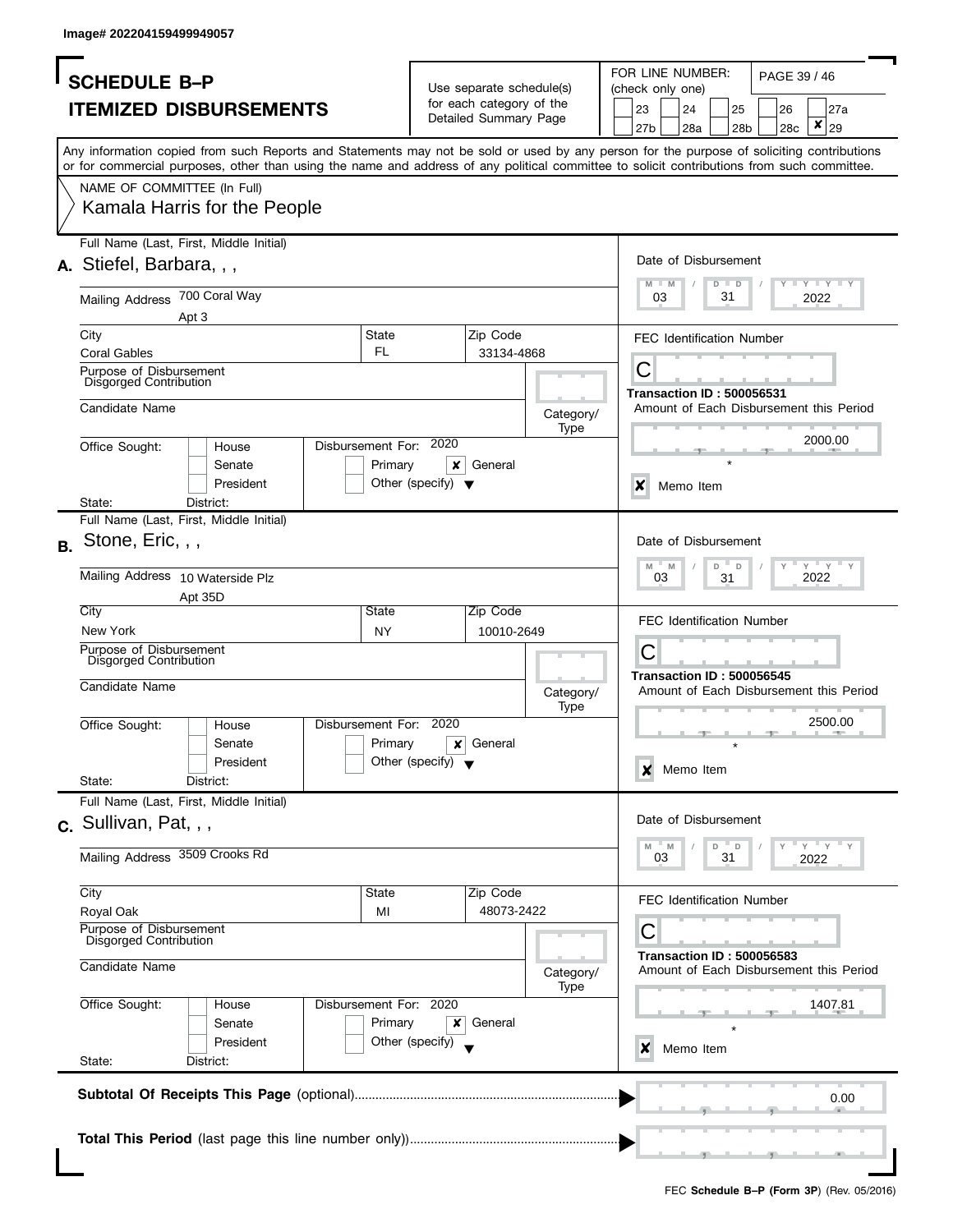|           | <b>SCHEDULE B-P</b>                               |                                                                                                                                                                                                                                                                                         |                    |                                           | Use separate schedule(s) |                   | FOR LINE NUMBER:<br>PAGE 40 / 46<br>(check only one)<br>23<br>24<br>25<br>26<br>27a |                 |                                  |               |                 |     |                                         |
|-----------|---------------------------------------------------|-----------------------------------------------------------------------------------------------------------------------------------------------------------------------------------------------------------------------------------------------------------------------------------------|--------------------|-------------------------------------------|--------------------------|-------------------|-------------------------------------------------------------------------------------|-----------------|----------------------------------|---------------|-----------------|-----|-----------------------------------------|
|           |                                                   | <b>ITEMIZED DISBURSEMENTS</b>                                                                                                                                                                                                                                                           |                    |                                           | for each category of the |                   |                                                                                     |                 |                                  |               |                 |     |                                         |
|           |                                                   |                                                                                                                                                                                                                                                                                         |                    |                                           | Detailed Summary Page    |                   |                                                                                     | 27 <sub>b</sub> | 28a                              |               | 28 <sub>b</sub> | 28c | $\pmb{\times}$<br>29                    |
|           |                                                   | Any information copied from such Reports and Statements may not be sold or used by any person for the purpose of soliciting contributions<br>or for commercial purposes, other than using the name and address of any political committee to solicit contributions from such committee. |                    |                                           |                          |                   |                                                                                     |                 |                                  |               |                 |     |                                         |
|           | NAME OF COMMITTEE (In Full)                       |                                                                                                                                                                                                                                                                                         |                    |                                           |                          |                   |                                                                                     |                 |                                  |               |                 |     |                                         |
|           |                                                   | Kamala Harris for the People                                                                                                                                                                                                                                                            |                    |                                           |                          |                   |                                                                                     |                 |                                  |               |                 |     |                                         |
|           | Tehrany Md, Armin, , ,                            | Full Name (Last, First, Middle Initial)                                                                                                                                                                                                                                                 |                    |                                           |                          |                   |                                                                                     |                 | Date of Disbursement             |               |                 |     |                                         |
|           | Mailing Address 330 E 75Th St                     |                                                                                                                                                                                                                                                                                         |                    |                                           |                          |                   |                                                                                     | M<br>M<br>03    |                                  | $D$ $D$<br>31 |                 |     | <b>LYLYL</b><br>2022                    |
| City      | New York                                          |                                                                                                                                                                                                                                                                                         | State<br><b>NY</b> |                                           | Zip Code<br>10021-3082   |                   |                                                                                     |                 | <b>FEC Identification Number</b> |               |                 |     |                                         |
|           | Purpose of Disbursement<br>Disgorged Contribution |                                                                                                                                                                                                                                                                                         |                    |                                           |                          |                   |                                                                                     | С               | <b>Transaction ID: 500056640</b> |               |                 |     |                                         |
|           | Candidate Name                                    |                                                                                                                                                                                                                                                                                         |                    |                                           |                          | Category/         |                                                                                     |                 |                                  |               |                 |     | Amount of Each Disbursement this Period |
|           | Office Sought:                                    | House                                                                                                                                                                                                                                                                                   |                    | Disbursement For: 2020                    |                          | Type              |                                                                                     |                 |                                  |               |                 |     | 1000.00                                 |
|           |                                                   | Senate                                                                                                                                                                                                                                                                                  |                    | Primary<br>x                              | General                  |                   |                                                                                     |                 |                                  |               |                 |     |                                         |
|           |                                                   | President                                                                                                                                                                                                                                                                               |                    | Other (specify) $\blacktriangledown$      |                          |                   |                                                                                     | X               | Memo Item                        |               |                 |     |                                         |
| State:    |                                                   | District:<br>Full Name (Last, First, Middle Initial)                                                                                                                                                                                                                                    |                    |                                           |                          |                   |                                                                                     |                 |                                  |               |                 |     |                                         |
| <b>B.</b> |                                                   | Thomas-Graham, Pamela, , ,                                                                                                                                                                                                                                                              |                    |                                           |                          |                   |                                                                                     |                 | Date of Disbursement             |               |                 |     |                                         |
|           |                                                   | Mailing Address 233 S Greeley Ave                                                                                                                                                                                                                                                       |                    |                                           |                          |                   |                                                                                     | M<br>03         | $-M$                             | D<br>D<br>31  |                 |     | $Y = Y$<br>2022                         |
| City      |                                                   |                                                                                                                                                                                                                                                                                         | State              |                                           | Zip Code                 |                   |                                                                                     |                 | <b>FEC Identification Number</b> |               |                 |     |                                         |
|           | Chappaqua<br>Purpose of Disbursement              |                                                                                                                                                                                                                                                                                         | <b>NY</b>          |                                           | 10514-3336               |                   |                                                                                     | C               |                                  |               |                 |     |                                         |
|           | Disgorged Contribution                            |                                                                                                                                                                                                                                                                                         |                    |                                           |                          |                   |                                                                                     |                 | <b>Transaction ID: 500056678</b> |               |                 |     |                                         |
|           | Candidate Name                                    |                                                                                                                                                                                                                                                                                         |                    |                                           |                          | Category/<br>Type |                                                                                     |                 |                                  |               |                 |     | Amount of Each Disbursement this Period |
|           | Office Sought:                                    | House                                                                                                                                                                                                                                                                                   | Disbursement For:  | 2020                                      |                          |                   |                                                                                     |                 |                                  |               |                 |     | 2000.00                                 |
|           |                                                   | Senate<br>President                                                                                                                                                                                                                                                                     |                    | Primary<br>×<br>Other (specify) $\bullet$ | General                  |                   |                                                                                     |                 |                                  |               |                 |     |                                         |
| State:    |                                                   | District:                                                                                                                                                                                                                                                                               |                    |                                           |                          |                   |                                                                                     | x               | Memo Item                        |               |                 |     |                                         |
|           |                                                   | Full Name (Last, First, Middle Initial)                                                                                                                                                                                                                                                 |                    |                                           |                          |                   |                                                                                     |                 |                                  |               |                 |     |                                         |
|           | c. Thornton, David, , ,                           |                                                                                                                                                                                                                                                                                         |                    |                                           |                          |                   |                                                                                     | M               | Date of Disbursement<br>M        | D<br>D        |                 |     | $=$ $Y =$ $X =$                         |
|           |                                                   | Mailing Address 900 Stonefield Cir                                                                                                                                                                                                                                                      |                    |                                           |                          |                   |                                                                                     | 03              |                                  | 31            |                 |     | 2022                                    |
| City      |                                                   | Apt 903                                                                                                                                                                                                                                                                                 | State              |                                           | Zip Code                 |                   |                                                                                     |                 |                                  |               |                 |     |                                         |
|           | Mauston                                           |                                                                                                                                                                                                                                                                                         |                    | WI                                        | 53948-1681               |                   |                                                                                     |                 | <b>FEC Identification Number</b> |               |                 |     |                                         |
|           | Purpose of Disbursement<br>Disgorged Contribution |                                                                                                                                                                                                                                                                                         |                    |                                           |                          |                   |                                                                                     | С               | <b>Transaction ID: 500056696</b> |               |                 |     |                                         |
|           | Candidate Name                                    |                                                                                                                                                                                                                                                                                         |                    |                                           |                          | Category/<br>Type |                                                                                     |                 |                                  |               |                 |     | Amount of Each Disbursement this Period |
|           | Office Sought:                                    | House<br>Senate                                                                                                                                                                                                                                                                         |                    | Disbursement For: 2020<br>Primary<br>×    | General                  |                   |                                                                                     |                 |                                  |               |                 |     | 900.00                                  |
| State:    |                                                   | President<br>District:                                                                                                                                                                                                                                                                  |                    | Other (specify)                           |                          |                   |                                                                                     | x               | Memo Item                        |               |                 |     |                                         |
|           |                                                   |                                                                                                                                                                                                                                                                                         |                    |                                           |                          |                   |                                                                                     |                 |                                  |               |                 |     |                                         |
|           |                                                   |                                                                                                                                                                                                                                                                                         |                    |                                           |                          |                   |                                                                                     |                 |                                  |               |                 |     | 0.00                                    |
|           |                                                   |                                                                                                                                                                                                                                                                                         |                    |                                           |                          |                   |                                                                                     |                 |                                  |               |                 |     |                                         |
|           |                                                   |                                                                                                                                                                                                                                                                                         |                    |                                           |                          |                   |                                                                                     |                 |                                  |               |                 |     |                                         |
|           |                                                   |                                                                                                                                                                                                                                                                                         |                    |                                           |                          |                   |                                                                                     |                 |                                  |               |                 |     |                                         |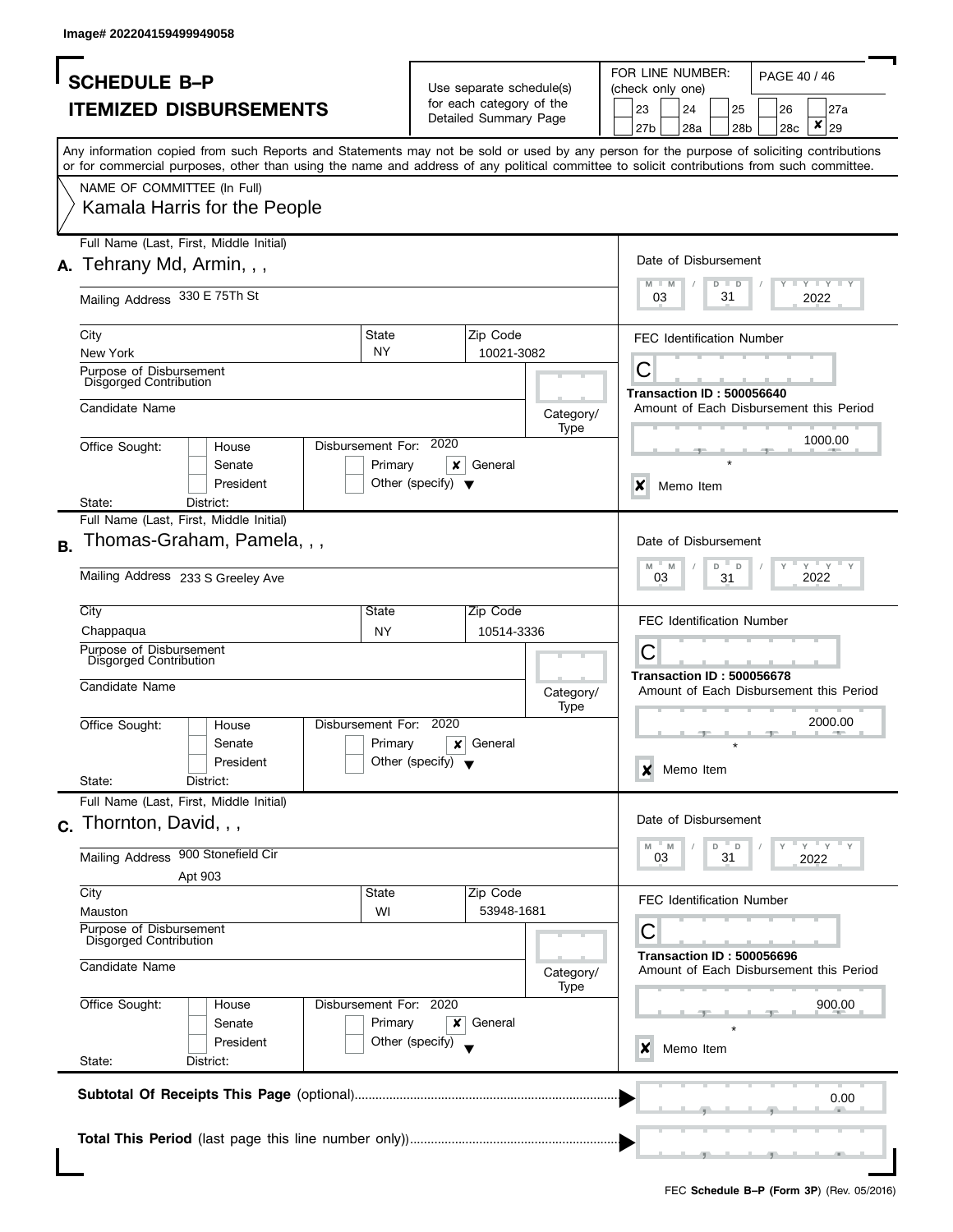|           | <b>SCHEDULE B-P</b>                                                                                                                                                                                                                                                                     |                                              |                                      |                                                      |                   |           | FOR LINE NUMBER:                 |         |                       | PAGE 41 / 46 |                                         |
|-----------|-----------------------------------------------------------------------------------------------------------------------------------------------------------------------------------------------------------------------------------------------------------------------------------------|----------------------------------------------|--------------------------------------|------------------------------------------------------|-------------------|-----------|----------------------------------|---------|-----------------------|--------------|-----------------------------------------|
|           |                                                                                                                                                                                                                                                                                         |                                              |                                      | Use separate schedule(s)<br>for each category of the |                   |           | (check only one)                 |         |                       |              |                                         |
|           | <b>ITEMIZED DISBURSEMENTS</b>                                                                                                                                                                                                                                                           |                                              |                                      | Detailed Summary Page                                |                   | 23<br>27b | 24<br>28a                        |         | 25<br>28 <sub>b</sub> | 26<br>28c    | 27a<br>×<br>29                          |
|           | Any information copied from such Reports and Statements may not be sold or used by any person for the purpose of soliciting contributions<br>or for commercial purposes, other than using the name and address of any political committee to solicit contributions from such committee. |                                              |                                      |                                                      |                   |           |                                  |         |                       |              |                                         |
|           | NAME OF COMMITTEE (In Full)                                                                                                                                                                                                                                                             |                                              |                                      |                                                      |                   |           |                                  |         |                       |              |                                         |
|           | Kamala Harris for the People                                                                                                                                                                                                                                                            |                                              |                                      |                                                      |                   |           |                                  |         |                       |              |                                         |
|           | Full Name (Last, First, Middle Initial)<br>Tsakopoulos, Angelo, , ,                                                                                                                                                                                                                     |                                              |                                      |                                                      |                   | $M - M$   | Date of Disbursement             | $D$ $D$ |                       |              | <b>LIVELY LI</b>                        |
|           | Mailing Address 280 Lee St                                                                                                                                                                                                                                                              |                                              |                                      |                                                      |                   | 03        |                                  | 31      |                       |              | 2022                                    |
|           | City<br>Oakland                                                                                                                                                                                                                                                                         | State<br>CA                                  |                                      | Zip Code<br>94610-4369                               |                   |           | <b>FEC Identification Number</b> |         |                       |              |                                         |
|           | Purpose of Disbursement<br>Disgorged Contribution                                                                                                                                                                                                                                       |                                              |                                      |                                                      |                   | С         | <b>Transaction ID: 500056767</b> |         |                       |              |                                         |
|           | Candidate Name                                                                                                                                                                                                                                                                          |                                              |                                      |                                                      | Category/<br>Type |           |                                  |         |                       |              | Amount of Each Disbursement this Period |
|           | Office Sought:<br>House<br>×<br>Senate                                                                                                                                                                                                                                                  | Disbursement For:<br>Primary                 | 2020                                 | General                                              |                   |           |                                  |         |                       |              | 899.13                                  |
|           | President<br>State:<br>District:                                                                                                                                                                                                                                                        |                                              | Other (specify) $\blacktriangledown$ |                                                      |                   | X         | Memo Item                        |         |                       |              |                                         |
|           | Full Name (Last, First, Middle Initial)                                                                                                                                                                                                                                                 |                                              |                                      |                                                      |                   |           |                                  |         |                       |              |                                         |
| <b>B.</b> | Warner, Mary, Ruth,,                                                                                                                                                                                                                                                                    |                                              |                                      |                                                      |                   | M         | Date of Disbursement<br>M        | D       | D                     |              | $Y = Y$                                 |
|           | Mailing Address 2110 The Hwy                                                                                                                                                                                                                                                            |                                              |                                      |                                                      |                   |           | 03                               | 31      |                       |              | 2022                                    |
|           | City<br>Wilmington                                                                                                                                                                                                                                                                      | State<br>DE                                  |                                      | Zip Code<br>19810-4059                               |                   |           | <b>FEC Identification Number</b> |         |                       |              |                                         |
|           | Purpose of Disbursement<br>Disgorged Contribution                                                                                                                                                                                                                                       |                                              |                                      |                                                      |                   | С         | <b>Transaction ID: 500056914</b> |         |                       |              |                                         |
|           | Candidate Name                                                                                                                                                                                                                                                                          |                                              |                                      |                                                      | Category/<br>Type |           |                                  |         |                       |              | Amount of Each Disbursement this Period |
|           | Office Sought:<br>House<br>Senate                                                                                                                                                                                                                                                       | Disbursement For:<br>Primary<br>$\mathsf{x}$ | 2020                                 | General                                              |                   |           |                                  |         |                       |              | 250.00                                  |
|           | President<br>State:<br>District:                                                                                                                                                                                                                                                        |                                              | Other (specify) $\blacktriangledown$ |                                                      |                   | X         | Memo Item                        |         |                       |              |                                         |
|           | Full Name (Last, First, Middle Initial)                                                                                                                                                                                                                                                 |                                              |                                      |                                                      |                   |           |                                  |         |                       |              |                                         |
|           | c. Wassong, David, , ,                                                                                                                                                                                                                                                                  |                                              |                                      |                                                      |                   | M         | Date of Disbursement<br>M        | D       | D                     | Y            | $=$ $Y$ $+$ $Y$ $+$                     |
|           | Mailing Address 115 E 67Th St                                                                                                                                                                                                                                                           |                                              |                                      |                                                      |                   |           | 03                               | 31      |                       |              | 2022                                    |
|           | City<br>New York                                                                                                                                                                                                                                                                        | State<br>ΝY                                  |                                      | Zip Code<br>10065-5990                               |                   |           | <b>FEC Identification Number</b> |         |                       |              |                                         |
|           | Purpose of Disbursement<br>Disgorged Contribution                                                                                                                                                                                                                                       |                                              |                                      |                                                      |                   | C         |                                  |         |                       |              |                                         |
|           | Candidate Name                                                                                                                                                                                                                                                                          |                                              |                                      |                                                      | Category/<br>Type |           | <b>Transaction ID: 500056931</b> |         |                       |              | Amount of Each Disbursement this Period |
|           | Office Sought:<br>House<br>Senate<br>President                                                                                                                                                                                                                                          | Disbursement For: 2020<br>Primary            | ×<br>Other (specify)                 | General                                              |                   | x         | Memo Item                        |         |                       |              | 2800.00                                 |
|           | State:<br>District:                                                                                                                                                                                                                                                                     |                                              |                                      |                                                      |                   |           |                                  |         |                       |              |                                         |
|           |                                                                                                                                                                                                                                                                                         |                                              |                                      |                                                      |                   |           |                                  |         |                       |              | 0.00                                    |
|           |                                                                                                                                                                                                                                                                                         |                                              |                                      |                                                      |                   |           |                                  |         |                       |              |                                         |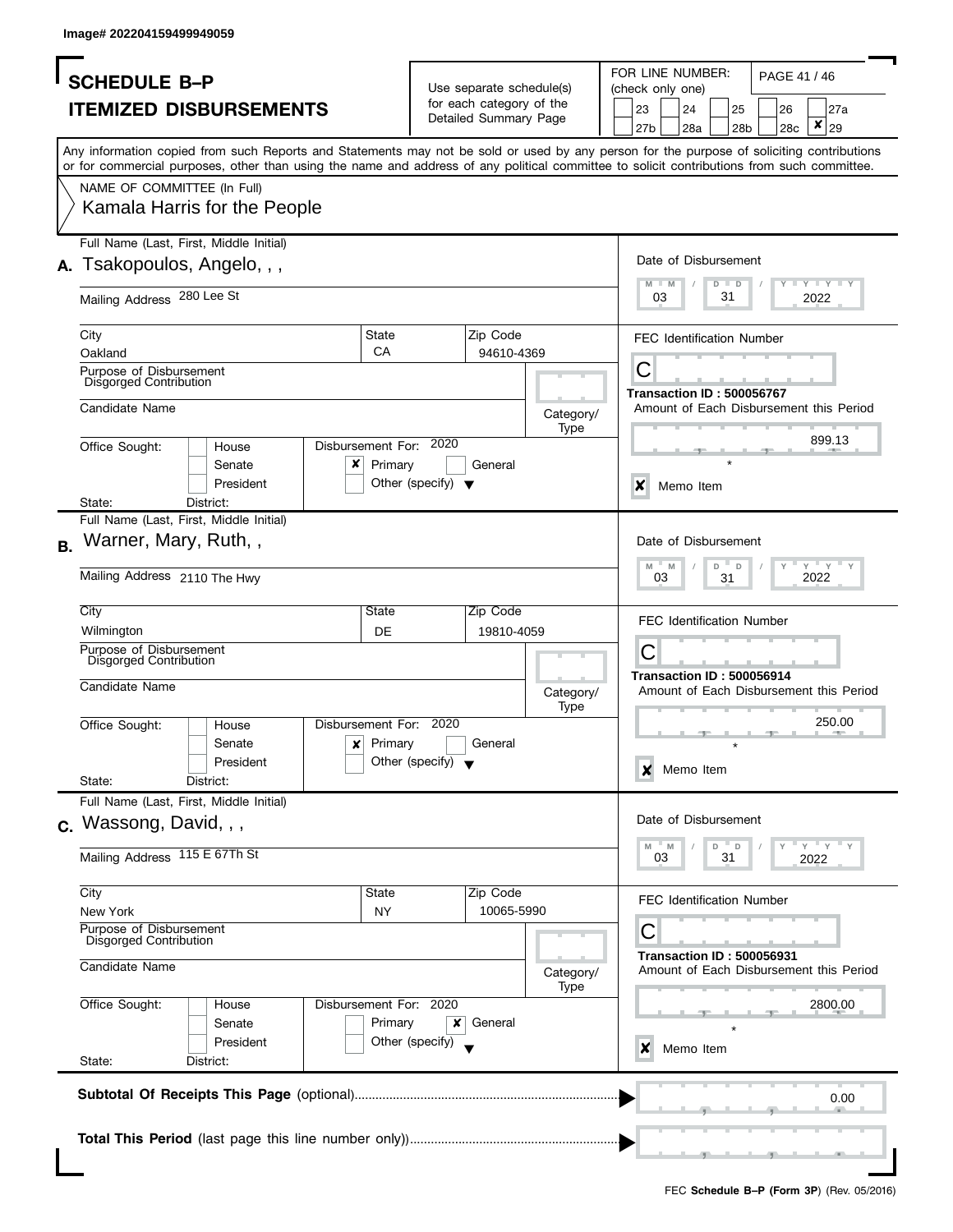| <b>SCHEDULE B-P</b><br><b>ITEMIZED DISBURSEMENTS</b>                                                                                                                                                                                                                                    |                         |                                      | Use separate schedule(s)<br>for each category of the |                   |                                                                                     |                           |                                  |               |        |     |                                         |
|-----------------------------------------------------------------------------------------------------------------------------------------------------------------------------------------------------------------------------------------------------------------------------------------|-------------------------|--------------------------------------|------------------------------------------------------|-------------------|-------------------------------------------------------------------------------------|---------------------------|----------------------------------|---------------|--------|-----|-----------------------------------------|
|                                                                                                                                                                                                                                                                                         |                         |                                      |                                                      |                   | FOR LINE NUMBER:<br>PAGE 42 / 46<br>(check only one)<br>23<br>24<br>25<br>26<br>27a |                           |                                  |               |        |     |                                         |
|                                                                                                                                                                                                                                                                                         |                         |                                      |                                                      |                   |                                                                                     |                           |                                  |               |        |     |                                         |
|                                                                                                                                                                                                                                                                                         |                         |                                      | Detailed Summary Page                                |                   |                                                                                     |                           |                                  |               |        |     | $\pmb{\mathsf{x}}$                      |
|                                                                                                                                                                                                                                                                                         |                         |                                      |                                                      |                   |                                                                                     | 27b                       | 28a                              |               | 28b    | 28c | 29                                      |
| Any information copied from such Reports and Statements may not be sold or used by any person for the purpose of soliciting contributions<br>or for commercial purposes, other than using the name and address of any political committee to solicit contributions from such committee. |                         |                                      |                                                      |                   |                                                                                     |                           |                                  |               |        |     |                                         |
|                                                                                                                                                                                                                                                                                         |                         |                                      |                                                      |                   |                                                                                     |                           |                                  |               |        |     |                                         |
| NAME OF COMMITTEE (In Full)                                                                                                                                                                                                                                                             |                         |                                      |                                                      |                   |                                                                                     |                           |                                  |               |        |     |                                         |
| Kamala Harris for the People                                                                                                                                                                                                                                                            |                         |                                      |                                                      |                   |                                                                                     |                           |                                  |               |        |     |                                         |
| Full Name (Last, First, Middle Initial)                                                                                                                                                                                                                                                 |                         |                                      |                                                      |                   |                                                                                     |                           |                                  |               |        |     |                                         |
|                                                                                                                                                                                                                                                                                         |                         |                                      |                                                      |                   |                                                                                     |                           | Date of Disbursement             |               |        |     |                                         |
| Williams, Aisha, , ,                                                                                                                                                                                                                                                                    |                         |                                      |                                                      |                   |                                                                                     |                           |                                  |               |        |     |                                         |
| Mailing Address 600 William St                                                                                                                                                                                                                                                          |                         |                                      |                                                      |                   |                                                                                     | 03                        |                                  | $D$ $D$<br>31 |        |     | $T$ $Y$ $T$ $Y$ $T$ $Y$<br>2022         |
| Apt 146                                                                                                                                                                                                                                                                                 |                         |                                      |                                                      |                   |                                                                                     |                           |                                  |               |        |     |                                         |
| City                                                                                                                                                                                                                                                                                    | <b>State</b>            |                                      | Zip Code                                             |                   |                                                                                     |                           | <b>FEC Identification Number</b> |               |        |     |                                         |
| Oakland                                                                                                                                                                                                                                                                                 | CA                      |                                      | 94612-5406                                           |                   |                                                                                     |                           |                                  |               |        |     |                                         |
| Purpose of Disbursement                                                                                                                                                                                                                                                                 |                         |                                      |                                                      |                   |                                                                                     | С                         |                                  |               |        |     |                                         |
| <b>Disgorged Contribution</b>                                                                                                                                                                                                                                                           |                         |                                      |                                                      |                   |                                                                                     |                           | <b>Transaction ID: 500057032</b> |               |        |     |                                         |
| Candidate Name                                                                                                                                                                                                                                                                          |                         |                                      |                                                      | Category/         |                                                                                     |                           |                                  |               |        |     | Amount of Each Disbursement this Period |
|                                                                                                                                                                                                                                                                                         |                         |                                      |                                                      | Type              |                                                                                     |                           |                                  |               |        |     |                                         |
| Office Sought:<br>House                                                                                                                                                                                                                                                                 | Disbursement For: 2020  |                                      |                                                      |                   |                                                                                     |                           |                                  |               |        |     | 338.93                                  |
| Senate                                                                                                                                                                                                                                                                                  | Primary                 | ×                                    | General                                              |                   |                                                                                     |                           |                                  |               |        |     |                                         |
| President                                                                                                                                                                                                                                                                               |                         | Other (specify) $\blacktriangledown$ |                                                      |                   |                                                                                     | $\boldsymbol{\mathsf{x}}$ | Memo Item                        |               |        |     |                                         |
| State:<br>District:<br>Full Name (Last, First, Middle Initial)                                                                                                                                                                                                                          |                         |                                      |                                                      |                   |                                                                                     |                           |                                  |               |        |     |                                         |
|                                                                                                                                                                                                                                                                                         |                         |                                      |                                                      |                   |                                                                                     |                           |                                  |               |        |     |                                         |
| Williams, Aisha, , ,                                                                                                                                                                                                                                                                    |                         |                                      |                                                      |                   |                                                                                     |                           | Date of Disbursement             |               |        |     |                                         |
| Mailing Address 600 William St                                                                                                                                                                                                                                                          |                         |                                      |                                                      |                   |                                                                                     | $M - M$<br>03             |                                  | D<br>31       | $\Box$ |     | $Y$ $Y$ $Y$<br>2022                     |
| Apt 146                                                                                                                                                                                                                                                                                 |                         |                                      |                                                      |                   |                                                                                     |                           |                                  |               |        |     |                                         |
| City                                                                                                                                                                                                                                                                                    | State                   |                                      | Zip Code                                             |                   |                                                                                     |                           |                                  |               |        |     |                                         |
| Oakland                                                                                                                                                                                                                                                                                 | CA                      |                                      | 94612-5406                                           |                   |                                                                                     |                           | <b>FEC Identification Number</b> |               |        |     |                                         |
| Purpose of Disbursement<br>Disgorged Contribution                                                                                                                                                                                                                                       |                         |                                      |                                                      |                   |                                                                                     | С                         |                                  |               |        |     |                                         |
|                                                                                                                                                                                                                                                                                         |                         |                                      |                                                      |                   |                                                                                     |                           | <b>Transaction ID: 500057033</b> |               |        |     |                                         |
| Candidate Name                                                                                                                                                                                                                                                                          |                         |                                      |                                                      | Category/         |                                                                                     |                           |                                  |               |        |     | Amount of Each Disbursement this Period |
|                                                                                                                                                                                                                                                                                         | Disbursement For: 2020  |                                      |                                                      | <b>Type</b>       |                                                                                     |                           |                                  |               |        |     | 10.00                                   |
| Office Sought:<br>House<br>Senate                                                                                                                                                                                                                                                       | Primary<br>$\mathbf{x}$ |                                      | General                                              |                   |                                                                                     |                           |                                  |               |        |     |                                         |
| President                                                                                                                                                                                                                                                                               |                         | Other (specify) $\blacktriangledown$ |                                                      |                   |                                                                                     |                           |                                  |               |        |     |                                         |
| State:<br>District:                                                                                                                                                                                                                                                                     |                         |                                      |                                                      |                   |                                                                                     | X                         | Memo Item                        |               |        |     |                                         |
| Full Name (Last, First, Middle Initial)                                                                                                                                                                                                                                                 |                         |                                      |                                                      |                   |                                                                                     |                           |                                  |               |        |     |                                         |
| c. Winters, Ivy, Archer,,                                                                                                                                                                                                                                                               |                         |                                      |                                                      |                   |                                                                                     |                           | Date of Disbursement             |               |        |     |                                         |
|                                                                                                                                                                                                                                                                                         |                         |                                      |                                                      |                   |                                                                                     | M                         | $-M$                             | D             | D      |     | $=$ $\overline{Y}$ $=$ $\overline{Y}$   |
| Mailing Address 6557 Angels Orchard Dr                                                                                                                                                                                                                                                  |                         |                                      |                                                      |                   |                                                                                     | 03                        |                                  | 31            |        |     | 2022                                    |
|                                                                                                                                                                                                                                                                                         |                         |                                      |                                                      |                   |                                                                                     |                           |                                  |               |        |     |                                         |
| City                                                                                                                                                                                                                                                                                    | State                   |                                      | Zip Code                                             |                   |                                                                                     |                           | <b>FEC Identification Number</b> |               |        |     |                                         |
| Sparks<br>Purpose of Disbursement                                                                                                                                                                                                                                                       | <b>NV</b>               |                                      | 89436-9322                                           |                   |                                                                                     |                           |                                  |               |        |     |                                         |
| Disgorged Contribution                                                                                                                                                                                                                                                                  |                         |                                      |                                                      |                   |                                                                                     | C                         |                                  |               |        |     |                                         |
| Candidate Name                                                                                                                                                                                                                                                                          |                         |                                      |                                                      |                   |                                                                                     |                           | <b>Transaction ID: 500057095</b> |               |        |     | Amount of Each Disbursement this Period |
|                                                                                                                                                                                                                                                                                         |                         |                                      |                                                      | Category/<br>Type |                                                                                     |                           |                                  |               |        |     |                                         |
| Office Sought:<br>House                                                                                                                                                                                                                                                                 | Disbursement For: 2020  |                                      |                                                      |                   |                                                                                     |                           |                                  |               |        |     | 2783.33                                 |
| Senate                                                                                                                                                                                                                                                                                  | Primary                 | ×                                    | General                                              |                   |                                                                                     |                           |                                  |               |        |     |                                         |
| President                                                                                                                                                                                                                                                                               |                         | Other (specify)                      |                                                      |                   |                                                                                     | x                         | Memo Item                        |               |        |     |                                         |
| State:<br>District:                                                                                                                                                                                                                                                                     |                         |                                      |                                                      |                   |                                                                                     |                           |                                  |               |        |     |                                         |
|                                                                                                                                                                                                                                                                                         |                         |                                      |                                                      |                   |                                                                                     |                           |                                  |               |        |     |                                         |
|                                                                                                                                                                                                                                                                                         |                         |                                      |                                                      |                   |                                                                                     |                           |                                  |               |        |     |                                         |
|                                                                                                                                                                                                                                                                                         |                         |                                      |                                                      |                   |                                                                                     |                           |                                  |               |        |     | 0.00                                    |
|                                                                                                                                                                                                                                                                                         |                         |                                      |                                                      |                   |                                                                                     |                           |                                  |               |        |     |                                         |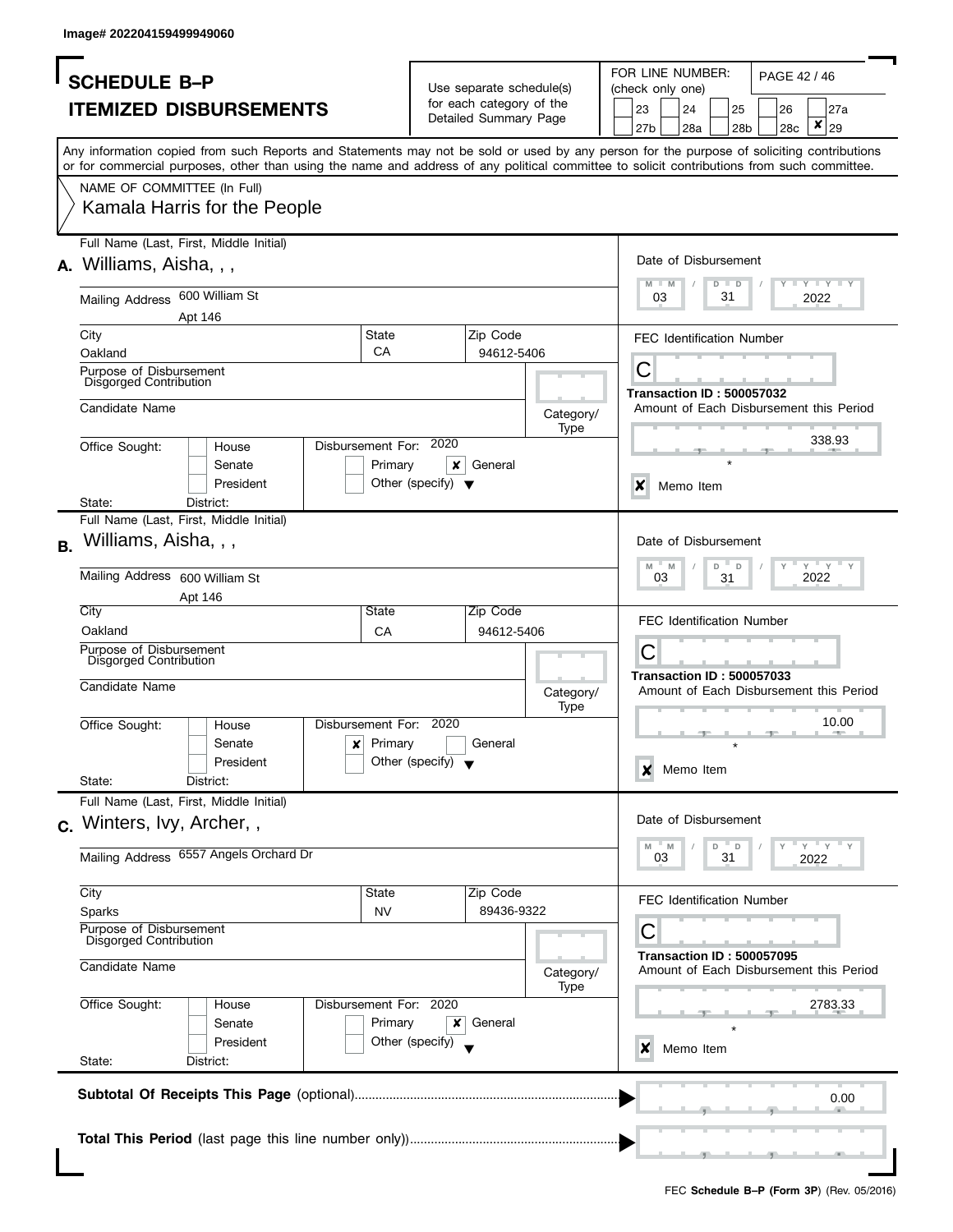|                | <b>SCHEDULE B-P</b>                               |                                      |                                                      | FOR LINE NUMBER:<br>PAGE 43 / 46<br>(check only one)                                                                                                                                                                                                                                    |  |  |  |  |
|----------------|---------------------------------------------------|--------------------------------------|------------------------------------------------------|-----------------------------------------------------------------------------------------------------------------------------------------------------------------------------------------------------------------------------------------------------------------------------------------|--|--|--|--|
|                |                                                   |                                      | Use separate schedule(s)<br>for each category of the |                                                                                                                                                                                                                                                                                         |  |  |  |  |
|                | <b>ITEMIZED DISBURSEMENTS</b>                     |                                      | Detailed Summary Page                                | 23<br>24<br>25<br>27a<br>26                                                                                                                                                                                                                                                             |  |  |  |  |
|                |                                                   |                                      |                                                      | ×<br>28a<br>29<br>27b<br>28b<br>28c                                                                                                                                                                                                                                                     |  |  |  |  |
|                |                                                   |                                      |                                                      | Any information copied from such Reports and Statements may not be sold or used by any person for the purpose of soliciting contributions<br>or for commercial purposes, other than using the name and address of any political committee to solicit contributions from such committee. |  |  |  |  |
|                |                                                   |                                      |                                                      |                                                                                                                                                                                                                                                                                         |  |  |  |  |
|                | NAME OF COMMITTEE (In Full)                       |                                      |                                                      |                                                                                                                                                                                                                                                                                         |  |  |  |  |
|                | Kamala Harris for the People                      |                                      |                                                      |                                                                                                                                                                                                                                                                                         |  |  |  |  |
|                | Full Name (Last, First, Middle Initial)           |                                      |                                                      |                                                                                                                                                                                                                                                                                         |  |  |  |  |
|                | $A.$ Wittrup, Karl, , ,                           |                                      |                                                      | Date of Disbursement                                                                                                                                                                                                                                                                    |  |  |  |  |
|                |                                                   |                                      |                                                      | Y TYTYTY<br>$M - M$<br>$D$ $D$                                                                                                                                                                                                                                                          |  |  |  |  |
|                | Mailing Address 165 Tremont St                    |                                      |                                                      | 31<br>03<br>2022                                                                                                                                                                                                                                                                        |  |  |  |  |
| City           |                                                   | State                                | Zip Code                                             | <b>FEC Identification Number</b>                                                                                                                                                                                                                                                        |  |  |  |  |
| <b>Boston</b>  |                                                   | MA                                   | 02111-1152                                           |                                                                                                                                                                                                                                                                                         |  |  |  |  |
|                | Purpose of Disbursement                           |                                      |                                                      | С                                                                                                                                                                                                                                                                                       |  |  |  |  |
|                | Disgorged Contribution                            |                                      |                                                      |                                                                                                                                                                                                                                                                                         |  |  |  |  |
| Candidate Name |                                                   |                                      |                                                      | <b>Transaction ID: 500057100</b><br>Amount of Each Disbursement this Period                                                                                                                                                                                                             |  |  |  |  |
|                |                                                   |                                      | Category/                                            |                                                                                                                                                                                                                                                                                         |  |  |  |  |
|                |                                                   | Disbursement For: 2020               | Type                                                 | 250.00                                                                                                                                                                                                                                                                                  |  |  |  |  |
| Office Sought: | House                                             |                                      |                                                      |                                                                                                                                                                                                                                                                                         |  |  |  |  |
|                | x<br>Senate                                       | Primary                              | General                                              |                                                                                                                                                                                                                                                                                         |  |  |  |  |
|                | President                                         | Other (specify) $\blacktriangledown$ |                                                      | X<br>Memo Item                                                                                                                                                                                                                                                                          |  |  |  |  |
| State:         | District:                                         |                                      |                                                      |                                                                                                                                                                                                                                                                                         |  |  |  |  |
|                | Full Name (Last, First, Middle Initial)           |                                      |                                                      |                                                                                                                                                                                                                                                                                         |  |  |  |  |
| <b>B.</b>      | Woodall, Alexis, , ,                              |                                      |                                                      | Date of Disbursement                                                                                                                                                                                                                                                                    |  |  |  |  |
|                |                                                   |                                      |                                                      | $Y'$ $Y'$ $Y$<br>$M - M$<br>D<br>$\mathbb D$                                                                                                                                                                                                                                            |  |  |  |  |
|                | Mailing Address 2273 Cove Ave                     |                                      |                                                      | 03<br>2022<br>31                                                                                                                                                                                                                                                                        |  |  |  |  |
| City           |                                                   | State                                | Zip Code                                             | <b>FEC Identification Number</b>                                                                                                                                                                                                                                                        |  |  |  |  |
| Los Angeles    |                                                   | CA                                   | 90039-3664                                           |                                                                                                                                                                                                                                                                                         |  |  |  |  |
|                | Purpose of Disbursement                           |                                      |                                                      | С                                                                                                                                                                                                                                                                                       |  |  |  |  |
|                | <b>Disgorged Contribution</b>                     |                                      |                                                      | <b>Transaction ID: 500057112</b>                                                                                                                                                                                                                                                        |  |  |  |  |
| Candidate Name |                                                   |                                      | Category/                                            | Amount of Each Disbursement this Period                                                                                                                                                                                                                                                 |  |  |  |  |
|                |                                                   |                                      | Type                                                 |                                                                                                                                                                                                                                                                                         |  |  |  |  |
| Office Sought: | House                                             | Disbursement For:                    | 2020                                                 | 2800.00                                                                                                                                                                                                                                                                                 |  |  |  |  |
|                | Senate                                            | Primary                              | General<br>x                                         |                                                                                                                                                                                                                                                                                         |  |  |  |  |
|                | President                                         | Other (specify) $\blacktriangledown$ |                                                      |                                                                                                                                                                                                                                                                                         |  |  |  |  |
| State:         | District:                                         |                                      |                                                      | Memo Item<br>X                                                                                                                                                                                                                                                                          |  |  |  |  |
|                | Full Name (Last, First, Middle Initial)           |                                      |                                                      |                                                                                                                                                                                                                                                                                         |  |  |  |  |
|                |                                                   |                                      |                                                      |                                                                                                                                                                                                                                                                                         |  |  |  |  |
|                | $c.$ Zulu, Chaka, , ,                             |                                      |                                                      | Date of Disbursement                                                                                                                                                                                                                                                                    |  |  |  |  |
|                |                                                   |                                      |                                                      | $-\gamma + \gamma + \gamma$<br>$-M$<br>D<br>$\mathsf D$<br>M                                                                                                                                                                                                                            |  |  |  |  |
|                | Mailing Address 3645 Marketplace Blvd             |                                      |                                                      | 31<br>03<br>2022                                                                                                                                                                                                                                                                        |  |  |  |  |
|                | Ste Pm 130                                        |                                      |                                                      |                                                                                                                                                                                                                                                                                         |  |  |  |  |
| City           |                                                   | State                                | Zip Code                                             | <b>FEC Identification Number</b>                                                                                                                                                                                                                                                        |  |  |  |  |
| Atlanta        |                                                   | GA                                   | 30344-5940                                           |                                                                                                                                                                                                                                                                                         |  |  |  |  |
|                | Purpose of Disbursement<br>Disgorged Contribution |                                      |                                                      | С                                                                                                                                                                                                                                                                                       |  |  |  |  |
| Candidate Name |                                                   |                                      | Category/                                            | <b>Transaction ID: 500057186</b><br>Amount of Each Disbursement this Period                                                                                                                                                                                                             |  |  |  |  |
|                |                                                   |                                      | Type                                                 |                                                                                                                                                                                                                                                                                         |  |  |  |  |
| Office Sought: | House                                             | Disbursement For: 2020               |                                                      | 2800.00                                                                                                                                                                                                                                                                                 |  |  |  |  |
|                | Senate                                            | Primary                              | General<br>x                                         |                                                                                                                                                                                                                                                                                         |  |  |  |  |
|                | President                                         | Other (specify)                      |                                                      | x<br>Memo Item                                                                                                                                                                                                                                                                          |  |  |  |  |
| State:         | District:                                         |                                      |                                                      |                                                                                                                                                                                                                                                                                         |  |  |  |  |
|                |                                                   |                                      |                                                      |                                                                                                                                                                                                                                                                                         |  |  |  |  |
|                |                                                   |                                      |                                                      | 0.00                                                                                                                                                                                                                                                                                    |  |  |  |  |
|                |                                                   |                                      |                                                      |                                                                                                                                                                                                                                                                                         |  |  |  |  |
|                |                                                   |                                      |                                                      |                                                                                                                                                                                                                                                                                         |  |  |  |  |
|                |                                                   |                                      |                                                      | 209011.64                                                                                                                                                                                                                                                                               |  |  |  |  |
|                |                                                   |                                      |                                                      |                                                                                                                                                                                                                                                                                         |  |  |  |  |
|                |                                                   |                                      |                                                      |                                                                                                                                                                                                                                                                                         |  |  |  |  |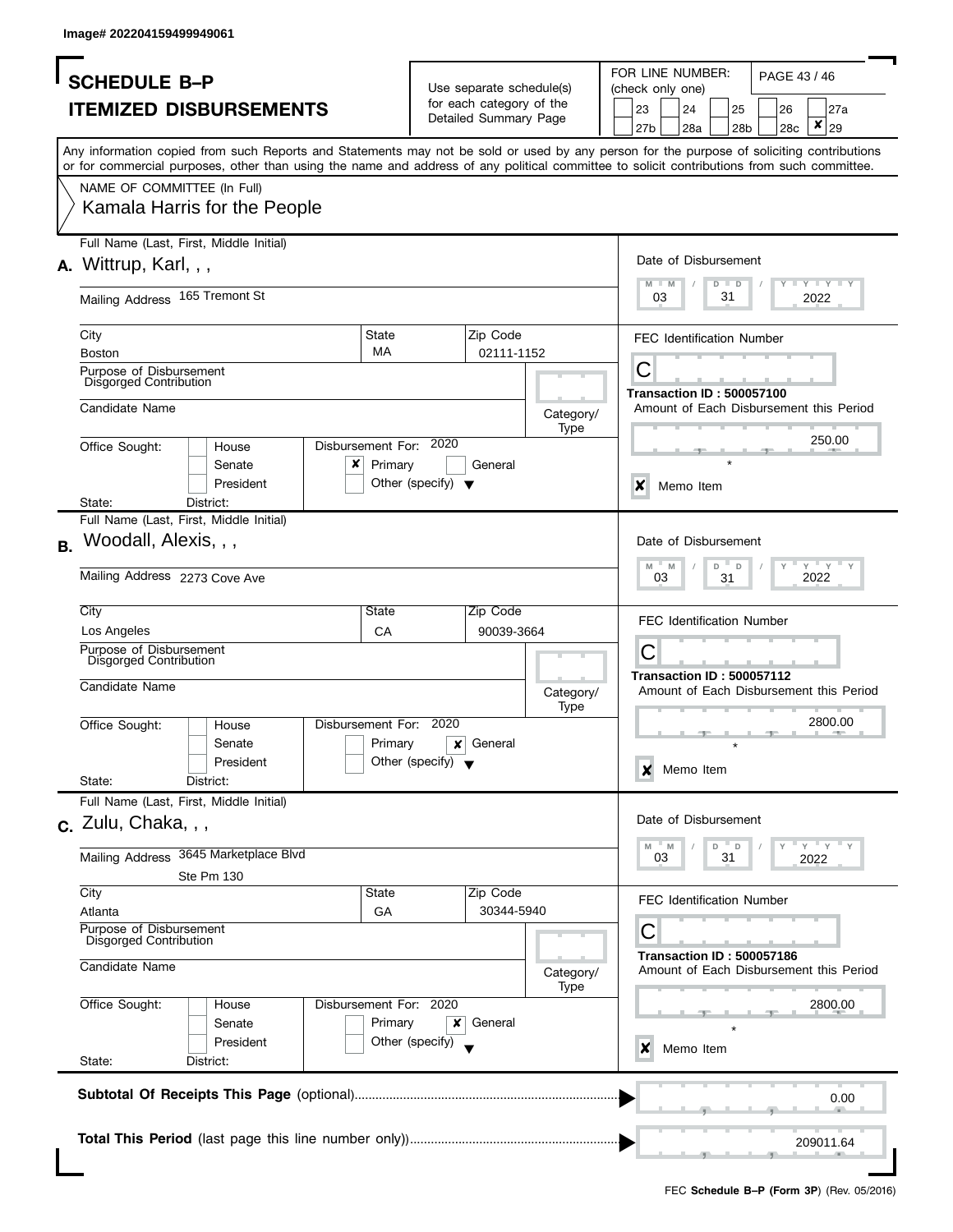I

| Image# 202204159499949062                                                                                                                             |                    |                        |                                                            |                                                                                  |
|-------------------------------------------------------------------------------------------------------------------------------------------------------|--------------------|------------------------|------------------------------------------------------------|----------------------------------------------------------------------------------|
| <b>SCHEDULE D-P</b><br><b>DEBTS AND OBLIGATIONS (Excluding Loans)</b>                                                                                 |                    |                        | (Use separate<br>schedule(s)<br>for each<br>numbered line) | PAGE 44 / 46<br>FOR LINE NUMBER:<br>11<br>(check only one)<br>×<br>12            |
| NAME OF COMMITTEE (In Full)<br>Kamala Harris for the People                                                                                           |                    |                        |                                                            |                                                                                  |
| A. Full Name (Last, First, Middle Initial) of Debtor or Creditor<br><b>Comptroller Of Maryland</b><br>1306 S Salisbury Blvd<br><b>Mailing Address</b> |                    |                        | <b>Payroll Taxes</b>                                       | Nature of Debt (Purpose):                                                        |
| <b>Unit 182</b>                                                                                                                                       |                    |                        |                                                            |                                                                                  |
| City<br>Salisbury                                                                                                                                     | State<br><b>MD</b> | Zip Code<br>21801-6846 |                                                            |                                                                                  |
| Outstanding Balance Beginning This Period<br>0.00<br>Amount Incurred This Period                                                                      |                    | Payment This Period    |                                                            | <b>Transaction ID: 1250000367</b><br>Outstanding Balance at Close of This Period |
|                                                                                                                                                       |                    |                        |                                                            |                                                                                  |
| 319957.36                                                                                                                                             |                    |                        | 0.00                                                       | 319957.36                                                                        |
| B. Full Name (Last, First, Middle Initial) of Debtor or Creditor<br>Kaufman Legal Group<br>777 S Figueroa St<br>Mailing Address<br>Ste 4050           |                    |                        | Legal Fees & Expenses                                      | Nature of Debt (Purpose):                                                        |
| City                                                                                                                                                  | State              | Zip Code               |                                                            |                                                                                  |
| Los Angeles                                                                                                                                           | CA                 | 90017-5864             |                                                            |                                                                                  |
| Outstanding Balance Beginning This Period<br>5157.98<br>Amount Incurred This Period                                                                   |                    | Payment This Period    |                                                            | <b>Transaction ID: 1250000361</b><br>Outstanding Balance at Close of This Period |
| 0.00                                                                                                                                                  |                    |                        | 0.00                                                       | 5157.98                                                                          |
| C. Full Name (Last, First, Middle Initial) of Debtor or Creditor<br>Kaufman Legal Group                                                               |                    |                        |                                                            | Nature of Debt (Purpose):<br>Legal Fees & Expenses                               |
| Mailing Address 777 S Figueroa St                                                                                                                     |                    |                        |                                                            |                                                                                  |
| Ste 4050<br>City<br>Los Angeles                                                                                                                       | State<br>CA        | Zip Code<br>90017-5864 |                                                            |                                                                                  |
| Outstanding Balance Beginning This Period<br>12839.31                                                                                                 |                    |                        |                                                            | <b>Transaction ID: 1250000362</b>                                                |
| Amount Incurred This Period                                                                                                                           |                    | Payment This Period    |                                                            | Outstanding Balance at Close of This Period                                      |
| 0.00                                                                                                                                                  |                    |                        | 0.00                                                       | 12839.31                                                                         |
| 1)                                                                                                                                                    |                    |                        |                                                            | 337954.65                                                                        |
| 2)                                                                                                                                                    |                    |                        |                                                            |                                                                                  |
| 3)                                                                                                                                                    |                    |                        |                                                            |                                                                                  |
| ADD 2) and 3) and carry forward to appropriate line of Summary Page (last page only)                                                                  |                    |                        |                                                            |                                                                                  |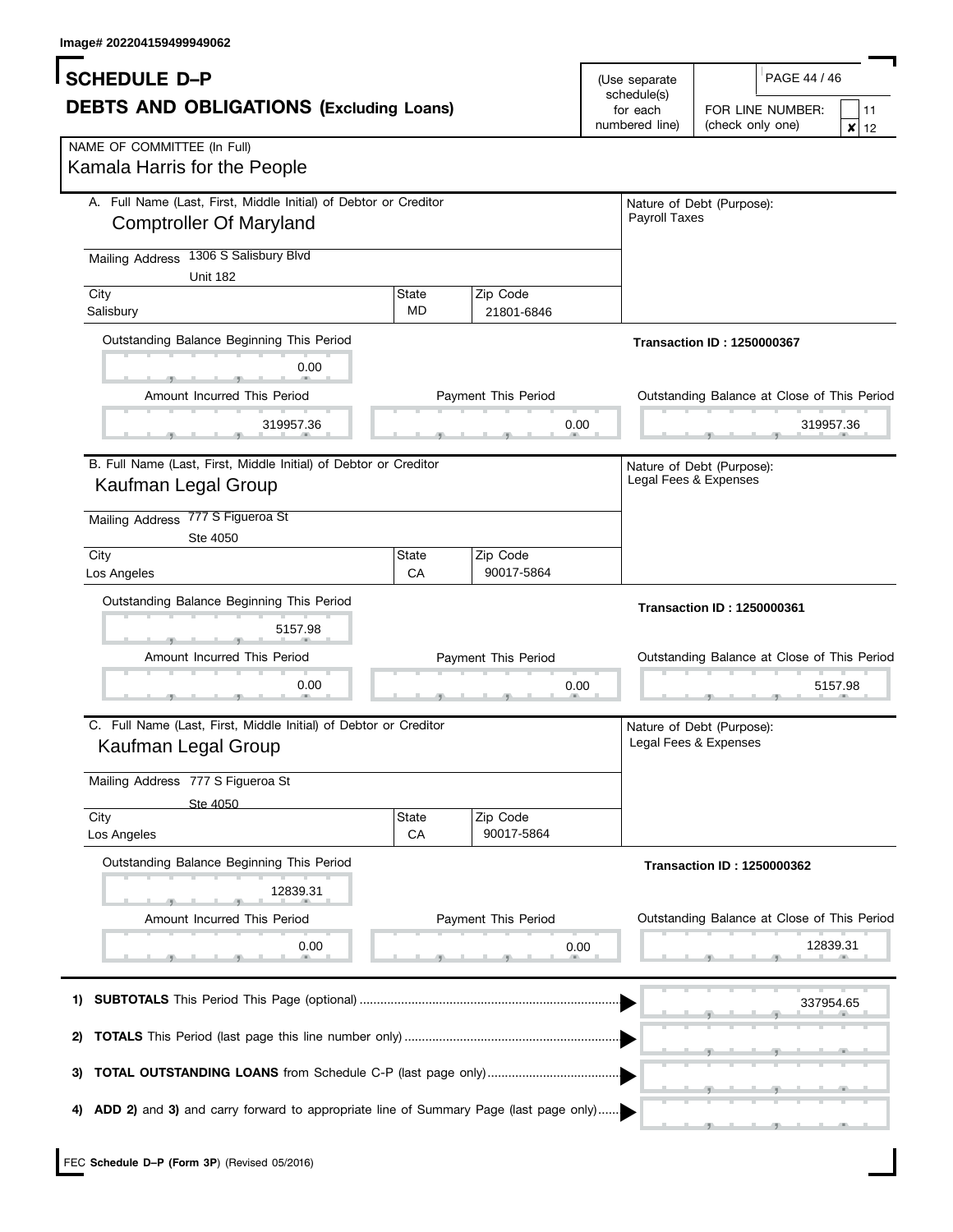| lmage# 202204159499949063<br><b>SCHEDULE D-P</b><br>(Use separate<br>schedule(s)<br><b>DEBTS AND OBLIGATIONS (Excluding Loans)</b><br>numbered line) |             |                                                    |                       | PAGE 45 / 46<br>FOR LINE NUMBER:<br>11<br>(check only one)<br>×<br>12            |  |  |
|------------------------------------------------------------------------------------------------------------------------------------------------------|-------------|----------------------------------------------------|-----------------------|----------------------------------------------------------------------------------|--|--|
| NAME OF COMMITTEE (In Full)<br>Kamala Harris for the People                                                                                          |             |                                                    |                       |                                                                                  |  |  |
| A. Full Name (Last, First, Middle Initial) of Debtor or Creditor<br>Kaufman Legal Group                                                              |             |                                                    |                       | Nature of Debt (Purpose):<br>Legal Fees & Expenses                               |  |  |
| 777 S Figueroa St<br><b>Mailing Address</b><br>Ste 4050                                                                                              |             |                                                    |                       |                                                                                  |  |  |
| City<br>Los Angeles                                                                                                                                  | State<br>CA | Zip Code<br>90017-5864                             |                       |                                                                                  |  |  |
| Outstanding Balance Beginning This Period<br>10825.25                                                                                                |             |                                                    |                       | <b>Transaction ID: 1250000363</b>                                                |  |  |
| Amount Incurred This Period                                                                                                                          |             | Payment This Period                                |                       | Outstanding Balance at Close of This Period                                      |  |  |
| 0.00                                                                                                                                                 |             | 0.00                                               |                       | 10825.25                                                                         |  |  |
| B. Full Name (Last, First, Middle Initial) of Debtor or Creditor<br>Kaufman Legal Group<br>Mailing Address 777 S Figueroa St                         |             |                                                    | Legal Fees & Expenses | Nature of Debt (Purpose):                                                        |  |  |
| Ste 4050<br>City                                                                                                                                     | State       | Zip Code                                           |                       |                                                                                  |  |  |
| Los Angeles                                                                                                                                          | CA          | 90017-5864                                         |                       |                                                                                  |  |  |
| Outstanding Balance Beginning This Period<br>45601.81<br>Amount Incurred This Period                                                                 |             | Payment This Period                                |                       | <b>Transaction ID: 1250000364</b><br>Outstanding Balance at Close of This Period |  |  |
| 0.00                                                                                                                                                 |             | 0.00                                               |                       | 45601.81                                                                         |  |  |
| C. Full Name (Last, First, Middle Initial) of Debtor or Creditor<br>Kaufman Legal Group                                                              |             | Nature of Debt (Purpose):<br>Legal Fees & Expenses |                       |                                                                                  |  |  |
| Mailing Address 777 S Figueroa St<br>Ste 4050                                                                                                        |             |                                                    |                       |                                                                                  |  |  |
| City<br>Los Angeles                                                                                                                                  | State<br>CA | Zip Code<br>90017-5864                             |                       |                                                                                  |  |  |
| Outstanding Balance Beginning This Period                                                                                                            |             |                                                    |                       | <b>Transaction ID: 1250000365</b>                                                |  |  |
| 8894.61                                                                                                                                              |             |                                                    |                       |                                                                                  |  |  |
| Amount Incurred This Period                                                                                                                          |             | Payment This Period                                |                       | Outstanding Balance at Close of This Period                                      |  |  |
| 0.00                                                                                                                                                 |             | 0.00                                               |                       | 8894.61                                                                          |  |  |
| 1)                                                                                                                                                   |             |                                                    |                       | 65321.67                                                                         |  |  |
| 2)                                                                                                                                                   |             |                                                    |                       |                                                                                  |  |  |
| 3)                                                                                                                                                   |             |                                                    |                       |                                                                                  |  |  |
| ADD 2) and 3) and carry forward to appropriate line of Summary Page (last page only)<br>4)                                                           |             |                                                    |                       |                                                                                  |  |  |